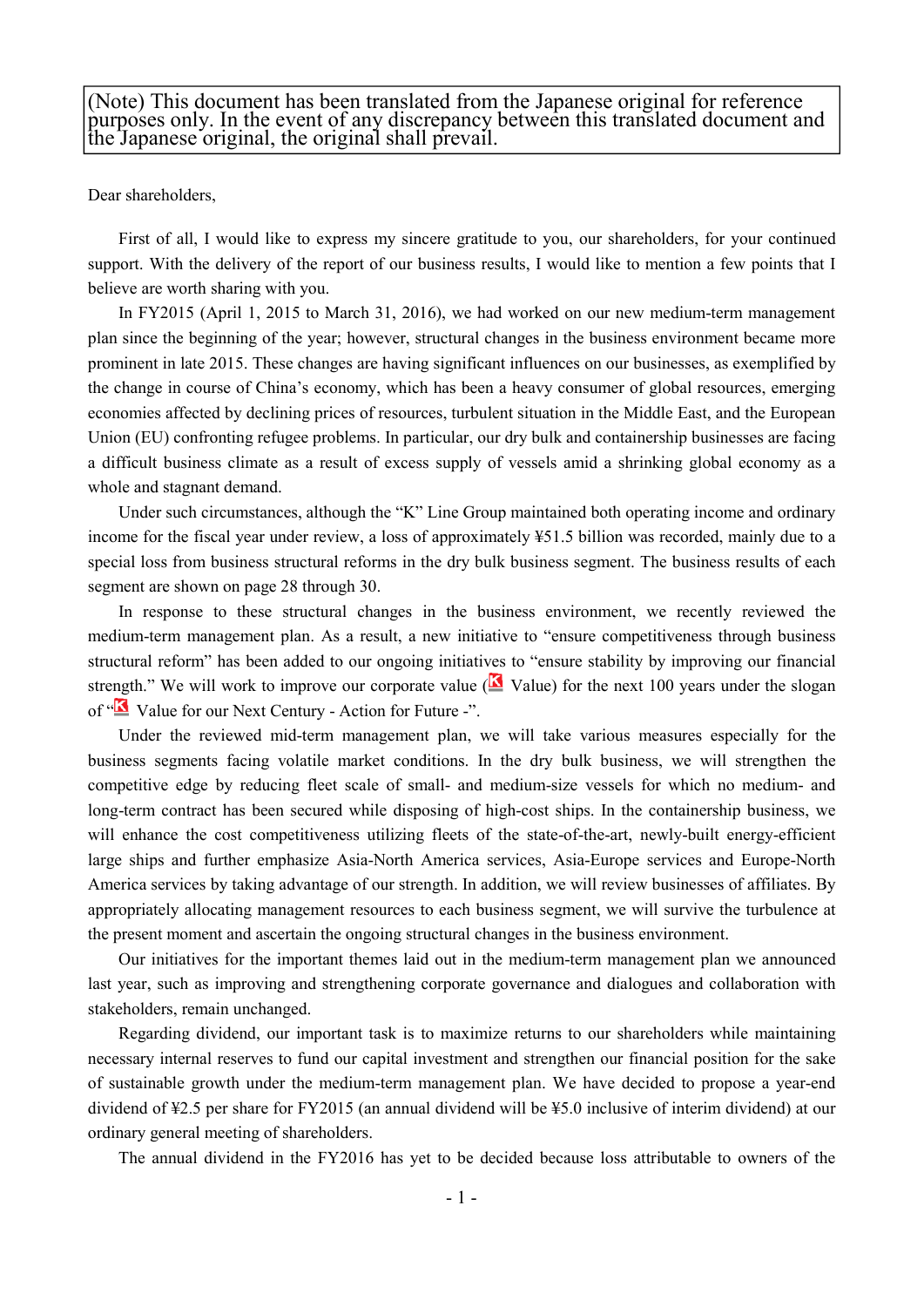parent is expected, due to our ongoing business structural reforms.

Although the business environment is likely to remain challenging in FY2016, all Group members will unite to overcome difficulties, make diligent efforts to live up to shareholders' expectations, and endeavor to further improve our corporate value. I look forward to your ongoing support in the fiscal year ahead.

June 2016

Eizo Murakami

Representative Director, President & CEO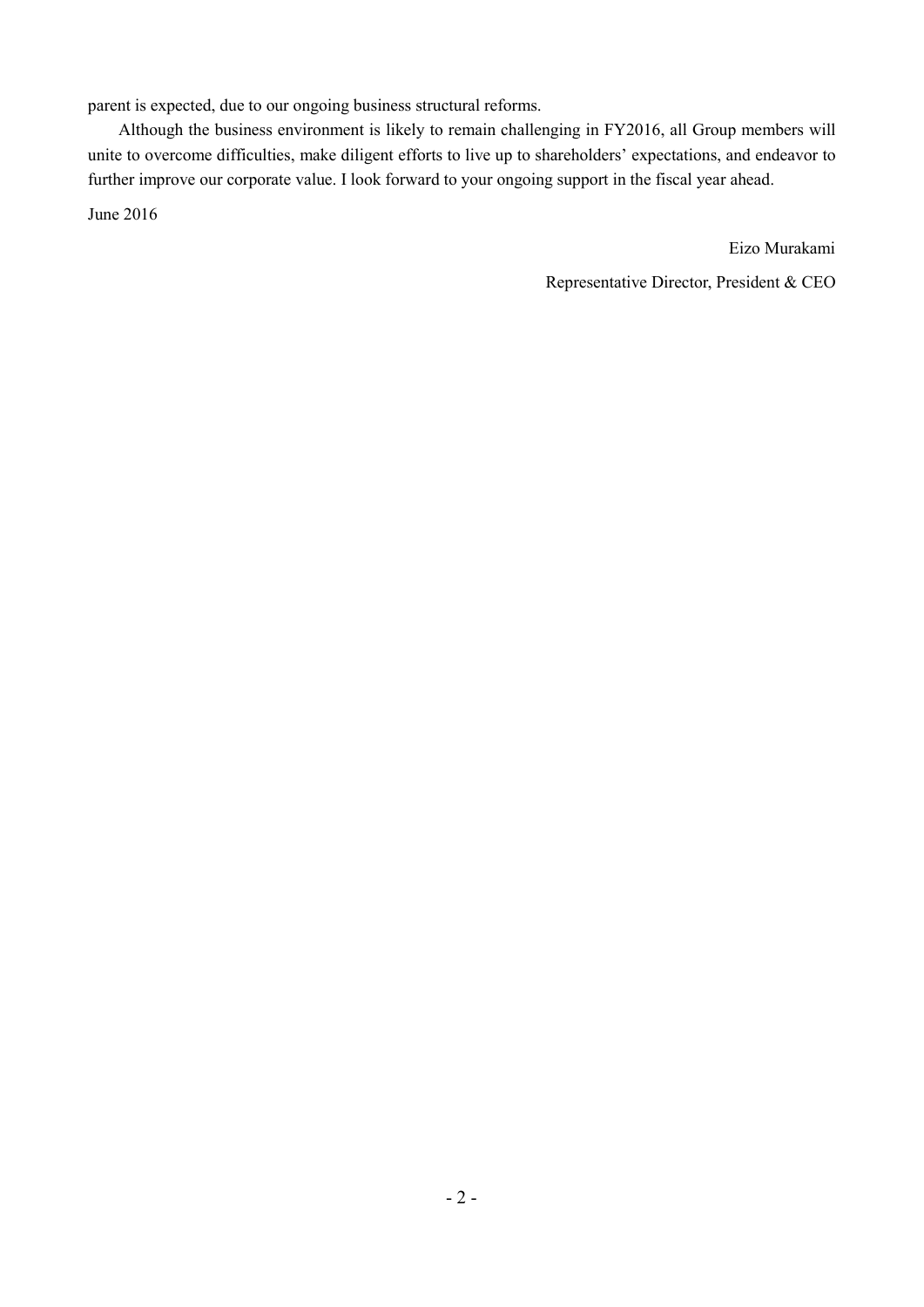To our Shareholders:

Eizo Murakami Representative Director, President & CEO **Kawasaki Kisen Kaisha, Ltd.** 8 Kaigan-dori, Chuo-ku, Kobe, Japan

# **Notice of the 148th Ordinary General Meeting of Shareholders**

You are cordially invited to attend the 148th Ordinary General Meeting of Shareholders of Kawasaki Kisen Kaisha, Ltd. (hereinafter referred to as "the Company"), details of which are set forth below. If you are unable to attend the meeting in person, you may exercise your voting rights by postal mail or via the Internet, etc. Please review the after-mentioned "Reference Materials for the General Meeting of Shareholders" and exercise your voting rights in accordance with "Guidance for Exercise of Voting Rights" in page 5. Please ensure that your votes reach the Company no later than 5:00 p.m., Thursday, June 23, 2016 (Japan Standard Time).

| 1. Date and time: | 10:00 a.m., Friday, June 24, 2016 (Japan Standard Time)<br>(Reception desk opens at 9:00 a.m.) |
|-------------------|------------------------------------------------------------------------------------------------|
| 2. Location:      | lino Hall, 4th floor, Iino Building,                                                           |

## **3. Agenda:**

*Matters to be reported:* 

1. Business Report, Consolidated Financial Statements and Audit Reports by the Accounting Auditors and the Audit & Supervisory Board on the Consolidated Financial Statements for the Fiscal Year from April 1, 2015 to March 31, 2016

1-1, Uchisaiwai-cho 2-chome, Chiyoda-ku, Tokyo

2. Non-consolidated Financial Statements for the Fiscal Year from April 1, 2015 to March 31, 2016

*Matters to be resolved:* 

- Proposition 1 Appropriation of Surplus
- Proposition 2 Election of nine (9) Directors
- Proposition 3 Election of two (2) Audit & Supervisory Board Members
- Proposition 4 Change in maximum amount of remuneration for Directors and determination of performance-based share remuneration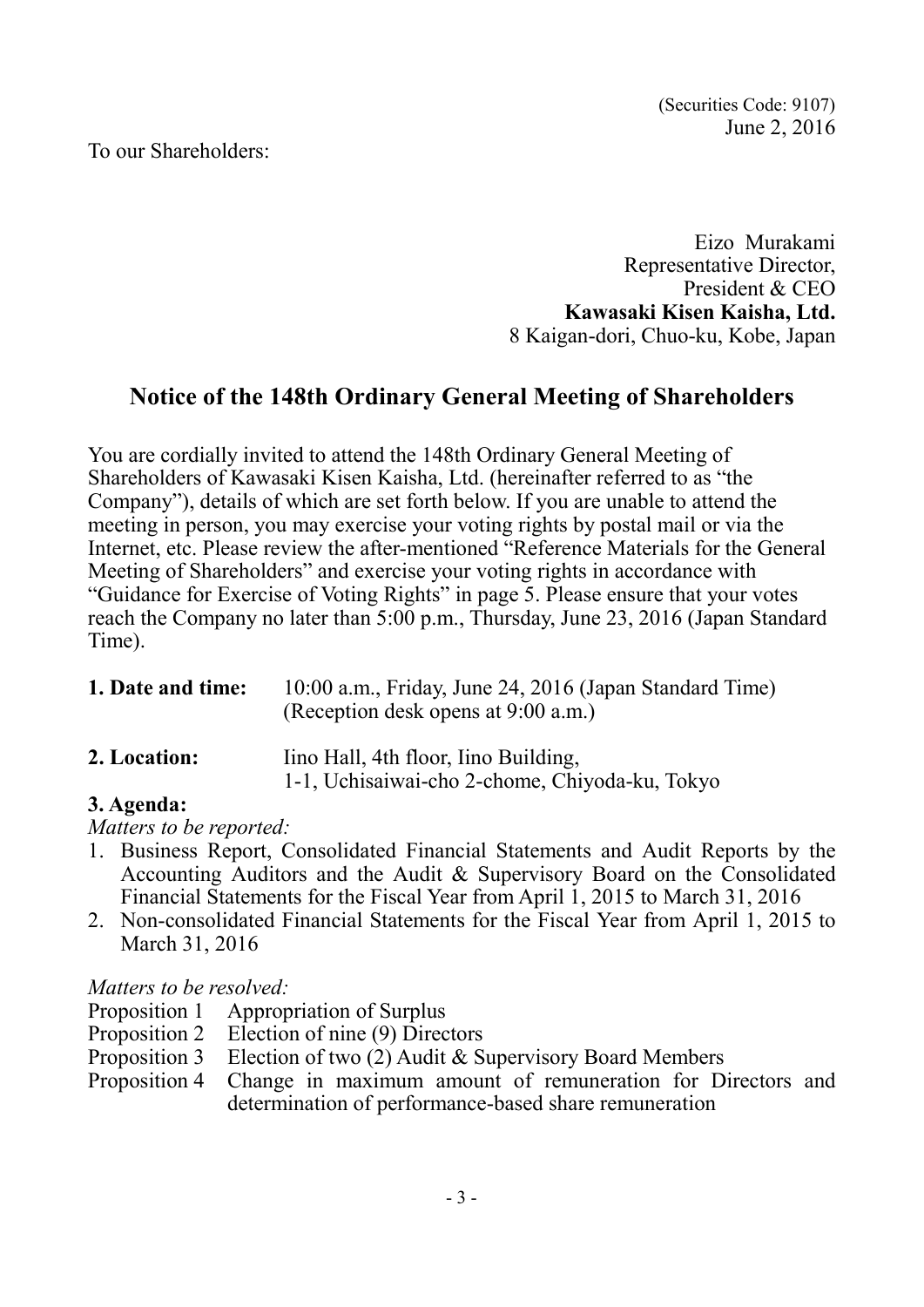## **Regarding Internet Disclosure**

This Notice and the Business Report for the 148th fiscal year has been posted on the Company's website.

- Of the Business Report for the 148th fiscal year, the following items have been posted on the Company's website shown below, in accordance with the provisions of relevant laws and regulations and Article 19 of the Company's Articles of Incorporation. As a consequence, the relevant documents are not included in the Business Report for the 148th fiscal year.
	- "Core Business"
	- "Principal Lenders"
	- "Matters Related to the Company's Stock Acquisition Rights"
	- "Status of Accounting Auditor"
	- "System to Ensure Proper Business Operations"
	- "Outline of Operational Status of System to Ensure Proper Business Operations"
	- "Consolidated Statement of Changes in Net Assets"
	- "Non-Consolidated Statement of Changes in Net Assets"
	- "Notes to Consolidated Financial Statements"
	- "Notes to Non-consolidated Financial Statements"

The Business Report for the 148th fiscal year and documents above are audited by Audit & Supervisory Board Members and Accounting Auditors to prepare their respective Audit Reports.

 If there are any amendments to Reference Materials for the General Meeting of Shareholders, Business Report, Consolidated Financial Statements and/or Non-consolidated Financial Statements, such amendments will be announced on the Company's website below (in Japanese only).

The Company's Website: http://www.kline.co.jp/ir/stock/meeting/index.html

<sup>-</sup> For those attending the meeting on the day, please submit the enclosed Voting Rights Exercise Form at the reception desk.

<sup>-</sup> In the event that the exercise of votes is duplicated by both the method of postal mail and the Internet, etc., the vote received last shall be deemed valid. However, if the duplicate votes are received on the same date, the vote via the Internet, etc. shall be deemed valid.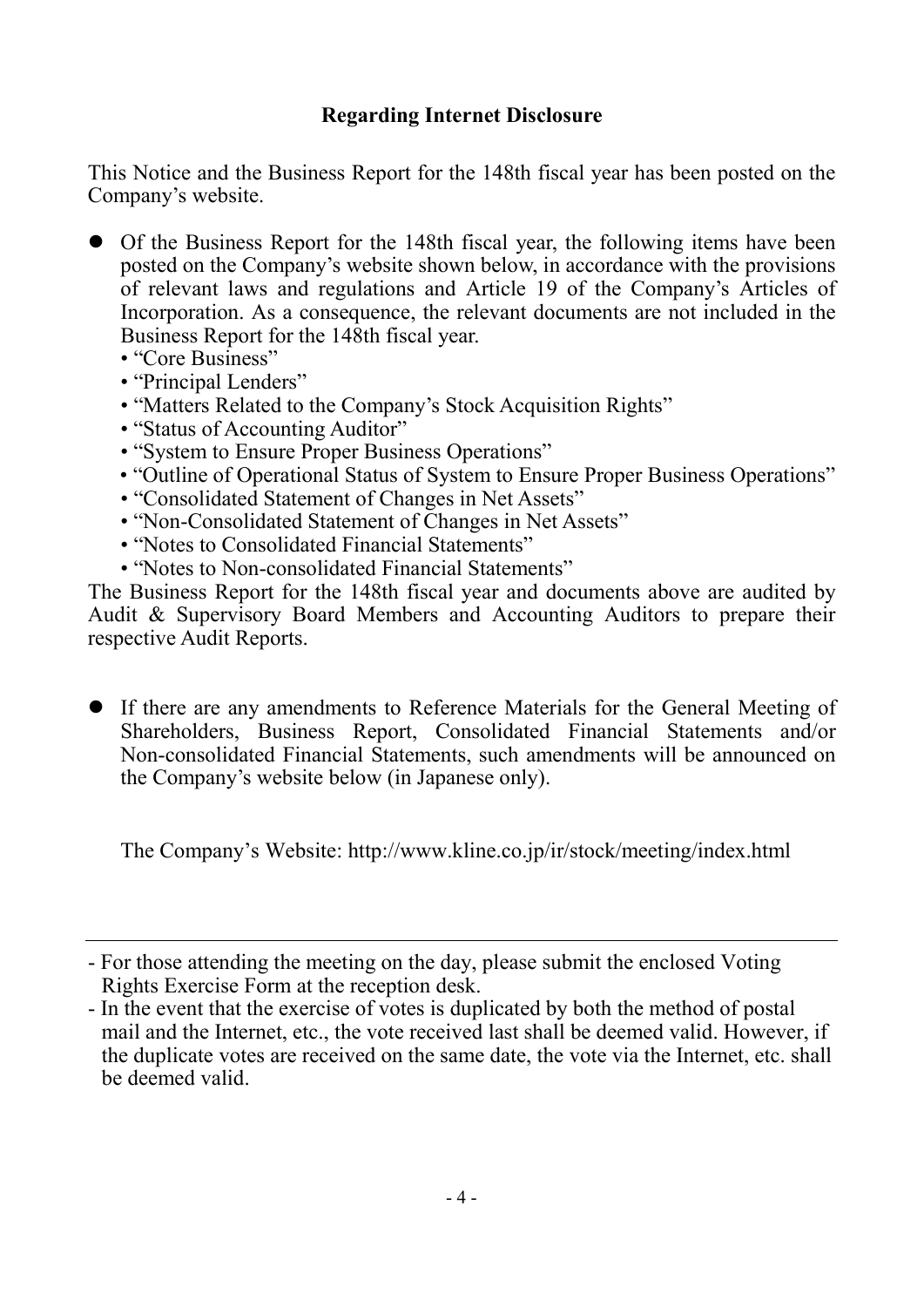## **Guidance for Exercise of Voting Rights**

Please exercise your voting rights after reviewing the Reference Materials for the General Meeting of Shareholders listed on pages 7 to 26.

You may exercise your voting rights by one of the following three methods.

## **1. By attending the shareholders' meeting**

Please submit the enclosed Voting Rights Exercise Form to the reception at the meeting venue.

Please also bring this Notice of the 148th Ordinary General Meeting of Shareholders with you to the meeting.

## **2. By submitting Voting Rights Exercise Form by postal mail**

Please indicate your approval or disapproval of each of the Propositions on the enclosed Voting Rights Exercise Form and send it by postal mail to arrive at the Company no later than 5:00 p.m., Thursday, June 23, 2016 (Japan Standard Time).

## **3. By exercising voting rights via the Internet**

Please access the dedicated website for exercising voting rights (http://www.web54.net) and enter your vote for each Proposition by 5:00 p.m., Thursday, June 23, 2016 (Japan Standard Time). Please see page 6 for details.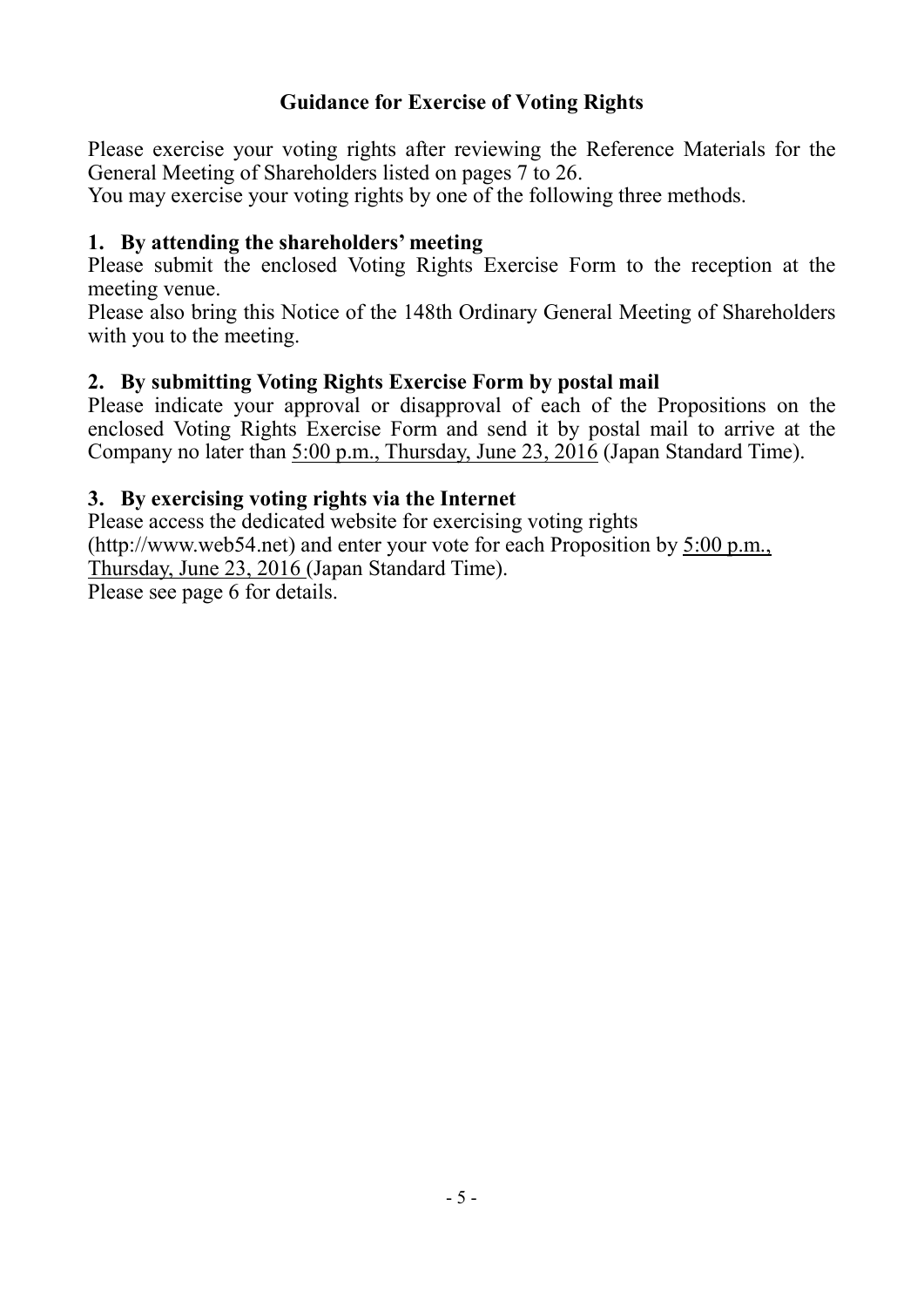## **Exercise of Voting Rights via the Internet**

- 1. Access the Voting Right Exercise Website Access the Voting Right Exercise Website and click the "Next" button. Voting Right Exercise Website (http://www.web54.net).
- 2. Login screen

Enter the "Voting Right Exercise Code" and the "Password" printed on the enclosed Voting Right Exercise Form, and click "Login."

- \* You can exercise your voting rights via the Internet only by using the Voting Right Exercise Website (http//:www.web54.net) specified by the Company. Please note that no mobile-dedicated website is provided.
- \* If you exercise your voting rights via the Internet, you will need the Voting Right Exercise Code and the Password printed on the Voting Right Exercise Form. In principle, the Password provided this time is valid only for the 148th Ordinary General Meeting of Shareholders. A new password will be issued for the next ordinary general meeting of shareholders.
- \* If you exercise your voting rights via the Internet multiple times, the vote that reaches us last will be recorded as the effective vote.
- \* If you exercise your voting rights both via the Internet and by postal mail, the vote that reaches us last will be recorded as the effective vote. If both votes via the Internet and by postal mail arrive on the same day, the one exercised via the Internet will be recorded as the effective vote.
- \* Please note that shareholders bear any expenses incurred for accessing the Voting Right Exercise Website.

If you have any technical inquiries regarding the operation of a personal computer, etc. for voting on this site, contact the following:

Dedicated phone line for Securities Agency Web Support, Sumitomo Mitsui Trust Bank, Limited

[Telephone number within Japan] 0120-652-031 (Toll free) (Business hours: 9:00 – 21:00, Japan Standard Time)

\* Institutional investors may also use the "Electronic Voting Rights Exercise Platform" operated by ICJ to electronically exercise the voting rights for this General Meeting of Shareholders.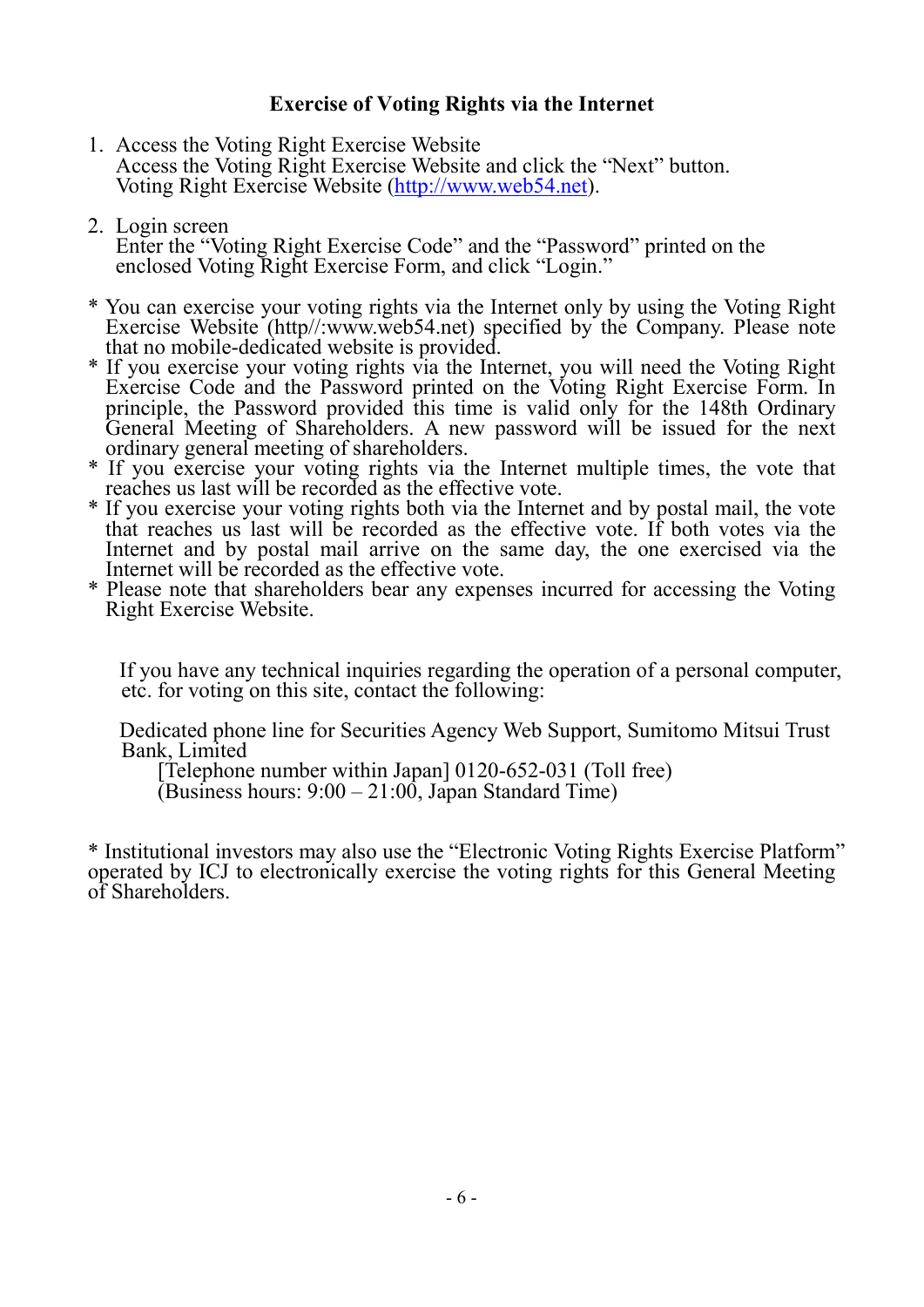# **Reference Materials for the General Meeting of Shareholders**

# **Proposition 1:** *Appropriation of Surplus*

The Company intends to carry out the appropriation of surplus in the following manner.

Matters concerning a year-end dividend

Under the medium-term management plan, " $\Delta$ Value for our Next Century," in consideration of such things as ensuring the maintenance of the reserves necessary for capital investment to establish sustainable growth and to improve and strengthen the group's fundamentals, the Company places utmost importance on maximizing the return to shareholders. The Company intends to carry out the year-end dividend for the current term in the following manner.

(1) Type of dividend

Cash

(2) Matters regarding allotment of year-end dividend to shareholders and its amount

2.5 yen per share of common stock of the Company Total amount of 2,343,687,358 yen

An annual dividend for this fiscal year will be 5 yen per share, after adding an interim dividend of 2.5 yen we have paid.

(3) The date on which the dividend takes effect

June 27, 2016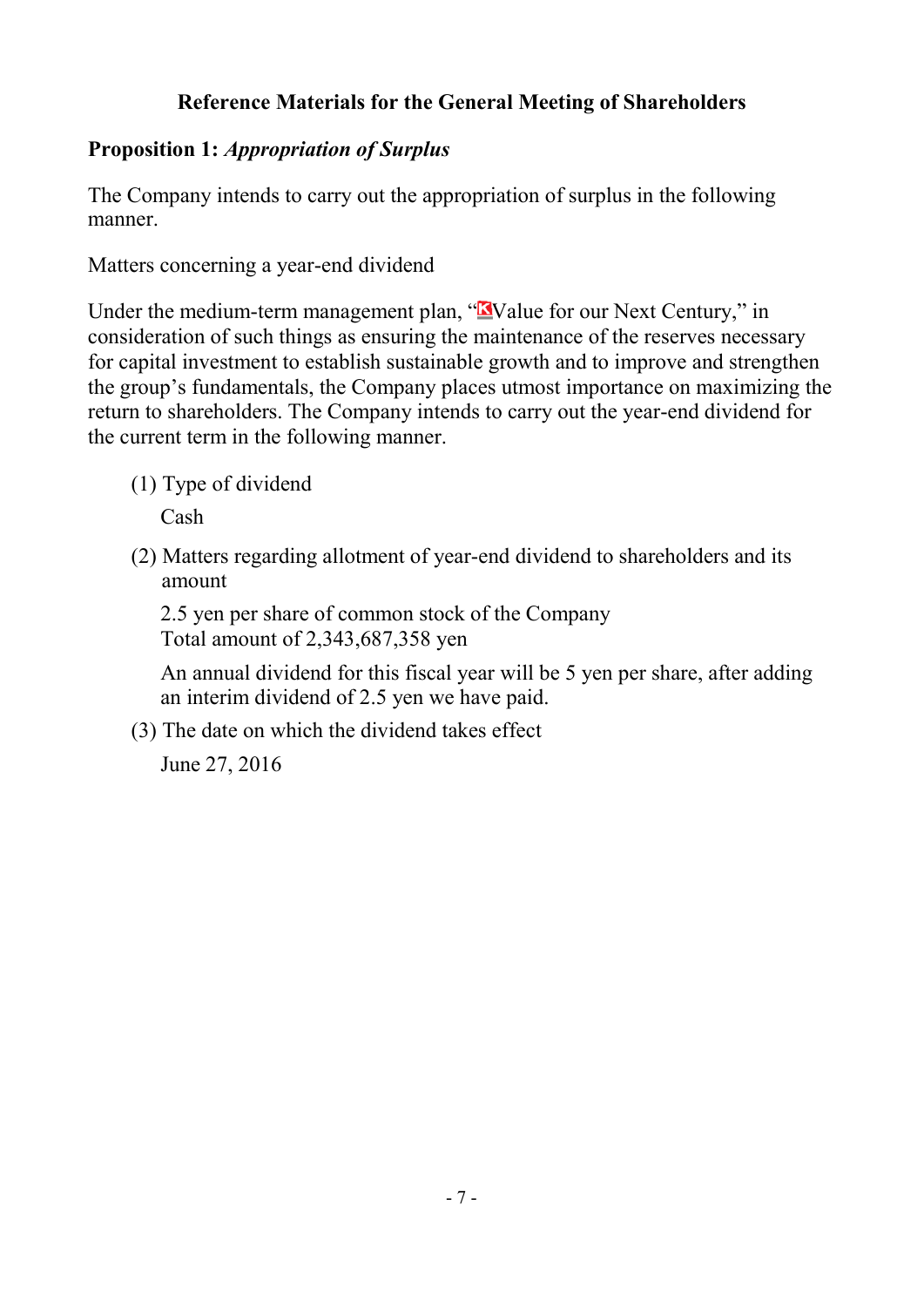# **Proposition 2:** *Election of nine (9) Directors*

The terms of office for all nine (9) Directors will expire upon conclusion of this meeting.

It is therefore requested that nine (9) Directors be elected at this meeting. The candidates are:

| No. | Name<br>(Date of birth)                                                                                       |                                                                                                                                                                         | Career summaries, positions and areas of responsibility<br>in the Company<br>(Significant concurrent positions)                                                                                                                                                                                                                                                                                                                                                                                                                                                                                                                                                                                                                                                                                                                                                                                                                                                                                                                                                                                              | Number of the<br>Company's<br>shares held |
|-----|---------------------------------------------------------------------------------------------------------------|-------------------------------------------------------------------------------------------------------------------------------------------------------------------------|--------------------------------------------------------------------------------------------------------------------------------------------------------------------------------------------------------------------------------------------------------------------------------------------------------------------------------------------------------------------------------------------------------------------------------------------------------------------------------------------------------------------------------------------------------------------------------------------------------------------------------------------------------------------------------------------------------------------------------------------------------------------------------------------------------------------------------------------------------------------------------------------------------------------------------------------------------------------------------------------------------------------------------------------------------------------------------------------------------------|-------------------------------------------|
| 1   | Jiro Asakura<br>(July 31, 1950)<br><reappointed><br/>Attendance at Board<br/>meetings:<br/>100%</reappointed> | April, 1974<br>July, 2000<br>April, 2001<br>June, 2005<br>June, 2006<br>April, 2007<br>April, 2009<br>June, 2009<br>April, 2011<br>May, 2011<br>April 2015<br>June 2015 | Joined the Company<br>General Manager, Coal & Iron Ore<br>Carrier Group of Bulk Carrier<br>Department<br>General Manager of Coal & Iron Ore<br>Carrier Group<br>Director, General Manager of Coal &<br>Iron Ore Carrier Group<br>Executive Officer, General Manager of<br>Coal & Iron Ore Carrier Group<br>Managing Executive Officer<br>Senior Managing Executive Officer<br>Representative Director, Senior<br>Managing Executive Officer<br>Representative Director,<br>Vice President Executive Officer<br>Representative Director, President &<br><b>CEO</b><br>Representative Director, Chairman of the<br>board<br>Chairman of the Board (Current)                                                                                                                                                                                                                                                                                                                                                                                                                                                    | 107,000<br>shares                         |
|     | $(14/14$ meetings)                                                                                            | Reason for election:                                                                                                                                                    | Mr. Jiro Asakura first became a Director of the Company in June 2005.<br>In May 2011, he became Representative Director, President & CEO, in<br>April 2015, he became Representative Director, Chairman of the board,<br>and in June 2015, his office changed to Chairman of the board. He<br>contributed to formulating the previous medium-term management Plan<br>""K" LINE Vision 100 - Bridge to the Future -", promoting this plan to<br>construct a stable earnings structure, and bringing about improved<br>financial standing amid the difficult business environment following the<br>2008 Global Financial Crisis and the Great East Japan Earthquake. Mr.<br>Asakura also has abundant knowledge and experience, most notably in<br>the area of corporate governance. The Company believes his experience<br>provides him with perspective that is broad and from a high vantage<br>point, and it judges such perspective will continue to be essential for<br>improving the Group's corporate governance in the future as well.<br>Accordingly, the Company requests his election as Director. |                                           |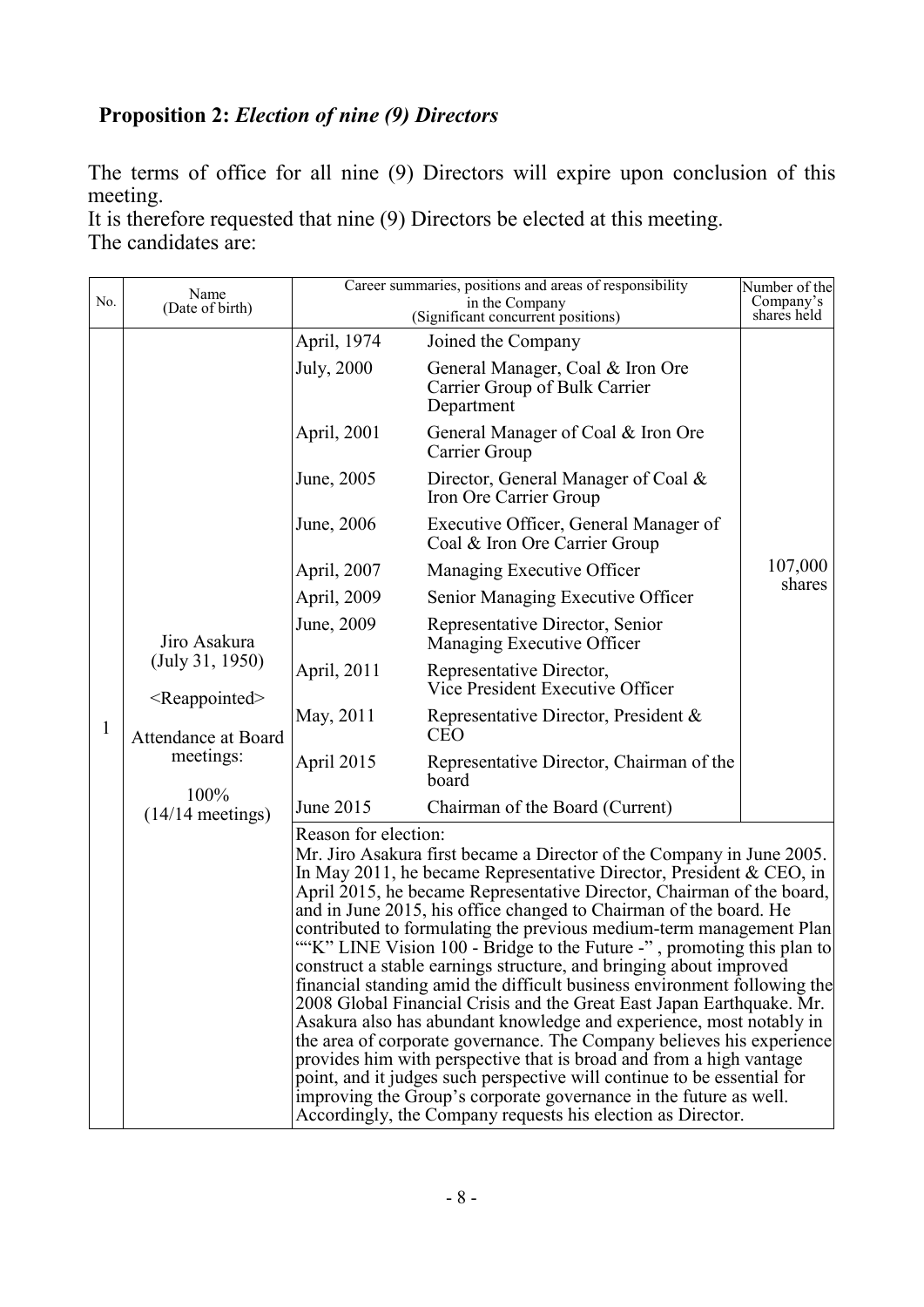| No.            | Name<br>(Date of birth)              |                                                                                                                                                                                                                                                                                                                                                                                                                                                                                                                                                                                                                                                                                                                                                                                                                                                        | Career summaries, positions and areas of responsibility<br>in the Company<br>(Significant concurrent positions) | Number of the<br>Company's<br>shares held |
|----------------|--------------------------------------|--------------------------------------------------------------------------------------------------------------------------------------------------------------------------------------------------------------------------------------------------------------------------------------------------------------------------------------------------------------------------------------------------------------------------------------------------------------------------------------------------------------------------------------------------------------------------------------------------------------------------------------------------------------------------------------------------------------------------------------------------------------------------------------------------------------------------------------------------------|-----------------------------------------------------------------------------------------------------------------|-------------------------------------------|
|                |                                      | April, 1975                                                                                                                                                                                                                                                                                                                                                                                                                                                                                                                                                                                                                                                                                                                                                                                                                                            | Joined the Company                                                                                              |                                           |
|                |                                      | July, 2004                                                                                                                                                                                                                                                                                                                                                                                                                                                                                                                                                                                                                                                                                                                                                                                                                                             | General Manager of Containerships<br><b>Business Group</b>                                                      |                                           |
|                |                                      | June, 2005                                                                                                                                                                                                                                                                                                                                                                                                                                                                                                                                                                                                                                                                                                                                                                                                                                             | Director, General Manager of<br><b>Containerships Business Group</b>                                            |                                           |
|                |                                      | June, 2006                                                                                                                                                                                                                                                                                                                                                                                                                                                                                                                                                                                                                                                                                                                                                                                                                                             | <b>Executive Officer</b>                                                                                        |                                           |
|                |                                      | April, 2007                                                                                                                                                                                                                                                                                                                                                                                                                                                                                                                                                                                                                                                                                                                                                                                                                                            | Managing Executive Officer                                                                                      | 136,000                                   |
|                |                                      | April, 2009                                                                                                                                                                                                                                                                                                                                                                                                                                                                                                                                                                                                                                                                                                                                                                                                                                            | Senior Managing Executive Officer                                                                               | shares                                    |
|                | Eizo Murakami<br>(February 23, 1953) | June, 2009                                                                                                                                                                                                                                                                                                                                                                                                                                                                                                                                                                                                                                                                                                                                                                                                                                             | Representative Director, Senior<br>Managing Executive Officer                                                   |                                           |
|                | $<$ Reappointed $>$                  | April, 2014                                                                                                                                                                                                                                                                                                                                                                                                                                                                                                                                                                                                                                                                                                                                                                                                                                            | Representative Director, Vice President<br><b>Executive Officer</b>                                             |                                           |
| $\overline{2}$ | Attendance at Board<br>meetings:     | April 2015                                                                                                                                                                                                                                                                                                                                                                                                                                                                                                                                                                                                                                                                                                                                                                                                                                             | Representative Director, President &<br>CEO (Current)                                                           |                                           |
|                | 100%<br>$(14/14$ meetings)           | Reason for election:<br>Mr. Eizo Murakami first became a Director of the Company in June<br>2005, and since April 2015 he has served as Representative Director,<br>President $&$ CEO. While in the top management position, he has<br>effectively steered the Company in its operations amid a difficult<br>business environment. He constantly maintained a high vantage point as<br>he worked to put the Company on a solid footing for sustainable growth<br>as an integrated logistics company grown from its shipping business.<br>The Company judges that his leadership, which is backed by his broad<br>and deep knowledge and experience accumulated until now from a<br>diverse range of fields, will be essential for the management of the<br>Group in the future as well. Accordingly, the Company requests his<br>election as Director. |                                                                                                                 |                                           |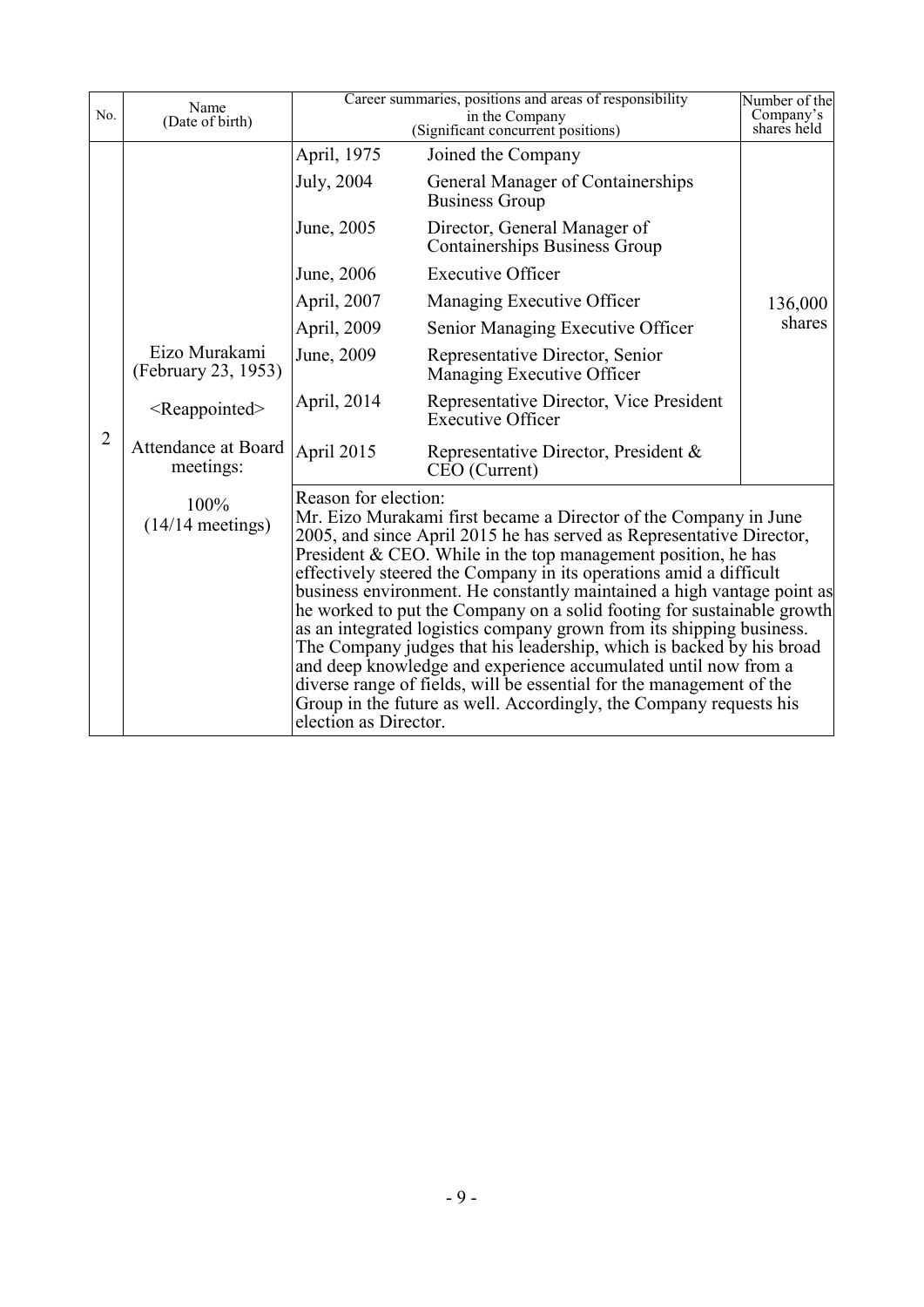| No. | Name<br>(Date of birth)                                                                                          | Career summaries, positions and areas of responsibility<br>(Significant concurrent positions)        | Number of the<br>Company's<br>shares held                                                                                                                                                                                                                                                                                                                                                                                                                                                                                                                                                                         |                   |
|-----|------------------------------------------------------------------------------------------------------------------|------------------------------------------------------------------------------------------------------|-------------------------------------------------------------------------------------------------------------------------------------------------------------------------------------------------------------------------------------------------------------------------------------------------------------------------------------------------------------------------------------------------------------------------------------------------------------------------------------------------------------------------------------------------------------------------------------------------------------------|-------------------|
| 3   | Toshiyuki Suzuki<br>(February 22, 1959)<br>$\leq$ Reappointed $\geq$<br>Attendance at Board<br>meetings:<br>100% | April, 1981<br>April, 2006<br>April, 2008<br>April, 2011<br>June, 2011<br>April, 2014<br>April, 2015 | Joined the Company<br>General Manager of Containerships<br><b>Business Group</b><br><b>Executive Officer</b><br>Managing Executive Officer<br>Director, Managing Executive Officer<br>Director, Senior Managing Executive<br>Officer<br>Representative Director, Senior<br>Managing Executive Officer<br>(Current)<br>Responsible for Containerships, Car<br>Carriers, Port Business Unit                                                                                                                                                                                                                         | 113,000<br>shares |
|     | $(14/14$ meetings)                                                                                               | Reason for election:                                                                                 | Mr. Toshiyuki Suzuki has proven achievements, notably in the<br>Company's Containerships Sector and abundant management<br>experience as a Director of the Company. Currently, he is appropriately<br>executing business strategies as the executive officer responsible for<br>Containerships, Car Carriers, Port Business Unit. The Company judges<br>that his abundant experience and proven achievements will contribute<br>to the suitable fulfilment of the decision making and supervisory<br>function of the Company's Board of Directors. Accordingly, the<br>Company requests his election as Director. |                   |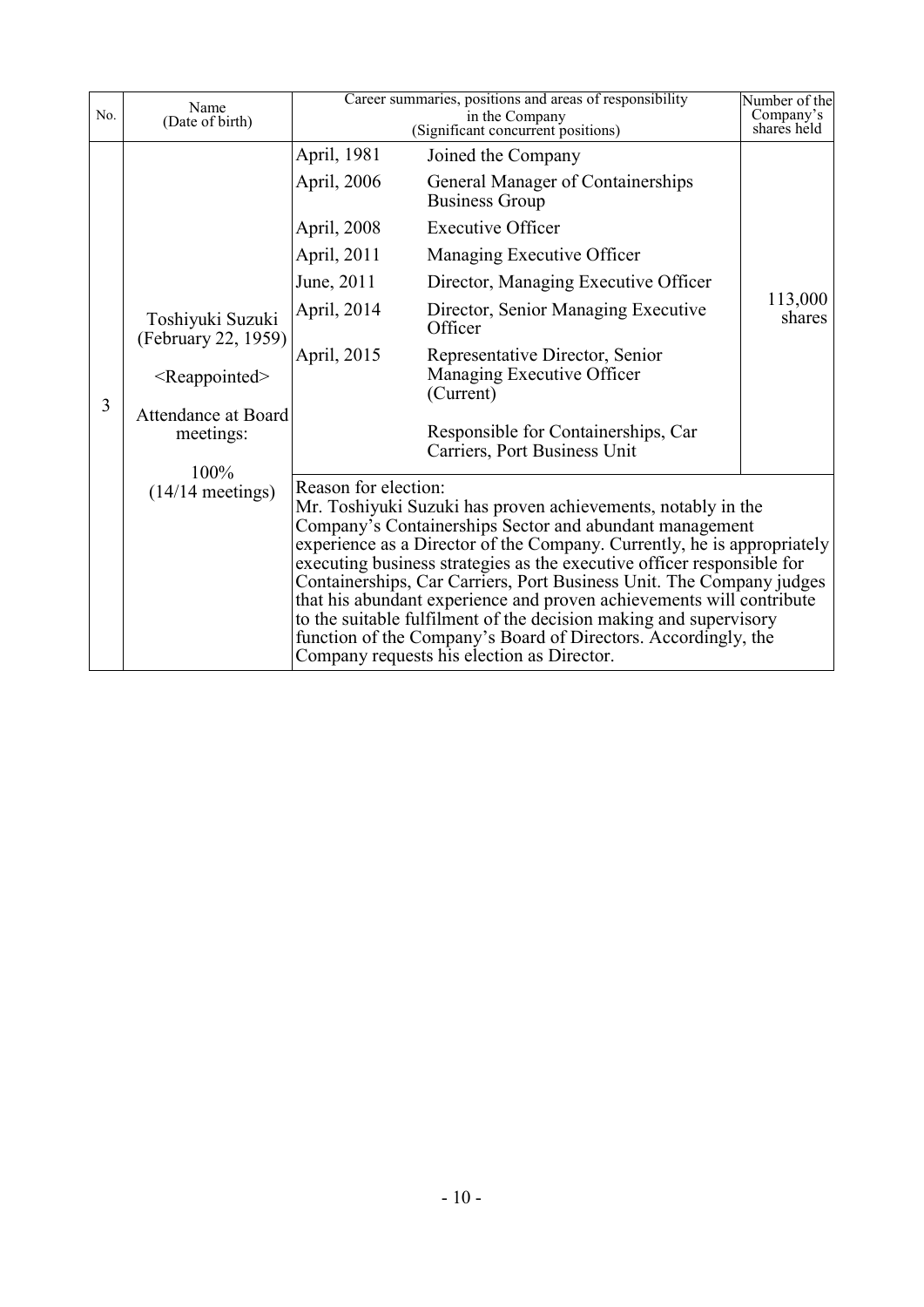| No.            | Name<br>(Date of birth)                                                                                             |                                                                                                                                                                                                                                                                                                                                                                                                                                                                                                                                                                                                                                                                    | Career summaries, positions and areas of responsibility<br>in the Company<br>(Significant concurrent positions)                                                                                                                                                                                                                                                                                                                                                                    |                                  |  |
|----------------|---------------------------------------------------------------------------------------------------------------------|--------------------------------------------------------------------------------------------------------------------------------------------------------------------------------------------------------------------------------------------------------------------------------------------------------------------------------------------------------------------------------------------------------------------------------------------------------------------------------------------------------------------------------------------------------------------------------------------------------------------------------------------------------------------|------------------------------------------------------------------------------------------------------------------------------------------------------------------------------------------------------------------------------------------------------------------------------------------------------------------------------------------------------------------------------------------------------------------------------------------------------------------------------------|----------------------------------|--|
| $\overline{4}$ | Hiromichi Aoki<br>(February 27, 1959)<br><reappointed><br/>Attendance at Board<br/>meetings:<br/>100%</reappointed> | April, 1981<br>April, 2003<br>April, 2008<br>July, 2008<br>July, 2010<br>April, 2011<br>April, 2014<br>June, 2014<br>April, 2015                                                                                                                                                                                                                                                                                                                                                                                                                                                                                                                                   | Joined the Company<br>General Manager of LNG Group<br>Executive Officer, General Manager of<br>LNG Group<br><b>Executive Officer</b><br>Executive Officer, General Manager of<br><b>Energy Transportation Business</b><br>Development Group<br>Managing Executive Officer<br>Senior Managing Executive Officer<br>Director, Senior Managing Executive<br>Officer<br>Representative Director, Senior<br>Managing Executive Officer (Current)<br>Responsible for Dry and Liquid Bulk | shares held<br>108,000<br>shares |  |
|                | $(14/14$ meetings)                                                                                                  | Carriers Unit<br>Reason for election:<br>Mr. Hiromichi Aoki has proven achievements, notably in the<br>Company's Car Carriers and Energy Transportation Sectors, and<br>abundant management experience as a Director of the Company.<br>Currently he is appropriately executing business strategies as the<br>executive officer responsible for Dry and Liquid Bulk Carriers Unit.<br>The Company judges that his abundant experience and proven<br>achievements will contribute to the suitable fulfilment of the decision<br>making and supervisory function of the Company's Board of Directors.<br>Accordingly, the Company requests his election as Director. |                                                                                                                                                                                                                                                                                                                                                                                                                                                                                    |                                  |  |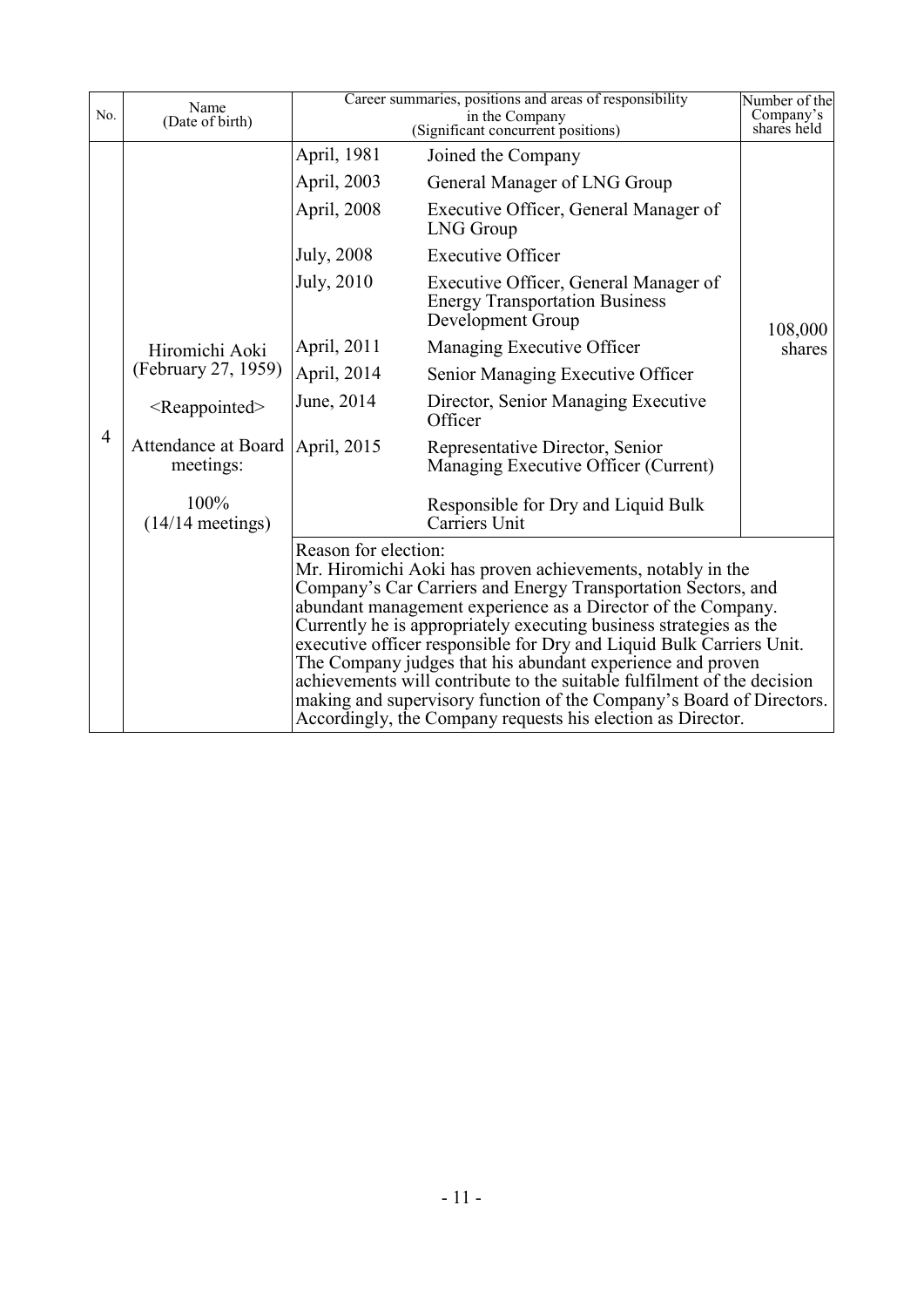| No. | Name<br>(Date of birth)              |                                                                                                                                                                                                                                                                                                                                                                                                                                                                                                                                  | Career summaries, positions and areas of responsibility<br>Number of the<br>Company's<br>in the Company                                                                                                                                                                                                                                                                                                                                                                                                                                                                                                                                                                |        |  |  |
|-----|--------------------------------------|----------------------------------------------------------------------------------------------------------------------------------------------------------------------------------------------------------------------------------------------------------------------------------------------------------------------------------------------------------------------------------------------------------------------------------------------------------------------------------------------------------------------------------|------------------------------------------------------------------------------------------------------------------------------------------------------------------------------------------------------------------------------------------------------------------------------------------------------------------------------------------------------------------------------------------------------------------------------------------------------------------------------------------------------------------------------------------------------------------------------------------------------------------------------------------------------------------------|--------|--|--|
|     |                                      |                                                                                                                                                                                                                                                                                                                                                                                                                                                                                                                                  | (Significant concurrent positions)                                                                                                                                                                                                                                                                                                                                                                                                                                                                                                                                                                                                                                     |        |  |  |
|     |                                      | April, 1981                                                                                                                                                                                                                                                                                                                                                                                                                                                                                                                      | Joined the Company                                                                                                                                                                                                                                                                                                                                                                                                                                                                                                                                                                                                                                                     |        |  |  |
|     |                                      | June, 2006                                                                                                                                                                                                                                                                                                                                                                                                                                                                                                                       | General Manager of Corporate Planning<br>Group                                                                                                                                                                                                                                                                                                                                                                                                                                                                                                                                                                                                                         |        |  |  |
|     |                                      | April, 2009                                                                                                                                                                                                                                                                                                                                                                                                                                                                                                                      | <b>Executive Officer</b>                                                                                                                                                                                                                                                                                                                                                                                                                                                                                                                                                                                                                                               |        |  |  |
|     |                                      | June, 2009                                                                                                                                                                                                                                                                                                                                                                                                                                                                                                                       | Director, Executive Officer                                                                                                                                                                                                                                                                                                                                                                                                                                                                                                                                                                                                                                            |        |  |  |
|     |                                      | April, 2011                                                                                                                                                                                                                                                                                                                                                                                                                                                                                                                      | Director (retired in June 2011)<br>Managing Director, TAIYO NIPPON<br>KISEN CO., LTD. (retired in March<br>2013)                                                                                                                                                                                                                                                                                                                                                                                                                                                                                                                                                       | 40,000 |  |  |
|     | Tsuyoshi Yamauchi                    | April, 2013                                                                                                                                                                                                                                                                                                                                                                                                                                                                                                                      | Managing Executive Officer                                                                                                                                                                                                                                                                                                                                                                                                                                                                                                                                                                                                                                             | shares |  |  |
|     | (August 15, 1957)                    | June, 2013                                                                                                                                                                                                                                                                                                                                                                                                                                                                                                                       | Director, Managing Executive Officer                                                                                                                                                                                                                                                                                                                                                                                                                                                                                                                                                                                                                                   |        |  |  |
|     | $<$ Reappointed $>$                  | April, 2014                                                                                                                                                                                                                                                                                                                                                                                                                                                                                                                      | Director, Senior Managing Executive<br>Officer                                                                                                                                                                                                                                                                                                                                                                                                                                                                                                                                                                                                                         |        |  |  |
| 5   | Attendance at Board<br>meetings:     | April, 2015                                                                                                                                                                                                                                                                                                                                                                                                                                                                                                                      | Representative Director, Senior<br>Managing Executive Officer (Current)                                                                                                                                                                                                                                                                                                                                                                                                                                                                                                                                                                                                |        |  |  |
|     | 100%<br>$(14/14$ meetings)           |                                                                                                                                                                                                                                                                                                                                                                                                                                                                                                                                  | Responsible for Corporate Unit,<br>assistance to Internal Audit, Chief<br>Compliance Officer (CCO)                                                                                                                                                                                                                                                                                                                                                                                                                                                                                                                                                                     |        |  |  |
|     |                                      |                                                                                                                                                                                                                                                                                                                                                                                                                                                                                                                                  | Reason for election:<br>Mr. Tsuyoshi Yamauchi has proven achievements, notably in the<br>Company's administrative divisions, including Corporate Planning, and<br>abundant management experience as a Director of the Company.<br>Currently he is appropriately executing business strategies as the<br>executive officer responsible for Corporate Unit and as the Chief<br>Compliance Officer. The Company judges that his abundant experience<br>and achievements will contribute to the suitable fulfilment of the<br>decision making and supervisory function of the Company's Board of<br>Directors. Accordingly, the Company requests his election as Director. |        |  |  |
|     |                                      |                                                                                                                                                                                                                                                                                                                                                                                                                                                                                                                                  | April, 1984 Joined the Company                                                                                                                                                                                                                                                                                                                                                                                                                                                                                                                                                                                                                                         |        |  |  |
|     |                                      | January, 2010                                                                                                                                                                                                                                                                                                                                                                                                                                                                                                                    | General Manager of Containerships<br><b>Business Group</b>                                                                                                                                                                                                                                                                                                                                                                                                                                                                                                                                                                                                             |        |  |  |
|     |                                      | April, 2011                                                                                                                                                                                                                                                                                                                                                                                                                                                                                                                      | <b>Executive Officer</b>                                                                                                                                                                                                                                                                                                                                                                                                                                                                                                                                                                                                                                               | 49,000 |  |  |
|     | Yukikazu Myochin<br>(March 27, 1961) | April, 2016                                                                                                                                                                                                                                                                                                                                                                                                                                                                                                                      | Managing Executive Officer (Current)                                                                                                                                                                                                                                                                                                                                                                                                                                                                                                                                                                                                                                   | shares |  |  |
| 6   | $\le$ Newly appointed $\ge$          |                                                                                                                                                                                                                                                                                                                                                                                                                                                                                                                                  | In charge of Human Resources, IR & PR,<br>Corporate Planning, Research                                                                                                                                                                                                                                                                                                                                                                                                                                                                                                                                                                                                 |        |  |  |
|     | Attendance at Board<br>meetings:     | Reason for election:<br>Mr. Yukikazu Myochin has proven achievements in a wide range of<br>sectors including Containerships, Corporate Planning and IR & PR and<br>abundant experience of duties. Currently, he is demonstrating<br>leadership as an executive officer in charge of Human Resources, IR &<br>PR, Corporate Planning and Research. The Company judges that his<br>capability and experience, etc. will contribute to the improvement of the<br>decision making and supervisory function of the Company's Board of |                                                                                                                                                                                                                                                                                                                                                                                                                                                                                                                                                                                                                                                                        |        |  |  |
|     |                                      |                                                                                                                                                                                                                                                                                                                                                                                                                                                                                                                                  | Directors. Accordingly, the Company requests his election as Director.                                                                                                                                                                                                                                                                                                                                                                                                                                                                                                                                                                                                 |        |  |  |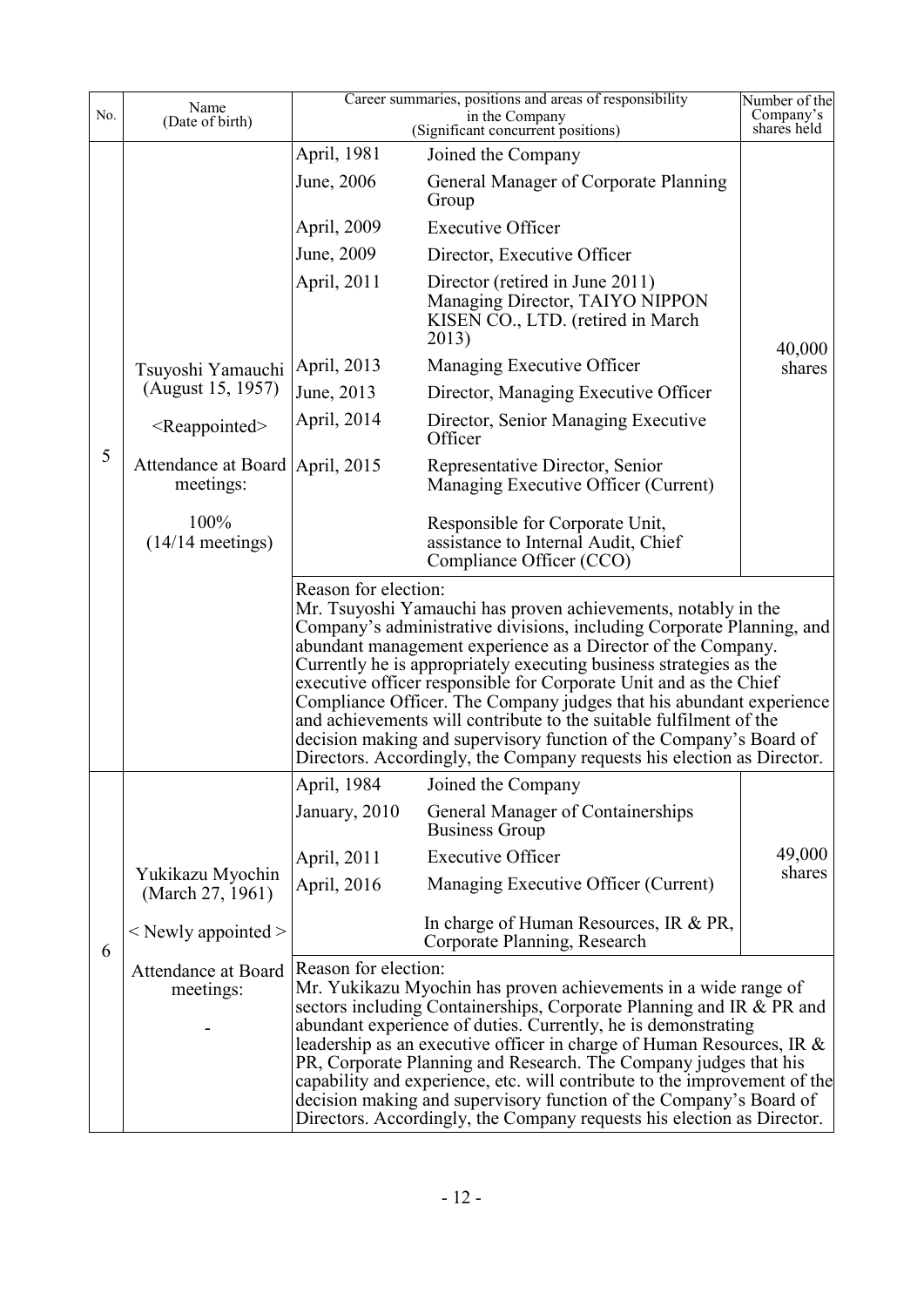| No.            | Name<br>(Date of birth)               |                     | Career summaries, positions and areas of responsibility<br>in the Company                                                    | Number of the<br>Company's |
|----------------|---------------------------------------|---------------------|------------------------------------------------------------------------------------------------------------------------------|----------------------------|
|                |                                       | April, 1969         | (Significant concurrent positions)<br>Joined Ministry of Foreign Affairs of                                                  | shares held                |
|                |                                       |                     | Japan (MOFA)                                                                                                                 |                            |
|                |                                       | <b>August, 1986</b> | Director of Second International<br>Organization Division, Economic Affairs<br>Bureau, MOFA                                  |                            |
|                |                                       |                     | November, 1987 Director of Second North America Division,<br>North American Affairs Bureau, MOFA                             |                            |
|                |                                       |                     | September, 1990 Senior Research Fellow of International<br>Institute for Strategic Studies                                   |                            |
|                |                                       |                     | September, 1991 Permanent Mission of Japan to the UN<br>and Other International Organizations in<br>Geneva                   |                            |
|                |                                       | April, 1994         | Director of Management and Coordination<br>Division, Minister's Secretariat, MOFA                                            |                            |
|                |                                       | July, 1996          | <b>Assistant Vice-Minister, MOFA</b>                                                                                         |                            |
|                | Mitoji Yabunaka<br>(January 23, 1948) | <b>August, 1997</b> | Deputy Director-General of the Asia<br>Pacific Bureau, MOFA                                                                  |                            |
|                | <reappointed></reappointed>           | October, 1998       | Consul General of Japan at Chicago                                                                                           |                            |
| $\overline{7}$ | <outside director=""></outside>       |                     | December, 2002 Director-General of Asian and Oceanian<br>Affairs Bureau, MOFA                                                | 8,000                      |
|                | Attendance at Board<br>meetings:      | January, 2005       | Deputy Minister for Foreign Affairs,<br>MOFA (Economic Affairs)                                                              | shares                     |
|                | 86%                                   | January, 2007       | Deputy Minister for Foreign Affairs,<br><b>MOFA</b> (Political Affairs)                                                      |                            |
|                | $(12/14$ meetings)                    | January, 2008       | Vice-Minister for Foreign Affairs, MOFA                                                                                      |                            |
|                |                                       | <b>August, 2010</b> | Adviser to MOFA (Retired in March<br>2016)                                                                                   |                            |
|                |                                       | October, 2010       | Adviser to Nomura Research Institute.<br>Ltd. (Current)<br>Special Visiting Professor of<br>Ritsumeikan University (Current) |                            |
|                |                                       | June, 2011          | Outside Director of the Company (Current)                                                                                    |                            |
|                |                                       | April, 2012         | Specially Appointed Professor, Osaka<br>University (Current)                                                                 |                            |
|                |                                       | June, 2012          | <b>Outside Director of Mitsubishi Electric</b><br>Corporation (Current)                                                      |                            |
|                |                                       | June, 2014          | Outside Director of KOMATSU LTD.<br>(Current)<br>Outside Director of Takasago Thermal<br>Engineering Co., Ltd. (Current)     |                            |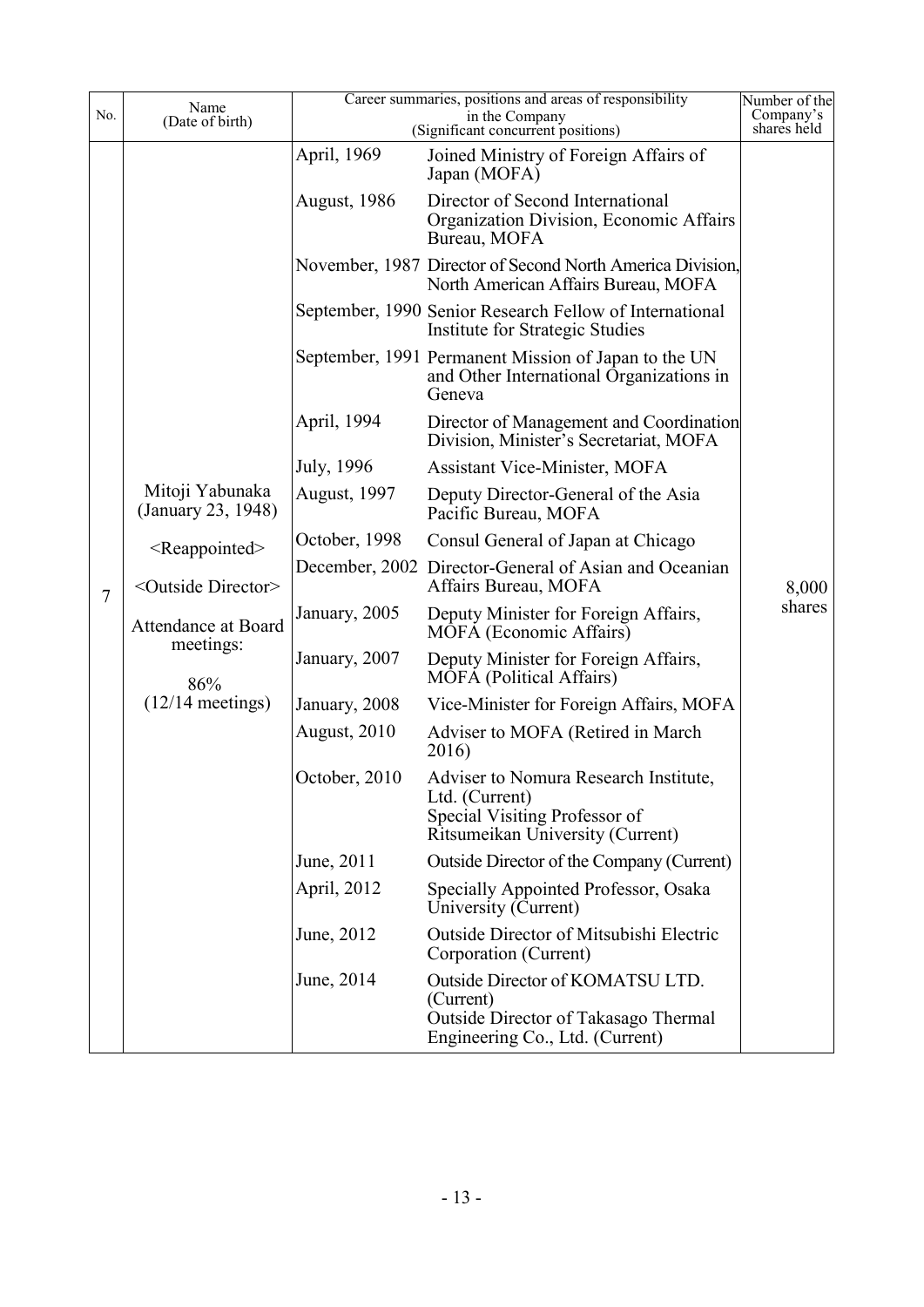| No. | Name<br>(Date of birth) | Career summaries, positions and areas of responsibility<br>in the Company<br>(Significant concurrent positions)                                                                                                                                                                                                                                                                                                                                                                                                                                                                                                                                                                                                                                                                                                                                                                                                                                                                                                                                                                                                                                                              | Number of the<br>Company's<br>shares held |
|-----|-------------------------|------------------------------------------------------------------------------------------------------------------------------------------------------------------------------------------------------------------------------------------------------------------------------------------------------------------------------------------------------------------------------------------------------------------------------------------------------------------------------------------------------------------------------------------------------------------------------------------------------------------------------------------------------------------------------------------------------------------------------------------------------------------------------------------------------------------------------------------------------------------------------------------------------------------------------------------------------------------------------------------------------------------------------------------------------------------------------------------------------------------------------------------------------------------------------|-------------------------------------------|
|     |                         | Reason for election:<br>Mr. Mitoji Yabunaka, a candidate for Outside Director, has been<br>elected as Outside Director of the Company since June 2011 so that the<br>abundant international experience and knowledge he has accumulated<br>over his many years as a diplomat may be utilized in the management<br>of the Company, even though he has not been directly involved in<br>corporate management apart from being an Outside Director. As he is<br>fulfilling his role of making active suggestions at the Board of Directors<br>meetings and supervising the execution of business through his<br>activities in his position as Nominating Advisory Committee Chairman<br>and Remuneration Advisory Committee Member, the Company<br>requests that he again be elected as Outside Director.<br>As there is no possibility that conflict of interest may occur between<br>Mr. Yabunaka and general shareholders, the Company has designated<br>him as an independent director pursuant to the regulations of the stock<br>exchanges where its stock is listed, and if he is reelected, the Company<br>plans to continue to appoint him as an independent director. |                                           |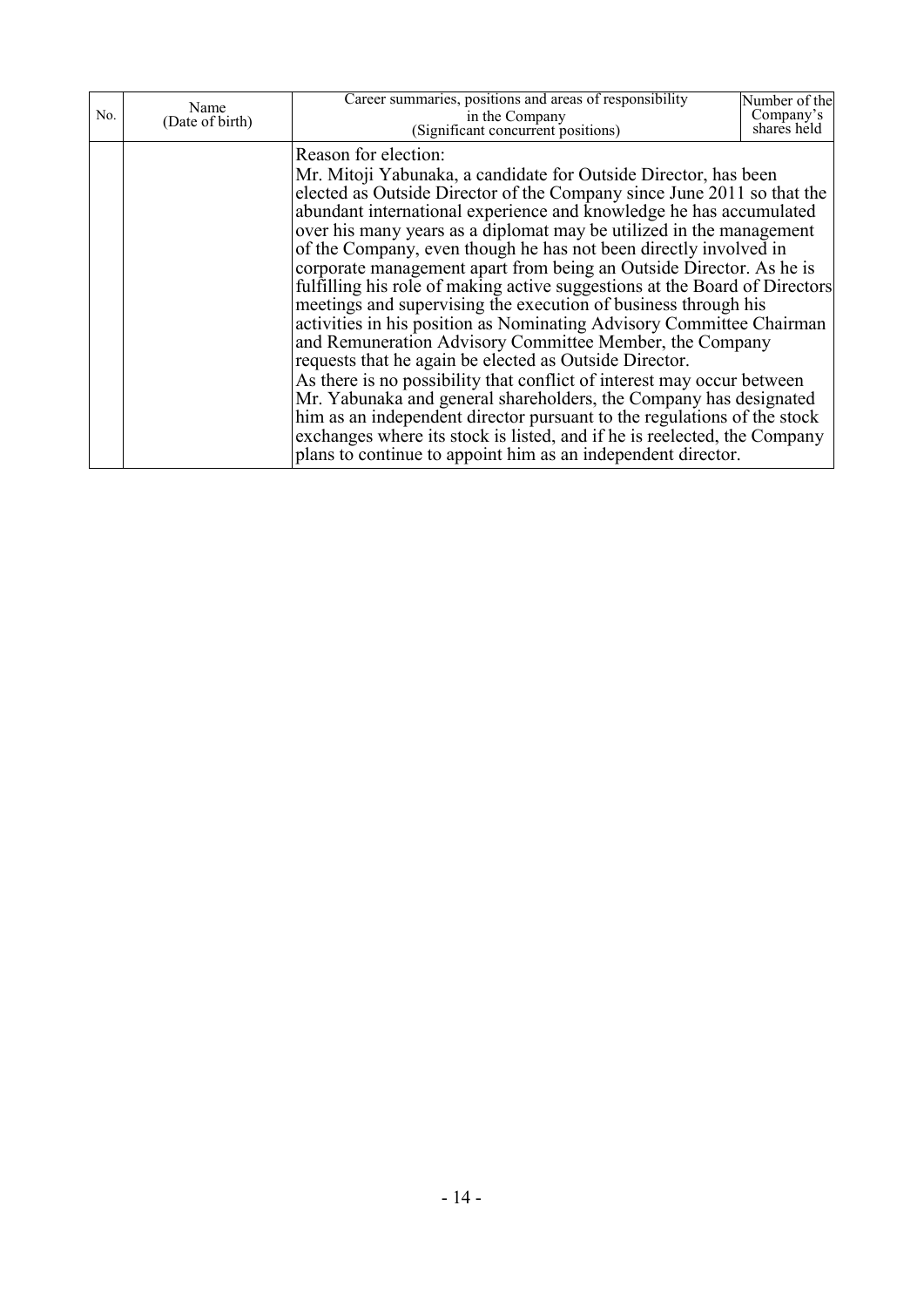| No. | Name<br>(Date of birth)                                                                                                               |                                                                                                                                 | Career summaries, positions and areas of responsibility<br>in the Company                                                                                                                                                                                                                                                                                                                                                                                                                                                                                                                                                                                                                                                                                                                                                                                                                                                                                                                                                                                                                                                                                                                                                                                          | Company's<br>shares held          |
|-----|---------------------------------------------------------------------------------------------------------------------------------------|---------------------------------------------------------------------------------------------------------------------------------|--------------------------------------------------------------------------------------------------------------------------------------------------------------------------------------------------------------------------------------------------------------------------------------------------------------------------------------------------------------------------------------------------------------------------------------------------------------------------------------------------------------------------------------------------------------------------------------------------------------------------------------------------------------------------------------------------------------------------------------------------------------------------------------------------------------------------------------------------------------------------------------------------------------------------------------------------------------------------------------------------------------------------------------------------------------------------------------------------------------------------------------------------------------------------------------------------------------------------------------------------------------------|-----------------------------------|
| 8   | Akira Okabe<br>(September 17,<br>1947)<br>$\le$ Newly appointed $\ge$<br>$\leq$ Outside Director><br>Attendance at Board<br>meetings: | April, 1971<br>January, 2000<br>June, 2001<br>June, 2003<br>June, 2005<br>June, 2009<br>June, 2010<br>April, 2011<br>June, 2011 | (Significant concurrent positions)<br>Joined Toyota Motor Sales Co., Ltd.<br>General Manager, Oceania and Middle<br>East Sales Division, Regional<br>Headquarters, Oceania and Middle East,<br><b>Toyota Motor Corporation</b><br>Director, Chief Officer of Regional<br>Headquarters, Oceania and Middle East,<br>Toyota Motor Corporation<br>Managing Officer, Chief Officer of<br>Regional Headquarters, Oceania and<br>Middle East, Toyota Motor Corporation<br>Senior Managing Director, Chief Officer<br>of Regional Headquarters, Australia, Asia<br>and Middle East, Toyota Motor<br>Corporation<br>Senior Managing Director, Chief Officer<br>of Regional Headquarters, Australia and<br>Asia, Deputy Chief Officer of Regional<br>Headquarters, Middle East, Africa and<br>Latin America, Toyota Motor Corporation<br>Senior Managing Director, Chief Officer<br>of Regional Headquarters, Australia and<br>Asia, Chief Officer of Regional<br>Headquarters, Middle East, Africa and<br>Latin America, Toyota Motor Corporation<br>Senior Managing Director, in charge of<br>Private Distributor Relations, Regional<br>Headquarters, Middle East, Africa and<br>Latin America<br>Executive Adviser, Toyota Motor<br>Corporation (Retired in March 2012) | Number of the<br>10,000<br>shares |
|     |                                                                                                                                       | April, 2012<br>April, 2015                                                                                                      | Director & Vice Chairman, Tokai Tokyo<br>Securities Co., Ltd.<br>Adviser, Tokai Tokyo Financial                                                                                                                                                                                                                                                                                                                                                                                                                                                                                                                                                                                                                                                                                                                                                                                                                                                                                                                                                                                                                                                                                                                                                                    |                                   |
|     |                                                                                                                                       |                                                                                                                                 | Holdings, Inc. (Current)                                                                                                                                                                                                                                                                                                                                                                                                                                                                                                                                                                                                                                                                                                                                                                                                                                                                                                                                                                                                                                                                                                                                                                                                                                           |                                   |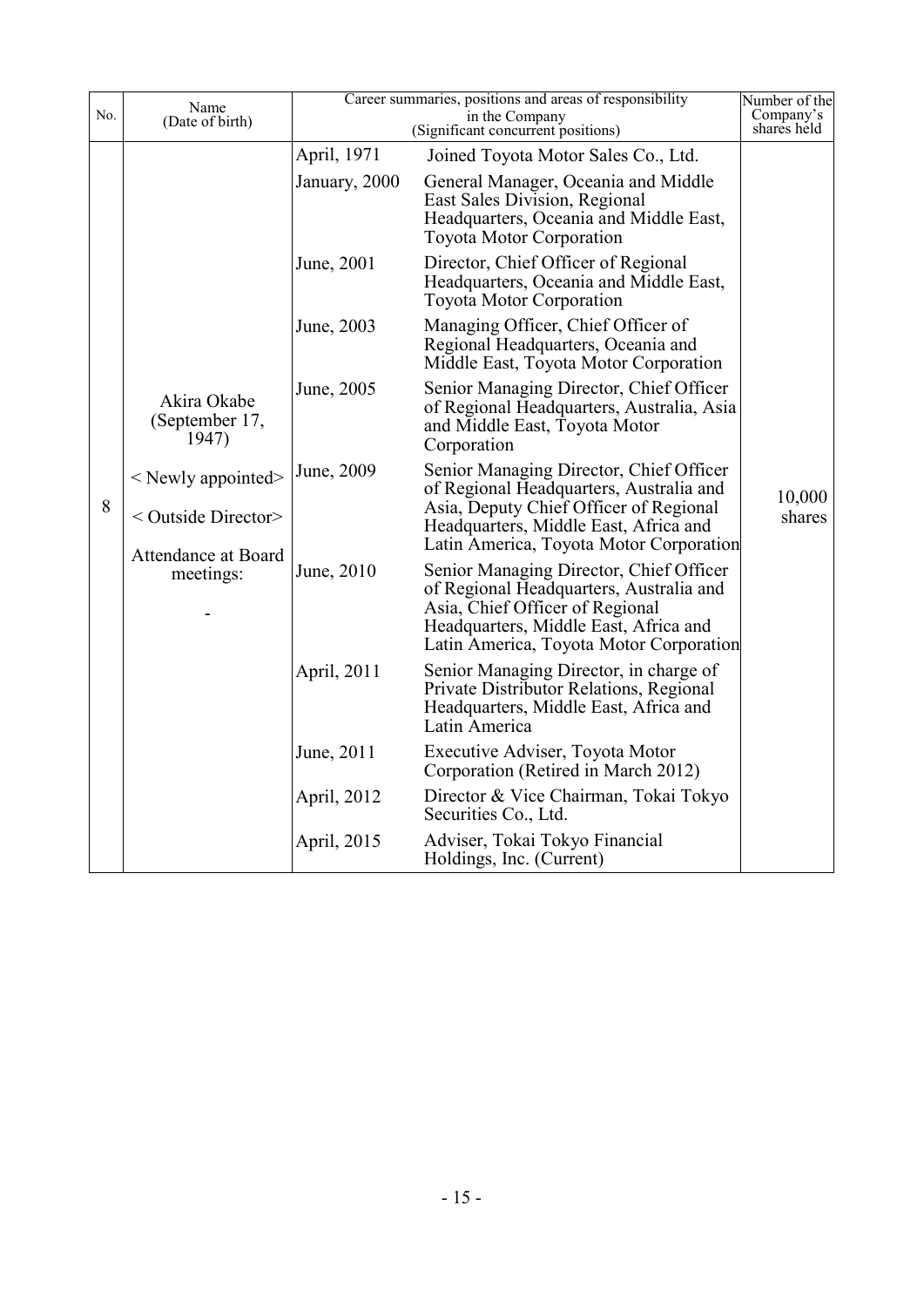| No. | Name            | Career summaries, positions and areas of responsibility                                                                                                                                                                                                                                                                                                                                                                                                                                                                                                                                                                                                                                                                                                                                                                                                                                                                                                                                                                                                                                                                                                                                                                                                                                      | Number of the            |
|-----|-----------------|----------------------------------------------------------------------------------------------------------------------------------------------------------------------------------------------------------------------------------------------------------------------------------------------------------------------------------------------------------------------------------------------------------------------------------------------------------------------------------------------------------------------------------------------------------------------------------------------------------------------------------------------------------------------------------------------------------------------------------------------------------------------------------------------------------------------------------------------------------------------------------------------------------------------------------------------------------------------------------------------------------------------------------------------------------------------------------------------------------------------------------------------------------------------------------------------------------------------------------------------------------------------------------------------|--------------------------|
|     | (Date of birth) | in the Company<br>(Significant concurrent positions)                                                                                                                                                                                                                                                                                                                                                                                                                                                                                                                                                                                                                                                                                                                                                                                                                                                                                                                                                                                                                                                                                                                                                                                                                                         | Company's<br>shares held |
|     |                 | Reason for election:<br>Mr. Akira Okabe, a candidate for Outside Director, worked for more<br>than 40 years at Toyota Motor Corporation and over that time, he has<br>led various new businesses to successful results in emerging countries,<br>mostly in Asia. He then went on to become a director at that company<br>and at a securities company, and thus he has long-standing experience<br>in corporate management. The Company requests his election as<br>Outside Director of the Company so that it may utilize his experience<br>and insight in the Company's management. Mr. Okabe has been<br>providing various advice to the Company as a business advisor of the<br>Company since July 2015 and he has been receiving remuneration from<br>the Company. However, the amount of monthly remuneration is<br>100,000 yen, which is within the limit specified in the criteria for<br>independence of Outside Directors provided by the Company (see page<br>19). Mr. Okabe satisfies other provisions of the criteria for<br>independence of Outside Directors provided by the Company, and if he<br>is elected as a Director, the Company plans to designate him as an<br>independent director pursuant to the regulations of the stock exchanges<br>where its stock is listed. |                          |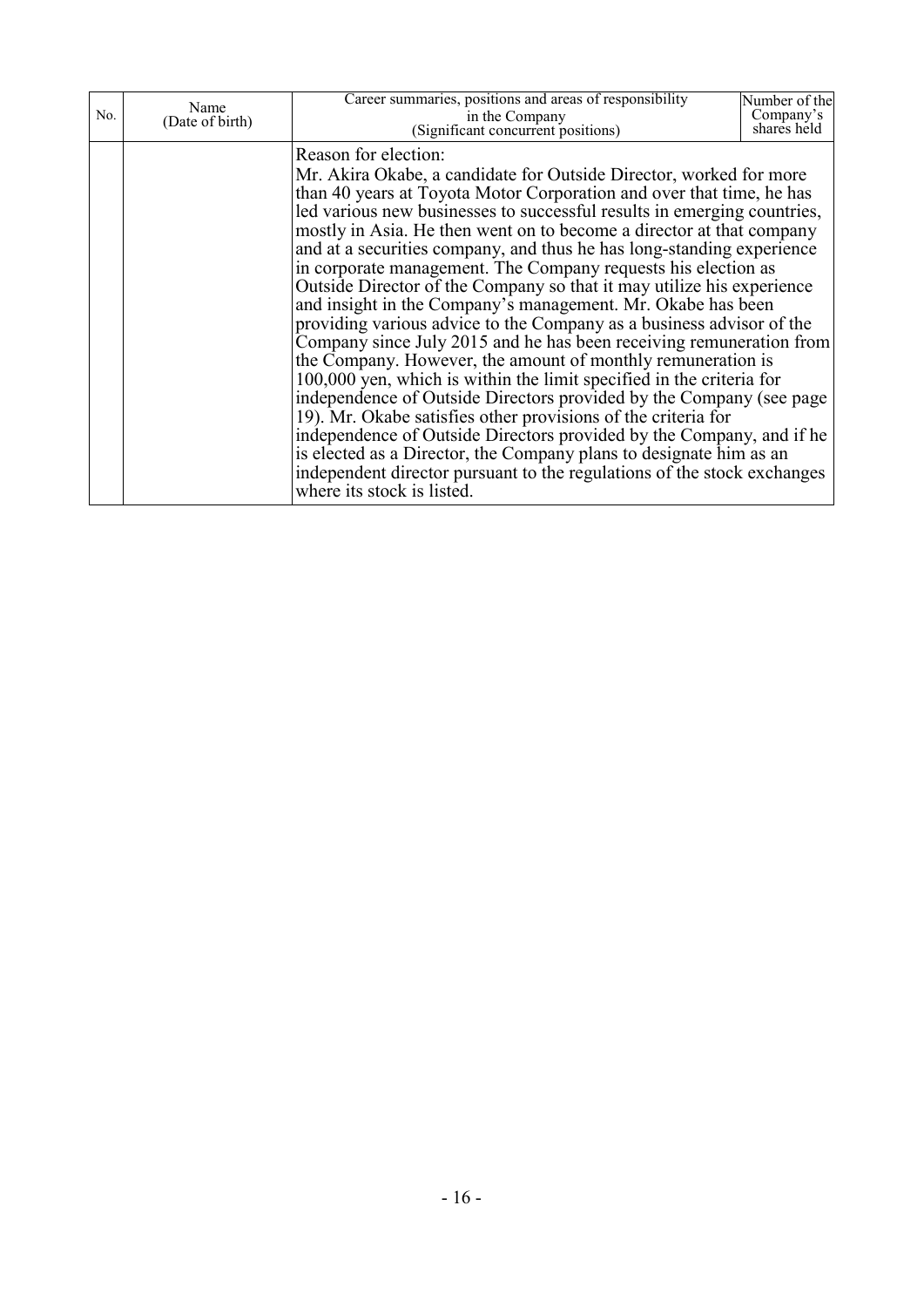| No. | Name                                               |                                                                                                                                                                                                                    | Career summaries, positions and areas of responsibility<br>in the Company                                                                                                                                                                                                                                                | Number of the<br>Company's |  |  |
|-----|----------------------------------------------------|--------------------------------------------------------------------------------------------------------------------------------------------------------------------------------------------------------------------|--------------------------------------------------------------------------------------------------------------------------------------------------------------------------------------------------------------------------------------------------------------------------------------------------------------------------|----------------------------|--|--|
|     | (Date of birth)                                    |                                                                                                                                                                                                                    | (Significant concurrent positions)                                                                                                                                                                                                                                                                                       | shares held                |  |  |
|     |                                                    | April, 1977                                                                                                                                                                                                        | Joined Mitsui & Co., Ltd.                                                                                                                                                                                                                                                                                                |                            |  |  |
|     |                                                    | February, 2002                                                                                                                                                                                                     | Manager, Ship and Marine Project<br>Division, Mitsui & Co., Ltd.                                                                                                                                                                                                                                                         |                            |  |  |
|     |                                                    | April, 2005                                                                                                                                                                                                        | General Manager, Machinery &<br>Information, Industries Administrative<br>Division, Mitsui & Co., Ltd.                                                                                                                                                                                                                   |                            |  |  |
|     |                                                    | April, 2006                                                                                                                                                                                                        | Managing Officer, General Manager of<br>Human Resources & General Affairs<br>Division, Mitsui & Co., Ltd.                                                                                                                                                                                                                |                            |  |  |
|     |                                                    | April, 2008                                                                                                                                                                                                        | Executive Managing Officer, CPO <sup>*1</sup> ,<br>Mitsui & Co., Ltd., Director of Mitsui $\&$<br>Co. (Asia Pacific) Pte. Ltd.                                                                                                                                                                                           |                            |  |  |
|     |                                                    | June, 2008                                                                                                                                                                                                         | Representative Director, Executive<br>Managing Officer, CPO, Mitsui & Co.,<br>Ltd., Director, Mitsui & Co. (Asia<br>Pacific) Pte. Ltd.                                                                                                                                                                                   | 0 shares                   |  |  |
|     | Seiichi Tanaka<br>(January 12, 1953)               | October, 2008                                                                                                                                                                                                      | Representative Director, Senior<br>Executive Managing Officer, CPO,<br>Mitsui & Co., Ltd., Director, Mitsui &<br>Co. (Asia Pacific) Pte. Ltd.                                                                                                                                                                            |                            |  |  |
| 9   | $\le$ Newly appointed $\ge$<br>< Outside Director> | April, 2009                                                                                                                                                                                                        | Representative Director, Senior<br>Executive Managing Officer, $CIO^*^2$ ,<br>CPO, Mitsui & Co., Ltd.                                                                                                                                                                                                                    |                            |  |  |
|     | Attendance at Board<br>meetings:                   | April, 2010                                                                                                                                                                                                        | Representative Director, Executive Vice<br>President, CIO, CPO, Mitsui & Co., Ltd.                                                                                                                                                                                                                                       |                            |  |  |
|     |                                                    | April, 2011                                                                                                                                                                                                        | Representative Director, Executive Vice<br>President, Mitsui & Co., Ltd.                                                                                                                                                                                                                                                 |                            |  |  |
|     |                                                    | April, 2014                                                                                                                                                                                                        | Director, Mitsui & Co., Ltd.                                                                                                                                                                                                                                                                                             |                            |  |  |
|     |                                                    | June, 2014                                                                                                                                                                                                         | Counselor, Mitsui & Co., Ltd. (Current)<br>*1: CPO (Chief Privacy Officer), *2: CIO<br>(Chief Information Officer)                                                                                                                                                                                                       |                            |  |  |
|     |                                                    | Reason for election:                                                                                                                                                                                               |                                                                                                                                                                                                                                                                                                                          |                            |  |  |
|     |                                                    |                                                                                                                                                                                                                    | Mr. Seiichi Tanaka, a candidate for Outside Director, joined Mitsui $\&$<br>Co., Ltd. after completing a Master's degree in marine engineering at<br>university. After a long service in the Ship and Marine Project Division<br>he left the division in $\overline{2006}$ and from $200\overline{8}$ to 2014, he gained |                            |  |  |
|     |                                                    | experience in corporate management, serving as a representative<br>director of Mitsui $\&$ Co., Ltd. The Company requests his election as<br>Outside Director of the Company so that it may utilize his experience |                                                                                                                                                                                                                                                                                                                          |                            |  |  |
|     |                                                    | and insight in the Company's management. There is no special interest<br>between Mr. Tanaka and the Company. Mr. Tanaka satisfies the criteria                                                                     |                                                                                                                                                                                                                                                                                                                          |                            |  |  |
|     |                                                    |                                                                                                                                                                                                                    | for independence of Outside Director provided by the Company, and if<br>he is elected as a Director, the Company plans to designate him as an<br>independent director pursuant to the regulations of the stock exchanges                                                                                                 |                            |  |  |
|     |                                                    | where its stock is listed.                                                                                                                                                                                         |                                                                                                                                                                                                                                                                                                                          |                            |  |  |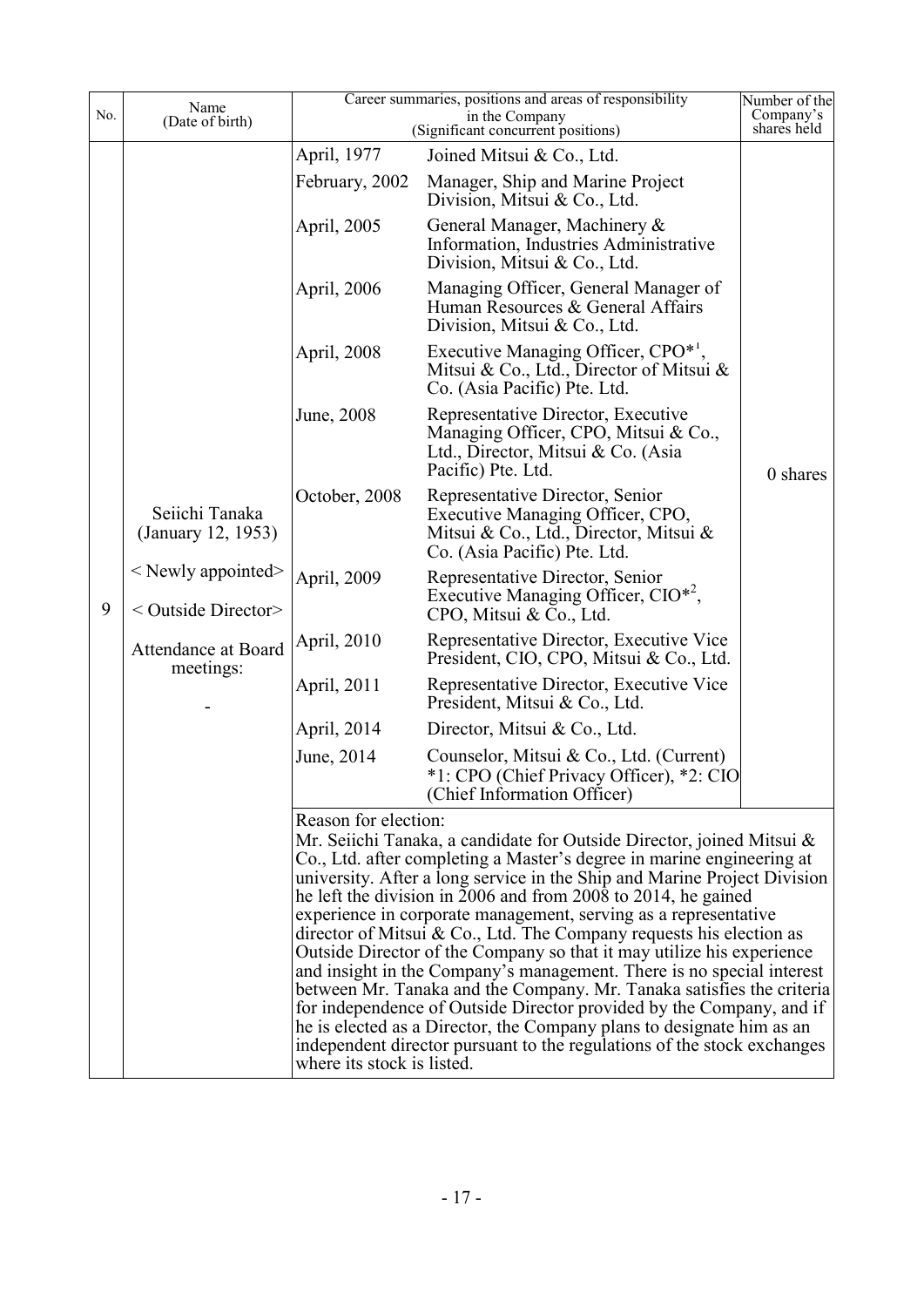- Notes: 1) Mr. Mitoji Yabunaka, Mr. Akira Okabe and Mr. Seiichi Tanaka are candidates for Outside Directors.
	- 2) Mr. Mitoji Yabunaka, a candidate for Director, is also the Outside Director of KOMATSU LTD., with which the Company conducts business transactions with sales accounting for less than 1% of the Company's consolidated net sales. Mr. Seiichi Tanaka, a candidate for Director, is also Counselor to Mitsui & Co., Ltd., with which the Company conducts business transactions with sales accounting for less than 1% of the Company's consolidated net sales. Therefore the Company judges that they are both fully independent of the Company and there is no possibility that conflict of interest may occur between them and general shareholders. No special interests exist between the Company and any of the other above candidates for Directors.
	- 3) Takasago Thermal Engineering Co., Ltd., for which Mr. Mitoji Yabunaka serves as Outside Director, received a penalty order by the Tokyo District Court in November 2014 due to its violation of the Antimonopoly Act regarding a bid for the Hokuriku Shinkansen facility construction project and a business suspension order by the Ministry of Land, Infrastructure, Transport and Tourism in January 2015. The above incidents occurred before Mr. Yabunaka assumed the position of Director. Mr. Yabunaka currently provides opinions from the perspective of legal compliance as well as advice regarding the fact finding, cause identification, and recurrence prevention of the above incidents.
	- 4) Mr. Mitoji Yabunaka currently serves as Outside Directors, and his term of service as Outside Director will be five (5) years upon the conclusion of this General Meeting of Shareholders.
	- 5) The Company has concluded a limited liability contract with Mr. Mitoji Yabunaka pursuant to Article 427, Paragraph 1 of the Companies Act. If the proposal is accepted, the Company intends to extend the contract with him. Likewise, the Company intends to conclude new contracts, under the same terms, with Mr. Akira Okabe and Mr. Seiichi Tanaka. An overview of the contract is as follows. Pursuant to the provisions of Article 427, Paragraph 1 of the Companies Act, when acting in good faith and in the absence of any serious negligence, Directors (excluding those who are Executive Directors, etc.) may bear liability of 10,000,000 yen or the minimum liability amount stipulated in Article 425, Paragraph 1 of the Companies Act, whichever is higher, for the liabilities stipulated in Article 423, Paragraph 1 of the Companies Act.
	- 6) Mr. Seiichi Tanaka will retire from the position of Counselor to Mitsui & Co., Ltd. on June 30, 2016.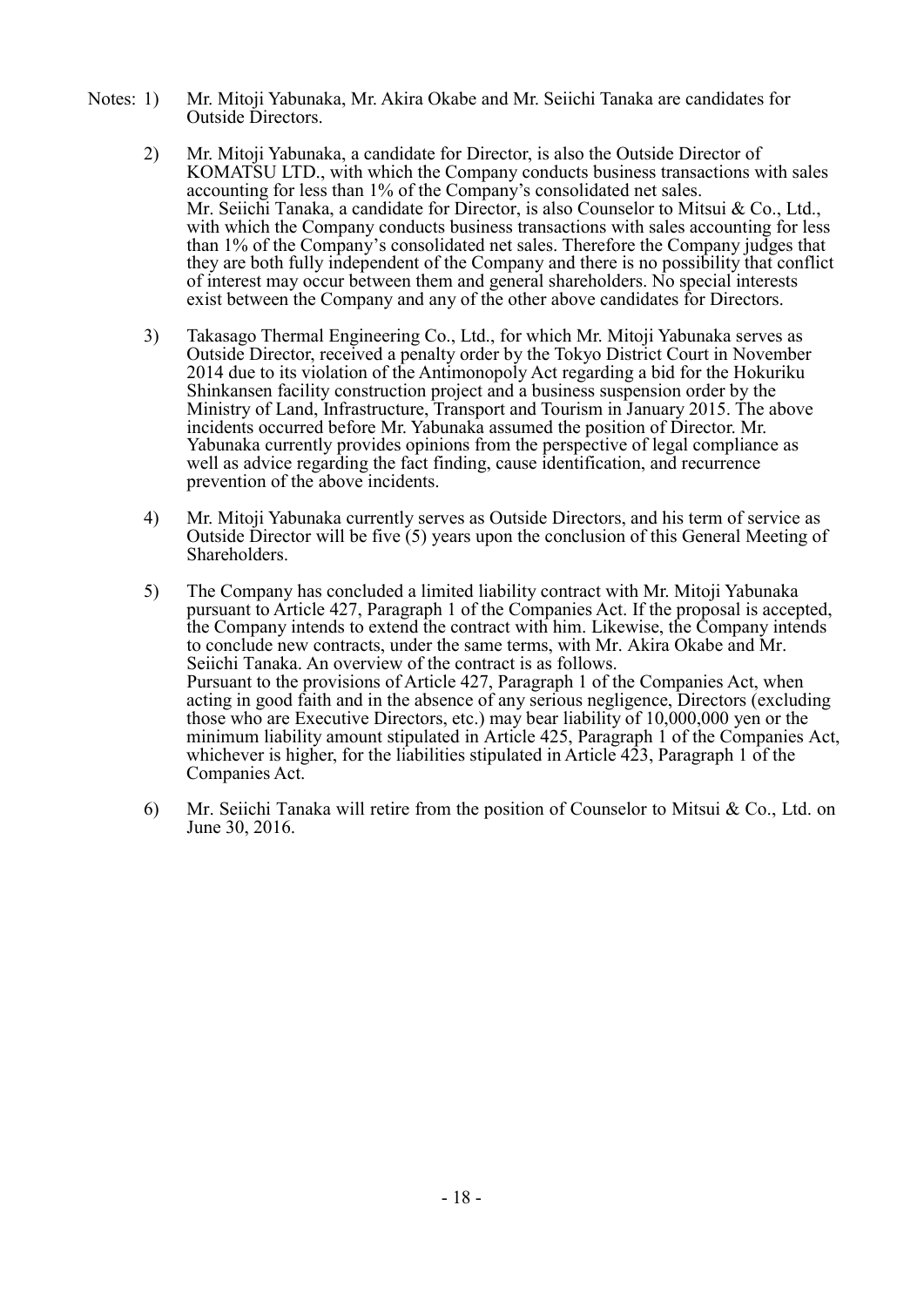## **< For your reference > Criteria for Independence of Outside Directors**

The Company specifies the criteria for the independence of Outside Directors for the purpose of electing them. An overview is provided below.

None of the following criteria may apply to the respective Outside Director.

- 1. A person who has become an Executive Director or employee of the Company within the past 10 years.
- 2. A person who has been a business executor (meaning a business executor as provided for in Article 2, Paragraph 3, Item 6 of the Ordinance for Enforcement of the Companies Act; the same shall apply hereinafter) of a corporate group for whom the Company is a major client within the past three years. "A corporate group for whom the Company is a major client" refers to a corporate group that has received payment from the Company in each of the years in this three-year period accounting for over 2% of consolidated sales in each such year for that corporate group
- 3. A person who has been a business executor of a corporate group that is a major client of the Company within the past three years. "A corporate group that is a major client of the Company" refers to a corporate group who made payment to the Company in each of the years in the three-year period accounting for over 2% of the Company's consolidated sales in each such year
- 4. A person who has, within the past three years, been a business executor of a financial institution or another principal creditor, or its parent company or important subsidiary that plays a critical role in the "K" LINE Group's financing to such a degree that it is irreplaceable for the Group.
- 5. A person who has been paid 10 million yen or more or has received other assets in an amount equivalent thereto other than officer's remuneration from the Group in the past three years; or a person who has, within the past three years, belonged to an audit firm, tax accounting firm, law firm, consulting firm or other professional advisory firm that has been paid 10 million yen or more or other assets in an amount equivalent thereto by the Group in each of the years in the three-year period accounting for over 2% of the total revenues of such juridical person, etc. However, this shall not apply to a person who belongs to such juridical person in outline but has substantially no conflict of interest with the Group (a person who does not receive any compensation from such juridical person, for example)
- 6. A shareholder holding over 10% of the voting rights of the Company. If the shareholder is a juridical person, a person who has been a business executor of the shareholder or its parent company or subsidiary within the past three years.
- 7. A person who is a relative of the second or less degree of a person falling under any of the above criteria.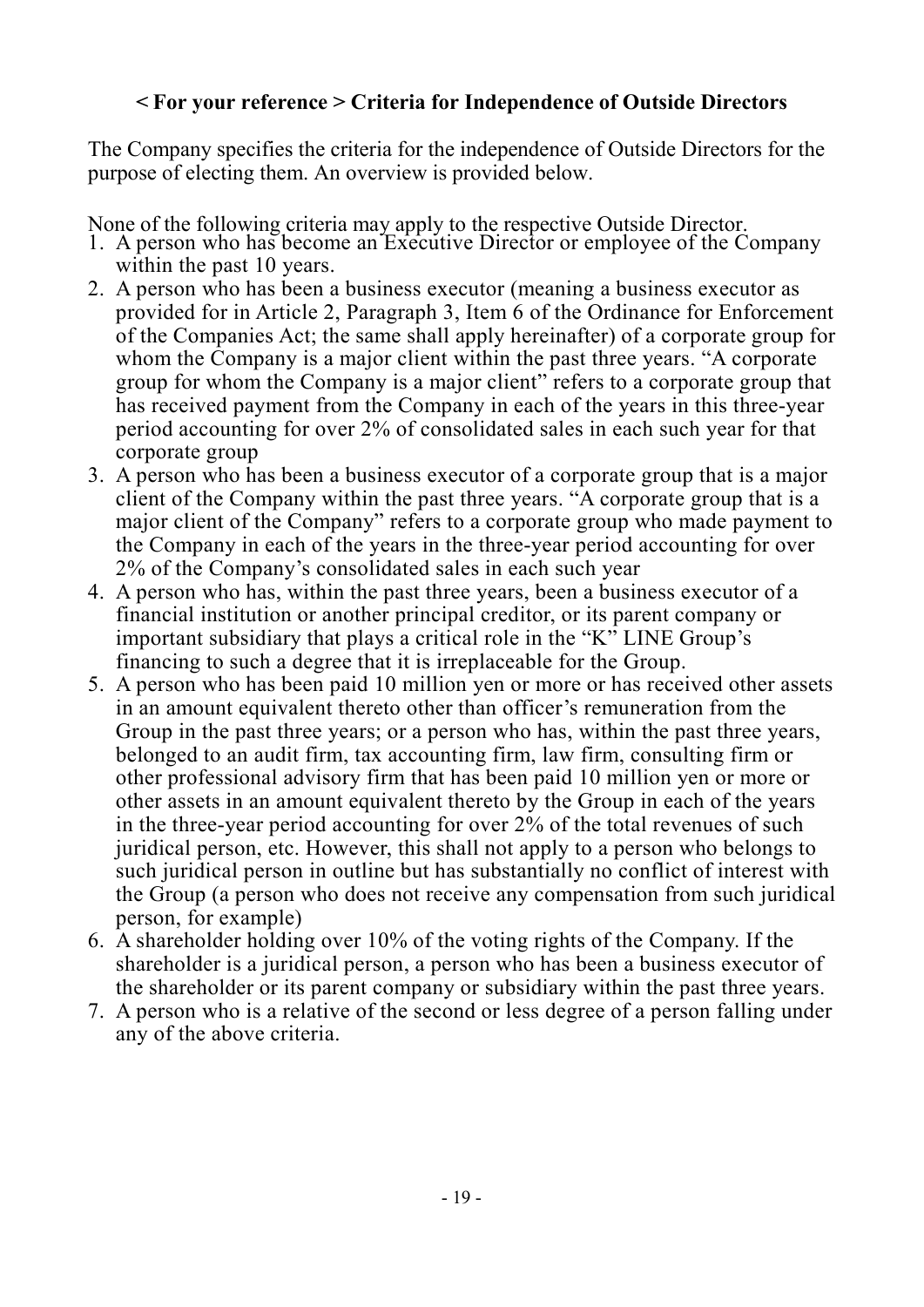## **Proposition 3:** *Election of two (2) Audit & Supervisory Board Members*

Audit & Supervisory Board Members Fumio Watanabe and Haruo Shigeta will retire from their positions upon conclusion of this meeting.

It is therefore requested that two (2) Audit & Supervisory Board Members be elected at this meeting.

The Audit & Supervisory Board has already given its prior consent to the submission of this proposition.

The candidates are:

| No. | Name<br>(Date of birth)                                                          |                     | Career summaries and positions in the Company<br>(Significant concurrent positions)                                                                  | Number of the<br>Company's<br>shares held |
|-----|----------------------------------------------------------------------------------|---------------------|------------------------------------------------------------------------------------------------------------------------------------------------------|-------------------------------------------|
|     |                                                                                  | November, 1967      | Joined Japan Airlines Co., Ltd.                                                                                                                      |                                           |
|     |                                                                                  | April, 1993         | Was commissioned as public prosecutor                                                                                                                |                                           |
|     |                                                                                  | April, 1998         | Registered with Daiichi Tokyo Bar<br>Association                                                                                                     |                                           |
|     |                                                                                  | <b>August, 1999</b> | Established Shiga Law Office                                                                                                                         |                                           |
|     |                                                                                  | June, 2002          | Partner, San Sogo Law Office (retired in<br>September 2005)                                                                                          |                                           |
|     | Kozue Shiga<br>(November 23, 1948)                                               | June, 2004          | Outside Audit & Supervisory Board<br>Member, Nippon Koa Insurance Co., Ltd.<br>(retired in June, 2012)                                               |                                           |
|     | $\le$ Newly appointed $\ge$<br>< Outside Director><br><b>Attendance at Board</b> | June, 2005          | Outside Director, Kabu.Com Securities Co.,<br>Ltd. (retired in June 2007)                                                                            |                                           |
|     |                                                                                  | October, 2005       | Partner, Shiraishi Sogo Law Office<br>(Current)                                                                                                      |                                           |
| 1   | meetings                                                                         | March, 2007         | Outside Audit & Supervisory Board<br>Member, FX Prime Corporation (currently<br>FX Prime by GMO Corporation) (retired in<br>November 2012)           | 0 shares                                  |
|     | Attendance at Audit &<br>Supervisory Board:                                      | April, 2007         | Outside Audit & Supervisory Board<br>Member, Tokushu Tokai Holdings Co., Ltd.<br>(currently Tokushu Tokai Paper Co., Ltd.)<br>(retired in June 2015) |                                           |
|     |                                                                                  | September,<br>2009  | Outside Director, Toyoko Inn Co., Ltd.<br>(Current)                                                                                                  |                                           |
|     |                                                                                  | June, 2010          | Outside Audit & Supervisory Board<br>Member,, Shinsei Bank, Ltd. (Current)                                                                           |                                           |
|     |                                                                                  | June, 2015          | Outside Director, Tokushu Tokai Paper Co.,<br>Ltd. (Current)<br>Outside Director, Ricoh Leasing Co., Ltd.<br>(Current)                               |                                           |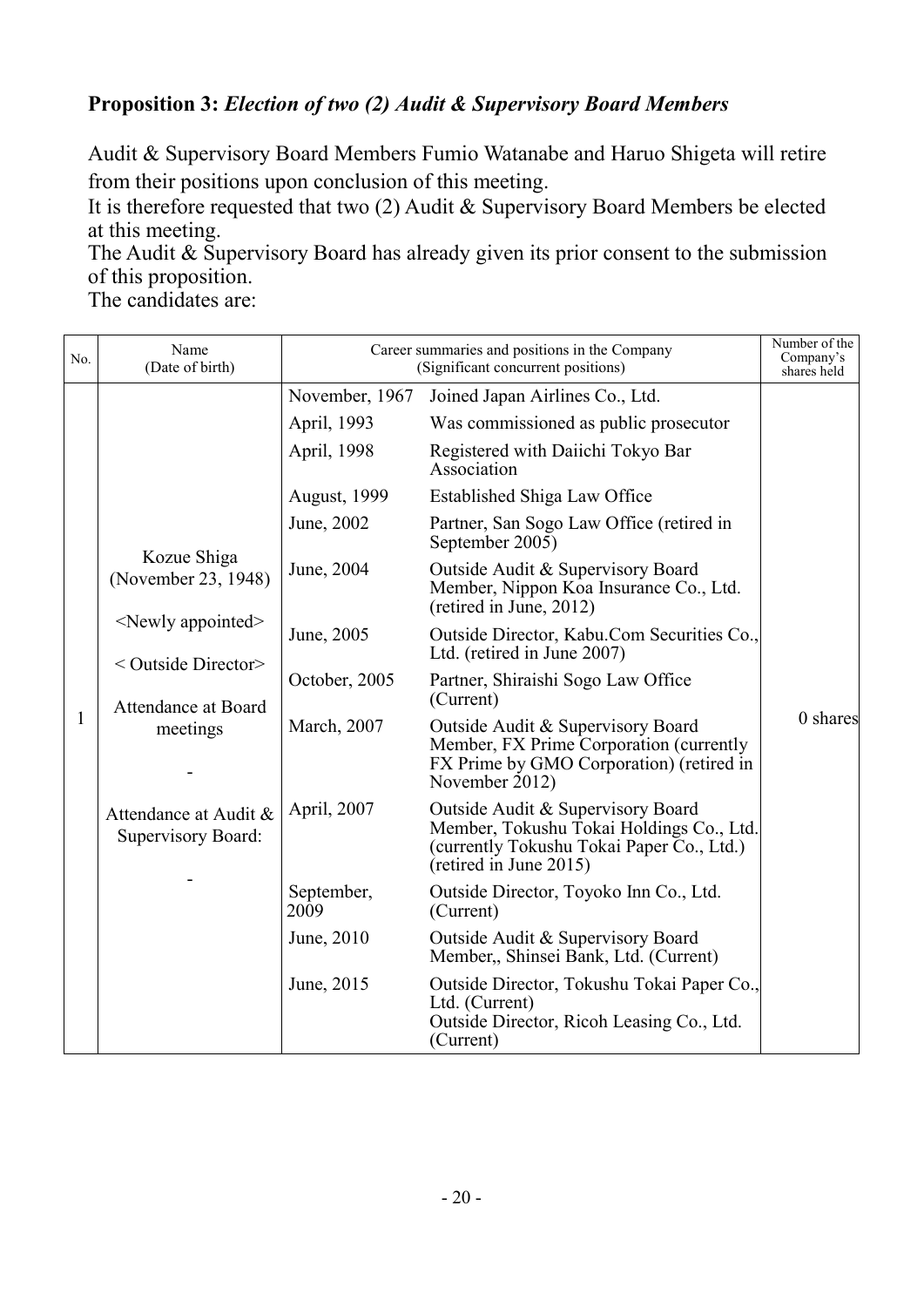| No. | Name<br>(Date of birth) | Career summaries and positions in the Company<br>(Significant concurrent positions)                                                                                                                                                                                                                                                                                                                                                                                                                                                                                                                                                                                                                                                                                                                                                                                                                                                                                                                                                                                                                                                                | Number of the<br>Company's<br>shares held |
|-----|-------------------------|----------------------------------------------------------------------------------------------------------------------------------------------------------------------------------------------------------------------------------------------------------------------------------------------------------------------------------------------------------------------------------------------------------------------------------------------------------------------------------------------------------------------------------------------------------------------------------------------------------------------------------------------------------------------------------------------------------------------------------------------------------------------------------------------------------------------------------------------------------------------------------------------------------------------------------------------------------------------------------------------------------------------------------------------------------------------------------------------------------------------------------------------------|-------------------------------------------|
|     |                         | Reason for election:<br>Ms. Kozue Shiga, a candidate for Outside Audit & Supervisory Board<br>Member, does not have prior experience of direct involvement in corporate<br>management by methods other than serving as an outside director. However,<br>she does possess expert knowledge and experience as a lawyer, and she also<br>has experience of having served as outside director and outside audit $\&$<br>supervisory board member of multiple listed companies. Accordingly, the<br>Company requests her election as an Outside Audit & Supervisory Board<br>Member as it judges that she will perform effective auditing from an outside<br>independent standpoint. There is no special interest between Ms. Shiga and<br>the Company. Up until now, Ms. Shiga has had no relations with the<br>Company, and as there is no possibility that conflict of interest may occur<br>between Ms. Shiga and general shareholders, if she is elected as Audit &<br>Supervisory Board Member, the Company plans to designate her as an<br>independent director pursuant to the regulations of the stock exchanges<br>where its stock is listed. |                                           |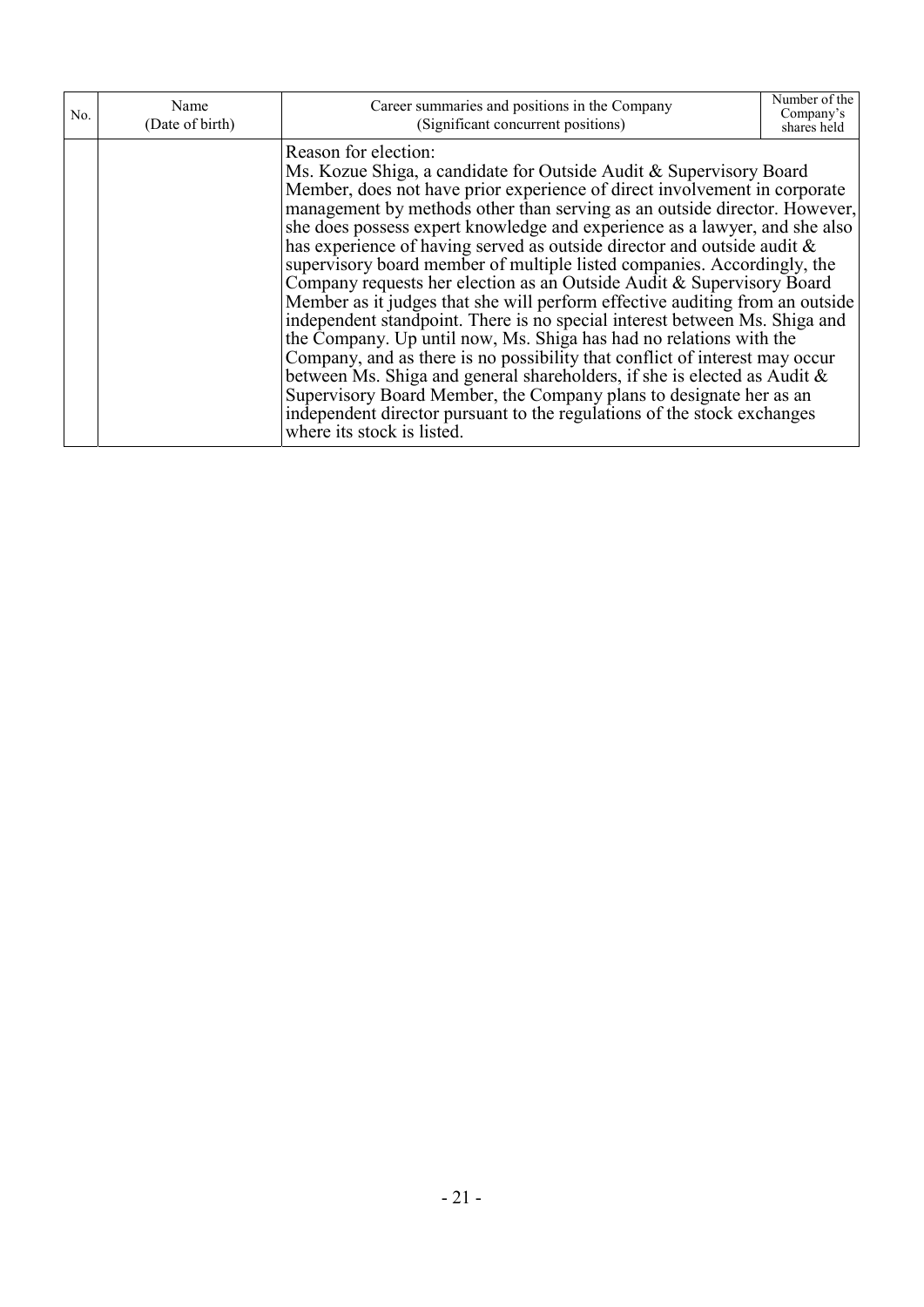| No. | Name<br>(Date of birth)                                  | Career summaries and positions in the Company<br>(Significant concurrent positions)                            |                                                                                                                                                               | Number of the<br>Company's<br>shares held |  |  |
|-----|----------------------------------------------------------|----------------------------------------------------------------------------------------------------------------|---------------------------------------------------------------------------------------------------------------------------------------------------------------|-------------------------------------------|--|--|
|     |                                                          | April, 1980                                                                                                    | Joined Daiichi Kangyo Bank, Ltd.                                                                                                                              |                                           |  |  |
|     |                                                          | March, 2006                                                                                                    | General Manager, Taipei Branch, Mizuho<br>Corporate Bank, Ltd.                                                                                                |                                           |  |  |
|     |                                                          | April, 2008                                                                                                    | Executive Officer & General Manager,<br>Taipei Branch, Mizuho Corporate Bank,<br>Ltd.                                                                         | 0 shares                                  |  |  |
|     |                                                          | April, 2009                                                                                                    | Executive Officer & General Manager,<br>Human Resource Management Division,<br>Mizuho Corporate Bank, Ltd.                                                    |                                           |  |  |
|     |                                                          | April, 2010                                                                                                    | Managing Executive Officer, Sales &<br>Marketing, Mizuho Corporate Bank, Ltd.                                                                                 |                                           |  |  |
|     |                                                          | April, 2011                                                                                                    | Managing Executive Officer, Mizuho Bank,<br>Ltd.                                                                                                              |                                           |  |  |
|     | Harusato Nihei                                           | April, 2012                                                                                                    | Managing Executive Officer, Branch<br>Operation, Mizuho Bank, Ltd.                                                                                            |                                           |  |  |
| 2   | (August 30, 1957)<br>$\le$ Newly appointed $\ge$         | April, 2013                                                                                                    | Managing Executive Officer, Branch<br>Operation, Mizuho Bank, Ltd. and<br>Managing Executive Officer, Sales &<br>Marketing, Mizuho Corporate Bank, Ltd.       |                                           |  |  |
|     | Attendance at Board<br>meetings<br>Attendance at Audit & | July, 2013                                                                                                     | Managing Executive Officer, Sales $\&$<br>Marketing, Mizuho Bank, Ltd.                                                                                        |                                           |  |  |
|     |                                                          | April, 2014                                                                                                    | Deputy President, Mizuho Research<br>Institute, Ltd.                                                                                                          |                                           |  |  |
|     |                                                          | April, 2016                                                                                                    | Adviser, Mizuho Research Institute, Ltd.<br>(Current)                                                                                                         |                                           |  |  |
|     | Supervisory Board:                                       | Reason for election:                                                                                           |                                                                                                                                                               |                                           |  |  |
|     |                                                          |                                                                                                                | Candidate for Audit & Supervisory Board Member Mr. Harusato Nihei has                                                                                         |                                           |  |  |
|     |                                                          |                                                                                                                | amassed experience in a broad range of areas while at Mizuho Bank Ltd.,                                                                                       |                                           |  |  |
|     |                                                          |                                                                                                                | including international operations, and since 2008, he has served in the<br>bank's management as an executive officer. Accordingly he possesses               |                                           |  |  |
|     |                                                          |                                                                                                                | appropriate insight with respect to finance and accounting.                                                                                                   |                                           |  |  |
|     |                                                          |                                                                                                                | Although Mr. Nihei satisfies the requirements for Outside Audit $\&$                                                                                          |                                           |  |  |
|     |                                                          |                                                                                                                | Supervisory Board Member pursuant to the Companies Act, considering he<br>comes from the Company's main bank, the Company is not proposing him                |                                           |  |  |
|     |                                                          |                                                                                                                | as a candidate for Outside Audit & Supervisory Board Member. As the main                                                                                      |                                           |  |  |
|     |                                                          |                                                                                                                | bank is a creditor of the Company, there is a possibility of certain aspects                                                                                  |                                           |  |  |
|     |                                                          |                                                                                                                | arising where its interests differ from those of ordinary shareholders.<br>Nevertheless, the Company believes that welcoming an individual who                |                                           |  |  |
|     |                                                          |                                                                                                                | comes from the main bank as an Audit & Supervisory Board Member will                                                                                          |                                           |  |  |
|     |                                                          | bring about improvement in corporate value and lead to profits for the                                         |                                                                                                                                                               |                                           |  |  |
|     |                                                          |                                                                                                                | ordinary shareholder as it expects that his insight will contribute to ensuring<br>multifaceted examination of projects and that he will strictly fulfill his |                                           |  |  |
|     |                                                          |                                                                                                                | supervisory functions. Therefore the Company proposes Mr. Nihei's                                                                                             |                                           |  |  |
|     |                                                          | election as Audit & Supervisory Board Member. No special interests exist<br>between the Company and Mr. Nihei. |                                                                                                                                                               |                                           |  |  |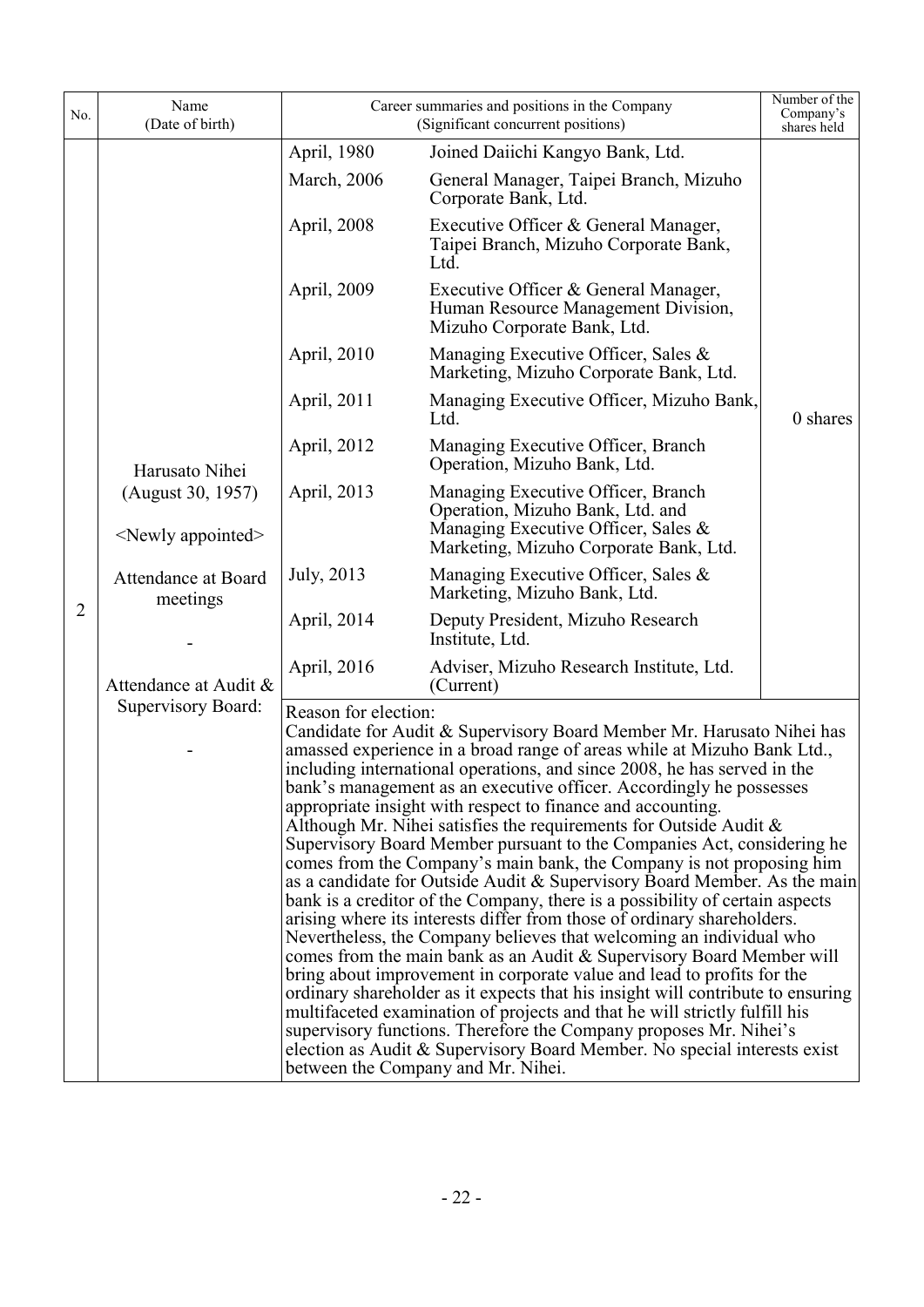- Notes: 1) Ms. Kozue Shiga is a candidate for Outside Audit & Supervisory Board Member.
	- 2) On October 30, 2014, Shinsei Bank, Ltd., for which Ms. Kozue Shiga serves as outside Audit & Supervisory Board Member, received corrective recommendations and guidance from Ikebukuro Labor Standards Inspection Office concerning extra payments, etc. associated with overtime work. At meetings of Shinsei Bank's Board of Directors and Audit & Supervisory Board, Ms. Shiga routinely promoted awareness about the need to drive home legal compliance and, following such recommendations and guidance, took necessary actions such as demanding further reinforcement of the framework to comply with the Labor Standards Act, as well as other relevant laws and ordinances.
	- 3) If the proposal is accepted, the Company intends to conclude limited liability contracts with Ms. Kozue Shiga and Mr. Harusato Nihei pursuant to Article 427, Paragraph 1 of the Companies Act. An overview of the contract is as follows. Pursuant to the provisions of Article 427, Paragraph 1 of the Companies Act, when acting in good faith and in the absence of any serious negligence, Audit & Supervisory Board Members may bear liability of 10,000,000 yen or the minimum liability amount stipulated in Article 425, Paragraph 1 of the Companies Act, whichever is higher, for the liabilities stipulated in Article 423, Paragraph 1 of the Companies Act.
	- 4) There exists no special interest between each of the candidates for Audit & Supervisory Board Members and the Company.
	- 5) Ms. Kozue Shiga is scheduled to retire as Outside Director, Tokushu Tokai Paper Co., Ltd. at the conclusion of the General Meeting of Shareholders on June 24, 2016. Mr. Harusato Nihei is scheduled to retire as Adviser to Mizuho Research Institute, Ltd. effective June 23, 2016.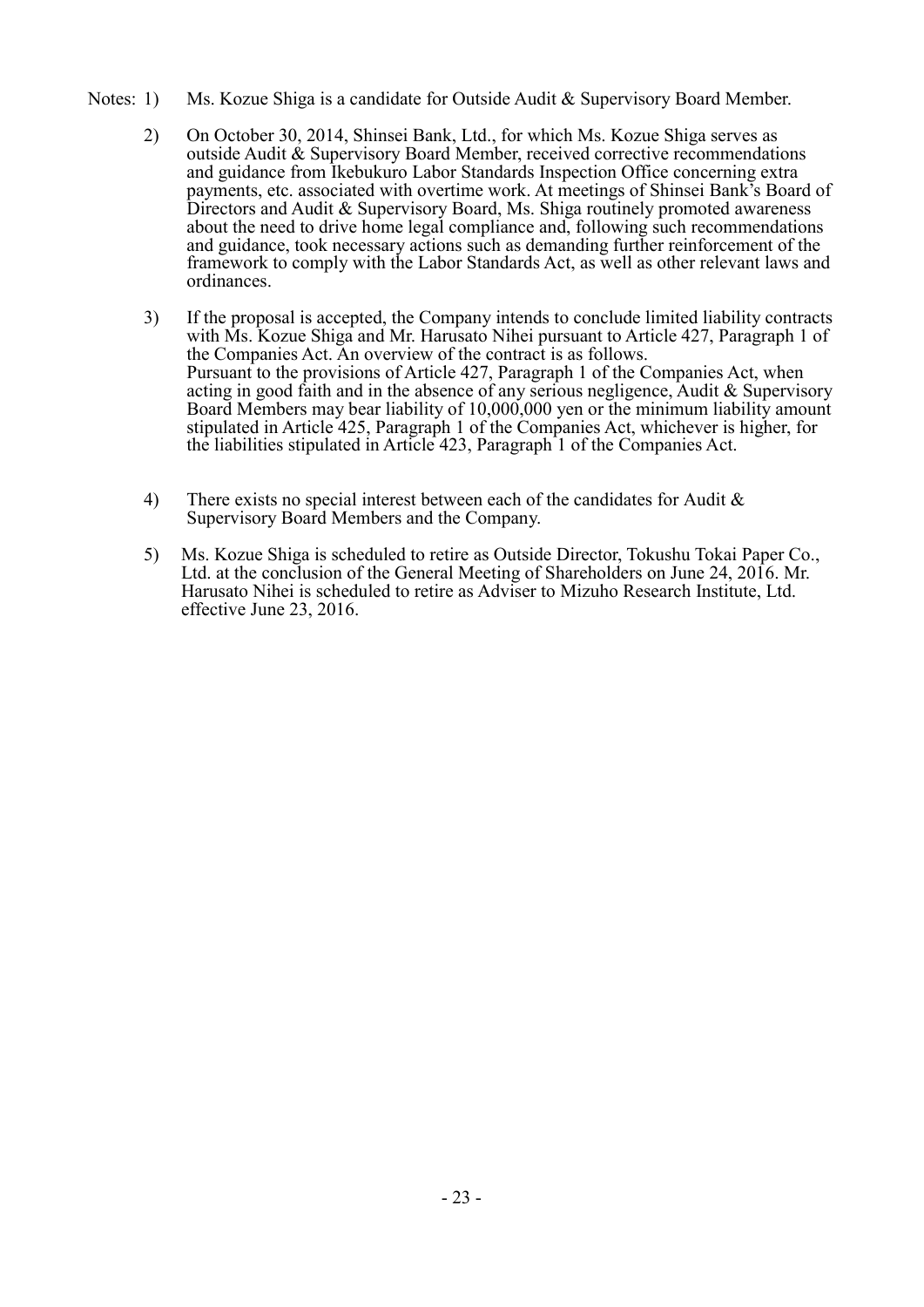## **Proposition 4:** *Change in Maximum Amount of Remuneration for Directors and Determination of Performance-based Share Remuneration*

1. Reasons for Proposition and Reasons Why the Proposed Remuneration is Reasonable

By way of this Proposition, we propose that the limit of monetary remuneration for directors be reduced and performance-based share remuneration plan "Board Benefit Trust" ("the Plan") be introduced. The Plan purports to further enhance the connection between the remuneration of the directors (executive directors only) and executive officers, and share value, and thereby raise the directors' motivation to make contributions to increase the Company group's mid-term and long-term performance and corporate value. We are of the view that introducing the Plan is reasonable.

Pursuant to the resolution passed at the Ordinary General Meeting of Shareholders held on June 28, 2001, the limit of remuneration for the directors of the Company has heretofore been set equal to or less than 60 million yen per month (equivalent to 720 million yen per year). Now, by way of this Proposition, we propose that this limit of annual amount be reduced by 120 million yen and be set equal to or less than 600 million yen per year and remuneration in share under the Plan be paid to directors (executive directors only) separately from the aforementioned amount of the limit. In addition, we propose that details of the Plan be left to the discretion of the Board of Directors within the framework described in 2. below.

The amount of remuneration for directors shall not include the portion of employee's salary for directors who concurrently service as employees, as before. The number of Directors is nine (including two Outside Directors), and if the Proposition 2 is accepted, the number of Directors will be nine (including three Outside Directors).

At this point in time, the Plan is applicable to a total of six Directors. If and when Proposition 2 is approved, the Plan would be applicable to a total of five Directors.

2. Amount and Contents of Remuneration under the Plan

(1)Individuals eligible for the Plan

The directors (executive directors only) and executive officers of the Company ("the directors, etc.").

## (2)Outline of the Plan

The Plan is a performance-based share remuneration plan under which the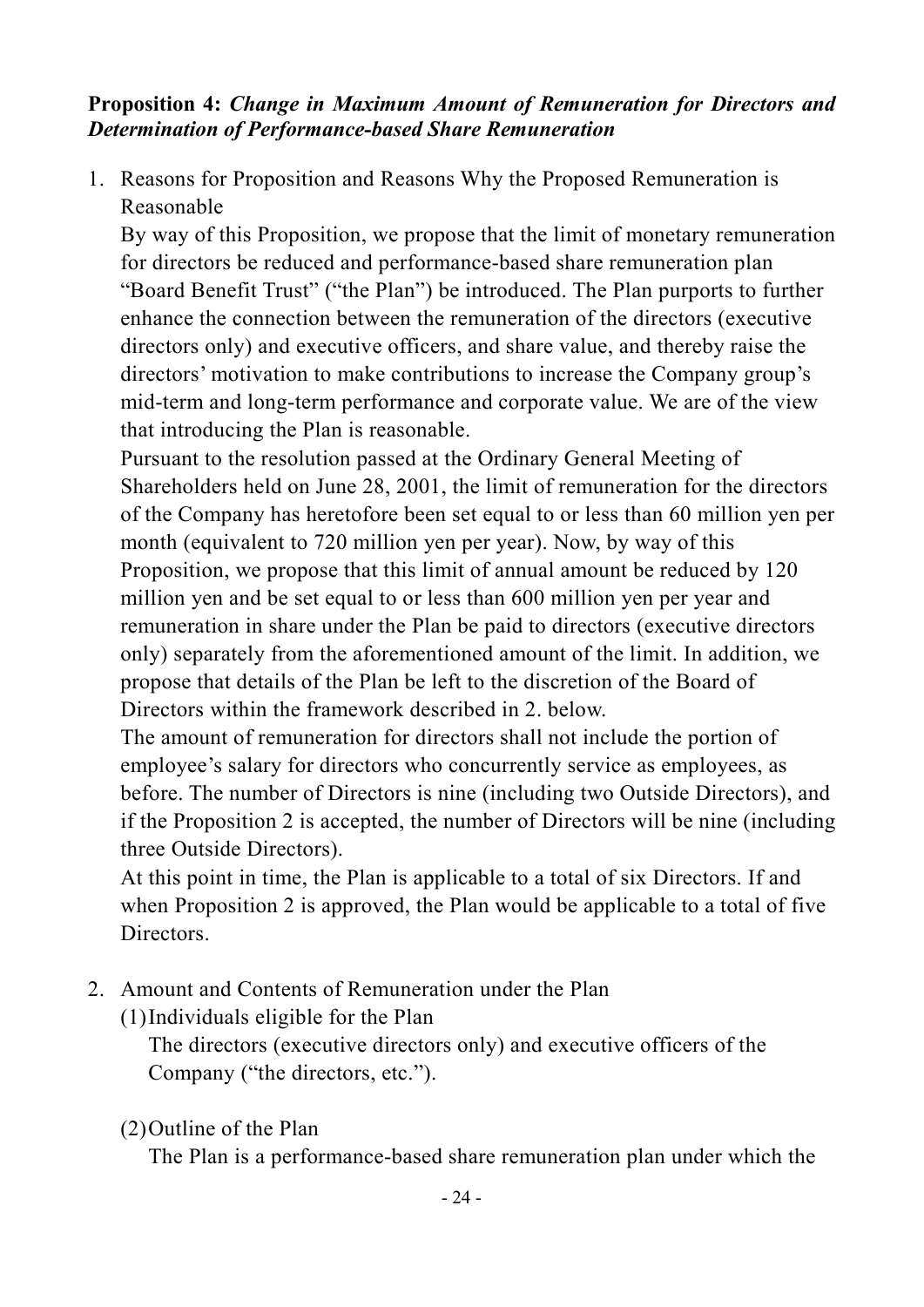Company's shares will be acquired through a trust ("the Trust") using money contributed by the Company, and the Company's shares and the money equivalent to the market value of the Company' shares ("the Shares, etc.") will be delivered or paid to the directors, etc. ("the Delivery, etc.") through the Trust according to the "Regulations for Delivery of Shares to Officers". The directors, etc. will receive the Company's shares all at once after their retirement from office.

(3)Limit of amount of money the Company will contribute to the Trust and method of acquisition of the Company's shares The Company will establish the Trust by contributing up to a total of 1,300 million yen (of which 480 million yen for directors) for the 4 fiscal years ("the Period") from the fiscal year ending March 31, 2017 until the fiscal year ending March 31, 2020, and the each 4 fiscal years following the first Period as the funds necessary for the Trust to acquire such number of shares as is reasonably expected to be required for the Plan a certain period of time in advance. And the Company will create a trust for eligible directors, etc. as beneficiaries ("the Trust")

After the first Period, the Company will make an additional contribution to the Trust of up to a total of 1,300 million yen (of which 480 million yen for directors) for each Period. Upon such additional contribution, however, if there are Company shares (excluding the ones which correspond to the number of share points awarded to the directors, etc. and which have yet to be delivered to them) and money remaining in the trust assets ("the Remaining Shares, etc.") as of the end of the Period immediately before the Period covered by the additional contribution, the total amount of the additional contribution and the amount of the Remaining Shares, etc.(the share price to be determined by market price on the final day of the Period immediately before the Period to be covered by the additional contribution) is to be within the amount approved at the OGM.

As a reference, basis market price of 243 yen per share on April 27, 2016, the number of shares able to acquire with 1,300 million yen for the first Period will be about 5.35 million shares.

The Trust will acquire the Company's shares through securities markets or by subscribing Treasury Shares.

For the first Period, the Trust will acquire the shares through securities markets.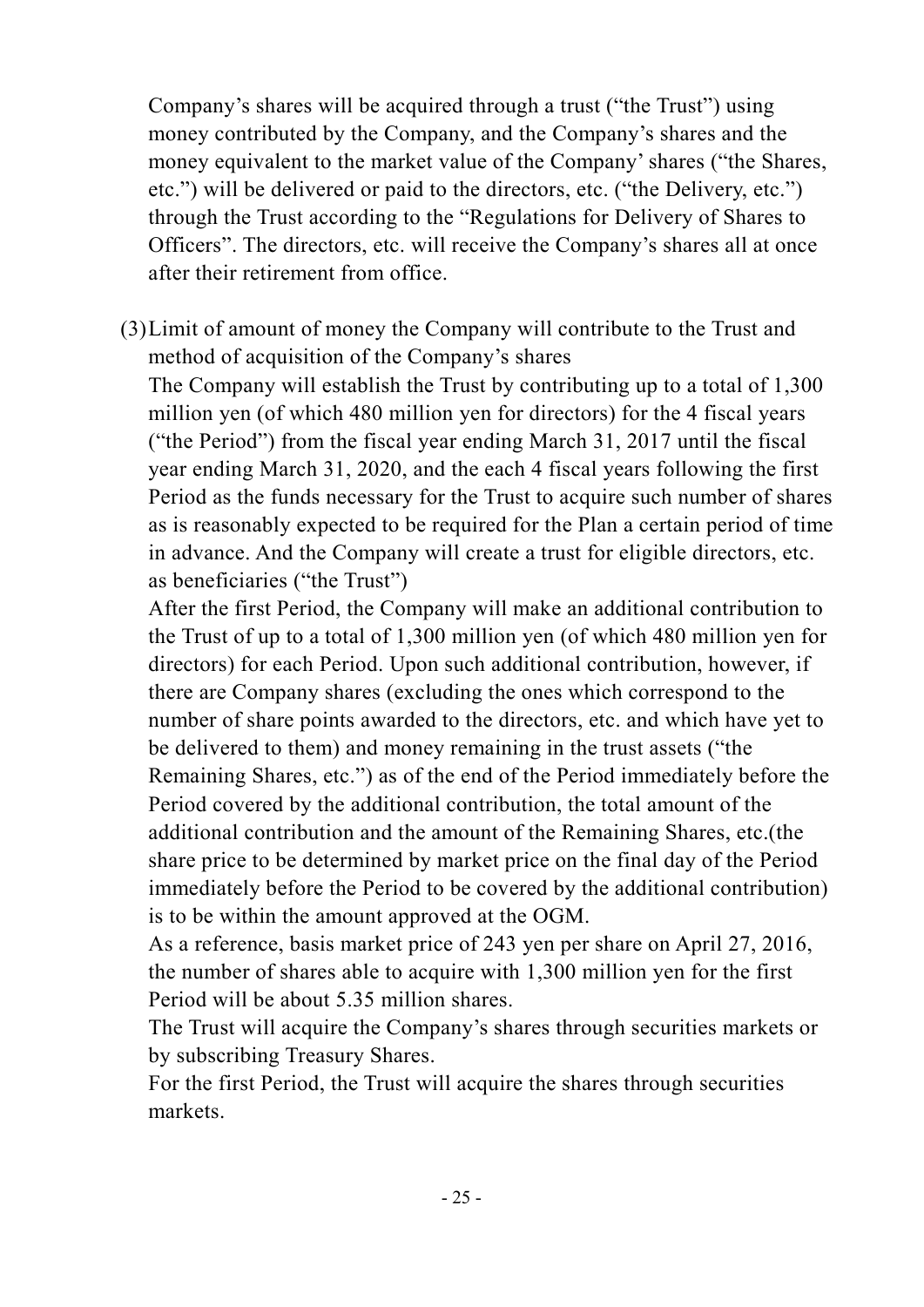(4)Details of the Company's shares to be delivered to the directors In each fiscal year, the Company will award points ("the Share Points") to each directors, etc., which will be calculated by multiplying the base point awarded according to his/her duties and responsibilities and other elements by a factor which will vary depending on the degree of achievement of the consolidated earnings target, among other things.

The total number of Share Points awarded to the directors, etc. in each fiscal year is up to 1.70 million points (equivalent to 1.70 million ordinary shares of the Company; of which 0.62 million points for directors, equivalent to 0.62 million ordinary shares of the Company).

Upon the Delivery, etc. of Shares, etc. mentioned in (5) below, 1 point awarded to a directors, etc. will be converted to 1 share of the Company's ordinary shares. However, after the approval of the Plan at the OGM, if the number of the Company's shares is increased or decreased due to a stock split (*kabushiki bunkatsu*), free allotment of shares (*kabushiki mushōwariate*), stock consolidation (*kabushiki heigō*) or any other event, the number of the Company's shares to be delivered for each Share Point will be adjusted by a reasonable method.

(5)Time of the Delivery to the directors, etc.

If a director, etc. who has retired from office meets the beneficiary requirements stipulated in the "Regulations for Delivery of Shares to Officers", he/she will receive the Company's shares from the Trust basically after his/her retirement in proportion to the accumulated number of the Share Points awarded until his/her retirement as directors, etc., by taking the prescribed procedures to determine the beneficiary. As for a certain percentage, if a director, etc. meets requirements stipulated in the "Regulations for Delivery of Shares to Officers", the Company may pay him/her money equivalent to the market value of such shares, instead of delivering them.

Please note that the Trust may sell the Company's shares to pay money.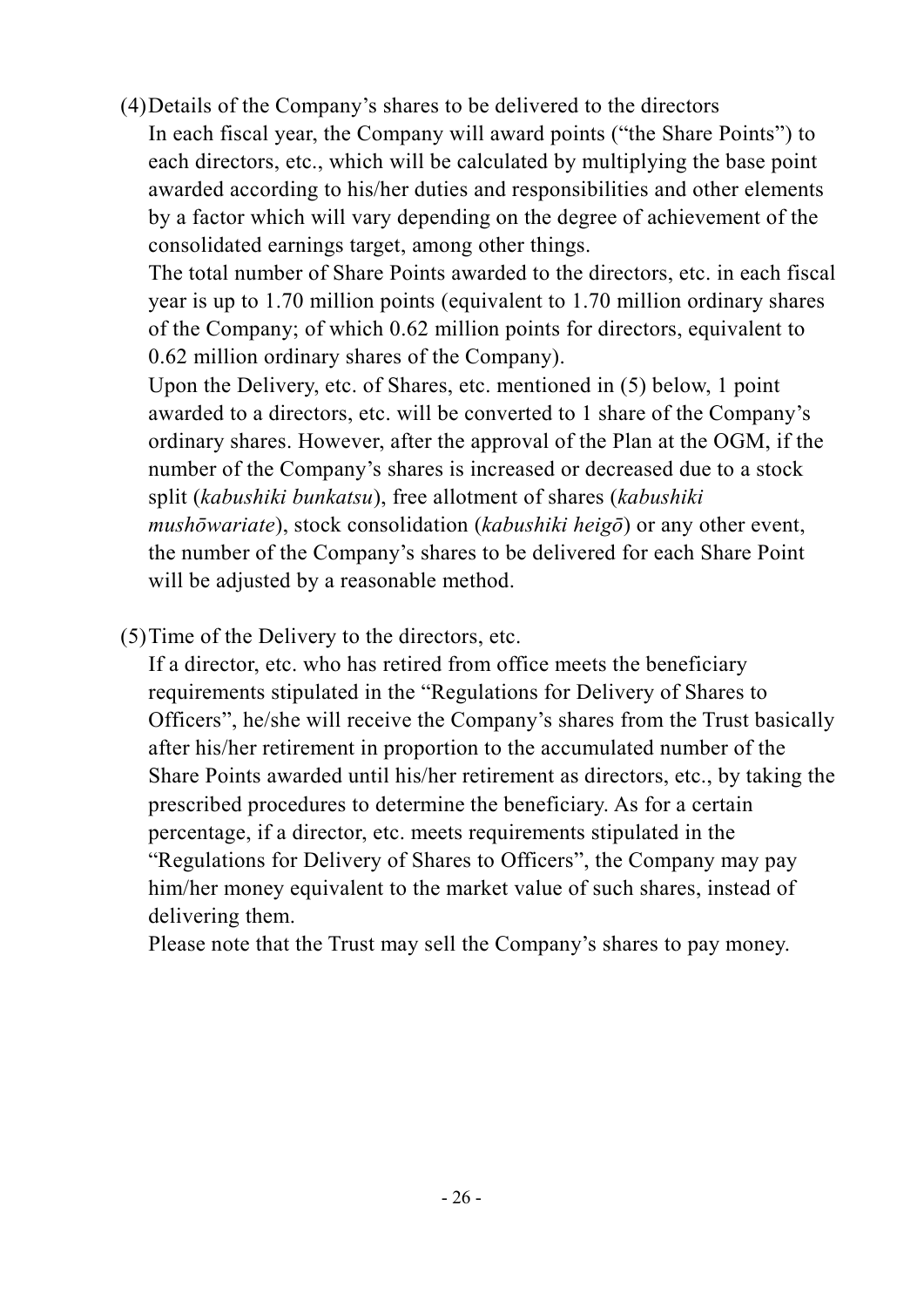### **Business Report (From April 1, 2015 to March 31, 2016)**

### **1. Matters Related to Current Conditions of the Corporate Group**

(1) Business Progress and Results

#### [General Conditions]

During the fiscal year ended March 31, 2016 (from April 1, 2015 to March 31, 2016; hereinafter "the fiscal year"), despite weakness in some areas, the global economy recovered gradually overall. In the U.S., increase of personal consumption and real estate investment provided a backdrop for a continued solid economic recovery. Amid this, the Federal Reserve Board meeting held in March decided to keep the target policy of interest rate in the range between 0.25% and 0.50%. In Europe, the economy showed weakness in some areas, amidst the ongoing Greek fiscal crisis and refugee issue as a new concern, but gradually recovered by the euro's depreciation due to additional quantitative easing by the European Central Bank. Meanwhile, the slowdown in the Chinese economy became clear, with ongoing reduction of excess investment and adjustment of surplus facilities, despite solid growth in consumption. Also, the sharp fall in resource prices such as crude oil affected the economic conditions in emerging markets in Asia, and the economies of countries exporting natural resources, such as Brazil and Russia, also deteriorated.

The Japanese economy continued its gradual recovery trend with the improvement in employment and income environment; however, although the yen depreciated temporarily against the U.S. dollar due to quantitative and qualitative easing with the Bank of Japan adopting a negative interest rate, the yen proceeded to strengthen subsequently, and the Nikkei Stock Average continued to exhibit volatility and unstable movements.

In the business environment for the shipping industry, amid a fall in fuel oil prices, market conditions turned favorable in the oil tanker business due to expansion in stockpiles and transport demand associated with the drop in crude oil prices. Nevertheless, in the containership business, the freight rate market slumped as the gap between vessel supply and demand widened due to stagnating cargo movement combined with the continued launching of newly-built large-sized vessels. In the dry bulk business as well, freight rates stagnated at historically lowest market levels, as an oversupply of vessels overlapped a retreat in demand due to the slowdown in the Chinese economy and other factors. "K" Line Group (hereinafter "the Group") made efforts to improve profitability, such as more efficient vessel allocation, and strived to reduce vessel operating costs. Nevertheless, business performance declined year on year.

As a result, operating revenues for the fiscal year were ¥1,243.932 billion (down ¥108.488 billion year on year), operating income was ¥9.427 billion (down ¥38.560 billion), ordinary income was ¥3.338 billion (down ¥45.642 billion), and loss attributable to owners of the parent was ¥51.499 billion (compared to profit attributable to owners of the parent of ¥26.818 billion for the previous fiscal year), due to the recording of extraordinary losses etc. during the fourth quarter, as the business environment faced structural changes, such as disposal of ships, early cancellation of charter contracts and loss on impairment. These extraordinary losses were posted as the result of Group's business structural reform to reduce the risk of exposure to market conditions and further accelerating the reduction of fleet scale, focused on small- and medium-size vessels, in the dry bulk business. The average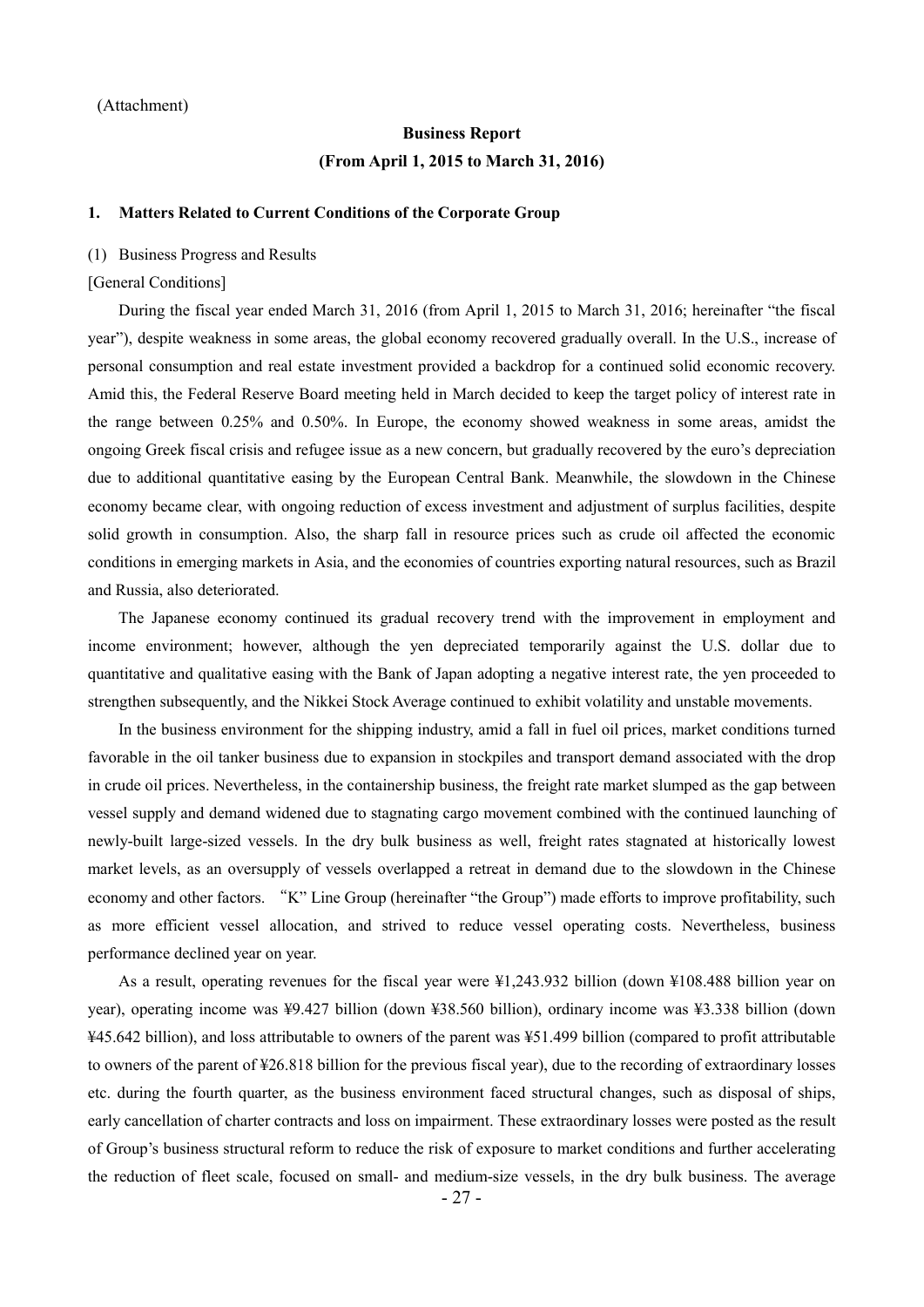foreign exchange rate in the current fiscal year was ¥120.78/US\$ (yen depreciation of ¥11.59/US\$ compared to the previous fiscal year) and the average fuel oil price was US\$294.57/MT\* (down by US\$245.94/MT compared to the previous fiscal year).

\* MT: Metric ton (1 metric ton is 1,000 kilograms)

Performance per segment was as follows:

### **Containership Business Segment** (Billions of yen)

| Operating revenues                                                       | 614.9  | (a decrease of $9.2\%$ over a year ago)                         |  |
|--------------------------------------------------------------------------|--------|-----------------------------------------------------------------|--|
| Ordinary income (loss)                                                   | (10.0) | (income of $\text{\#20.6}$ billion in the previous fiscal year) |  |
| Operating revenue composition ratio to total operating revenues<br>49.4% |        |                                                                 |  |

#### [Containership Business]

During the fiscal year, overall cargo volume loaded on the Asia-North America service, for both east and west bound, recorded an increase of approximately 2% year on year, supported in part by the firm undertone of the U.S. economy. On other services, however, cargo volumes declined by approximately 13% in the Asia-Europe service, approximately 15% in the Intra-Asia service, and approximately 7% in the North-South service respectively, mainly reflecting a slump in demand due to uncertainty in the European economy, the economic slowdown in China and the fall in resource prices, as well as further reduction in the number of voyages and rationalization of services. Overall cargo volume loaded for the Group declined by approximately 5% year on year.

The freight rate market fell notably in the Asia-North America service from the third quarter due to deterioration in the vessel supply-demand balance. The market also continued to slump in the Asia-Europe and North-South services. As a result, the average freight rates for the Group across all services were lower than the previous fiscal year. The Group strengthened its competitiveness by completion of five new large-sized vessels with loading capacity of 14,000 TEU, while continuing various cost reducing efforts, such as reducing space and voyages on the Asia-Europe service in response to a decline in demand, rationalizing the North-South and Intra-Asia services, and cutting the cost on positioning empty containers. Despite these efforts, the segment resulted in a loss with decline in revenue year-on-year.

### [Logistics Business]

In the logistics business, including inland transportation and warehousing, domestic logistics services performed steadily, mainly in inland transportation. In international logistics services, the export volume of airborne cargos from Asia, including Japan, declined due to the clearing of port congestion on U.S. west coast and slowdown in the Chinese economy. Overall, the logistics business saw both revenue and income decline year-on-year.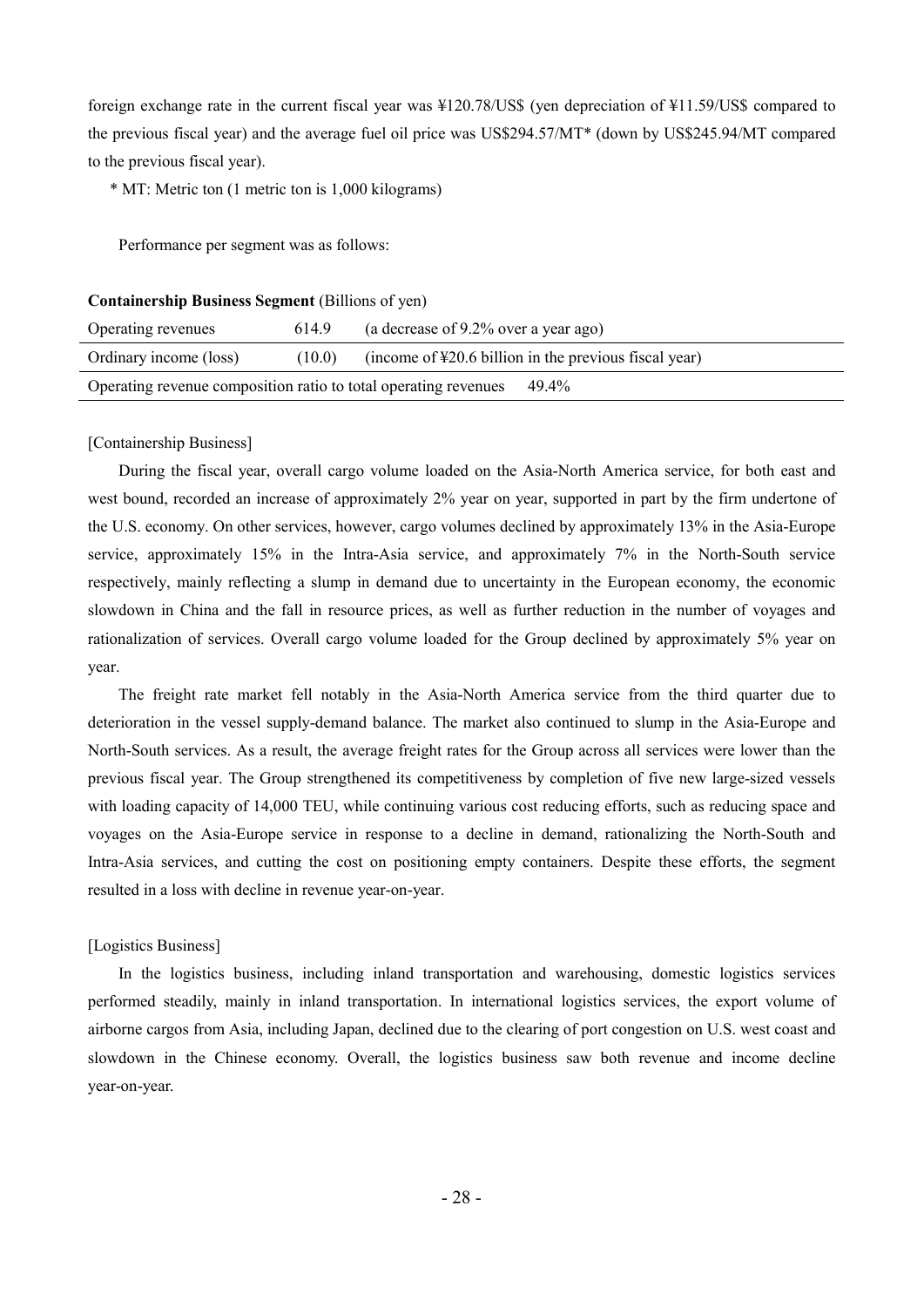### **Bulk Shipping Business Segment (Billions of yen)**

| Operating revenues                                                          | 567.6 | (a decrease of 5.5% over a year ago)  |  |
|-----------------------------------------------------------------------------|-------|---------------------------------------|--|
| Ordinary income                                                             | 24.7  | (a decrease of 32.5% over a year ago) |  |
| Operating revenue composition ratio to total operating revenues<br>$45.6\%$ |       |                                       |  |

### [Dry Bulk Business]

In the large-vessel sector, the freight rate market slumped to the lowest level on record, as the increase in cargo movement for the winter season had almost no impact amid plateauing iron ore import volumes due to stagnating iron demand in China. In the small- and medium-size vessel sector, the freight market slumped as the vessel supply and demand balance collapsed, mainly due to the slump in transportation of coal to China and easing ship congestion for loading grain shipments in South America. The Group responded by reducing the number of cargo-free vessels through disposal of vessels, cutting operating costs and allocating vessels efficiently. However, the protracted slump in market conditions took its toll, and the Group had a year-on-year decline in revenue and recorded a loss.

### [Car Carrier Business]

Cargo movements for finished vehicles during the fiscal year faltered for cargos from Europe and North America to Asia against a backdrop of the economic slowdown in China, as well as from Asia to resource-rich countries in Central and South America and Africa. Cargo movements within Europe also declined, reflecting a slump in the Russian economy. As a result, the overall volume of finished vehicles shipped by the Group during the fiscal year declined slightly year on year, despite the support from an increase in cargo volumes within the Atlantic Basin and from Japan to North America and other areas. The Group recorded year-on-year declines in both revenues and income despite continuous efforts to improve efficiency of vessel allocation and operation.

### [LNG Carrier Business and Tanker Business]

LNG carriers, very large crude carriers (VLCCs), and LPG carriers performed steadily on medium- and long-term charter contracts. Moreover, the freight rate market in the oil tanker business continued to perform favorably throughout the fiscal year. The LNG carrier business and Tanker business overall reported year-on-year increases in both revenues and income for the fiscal year.

#### [Short Sea and Coastal Business]

In the short sea business, although market prices remained at low levels, the Group secured cargo volumes at the same level as the previous fiscal year. In the coastal business, the Group maintained stable operations in the tramper service, mainly in dedicated trampers, and a year-on-year increase in cargo volumes in the liner service through sales promotion by launching large-sized vessels. In the short sea and coastal business as a whole, the Group posted a year-on-year decrease in revenues partly due to a decrease in bunker adjustment charge resulting from a fall in fuel oil prices but an increase in income.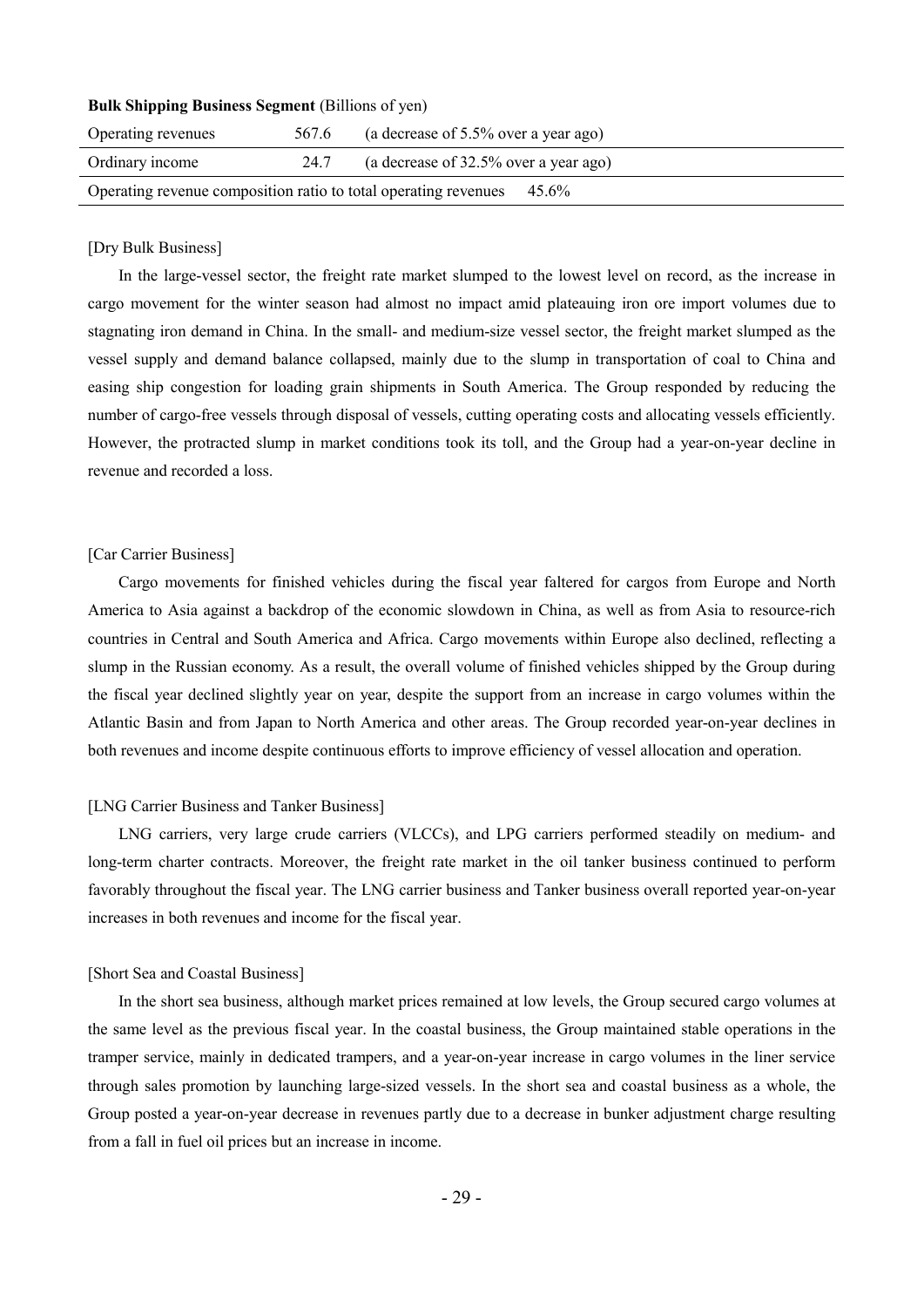### **Offshore Energy E&P Support and Heavy Lifter Business Segment (Billions of yen)**

| Operating revenues                                              | 24.7  | (a decrease of $30.2\%$ over a year ago)               |
|-----------------------------------------------------------------|-------|--------------------------------------------------------|
| Ordinary income (loss)                                          | (6.6) | (a loss of $45.7$ billion in the previous fiscal year) |
| Operating revenue composition ratio to total operating revenues |       | $2.0\%$                                                |

### [Offshore Energy E&P Support Business]

The drill ship continued to perform favorably, helping to secure stable long-term earnings. However, the offshore support business was negatively impacted by softening market conditions due to stalled offshore development caused by the slump in crude oil prices. Overall, offshore energy E&P support business narrowed its loss despite a year-on-year decline in revenue, partly due to a reduction in valuation loss on foreign-currency denominated debt at a foreign subsidiary in the offshore support business.

### [Heavy Lifter Business]

In the heavy lifter business, losses worsened as revenues declined year on year. The decline was due to a contraction in transportation and operations related to offshore projects by large vessels and a slump in market conditions across all vessel types.

| <b>Other Business</b> (Billions of yen)                                 |      |                                      |  |  |
|-------------------------------------------------------------------------|------|--------------------------------------|--|--|
| Operating revenues                                                      | 36.8 | (a decrease of 5.7% over a year ago) |  |  |
| Ordinary income<br>(a decrease of 39.6% over a year ago)<br>1.8         |      |                                      |  |  |
| Operating revenue composition ratio to total operating revenues<br>3.0% |      |                                      |  |  |

Other business includes the Group's ship management service, travel agency service, and real estate rental and administration service. The segment recorded year-on-year decrease in both revenues and income.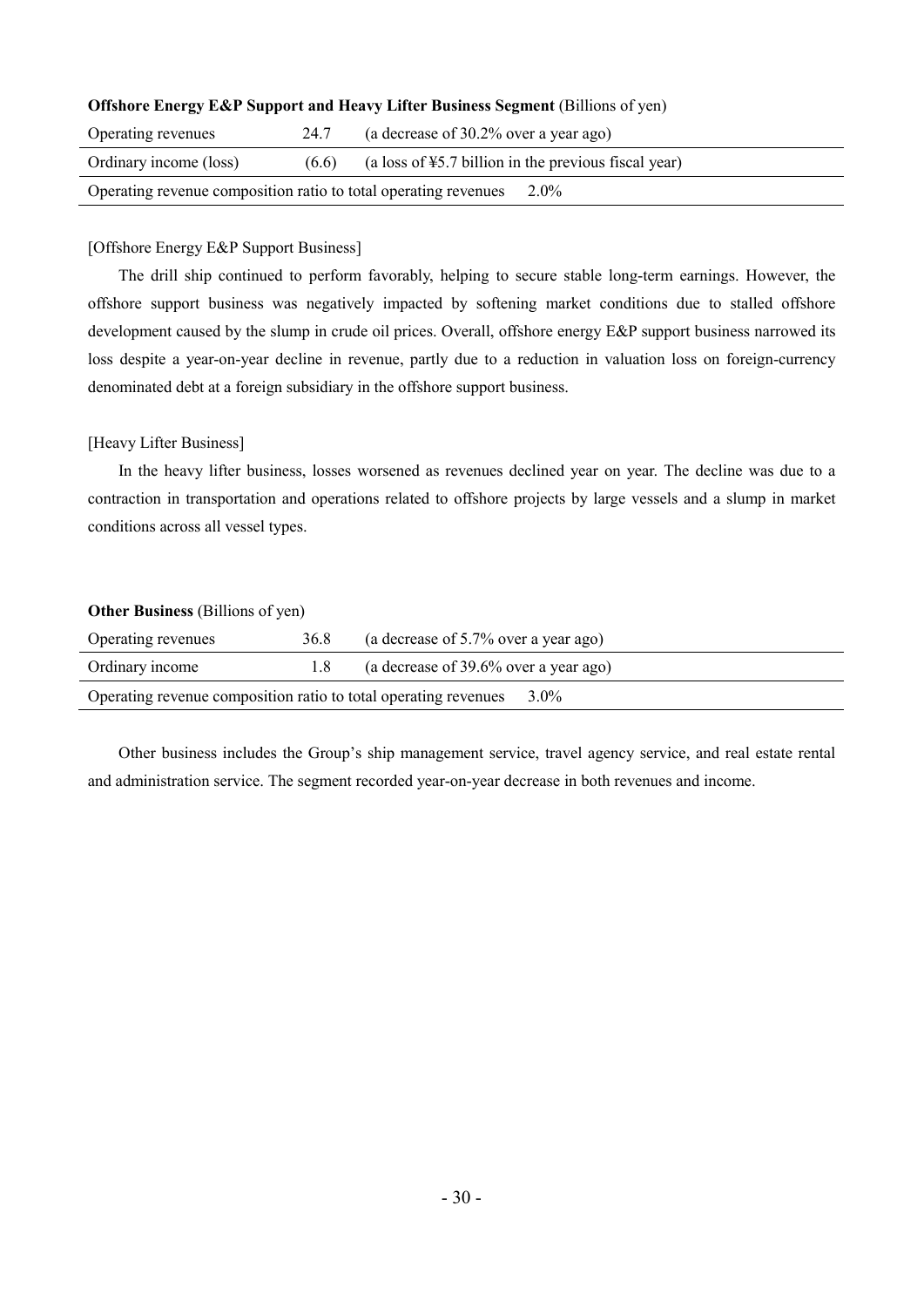(2) Financial Position and Results of Operation

| Item                                                                             | FY2012    | FY2013    | FY2014    | FY2015<br>(current fiscal year) |
|----------------------------------------------------------------------------------|-----------|-----------|-----------|---------------------------------|
| Operating<br>revenues<br>(Millions of yen)                                       | 1,134,771 | 1,224,126 | 1,352,421 | 1,243,932                       |
| Ordinary income<br>(Millions of yen)                                             | 28,589    | 32,454    | 48,980    | 3,338                           |
| Profit (loss)<br>attributable to<br>owners of the<br>parent<br>(Millions of yen) | 10,669    | 16,642    | 26,818    | (51, 499)                       |
| Basic earnings<br>(loss) per share<br>(Yen)                                      | 12.07     | 17.75     | 28.60     | (54.95)                         |
| Total assets<br>(Millions of yen)                                                | 1,180,433 | 1,254,741 | 1,223,328 | 1,115,223                       |
| Net assets<br>(Millions of yen)                                                  | 361,975   | 410,688   | 467,440   | 379,913                         |
| Net assets per<br>share of common<br>stock<br>(Yen)                              | 363.18    | 414.66    | 471.10    | 379.18                          |

(Note) Overviews of FY2012 to FY2015 are as follows.

- FY2012: Our posting of a loss for FY2011 spurred us into action to improve the bottom line. To that end, we drew up the medium-term management plan, "K" LINE Vision 100 - Bridge to the Future -, setting forth the three high-priority tasks of generating ordinary income in FY2012, building a stable earnings structure, and reinforcing financial standing. As a result, we achieved higher year-on-year revenues and regained positive earnings.
- FY2013: We posted increases in both revenues and income year-on-year for FY2013 due to mixed factors such as a modest economic recovery shown in the U.S. and Europe and slowing economic growth in some emerging countries, which made our business environment somewhat unstable. However, our profitability improved due to the easing of fuel oil prices and the correction of excessive appreciation of the Japanese yen which increased revenues, while taking several measures such as cost-cutting efforts.
- FY2014: During FY2014, the U.S. economy was on a recovery path and the European economy staged a modest recovery, despite some unstable factors such as Ukraine and Greece. Emerging nations saw their economies pick up, while China saw slowing economic growth recovery. Amid upward trends in the global economy, the market recovered in the containership business and oil tanker business, although the market stagnated in the dry bulk business sector. We also took several measures such as cost-cutting efforts. Consequently, we posted increases in both revenues and income year-on-year for FY2014.
- FY2015: The overview for FY2015 is as provided in subsection "(1) Business Progress and Results," pages 27 to 30.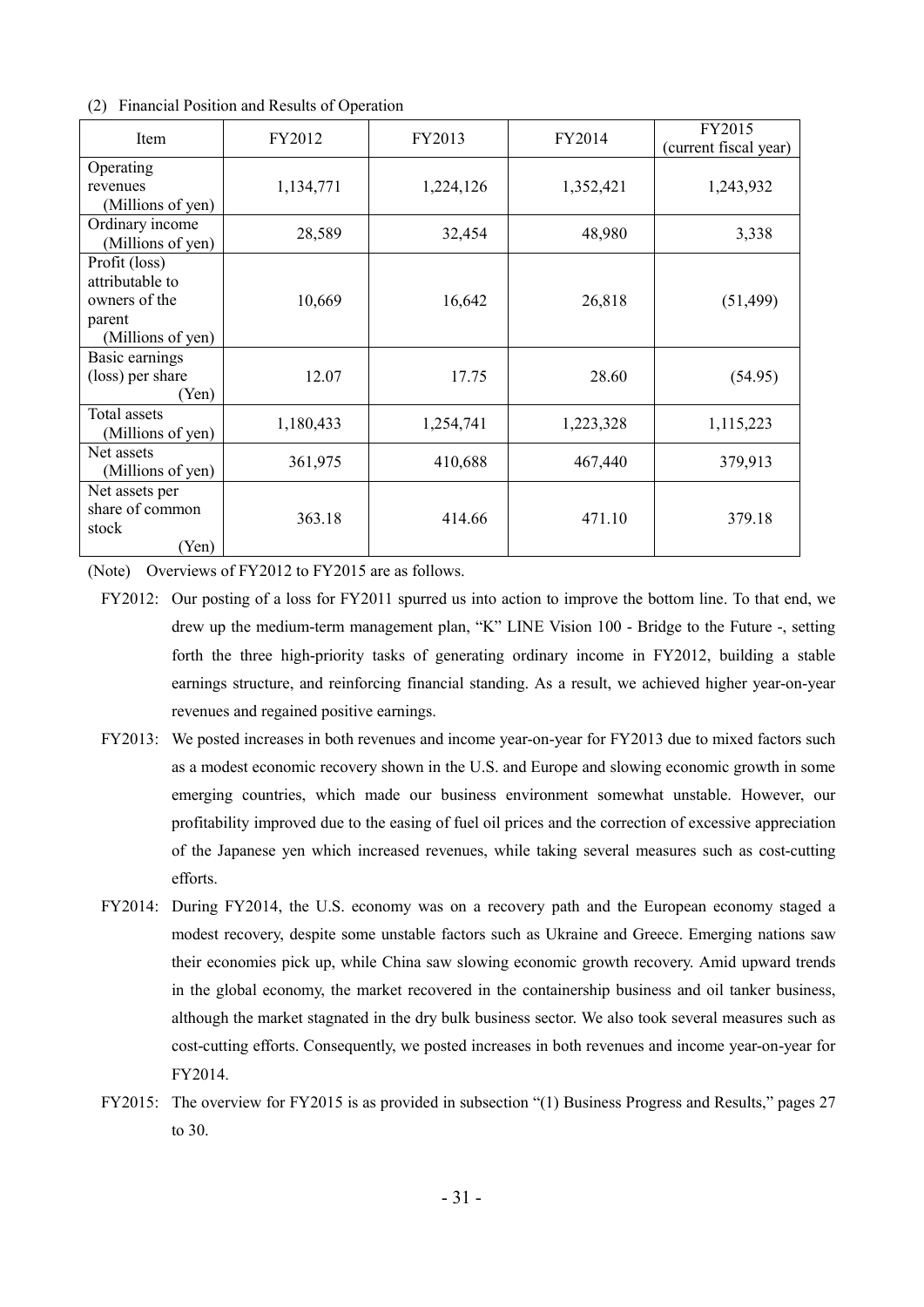#### (3) Capital Investment

Over the current fiscal year, the Group made overall capital investments of ¥116.592 billion.

The Containership Business, Bulk Shipping Business, and Offshore Energy E&P Support and Heavy Lifter Business segments made capital investments of ¥31.168 billion, ¥82.851 billion, and ¥0.032 billion, respectively, with such outlays primarily centered on ship construction.

In addition to the amounts noted above, the ship management services, travel agency services, real estate rental and administration services, and other businesses made capital investments amounting to ¥2.539 billion. Meanwhile, sales of fixed assets amounted to ¥91.075 billion, mainly attributable to vessel disposals.

#### (4) Capital Procurement

In August 2015, the Company issued unsecured domestic straight bonds in a total amount of ¥10 billion.

In September 2015, the Company took out subordinated loan of ¥30 billion and prepaid ¥30 billion of an existing subordinated loan before maturity.

In addition, the Group procured necessary funds through borrowings from financial institutions.

### (5) Issues to Address

In March 2015, the Group announced a medium-term management plan with FY 2019 as the target year. Since then, however, global economic growth has slowed, notably so in China and other emerging countries since mid-2015. In addition to this, we have seen rising geopolitical risks such as the refugee issue in Europe. Against this backdrop with widespread uncertainty, the Group decided to review the medium-term plan in light of the structural changes afoot in the business environment, giving particular attention to the weakening growth in demand and the continuation of tonnage supply pressure. As a result, in April 2016, the Group formulated a new medium-term management plan "Next Century - Action for Future -".

Under the new medium-term management plan, the Group will carry out initiatives for achieving sustainable growth and enhancing corporate value guided by the following three core themes.

Each of the themes is detailed below.

(i) Ensuring Stability by Improving Financial Strength and Competitiveness Through Business Structural Reform

Currently, the direction of the Global economy is becoming more uncertain with weakening economic growth and concern over the direction of business structural reform in China, economic stagnation in emerging and developing countries due to the downturn in resource prices, and the impact on the economy of geopolitical risks such as the refugee issue in Europe while it must deal with a fiscal crisis. Amid this uncertainty, the Group is now concerned there will be a slower recovery in the balance of vessel supply and demand based on the weakening growth in demand for logistics transportation and an oversupply of new vessels. Amid such a business environment, the Company considers the initiatives for ensuring "stability" and "competitiveness" to be the top priority for management. Specific targets have been drawn up as follows:

 Implement business structural reform primarily in the dry bulk business sector (in particular, eliminate risk exposure in the small-and medium-size vessel sector)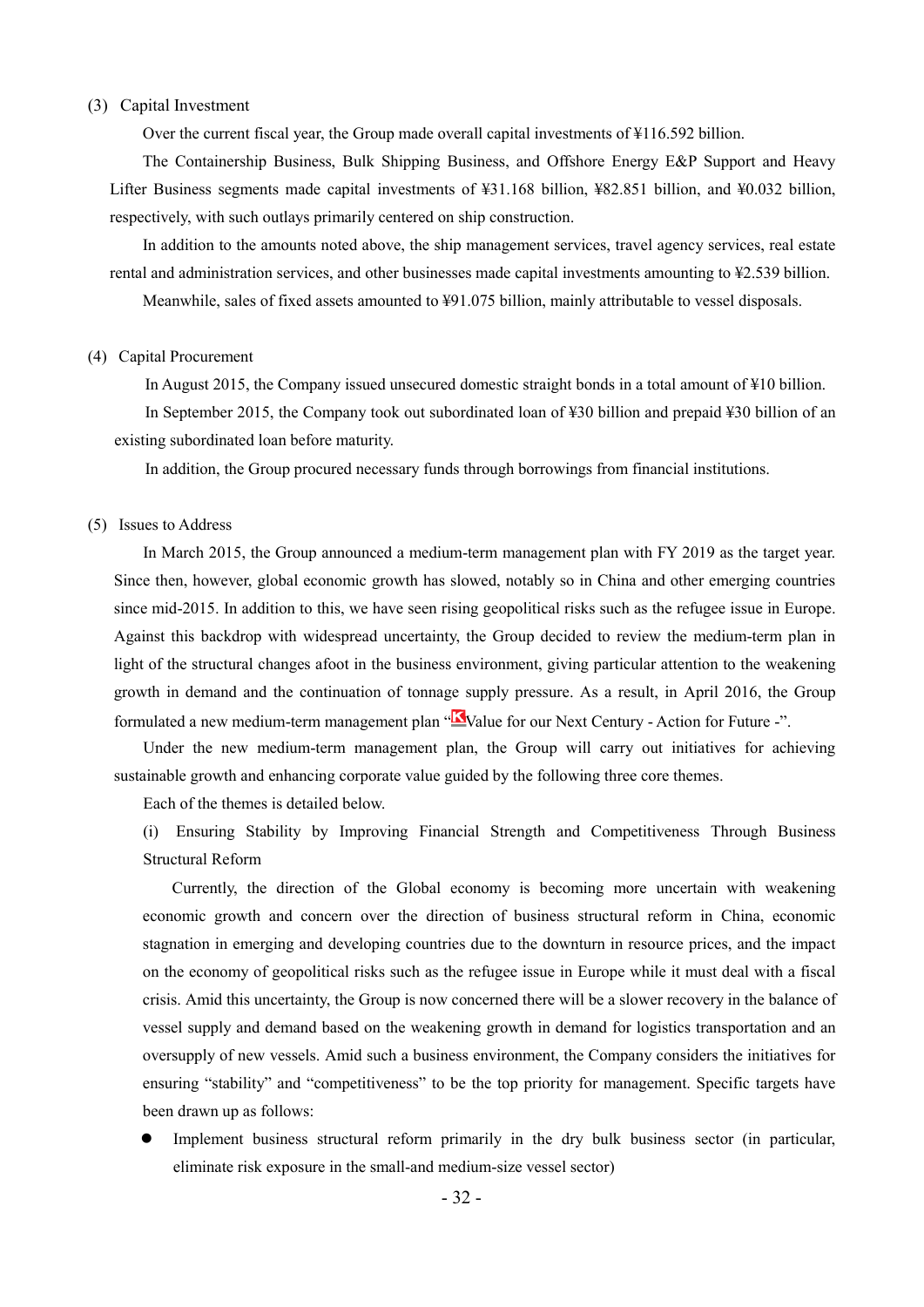- Strive for further stable expansion of businesses with stable earnings (Car-Carrier, LNG carrier, Oil-tanker, Dry Bulk based on long term contracts, and Logistics)
- Establish more stable earning streams by further promoting plans to ensure competitiveness in containership business sector (newly-built energy-efficient large vessels, and further emphasis on Asia-North America services, Asia-Europe services, and Europe-North America services)
- Improve asset efficiency through business structural reforms of overall business including affiliated companies

### (ii) Further Business Growth Based on Financial Soundness

As aforementioned, it will be possible that the growth in logistics demand will weaken over the medium term. Nevertheless, we believe there will be sustainable growth in the long term, amid increasing population and expanding demand for energy. By firstly basing its business on ensuring "stability" and "competitiveness", the Group will be able to realize a business portfolio with reduced risks. By doing so, the Group will aim to operate its businesses with a focus on striking a balance between stability and growth potential. Specifically, the Group plans to invest a total of ¥230 billion over the five years from FY2015 to FY2019, including on business structural reforms in the dry bulk business sector. As part of this plan strategically investing for growth, the Group plans to invest a total of ¥95 billion on initiatives with an emphasis on profitability and stability, such as expansion of the LNG carrier/oil tanker fleet based on medium- and long-term contracts, capturing logistics demands in Asia and other regions including terminal businesses. The Group also plans to invest a total of ¥105 billion as investment to improve the system that brings stable business profits to boost resilience to volatility, including large containerships of 14,000 TEU (ten vessels in total to be delivered by FY2018) and large car carriers of 7,500-unit capacity (ten vessels to be delivered by FY2017).

(iii) Dialogue and Collaboration with Stakeholders (in order to achieve sustainable growth and enhance corporate value)

The Group has positioned sustainable growth and enhanced corporate value through dialogues and collaboration with stakeholders as a key management policy. Under this policy, the Group is promoting the following initiatives.

Collaboration with stakeholders through corporate social responsibility (CSR) initiatives

The Group's basic approaches to CSR are "consideration of impact on business activities" and "creating new value". Its policy is to focus particularly on safe ship operation, environmental conservation, and human resource cultivation. As organizations for promoting CSR, the Group has established the CSR & Environmental Committee and beneath it the CSR Sub-Committee and the Environmental Sub-Committee. These organizations drive the initiatives of the entire Group and are primarily responsible for strengthening the Group's information disclosure and dissemination. With regard to environmental conservation, in March 2015 the Group established its long-term environmental management vision ""K" Line Environmental Vision 2050 'Securing Blue Seas for Tomorrow'". This policy sets out the direction that the Group aims to follow from multiple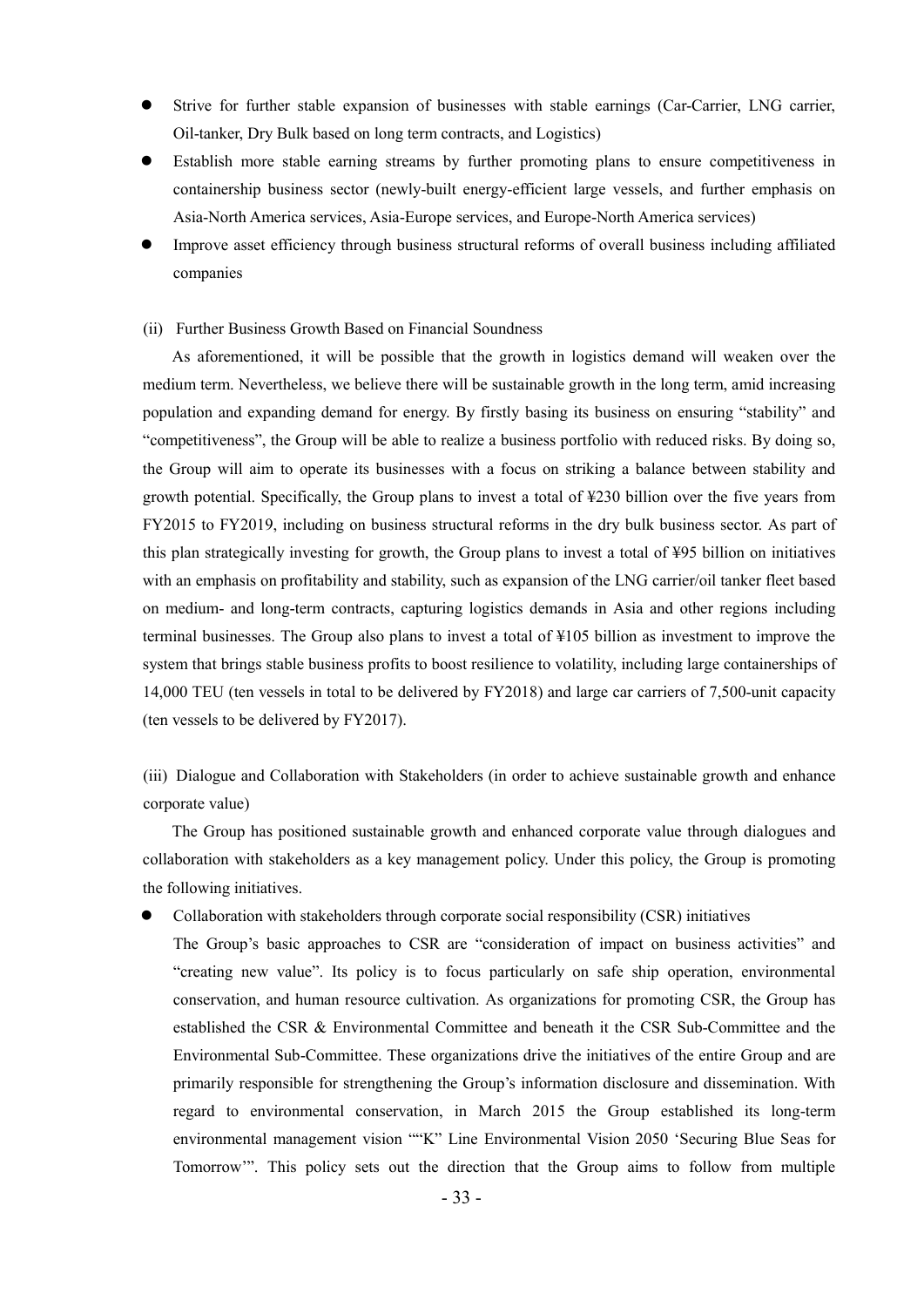perspectives, in order to fulfill its responsibilities as a player in a key industry contributing to the well-being and prosperous lives of people.

Strengthening corporate governance structure

To ensure that the initiatives of the newly established Corporate Principle and Vision are duly carried out, and to help the Group to achieve sustainable growth and enhance corporate value, the Group has been strengthening its corporate governance structure, including reshaping the Group's internal control system. In risk management, the Group has established the Crisis Management Committee and several subordinate committees (the Compliance Committee, Ship Safety Promotion Committee, Management Risk Committee, and Disaster Response Committee), which are responsible for the Group's risk management. In addition, the Investment Committee is responsible for deliberating about important investments.

• Policy on returning profits to shareholders

Although the policy of providing stable dividends will continue to be an ongoing plan, owing to the implementation of business structural reforms in FY 2015 and FY 2016, it will be the Company's policy to concentrate on ensuring the stability of the Group. As such, the Company has not decided on dividends for FY 2016. Later, ascertaining the structural changes in the business environment and recovering the Group's earning capacity, the Company will aim to provide a return to shareholders based on the initial stable dividend policy.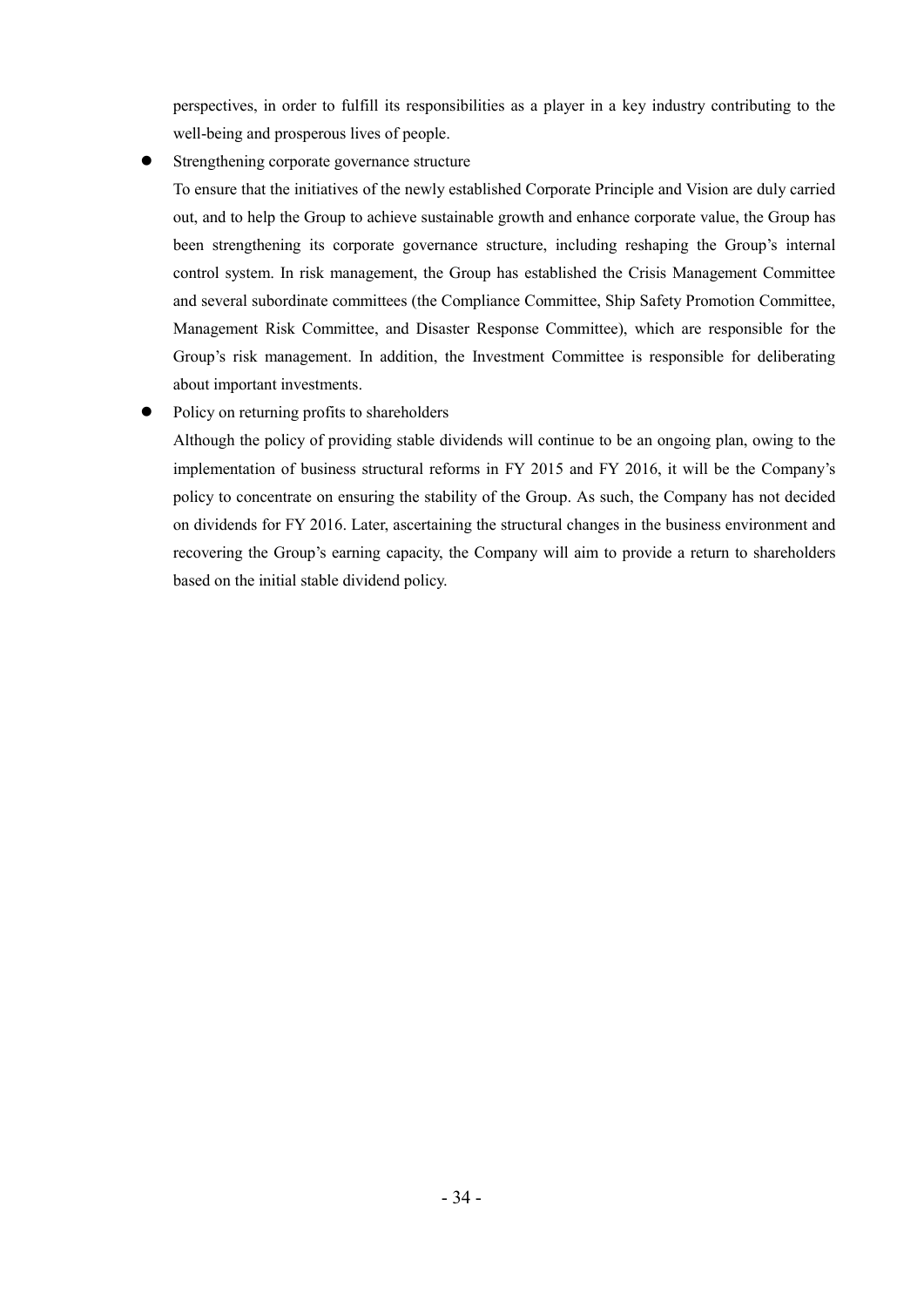|  | (6) Status of Principal Subsidiaries (as of March 31, 2016) |  |
|--|-------------------------------------------------------------|--|
|--|-------------------------------------------------------------|--|

| Company name                                            | Paid-in capital                       | Equity<br>ownership<br>$(\%)$ | Core business                |  |
|---------------------------------------------------------|---------------------------------------|-------------------------------|------------------------------|--|
| KAWASAKI KINKAI KISEN<br>KAISHA, LTD.                   | 2,368 million yen                     | (50.7)                        | Marine transportation        |  |
| "K" LINE LOGISTICS, LTD.                                | 600 million yen                       | 91.9                          | Air transportation<br>agency |  |
| DAITO CORPORATION                                       | 842 million yen                       | 100.0                         | Harbor transportation        |  |
| TAIYO NIPPON KISEN CO.,<br>LTD.                         | 400 million yen                       | 100.0                         | Ship management              |  |
| NITTO TOTAL LOGISTICS<br>LTD.                           | 1,596 million yen                     | 100.0                         | Harbor transportation        |  |
| HOKKAI TRANSPORTATION<br>CO., LTD.                      | 60 million yen                        | 80.1                          | Harbor transportation        |  |
| <b>INTERNATIONAL</b><br>TRANSPORTATION SERVICE,<br>INC. | 33.87 million U.S. dollar             | 70.0                          | Harbor transportation        |  |
| "K" LINE BULK SHIPPING<br>(UK) LIMITED                  | 33.97 million U.S. dollar             | (100.0)                       | Marine transportation        |  |
| "K" LINE LNG SHIPPING (UK)<br><b>LIMITED</b>            | 35.90 million U.S. dollar             | (100.0)                       | Marine transportation        |  |
| K LINE OFFSHORE AS                                      | $1,120.06$ million<br>Norwegian krone | 100.0                         | Marine transportation        |  |
| "K" LINE PTE LTD                                        | 41.13 million U.S. dollar             | 100.0                         | Marine transportation        |  |
| SAL Heavy Lift GmbH                                     | 155.45 million euro                   | (100.0)                       | Marine transportation        |  |

(Notes) 1. Figures shown in parentheses in the equity ownership column include ownership shares held by subsidiaries.

- 2. The Company's 50.7% ownership of KAWASAKI KINKAI KISEN KAISHA, LTD. includes 3.1% ownership of other subsidiaries.
- 3. The Company's ownership of "K" LINE BULK SHIPPING (UK) LIMITED and "K" LINE LNG SHIPPING (UK) LIMITED is through the Company's wholly-owned subsidiary "K" LINE HOLDING (EUROPE) LIMITED.
- 4. The Company's ownership of SAL Heavy Lift GmbH is through the Company's wholly-owned subsidiary "K" LINE HEAVY LIFT (GERMANY) GmbH.
- 5. K LINE OFFSHORE AS increased paid-in capital from NOK 717.56 million to NOK 1,120.06 million in September 2015.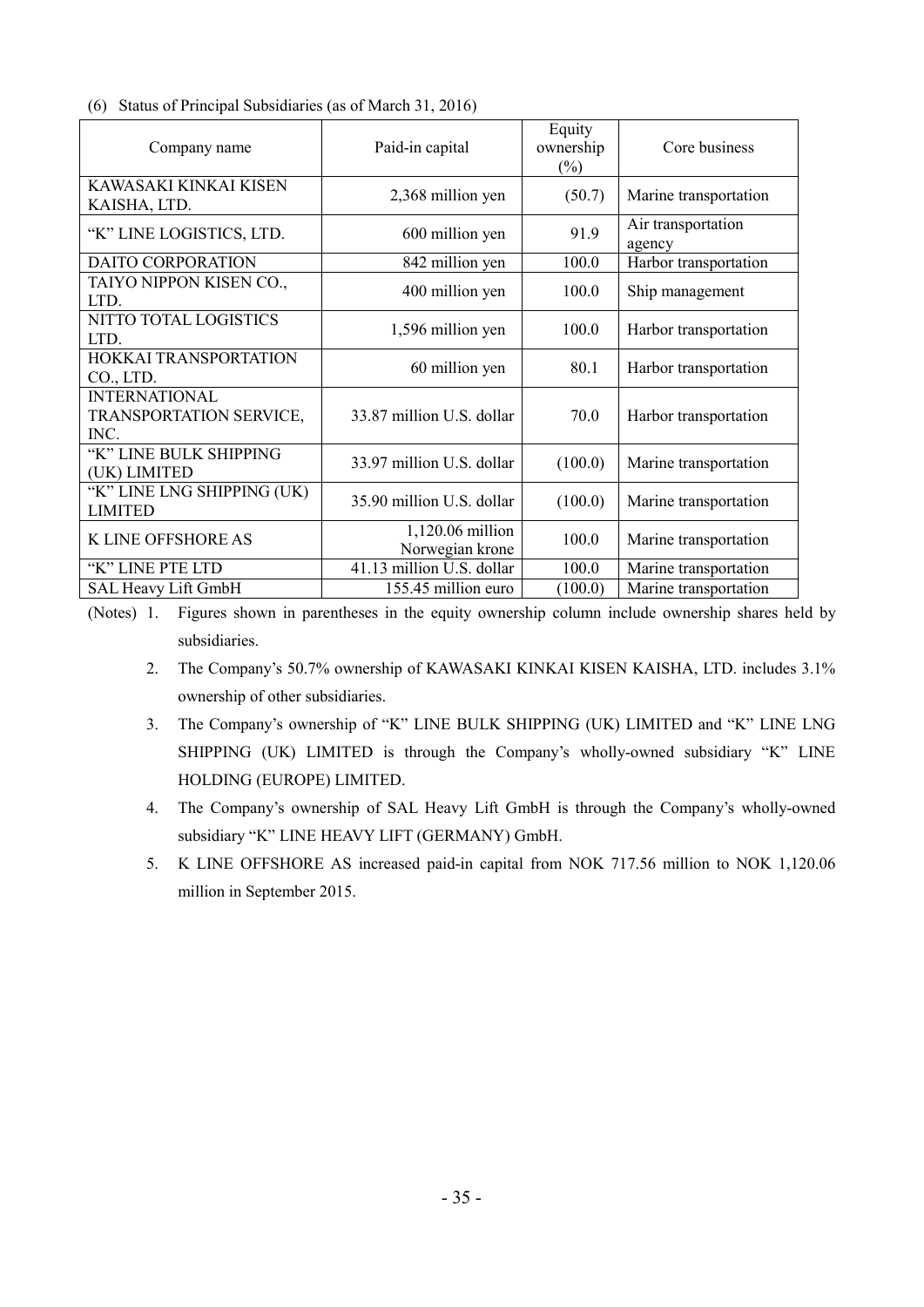### (7) Main Locations (as of March 31, 2016)

### (i) The Company

| Name                                                                         | Location                                                            |
|------------------------------------------------------------------------------|---------------------------------------------------------------------|
| Head Office                                                                  | Iino Building, 1-1, Uchisaiwaicho 2-chome, Chiyoda-ku, Tokyo, Japan |
| Registered Head Office                                                       | Shinko Building, 8 Kaigandori, Chuo-ku, Kobe, Japan                 |
| Nagoya International Center Building, 47-1, Nagono 1-chome,<br>Nagoya Branch |                                                                     |
|                                                                              | Nakamura-ku, Nagoya, Japan                                          |
| Kansai Branch                                                                | Daidouseimei Kobe Building, 2-7, Sakaemachidori 1-chome, Chuo-ku,   |
|                                                                              | Kobe, Japan                                                         |
| Overseas Representative Office                                               | Manila, Yangon, Dubai                                               |

### (ii) Subsidiaries

| Company name                        | Location                                       |
|-------------------------------------|------------------------------------------------|
| KAWASAKI KINKAI KISEN KAISHA, LTD.  | Tokyo, Kushiro, Sapporo, Tomakomai, Hachinohe, |
|                                     | Hitachi, Osaka, Kitakyushu, Nichinan           |
| "K" LINE LOGISTICS, LTD.            | Tokyo, Ichikawa, Nagoya, Osaka                 |
| <b>DAITO CORPORATION</b>            | Tokyo, Chiba, Yokohama                         |
| TAIYO NIPPON KISEN CO., LTD.        | Kobe, Tokyo                                    |
| NITTO TOTAL LOGISTICS LTD.          | Kobe, Tokyo, Nagoya, Osaka, Kurashiki          |
| HOKKAI TRANSPORTATION CO., LTD.     | Sapporo, Kushiro, Otaru, Tomakomai, Tokyo      |
| INTERNATIONAL TRANSPORTATION        | U.S.A.                                         |
| SERVICE, INC.                       |                                                |
| "K" LINE BULK SHIPPING (UK) LIMITED | U.K.                                           |
| "K" LINE LNG SHIPPING (UK) LIMITED  | U.K.                                           |
| K LINE OFFSHORE AS                  | Norway                                         |
| "K" LINE PTE LTD                    | Singapore                                      |
| SAL Heavy Lift GmbH                 | Germany                                        |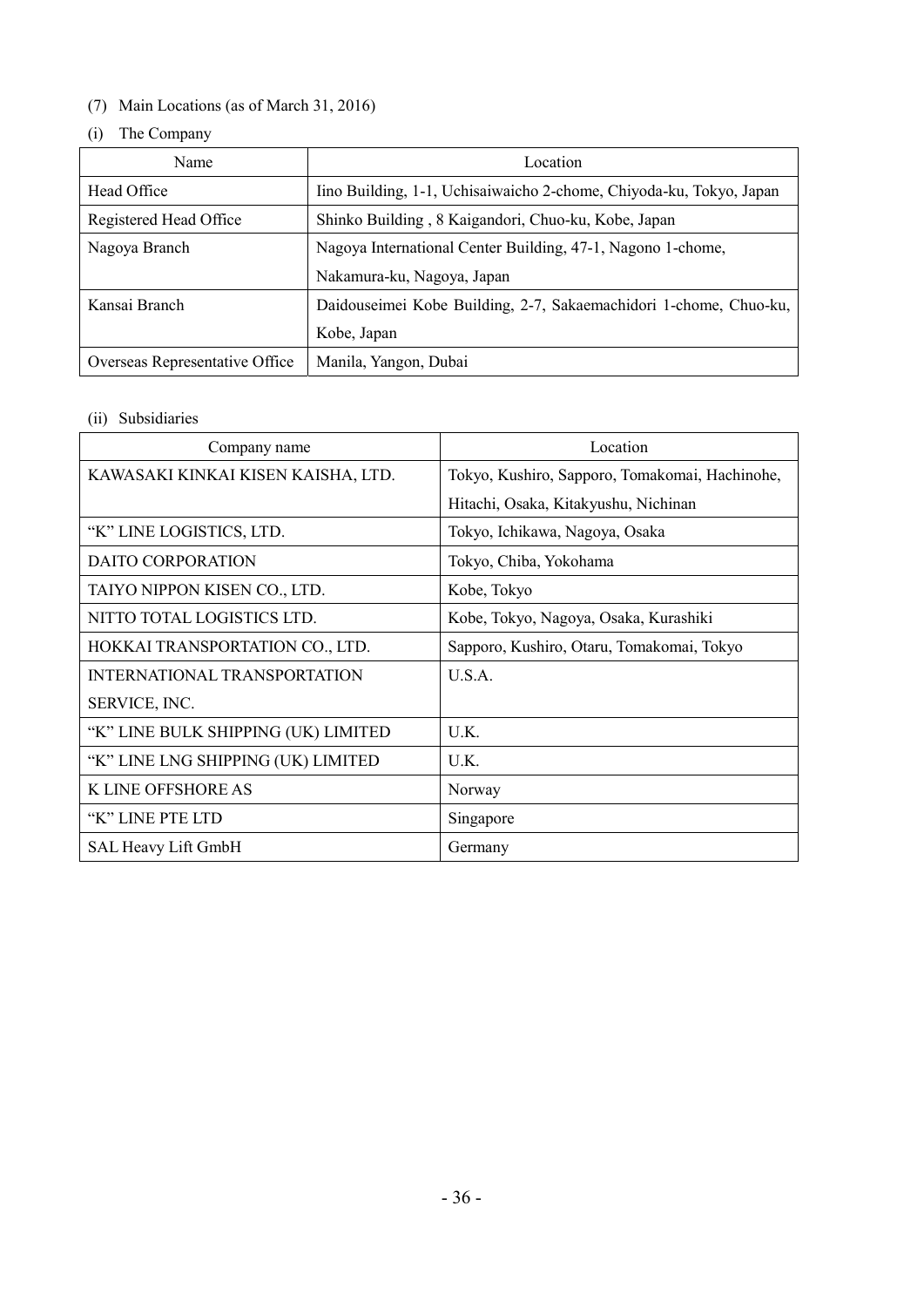## (iii) Other Locations Overseas

Korea, China, Taiwan, Thailand, the Philippines, Singapore, Malaysia, Indonesia, Vietnam, Myanmar, India, Australia, UAE, U.K., Germany, France, the Netherlands, Belgium, Italy, Finland, Denmark, Norway, Sweden, Spain, Portugal, Turkey, Canada, U.S.A., Mexico, Peru, Chile, Brazil, South Africa

| Name of<br>segment                         | Containership | Bulk<br>Shipping | Offshore<br>Energy<br>E&P<br>Support and<br>Heavy<br>Lifter | Other | Corporate<br>(common) | Total |
|--------------------------------------------|---------------|------------------|-------------------------------------------------------------|-------|-----------------------|-------|
| Number of<br>employees                     | 5,656         | 662              | 225                                                         | 1,228 | 326                   | 8,097 |
| As of previous<br>fiscal year end          | 5,427         | 637              | 226                                                         | 1,232 | 312                   | 7,834 |
| Change from<br>previous fiscal<br>year end | 229           | 25               | (1)                                                         | (4)   | 14                    | 263   |

## (8) Status of Employees (as of March 31, 2016)

(Note) Employees categorized as "Corporate (common)" are employees belonging to administrative divisions who cannot be categorized as belonging to a particular segment.

## (9) Status of Vessels (as of March 31, 2016)

| Name of segment   | Containership  | <b>Bulk Shipping</b> |              |                             |                                     | Offshore Energy E&P<br>Support and Heavy Lifter |                         |            |
|-------------------|----------------|----------------------|--------------|-----------------------------|-------------------------------------|-------------------------------------------------|-------------------------|------------|
| Vessel type       | Containerships | Dry bulk<br>carriers | Car carriers | LNG carriers<br>and tankers | Short sea<br>and coastal<br>vessels | Offshore<br>support<br>vessels                  | Heavy lifter<br>vessels | Total      |
| Category          |                |                      |              |                             |                                     |                                                 |                         |            |
| Owned             |                |                      |              |                             |                                     |                                                 |                         |            |
| Number of vessels | 7              | 68                   | 39           | 28                          | 20                                  | $\mathcal{L}$                                   | 13                      | 182        |
| Deadweight tons   | 460.448        | 7.782.546            | 583,109      | 2,890,833                   | 212,066                             | 32,481                                          | 138,192                 | 12,099,675 |
| Chartered         |                |                      |              |                             |                                     |                                                 |                         |            |
| Number of vessels | 61             | 199                  | 63           | 13                          | 30                                  | $\theta$                                        | C                       | 368        |
| Deadweight tons   | 3,973,613      | 21,443,995           | 1,031,282    | .692,399                    | 374,552                             | $\mathbf{0}$                                    | 19,926                  | 28,535,767 |
| Total             |                |                      |              |                             |                                     |                                                 |                         |            |
| Number of vessels | 68             | 267                  | 102          | 41                          | 50                                  | $\mathcal{L}$                                   | 15                      | 550        |
| Deadweight tons   | 4,434,061      | 29,226,541           | 1,614,391    | 4,583,232                   | 586,618                             | 32,481                                          | 158,118                 | 40,635,442 |

(Note) The numbers of owned vessels include vessels for which ownership is shared and the numbers of deadweight tons include the portions owned by other companies in these vessels.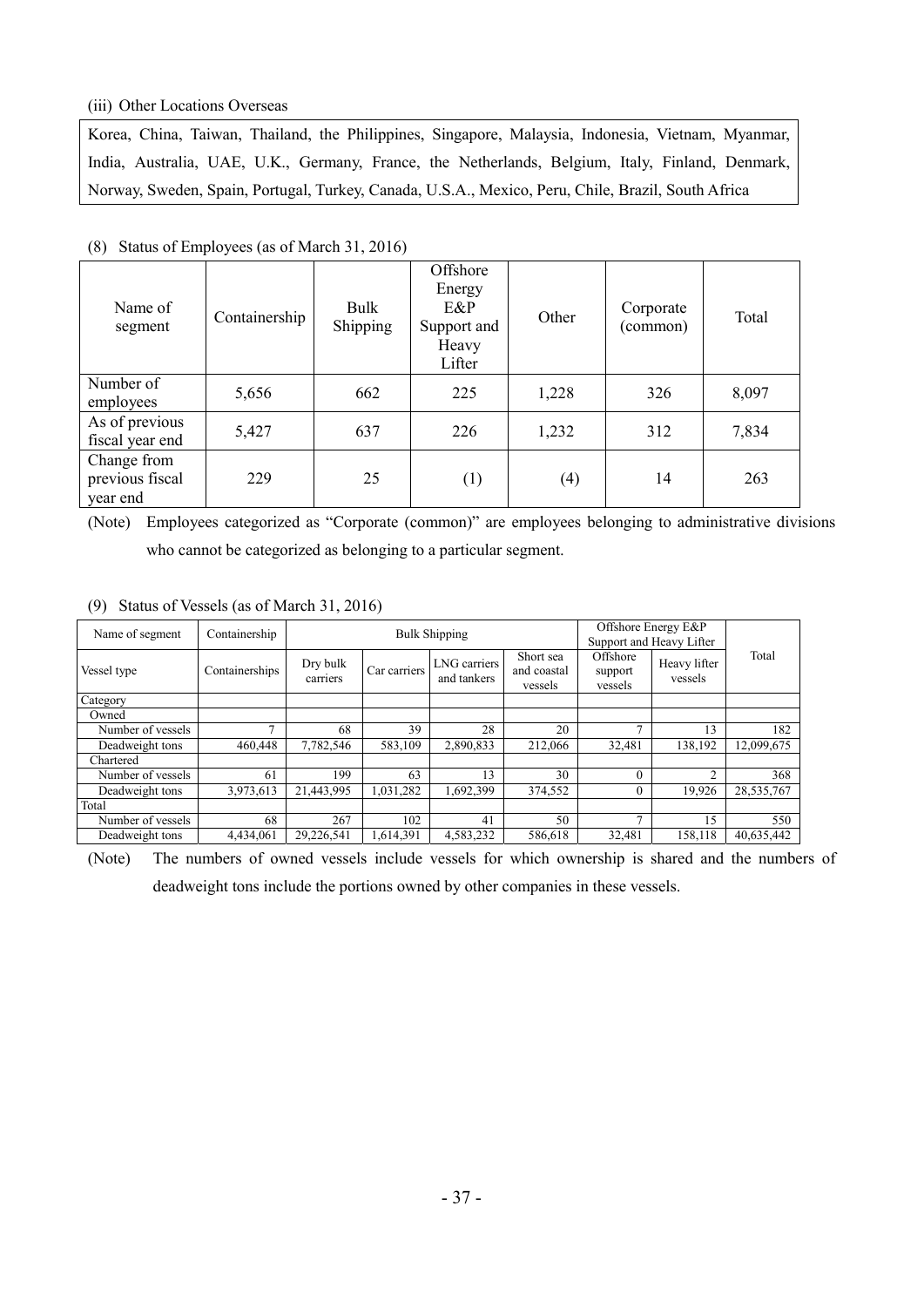(10) Other Important Matters Related to Current Conditions of the Corporate Group

The Group has been investigated by the competition authorities in Europe and certain other countries in relation to alleged anti-competitive behavior (alleged formation of a cartel) relating to the transportation of automobiles, automotive construction machineries and other automotive vehicles. In addition, the Group is currently subject to class actions in North America on the same matter. The Group is currently unable to predict what the eventual outcome of these investigations or class actions will be (including whether or not it will be subject to any fines, penalties, damages or other liabilities) or when such investigations or class actions and the accompanying processes will be concluded. There can also be no assurance that the current investigations or class actions or any future decisions by competition authorities or courts will not induce further private legal actions or other claims against the Group in the future. If the outcome of any such action is unfavorable to the Group, it could materially adversely affect the Group's financial condition and results of operations.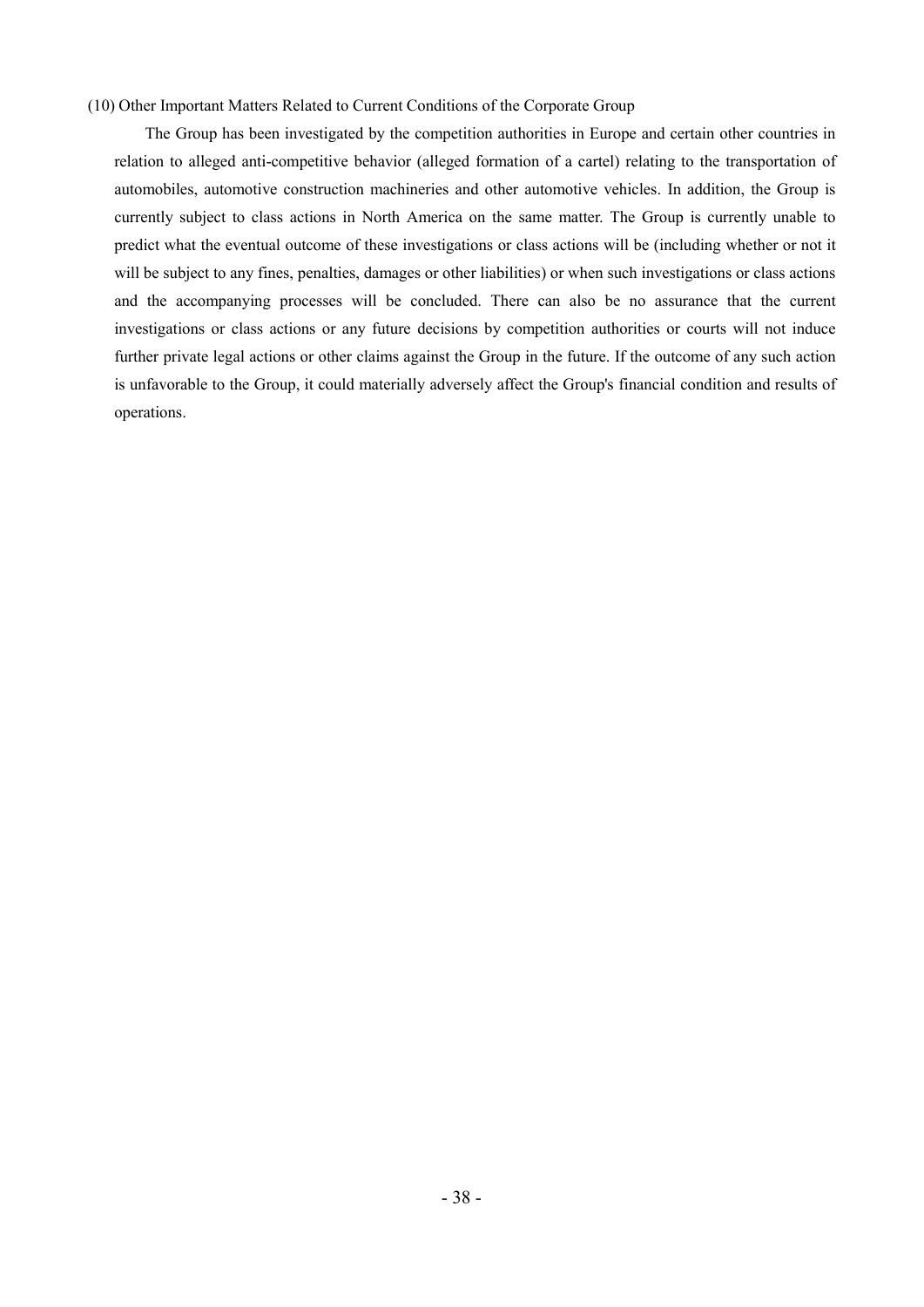## **2. Matters Related to Corporate Stocks (as of March 31, 2016)**

(1) Number of Authorized Shares: 2,000,000,000 shares

(2) Number of Issued and Outstanding Shares: 939,382,298 shares

(3) Aggregate Number of Shareholders: 43,216

## (4) Major Shareholders (top 10)

| Name of shareholders                                                                                                                                            | Number of shares held<br>(Thousands) | Percentage of shares<br>held $(\% )$ |
|-----------------------------------------------------------------------------------------------------------------------------------------------------------------|--------------------------------------|--------------------------------------|
| Goldman Sachs International                                                                                                                                     | 144,939                              | 15.46                                |
| Royal Bank of Canada Trust Company (Cayman) Limited                                                                                                             | 93,824                               | 10.00                                |
| The Master Trust Bank of Japan, Ltd. (trust account)                                                                                                            | 38,081                               | 4.06                                 |
| Trust & Custody Services Bank, Ltd.<br>(Kawasaki Heavy Industries, Ltd. retirement benefit trust account<br>re-entrusted by Mizuho Trust $&$ Banking Co., Ltd.) | 32,923                               | 3.51                                 |
| Japan Trustee Services Bank, Ltd. (trust account)                                                                                                               | 30,325                               | 3.23                                 |
| <b>JFE</b> Steel Corporation                                                                                                                                    | 28,174                               | 3.00                                 |
| MLI FOR CLIENT GENERAL OMNI NON COLLATERAL<br><b>NON TREATY-PB</b>                                                                                              | 22,894                               | 2.44                                 |
| CGML PB CLIENT ACCOUNT/COLLATERAL                                                                                                                               | 20,049                               | 2.13                                 |
| Sompo Japan Nipponkoa Insurance Inc.                                                                                                                            | 19,107                               | 2.03                                 |
| Mizuho Bank, Ltd.                                                                                                                                               | 18,688                               | 1.99                                 |

(Note) Percentage of shares held is calculated excluding treasury stock (1,907,355 shares).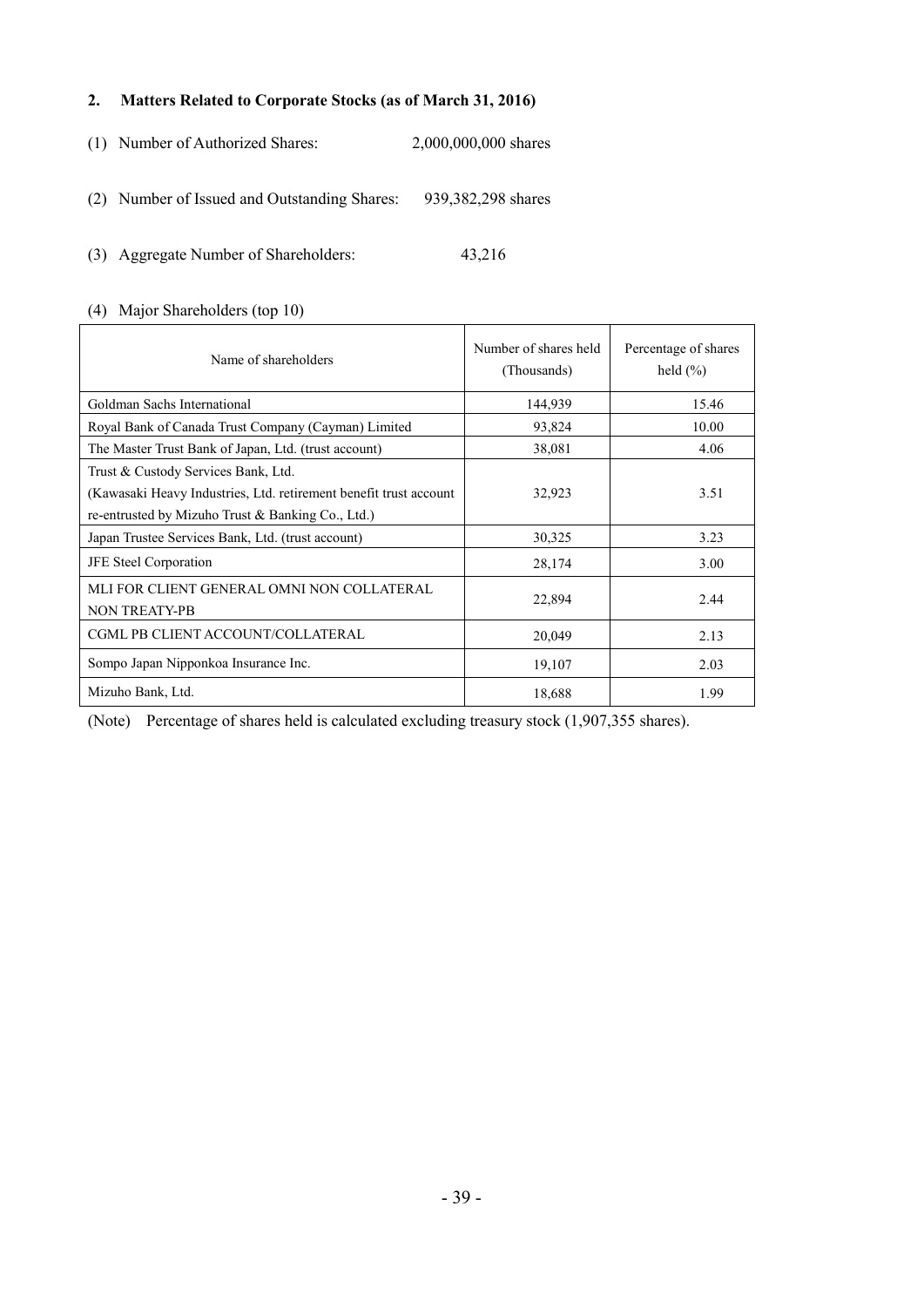## **3. Matters Related to Directors and Audit & Supervisory Board Members**

(1) Details of Directors and Audit & Supervisory Board Members (as of March 31, 2016)

| Name                  | Position                                                      | Areas of responsibility in the Company and                                                                                                                                                                                                                                                                                                                                   |  |
|-----------------------|---------------------------------------------------------------|------------------------------------------------------------------------------------------------------------------------------------------------------------------------------------------------------------------------------------------------------------------------------------------------------------------------------------------------------------------------------|--|
|                       |                                                               | significant concurrent positions                                                                                                                                                                                                                                                                                                                                             |  |
| Jiro Asakura          | Chairman of the Board                                         |                                                                                                                                                                                                                                                                                                                                                                              |  |
| Eizo Murakami         | Representative Director, President<br>& CEO                   | <b>CEO</b>                                                                                                                                                                                                                                                                                                                                                                   |  |
| Toshiyuki Suzuki      | Representative Director, Senior<br>Managing Executive Officer | Control of Containerships, Port Business,<br>assistance to Internal Audit                                                                                                                                                                                                                                                                                                    |  |
| Hiromichi Aoki        | Representative Director, Senior<br>Managing Executive Officer | Control of Energy Transportation Sector, Car<br>Carrier Sector, IR & PR                                                                                                                                                                                                                                                                                                      |  |
| Tsuyoshi<br>Yamauchi  | Representative Director, Senior<br>Managing Executive Officer | Control of General Affairs, Legal, Corporate<br>Legal Risk & Compliance, Human Resources,<br>Corporate Planning, Finance, Accounting<br>CCO                                                                                                                                                                                                                                  |  |
| Yukio Toriyama        | Director, Managing Executive<br>Officer                       | In charge of Accounting, Finance                                                                                                                                                                                                                                                                                                                                             |  |
| Yutaka                | Director, Managing Executive                                  | In charge of Human Resources, Logistics,                                                                                                                                                                                                                                                                                                                                     |  |
| Nakagawa              | Officer                                                       | <b>Business Promotion</b>                                                                                                                                                                                                                                                                                                                                                    |  |
| Mitoji Yabunaka       | Director                                                      | Adviser to Ministry of Foreign Affairs of Japan,<br>Adviser to Nomura Research Institute, Ltd.,<br>Special Visiting Professor of Ritsumeikan<br>University, Specially Appointed Professor of<br>Osaka University, Outside Director of<br>Mitsubishi Electric Corporation, Outside<br>Director of KOMATSU LTD., Outside Director<br>of Takasago Thermal Engineering Co., Ltd. |  |
| Eiichiro<br>Kinoshita | Director                                                      | Supervisory Committee member of The<br>Norinchukin Bank, Adviser to Nagoya Railroad<br>Co., Ltd.                                                                                                                                                                                                                                                                             |  |
| Keisuke Yoshida       | Standing Audit & Supervisory<br><b>Board Member</b>           |                                                                                                                                                                                                                                                                                                                                                                              |  |
| Fumio Watanabe        | Standing Audit & Supervisory<br><b>Board Member</b>           |                                                                                                                                                                                                                                                                                                                                                                              |  |
| Haruo Shigeta         | Audit & Supervisory Board<br>Member                           | Attorney-at-law, L&J LAW OFFICE, LPC                                                                                                                                                                                                                                                                                                                                         |  |
| Toshikazu<br>Hayashi  | Audit & Supervisory Board<br>Member                           |                                                                                                                                                                                                                                                                                                                                                                              |  |

(Notes) 1. Directors Mitoji Yabunaka and Eiichiro Kinoshita are Outside Directors. The Company has designated them both as independent directors based on the regulations of each of the securities exchanges on which the Company is listed, and has provided the relevant notifications to each of these exchanges.

2. Audit & Supervisory Board Members Fumio Watanabe, Haruo Shigeta and Toshikazu Hayashi are Outside Audit & Supervisory Board Members. The Company has designated Haruo Shigeta and Toshikazu Hayashi both as independent auditors based on the regulations of each of the securities exchanges on which the Company is listed, and has provided the relevant notifications to each of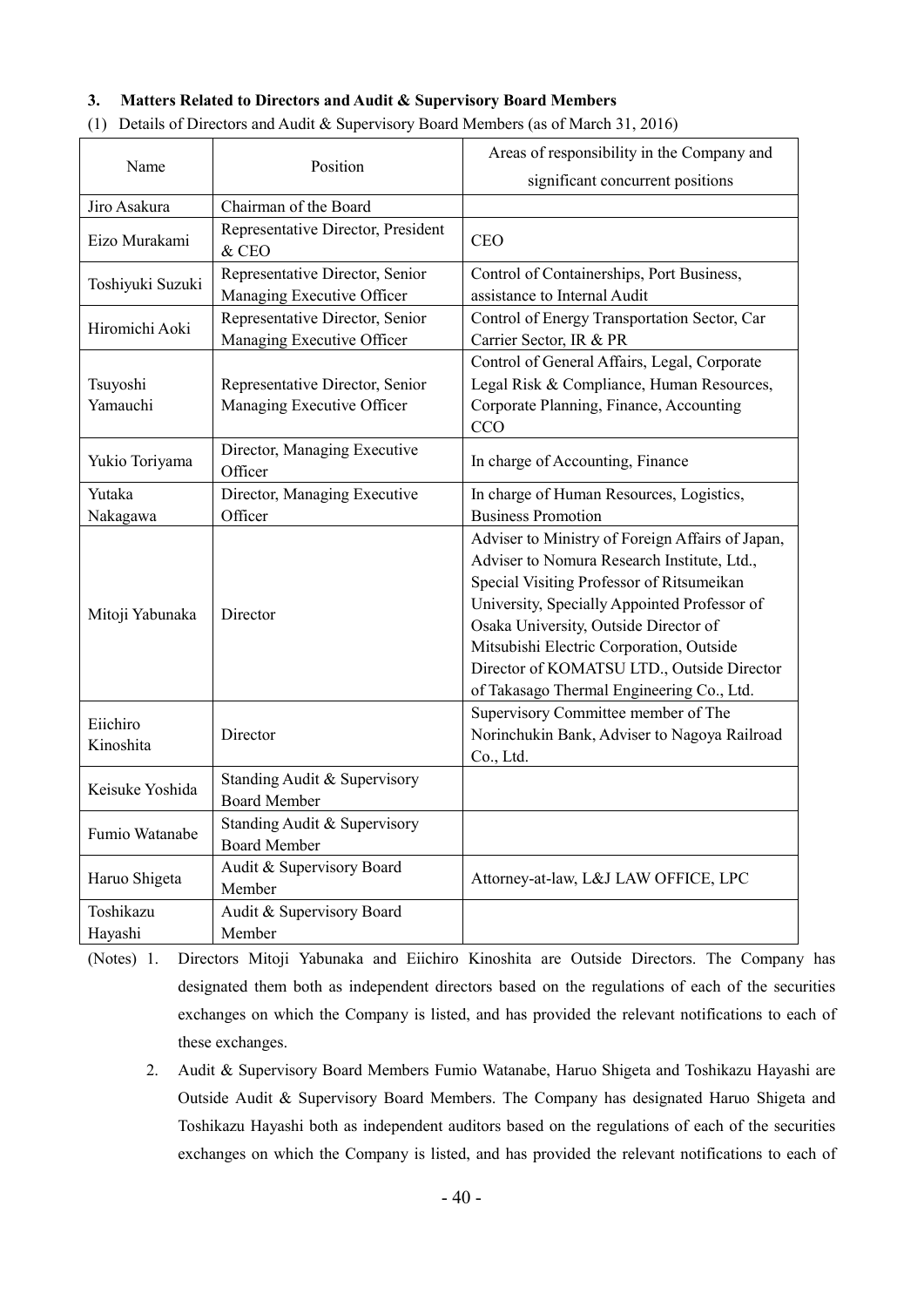these exchanges.

- 3. Audit & Supervisory Board Member Fumio Watanabe has considerable knowledge of financial and accounting matters based on his long years of experience engaged in financial and accounting operations in the banking sector.
- 4. Director Takashi Torizumi retired from his position due to the expiration of his term of office, and Audit & Supervisory Board Members Norio Tsutsumi and Jiro Noguchi resigned from their positions upon the conclusion of the Ordinary General Meeting of Shareholders held on June 24, 2015.
- 5. Director Mitoji Yabunaka is an Outside Director of KOMATSU LTD. The Company conducts business transactions with the sales accounting for less than 1% of the Company's consolidated net sales. In addition, Mr. Yabunaka is an Outside Director of Mitsubishi Electric Corporation and Takasago Thermal Engineering Co., Ltd., but no special interests exist between the Company and the said companies.
- 6. Director Eiichiro Kinoshita is a member of the Supervisory Committee of The Norinchukin Bank. Although the Company has loans from the said bank (less than 1% of the Company's consolidated total assets as of March 31, 2016), the Supervisory Committee, for which Mr. Kinoshita serves, has taken no part in credit decisions. Therefore, the Company judges that he is fully independent of the Company and there is no possibility that conflict of interest may occur between him and general shareholders. Mr. Kinoshita also serves as Advisor of Nagoya Railroad Co., Ltd., but no special interests exist between the Company and the said company.
- 7. Audit & Supervisory Board Member Haruo Shigeta is listed as an attorney-at-law with L&J LAW OFFICE, LPC and the Company has a business relationship with this law office. Mr. Shigeta, however, is not involved in any legal cases of the Company. Therefore, the Company judges that he is fully independent of the Company and there is no possibility that conflict of interest may occur between him and general shareholders.
- (2) Directors' and Audit & Supervisory Board Members' Remuneration
- (i) Amount of Directors' and Audit & Supervisory Board Members' Remuneration

| Category                      | Number of Persons | Amount (Millions of yen) |
|-------------------------------|-------------------|--------------------------|
| Directors                     | 10                | 383                      |
| (of which, Outside Directors) | 2)                | (21)                     |
| Audit & Supervisory Board     | O                 | 84                       |
| Members                       |                   |                          |
| (of which, Outside Audit $\&$ | (4)               | (49)                     |
| Supervisory Board Members)    |                   |                          |

<sup>(</sup>Notes) 1. The above table includes remuneration for one Director who retired from his position due to the expiration of his term of office and two Audit & Supervisory Board Members who resigned from their positions upon the conclusion of the Ordinary General Meeting of Shareholders held on June 24, 2015.

2. The maximum amount of remuneration for Directors was set at no more than ¥60 million per month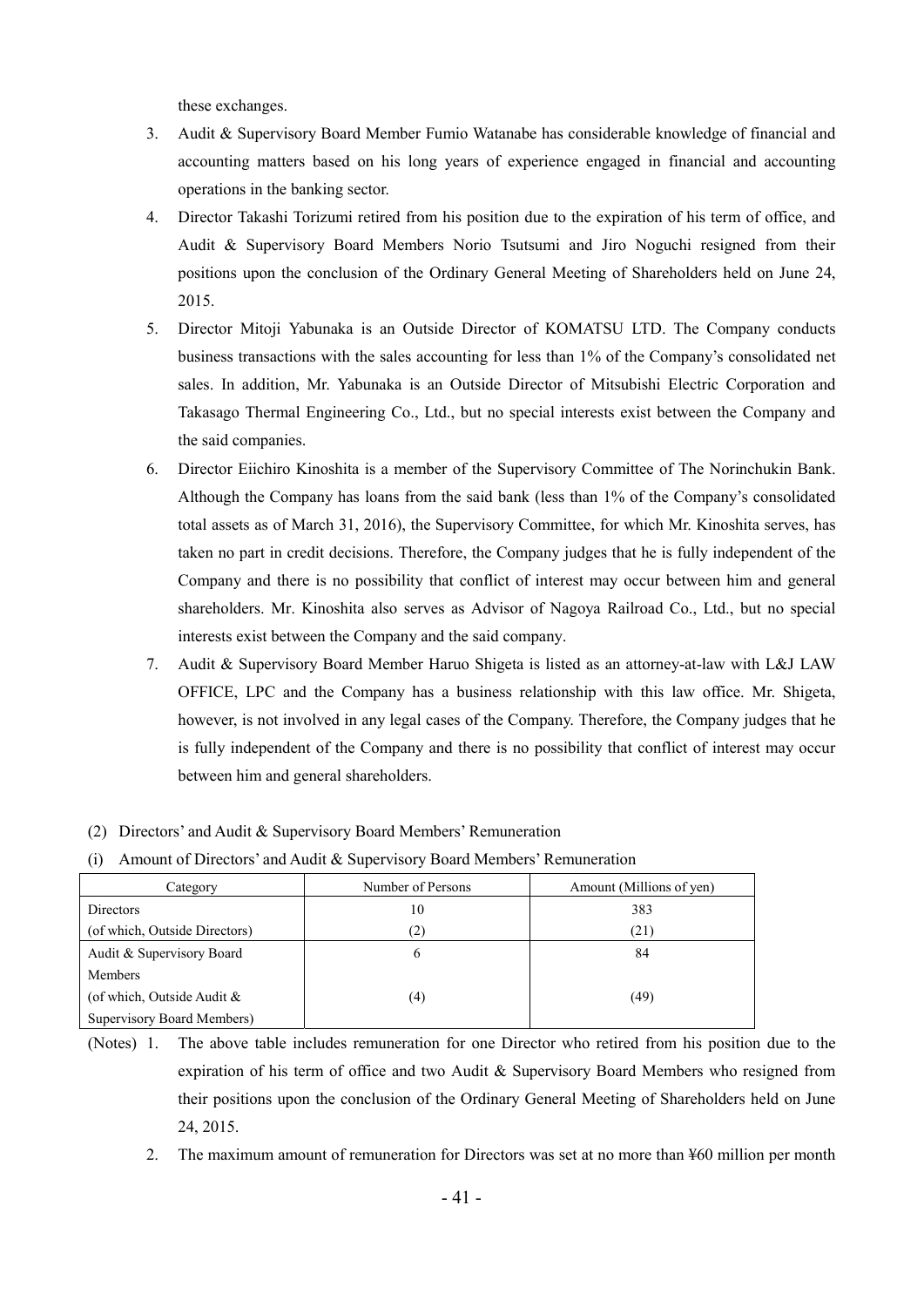by resolution of the Ordinary General Meeting of Shareholders held on June 28, 2001.

- 3. The maximum amount of remuneration for Audit  $&$  Supervisory Board Members was set at no more than ¥12 million per month by resolution of the Ordinary General Meeting of Shareholders held on June 26, 2006.
- (ii) Policies and Procedures for Determining Remuneration

The Board of Directors' policies for determining the remuneration for Directors are as follows.

- ・ The remuneration for Executive Directors shall be appropriate, fair, and balanced so as to reflect the Company's medium- to long-term business performance and the latent risks borne by said Executive Directors and to further enhance their willingness and motivation to bring about the Company's sustainable growth and maximize its corporate value.
- ・ The remuneration for Outside Directors shall reflect the amount of time devoted to the Company's business, and the responsibilities borne by them, and shall not include business performance-linked factors.
- ・ The amount of remuneration for each individual Director shall be fair and adequate in consideration of the Company's business performance and in light of the levels of remuneration paid by other comparable companies.

The Board of Directors' procedures for determining remuneration for Directors are as follows.

- ・ The institutional design and level of remuneration for Directors shall be deliberated on, resolved, and recommended to the Board of Directors by the Remuneration Advisory Committee pursuant to the aforementioned policies.
- ・ The Board of Directors shall determine the remuneration for each Director within the limit of the maximum monthly remuneration for Directors resolved at the General Meeting of Shareholders.

The Remuneration Advisory Committee shall comprise all Outside Directors, the Chairman, and the President and CEO. The chairperson shall be appointed from among committee members who are Outside Directors.

The remuneration for Audit & Supervisory Board Members shall solely comprise monthly remuneration, which is determined after deliberations by Audit & Supervisory Board Members, within the limit of the maximum amount of monthly remuneration for Audit & Supervisory Board Members resolved at the General Meeting of Shareholders.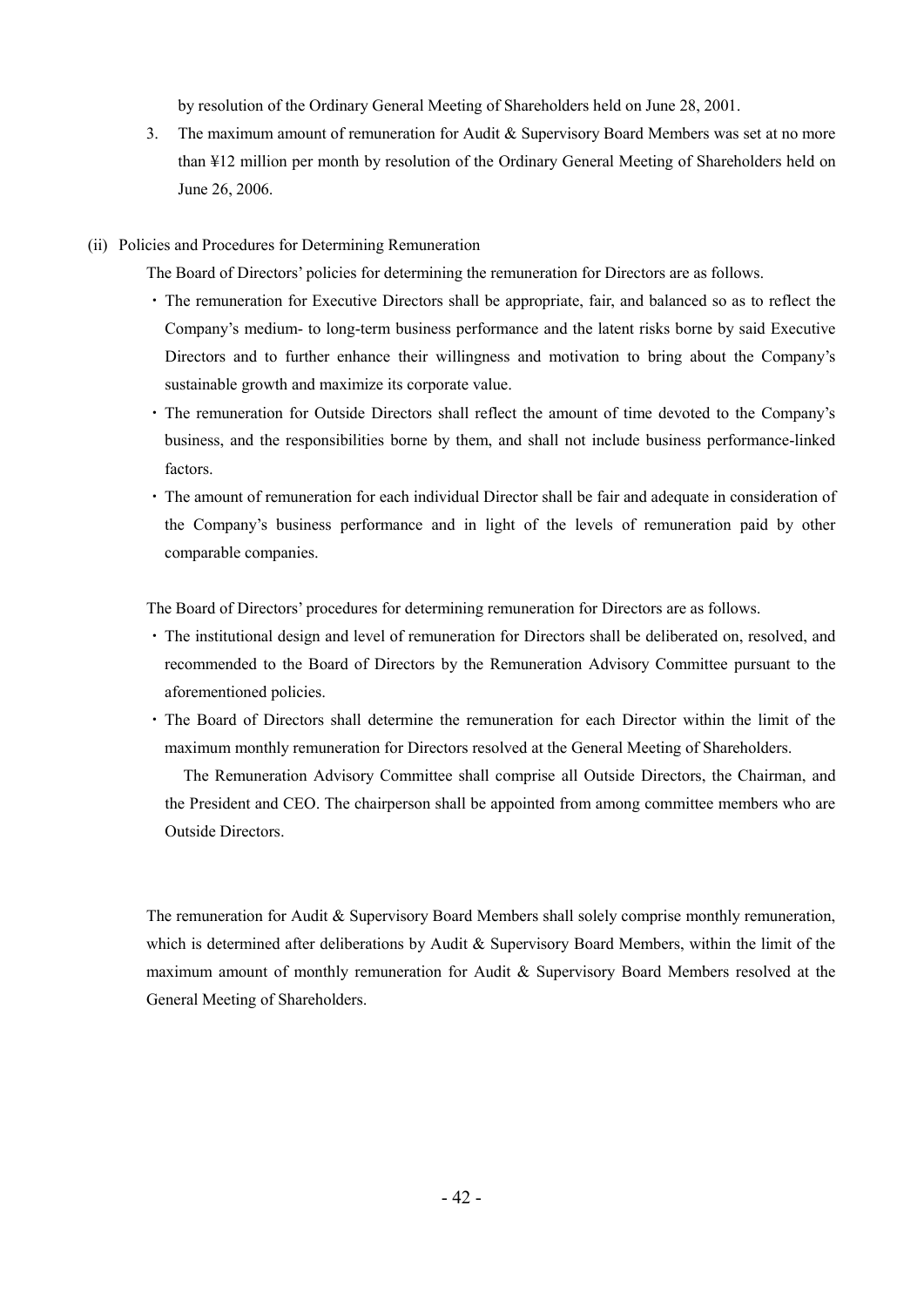## (3) Matters Related to Outside Directors and Outside Audit & Supervisory Board Members

| Name            | Position                                              | Status of main activities                                                 |
|-----------------|-------------------------------------------------------|---------------------------------------------------------------------------|
|                 |                                                       | Mr. Yabunaka attended 12 of the 14 meetings of the Board of Directors     |
|                 |                                                       | held during the current fiscal year. He made comments as appropriate,     |
| Mitoji Yabunaka | <b>Outside Director</b>                               | from his objective standpoint as an Outside Director, based on the        |
|                 |                                                       | abundant international experience and knowledge he has accumulated        |
|                 |                                                       | over his many years as a diplomat.                                        |
|                 |                                                       | Mr. Kinoshita attended all 14 of the meetings of the Board of Directors   |
|                 |                                                       | held during the current fiscal year. He made comments as appropriate,     |
| Eiichiro        |                                                       | from his objective standpoint as an Outside Director, based on the        |
| Kinoshita       | <b>Outside Director</b>                               | abundant financial knowledge he has accumulated over his many years       |
|                 |                                                       | at financial institutions along with the experience and knowledge he has  |
|                 |                                                       | accumulated over many years as a corporate manager.                       |
|                 | Outside Audit &<br><b>Supervisory Board</b><br>Member | Mr. Watanabe attended all 14 of the meetings of the Board of Directors    |
|                 |                                                       | and all 19 of the meetings of the Audit $&$ Supervisory Board held during |
| Fumio Watanabe  |                                                       | the current fiscal year. He made comments as appropriate, as a Standing   |
|                 |                                                       | Audit & Supervisory Board Member, from the perspectives of business       |
|                 |                                                       | and accounting auditing.                                                  |
|                 |                                                       | Mr. Shigeta attended all 14 of the meetings of the Board of Directors and |
|                 | Outside Audit &<br>Supervisory Board<br>Member        | all 19 of the meetings of the Audit $&$ Supervisory Board held during the |
| Haruo Shigeta   |                                                       | current fiscal year. He made comments as appropriate from his expert      |
|                 |                                                       | perspective as a legal scholar.                                           |
|                 |                                                       | Mr. Hayashi attended all 11 of the meetings of the Board of Directors     |
|                 | Outside Audit &                                       | and all 12 of the meetings of the Audit & Supervisory Board held during   |
| Toshikazu       | <b>Supervisory Board</b>                              | the current fiscal year since he assumed office in June 2015. He made     |
| Hayashi         | Member                                                | comments as appropriate from the expert perspective he has gained as a    |
|                 |                                                       | corporate manager.                                                        |

Status of Main Activities During the Fiscal Year under Review

## (4) Overview of Contents of Limited Liability Contracts

The Company's Articles of Incorporation stipulate that, pursuant to the provisions of Article 427, Paragraph 1 of the Companies Act, the Company may conclude limited liability contracts as prescribed in Article 423, Paragraph 1 of the said Act with Directors (excluding Executive Directors) and Audit & Supervisory Board Members pursuant to Article 427, Paragraph 1 of the Companies Act. Based on the provisions, the Company has concluded limited liability contracts with Non-Executive Directors Mitoji Yabunaka and Eiichiro Kinoshita and all Audit & Supervisory Board Members. When acting in good faith and in the absence of any serious negligence, the limit of liability on the basis of any such agreement will amount to either ¥10 million or an amount stipulated by laws and regulations, whichever amount may be higher.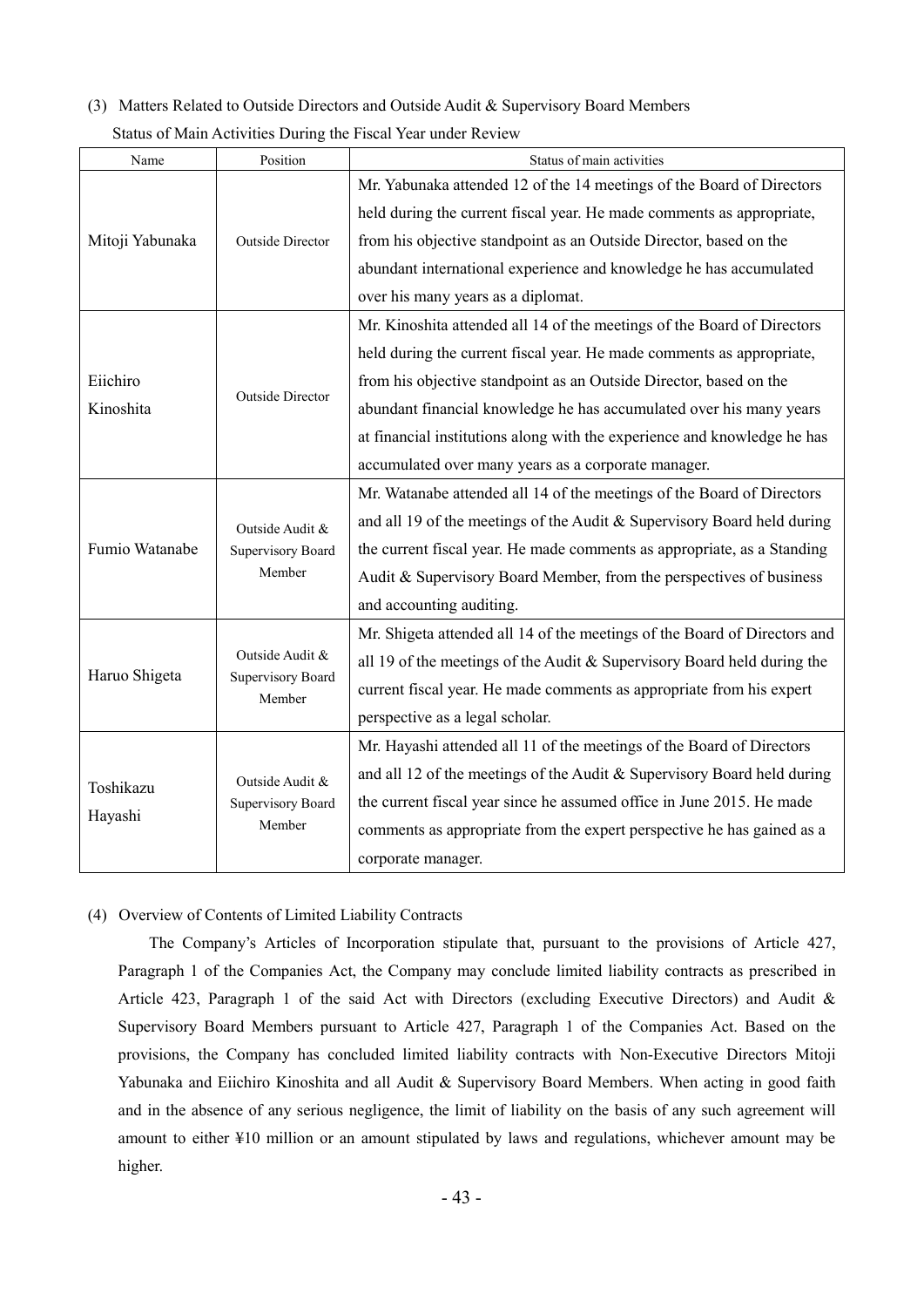## **Consolidated Financial Statements**

## **Consolidated Balance Sheet**

|                                                          | (Millions of yen) |
|----------------------------------------------------------|-------------------|
|                                                          | As of             |
|                                                          | March 31, 2016    |
| <b>ASSETS</b>                                            | (A)               |
| Current assets:                                          |                   |
|                                                          | 241,101           |
| Cash and deposits<br>Accounts and notes receivable-trade | 79,652            |
| Raw materials and supplies                               |                   |
|                                                          | 22,131            |
| Deferred charges and prepaid expenses                    | 41,573            |
| Deferred income taxes                                    | 856               |
| Short-term loans receivable                              | 3,083             |
| Other current assets                                     | 13,413            |
| Allowance for doubtful receivables                       | (597)             |
| Total current assets                                     | 401,214           |
| Fixed assets:                                            |                   |
| (Tangible assets)                                        |                   |
| Vessels                                                  | 480,257           |
| Buildings and structures                                 | 18,571            |
| Machinery and vehicles                                   | 9,077             |
| Land                                                     | 24,862            |
| Construction in progress                                 | 47,238            |
| Other tangible assets                                    | 3,544             |
| Total tangible assets                                    | 583,552           |
| (Intangible assets)                                      |                   |
| Goodwill                                                 | 43                |
| Other intangible assets                                  | 4,157             |
| Total intangible assets                                  | 4,200             |
| (Investments and other assets)                           |                   |
| Investments in securities                                | 70,896            |
| Long-term loans receivable                               | 18,887            |
| Assets for retirement benefits                           | 585               |
| Deferred income taxes                                    | 5,152             |
| Other assets                                             | 31,933            |
| Allowance for doubtful receivables                       | (1, 199)          |
| Total investments and other assets                       | 126,256           |
|                                                          |                   |

| Total fixed assets | 714,009   |
|--------------------|-----------|
| Total assets       | 1,115,223 |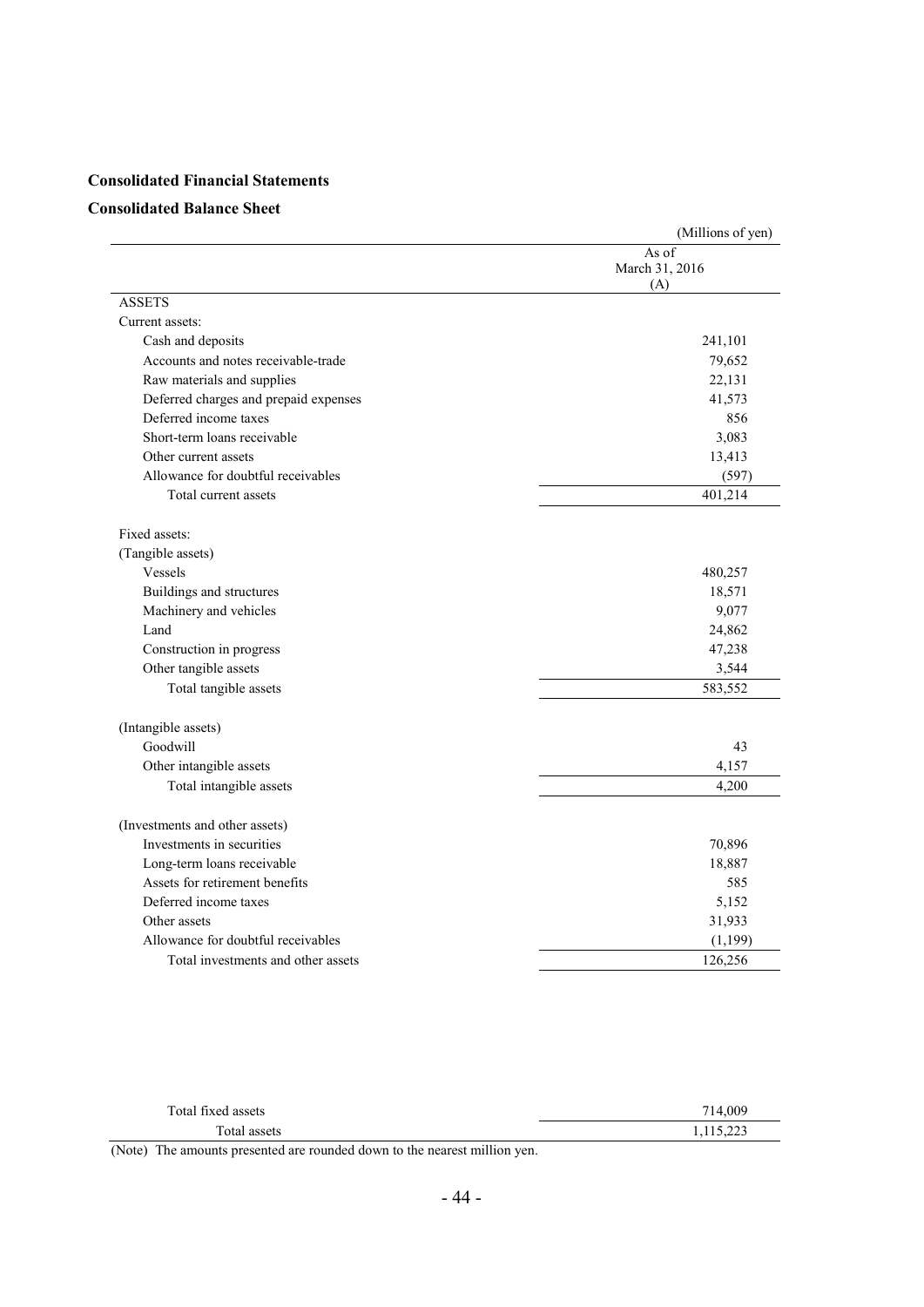## **Consolidated Balance Sheet**

|                                                                                          | (Millions of yen)              |
|------------------------------------------------------------------------------------------|--------------------------------|
|                                                                                          | As of<br>March 31, 2016<br>(A) |
| <b>LIABILITIES</b>                                                                       |                                |
| Current liabilities:                                                                     |                                |
| Accounts and notes payable-trade                                                         | 99,745                         |
| Short-term loans payable and current portion of long-term loans<br>payable               | 71,787                         |
| Accrued income taxes                                                                     | 1,804                          |
| Allowance for loss relating to the Anti-Monopoly Act                                     | 5,223                          |
| Allowance for bonuses                                                                    | 2,355                          |
| Allowance for directors' bonuses                                                         | 231                            |
| Other current liabilities                                                                | 64,475                         |
| Total current liabilities                                                                | 245,623                        |
| Long-term liabilities:                                                                   |                                |
| <b>Bonds</b>                                                                             | 62,565                         |
| Long-term loans payable, less current portion                                            | 346,482                        |
| Obligations under finance leases                                                         | 36,981                         |
| Deferred income taxes on land revaluation                                                | 1,874                          |
| Allowance for directors' and audit and supervisory board members'<br>retirement benefits | 1,643                          |
| Accrued expenses for overhaul of vessels                                                 | 12,064                         |
| Liability for retirement benefits                                                        | 7,747                          |
| Derivative liabilities                                                                   | 11,962                         |
| Other long-term liabilities                                                              | 8,365                          |
| Total long-term liabilities                                                              | 489,686                        |
| <b>Total liabilities</b>                                                                 | 735,309                        |
| <b>NET ASSETS</b>                                                                        |                                |
| Shareholders' equity:                                                                    |                                |
| Common stock                                                                             | 75,457                         |
| Capital surplus                                                                          | 60,297                         |
| Retained earnings                                                                        | 195,863                        |
| Less treasury stock, at cost                                                             | (1,077)                        |
| Total shareholders' equity                                                               | 330,541                        |
| Accumulated other comprehensive income (loss):                                           |                                |
| Net unrealized holding gain on investments in securities                                 | 6,485                          |
| Deferred gain on hedges                                                                  | 4,752                          |
| Revaluation reserve for land                                                             | 6,266                          |
| Translation adjustments                                                                  | 9,689                          |
| Retirement benefits liability adjustments                                                | (2,359)                        |
| Total accumulated other comprehensive income (loss), net                                 | 24,834                         |
| Non-controlling interests                                                                | 24,537                         |
| Total net assets                                                                         | 379,913                        |
| Total liabilities and net assets                                                         | 1,115,223                      |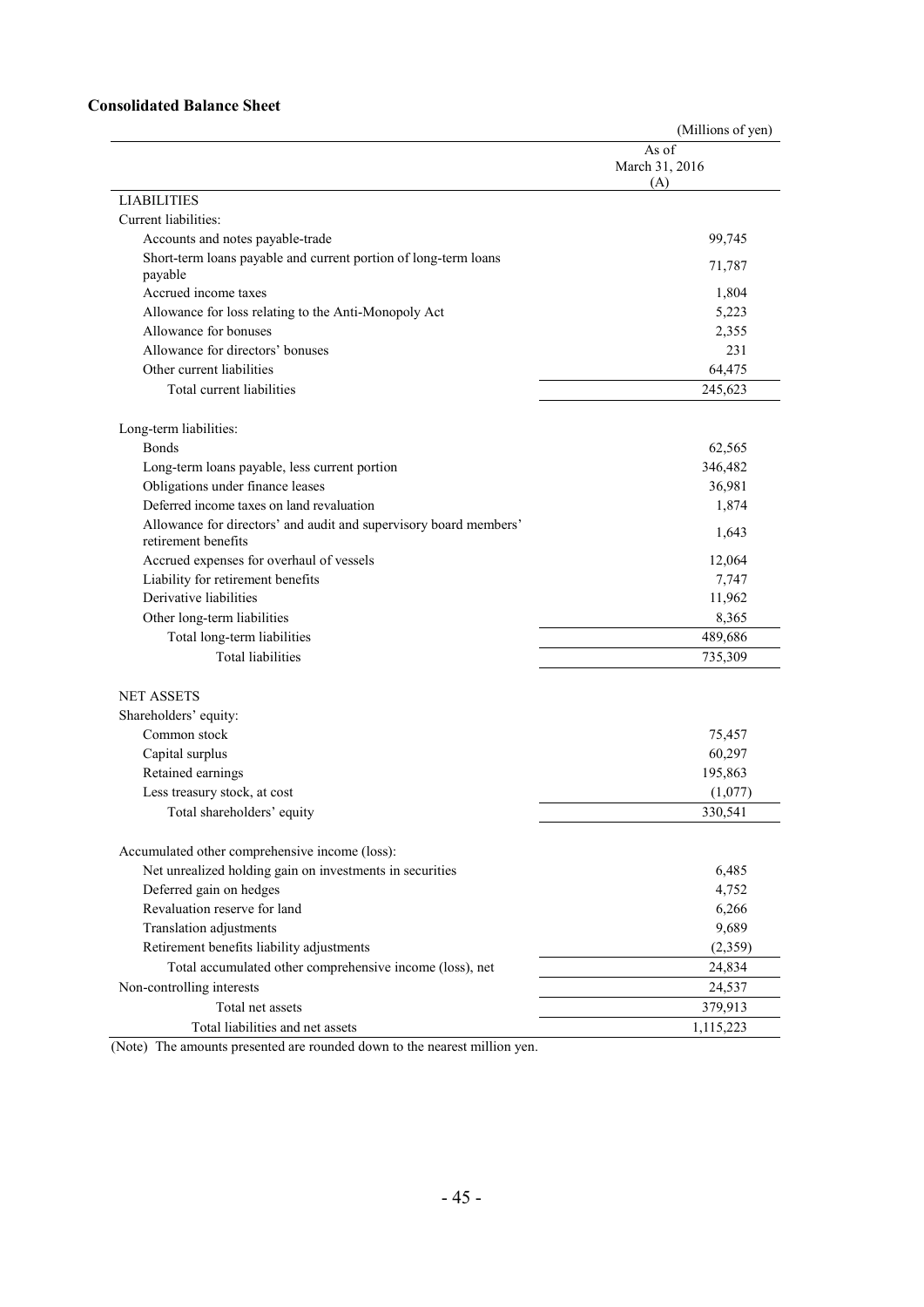# **Consolidated Statement of Operations**

|                                                                   | (Millions of yen) |
|-------------------------------------------------------------------|-------------------|
|                                                                   | Year ended        |
|                                                                   | March 31, 2016    |
| Marine transportation and other operating revenues                | 1,243,932         |
| Marine transportation and other operating costs and expenses      | 1,159,989         |
| Gross operating income                                            | 83,943            |
| Selling, general and administrative expenses                      | 74,515            |
| Operating income                                                  | 9,427             |
| Non-operating income:                                             |                   |
| Interest income                                                   | 1,713             |
| Dividend income                                                   | 2,823             |
| Equity in earnings of subsidiaries and affiliates                 | 3,587             |
| Other non-operating income                                        | 1,916             |
| Total non-operating income                                        | 10,040            |
| Non-operating expenses:                                           |                   |
| Interest expenses                                                 | 7,654             |
| Exchange loss, net                                                | 7,369             |
| Other non-operating expenses                                      | 1,105             |
| Total non-operating expenses                                      | 16,129            |
| Ordinary income                                                   | 3,338             |
| Extraordinary income:                                             |                   |
| Gain on sales of fixed assets                                     | 10,230            |
| Gain on sales of investments in securities                        | 6,318             |
| Other extraordinary income                                        | 998               |
| Total extraordinary income                                        | 17,547            |
| Extraordinary losses:                                             |                   |
| Loss on devaluation of investments in securities                  | 8,369             |
| Loss on impairment of fixed assets                                | 19,249            |
| Loss on cancellation of vessel charter contracts                  | 20,079            |
| Provision of allowance for loss relating to the Anti-Monopoly Act | 3,551             |
| Other extraordinary losses                                        | 916               |
| Total extraordinary losses                                        | 52,165            |
| Loss before income taxes                                          | (31, 278)         |
| Income taxes:                                                     |                   |
| Current                                                           | 5,941             |
| Deferred                                                          | 12,869            |
| Total income taxes                                                | 18,810            |
| Profit (loss)                                                     | (50,089)          |
| Profit (loss) attributable to non-controlling interests           | 1,410             |
| Profit (loss) attributable to owners of the parent company        | (51, 499)         |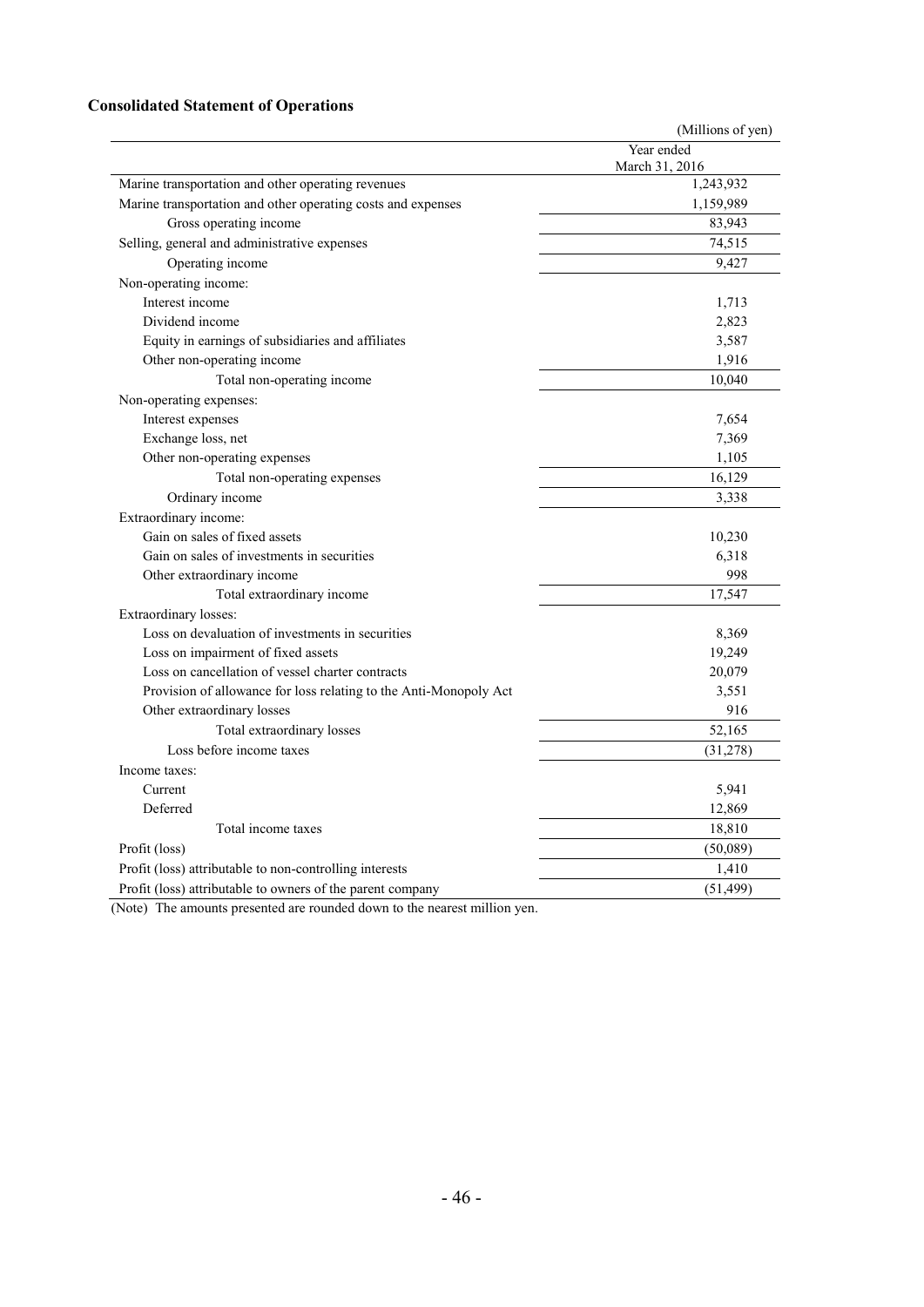## Independent Auditor's Report

May 11, 2016

The Board of Directors Kawasaki Kisen Kaisha, Ltd.

Ernst & Young ShinNihon LLC

Kenji Sasaki Certified Public Accountant Designated and Engagement Partner

Kaname Matsumoto Certified Public Accountant Designated and Engagement Partner

Satoshi Uchida Certified Public Accountant Designated and Engagement Partner

Takayuki Ueki Certified Public Accountant Designated and Engagement Partner

Pursuant to Article 444, Section 4 of the Companies Act, we have audited the accompanying consolidated financial statements, which comprise the consolidated balance sheet, the consolidated statement of operations, the consolidated statement of changes in net assets and the notes to the consolidated financial statements of Kawasaki Kisen Kaisha, Ltd. (the "Company") applicable to the fiscal year from April 1, 2015 through March 31, 2016.

#### *Management's Responsibility for the Consolidated Financial Statements*

Management is responsible for the preparation and fair presentation of these consolidated financial statements in accordance with accounting principles generally accepted in Japan, and for designing and operating such internal control as management determines is necessary to enable the preparation and fair presentation of the consolidated financial statements that are free from material misstatement, whether due to fraud or error.

#### *Auditor's Responsibility*

Our responsibility is to express an opinion on these consolidated financial statements based on our audit. We conducted our audit in accordance with auditing standards generally accepted in Japan. Those standards require that we plan and perform the audit to obtain reasonable assurance about whether the consolidated financial statements are free from material misstatement.

An audit involves performing procedures to obtain audit evidence about the amounts and disclosures in the consolidated financial statements. The procedures selected depend on the auditor's judgment, including the assessment of the risks of material misstatement of the consolidated financial statements, whether due to fraud or error. The purpose of an audit of the consolidated financial statements is not to express an opinion on the effectiveness of the entity's internal control, but in making these risk assessments the auditor considers internal controls relevant to the entity's preparation and fair presentation of the consolidated financial statements in order to design audit procedures that are appropriate in the circumstances. An audit also includes evaluating the appropriateness of accounting policies used and the reasonableness of accounting estimates made by management, as well as evaluating the overall presentation of the consolidated financial statements.

We believe that the audit evidence we have obtained is sufficient and appropriate to provide a basis for our audit opinion.

#### *Opinion*

In our opinion, the consolidated financial statements referred to above present fairly, in all material respects, the financial position and results of operations of the Kawasaki Kisen Group, which consisted of the Company and consolidated subsidiaries, applicable to the fiscal year ended March 31, 2016 in conformity with accounting principles generally accepted in Japan.

#### *Conflicts of Interest*

We have no interest in the Company which should be disclosed in compliance with the Certified Public Accountants Act.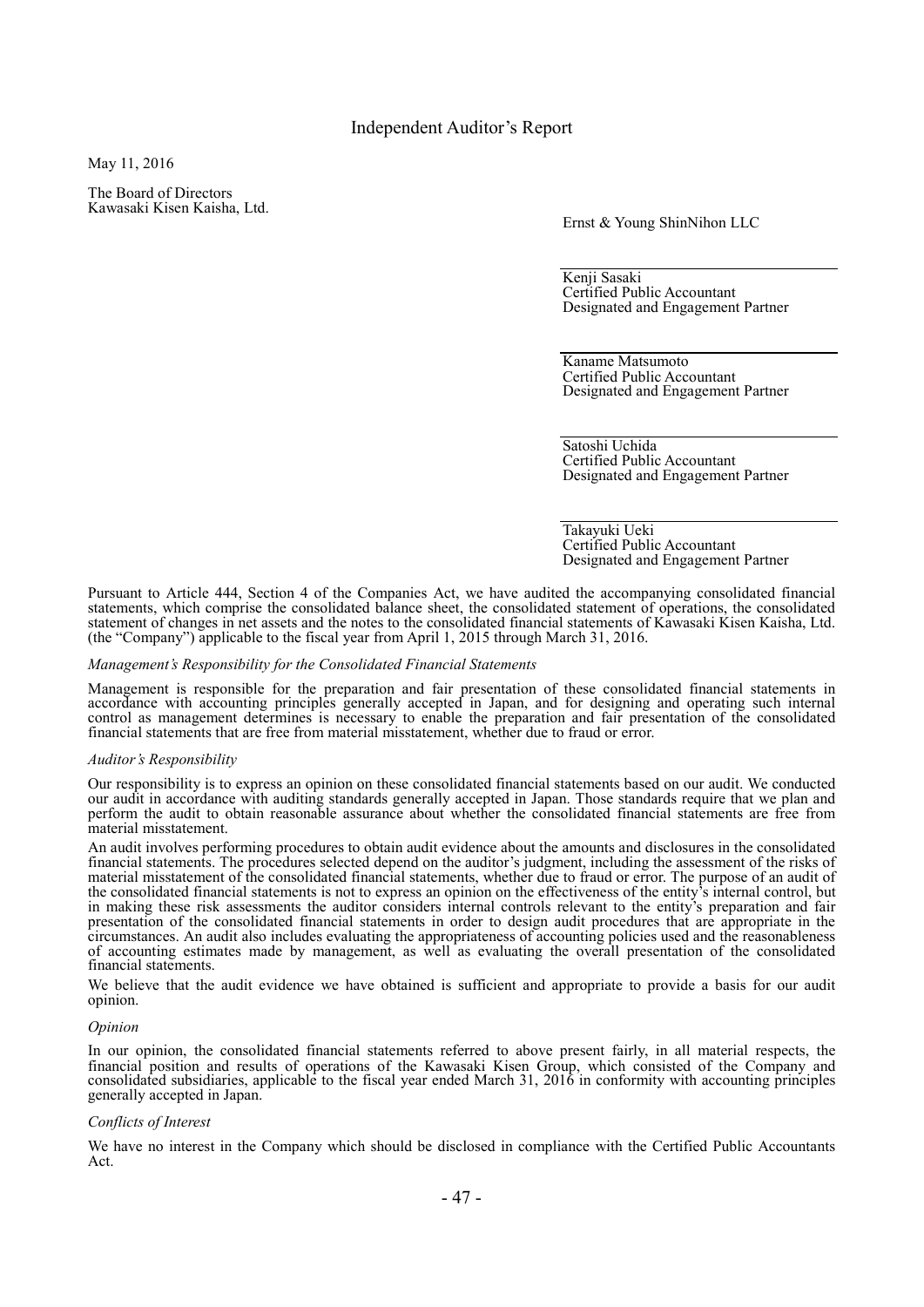## **Non-Consolidated Financial Statements**

## **Non-Consolidated Balance Sheet**

|                                                                                           | (Millions of yen)               |
|-------------------------------------------------------------------------------------------|---------------------------------|
|                                                                                           | As of                           |
|                                                                                           | March 31, 2016                  |
|                                                                                           | (A)                             |
| <b>ASSETS</b>                                                                             |                                 |
| Current assets:                                                                           |                                 |
| Cash and deposits                                                                         | 154,716                         |
| Accounts receivable-shipping                                                              | 25,884                          |
| Advances paid                                                                             | 3,596                           |
| Supplies                                                                                  | 16,348                          |
| Deferred charges and prepaid expenses                                                     | 34,696                          |
| Accounts receivable from agencies                                                         | 30,220                          |
| Deferred income taxes                                                                     | 1,719                           |
| Short-term loans receivable                                                               | 29,637                          |
| Other current assets                                                                      | 9,284                           |
| Allowance for doubtful receivables                                                        | (393)                           |
| Total current assets                                                                      | 305,710                         |
| Fixed assets:                                                                             |                                 |
| (Tangible assets)                                                                         |                                 |
| Vessels                                                                                   | 64,221                          |
| <b>Buildings</b>                                                                          | 3,573                           |
| <b>Structures</b>                                                                         | 124                             |
| Machinery and equipment                                                                   | 164                             |
| Vehicles and transportation equipment                                                     | 617                             |
| Equipment and fixtures                                                                    | 338                             |
| Land                                                                                      | 11,674                          |
| Construction in progress                                                                  | 1,264                           |
| Other tangible assets                                                                     | 1,026                           |
| Total tangible assets                                                                     | 83,006                          |
| (Intangible assets)                                                                       |                                 |
| Software                                                                                  | 916                             |
| Software in progress                                                                      | 133                             |
| Other intangible assets                                                                   | 6                               |
| Total intangible assets                                                                   | 1,057                           |
|                                                                                           |                                 |
| (Investments and other assets)<br>Investments in securities                               | 26,316                          |
| Shares of subsidiaries and affiliates                                                     | 87,903                          |
|                                                                                           | 1,836                           |
| Investments in capital                                                                    |                                 |
| Investments in capital of subsidiaries and affiliates<br>Long-term loans receivable       | 23,788                          |
|                                                                                           | 6,119                           |
| Long-term loans receivable from employees<br>Long-term loans receivable from subsidiaries | 1,091<br>60,392                 |
|                                                                                           |                                 |
| Long-term prepaid expenses                                                                | 8,480                           |
| Prepaid pension cost<br>Lease investment assets                                           | 1,706                           |
|                                                                                           | 24,134<br>1,990                 |
| Lease and guarantee deposits<br>Other assets                                              | 636                             |
|                                                                                           |                                 |
| Allowance for doubtful receivables                                                        | (2,996)                         |
| Total investments and other assets                                                        | 241,401                         |
| Total fixed assets                                                                        |                                 |
|                                                                                           | 325,465<br>$\overline{631,}175$ |
| Total assets                                                                              |                                 |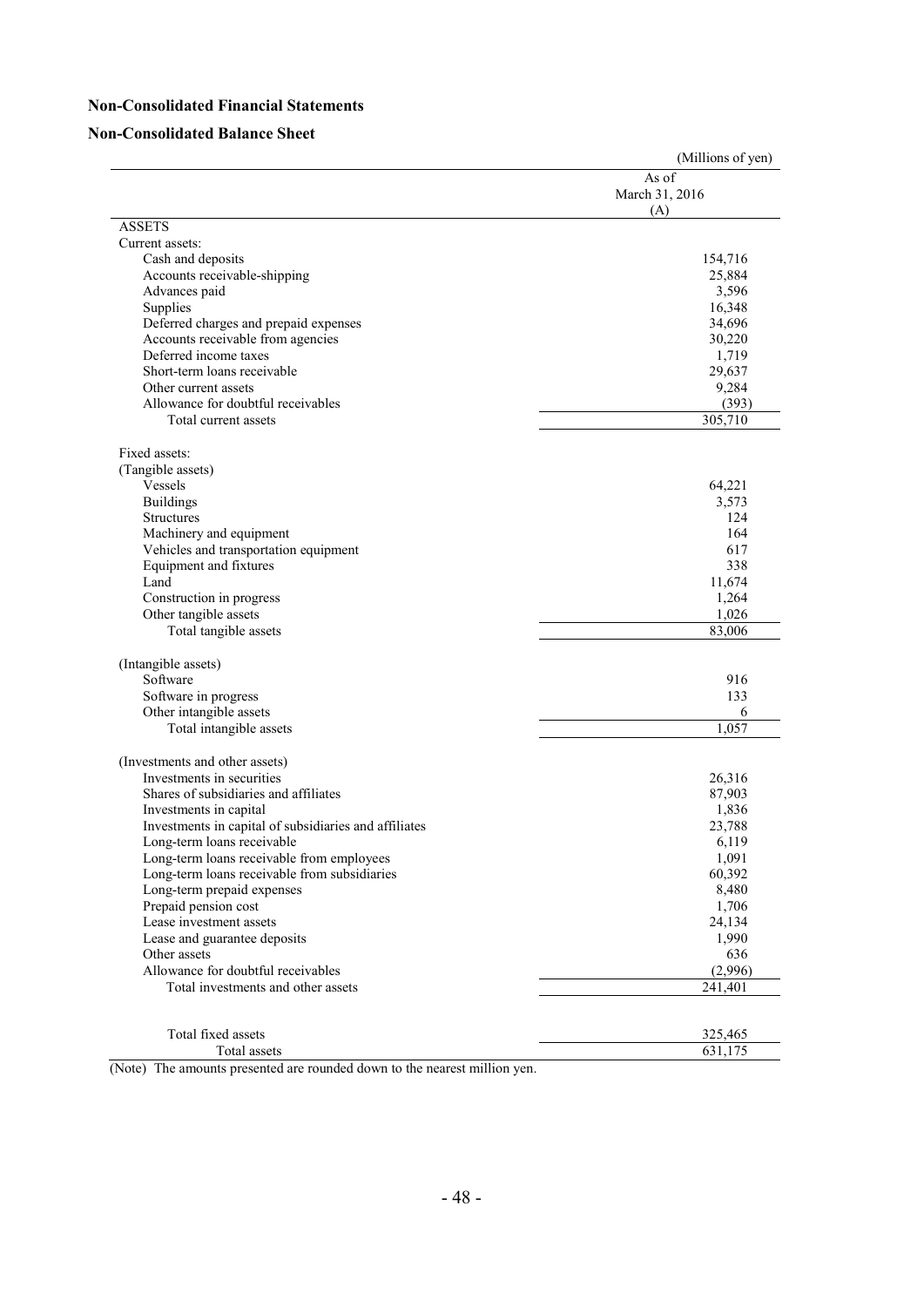## **Non-Consolidated Balance Sheet**

|                                                                         | (Millions of yen) |
|-------------------------------------------------------------------------|-------------------|
|                                                                         | As of             |
|                                                                         | March 31, 2016    |
|                                                                         | (A)               |
| <b>LIABILITIES</b>                                                      |                   |
| Current liabilities:                                                    |                   |
| Accounts payable-shipping                                               | 87,495            |
| Accounts payable-other business                                         | 3                 |
| Current portion of bonds                                                | 378               |
| Short-term loans payable and current portion of long-term loans payable | 58,328            |
| Lease obligations                                                       | 1,179             |
| Accounts payable-other                                                  | 21                |
| Accrued expenses                                                        | 184               |
| Accrued income taxes                                                    | 52                |
| Advances received                                                       | 19,783            |
| Deposits received                                                       | 16,388            |
| Accounts payable to agencies                                            | 298               |
| Allowance for loss relating to the Anti-Monopoly Act                    | 5,223             |
| Allowance for bonuses                                                   | 535               |
| Allowance for loss on liquidation of subsidiaries                       | 558               |
| Other current liabilities                                               | 3,676             |
| Total current liabilities                                               | 194,107           |
|                                                                         |                   |
| Long-term liabilities:                                                  |                   |
| <b>Bonds</b>                                                            | 62,565            |
| Long-term loans payable, less current portion                           | 123,773           |
| Lease obligation, less current portion                                  | 12,013            |
| Allowance for employees' retirement benefits                            | 666               |
| Accrued expenses for overhaul of vessels                                | 719               |
| Deferred income taxes                                                   | 3,385             |
| Deferred income taxes on land revaluation                               | 1,577             |
| Other long-term liabilities                                             | 1,444             |
| Total long-term liabilities                                             | 206,145           |
| <b>Total liabilities</b>                                                | 400,253           |
|                                                                         |                   |
| <b>NET ASSETS</b>                                                       |                   |
| Shareholders' equity:                                                   |                   |
| Common stock                                                            | 75,457            |
| Capital surplus                                                         |                   |
| Capital reserve                                                         | 60,302            |
| Total capital surplus                                                   | 60,302            |
| Retained earnings                                                       |                   |
| Legal reserve                                                           | 2,540             |
| Other retained earnings                                                 |                   |
| Reserve for advanced depreciation                                       | 526               |
| General reserve                                                         | 60,552            |
| Retained earnings brought forward                                       | 12,112            |
| Total retained earnings                                                 | 75,730            |
| Less treasury stock, at cost                                            | (1,027)           |
| Total shareholders' equity                                              | 210,463           |
|                                                                         |                   |
| Valuation and translation adjustments:                                  |                   |
| Net unrealized holding gain on investments in securities                | 5,195             |
| Deferred gain on hedges                                                 | 11,450            |
| Revaluation reserve for land                                            | 3,812             |
| Total valuation and translation adjustments                             | 20,458            |
| Total net assets                                                        | 230,922           |
| Total liabilities and net assets                                        | 631,175           |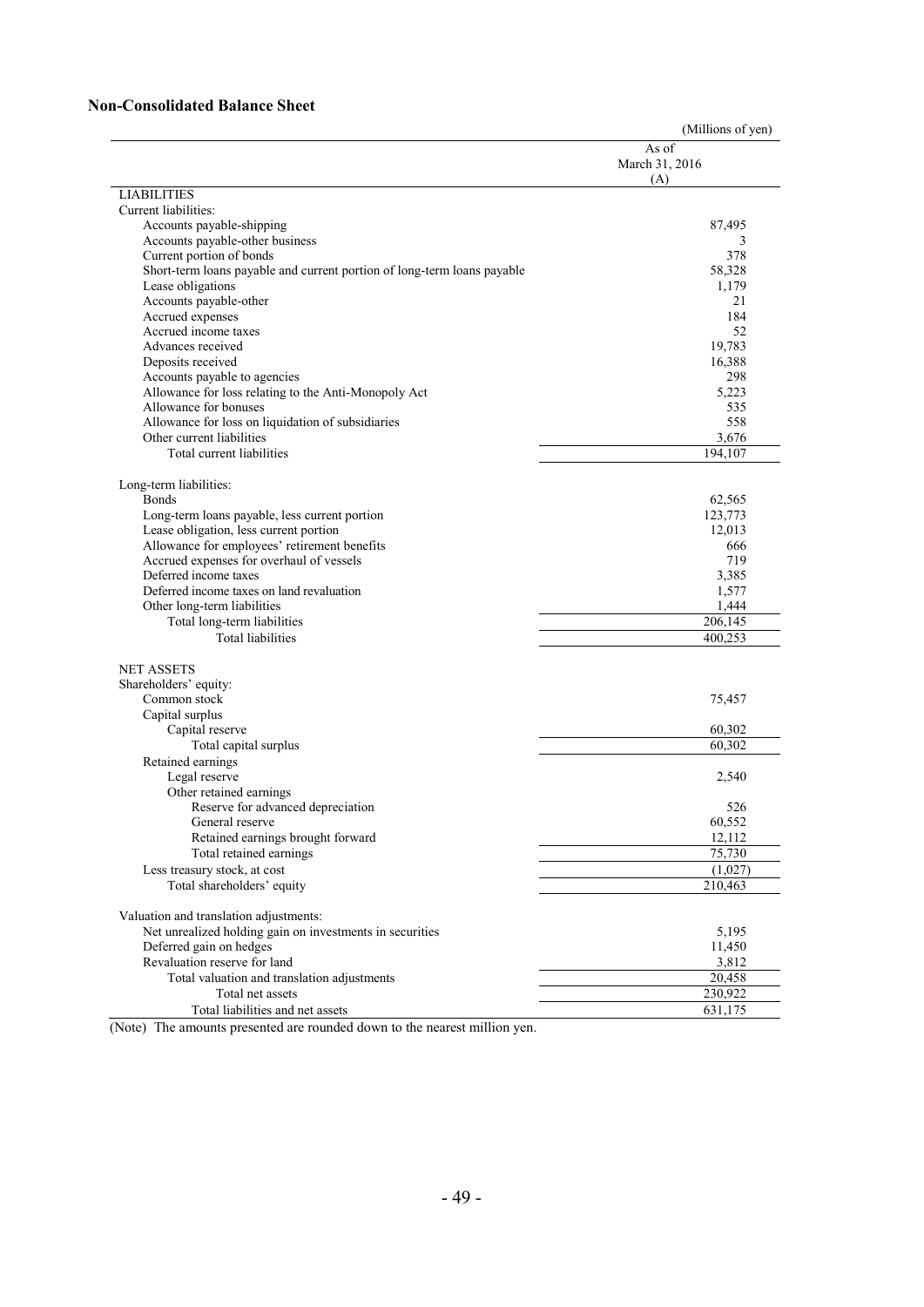# **Non-Consolidated Statement of Operations**

|                                                                   | (Millions of yen) |
|-------------------------------------------------------------------|-------------------|
|                                                                   | Year ended        |
|                                                                   | March 31, 2016    |
|                                                                   | (A)               |
| Marine transportation revenues                                    |                   |
| Freight                                                           | 800,441           |
| Charter hire                                                      | 162,065           |
| Other marine transportation revenue                               | 24,037            |
| Total marine transportation revenues                              | 986,545           |
| Marine transportation expenses                                    |                   |
| Operating costs and expenses                                      | 503,861           |
| Vessel expenses                                                   | 9,450             |
| Charter hire                                                      | 398,983           |
| Other marine transportation expenses                              | 69,288            |
| Total marine transportation expenses                              | 981,584           |
| Marine transportation income                                      | 4,960             |
| Other business revenue                                            | 567               |
| Other business expenses                                           | 318               |
| Other business income                                             | 249               |
| Gross operating income                                            | 5,209             |
| General and administrative expenses                               | 16,595            |
| Operating loss                                                    | (11, 386)         |
| Non-operating income:                                             |                   |
| Interest income                                                   | 1,347             |
| Dividend income                                                   | 27,837            |
| Other non-operating income                                        | 1,127             |
| Total non-operating income                                        | 30,311            |
| Non-operating expenses:                                           |                   |
| Interest expenses                                                 | 2,841             |
| Interest on bonds                                                 | 63                |
| Exchange loss, net                                                | 3,957             |
| Provision of allowance for doubtful receivables                   | 70                |
| Other non-operating expenses                                      | 1,056             |
| Total non-operating expenses                                      | 7,988             |
| Ordinary income                                                   | 10,936            |
| Extraordinary income:                                             |                   |
| Gain on sales of investments in securities                        | 6,174             |
| Other extraordinary income                                        | 1,018             |
| Total extraordinary income                                        | 7,192             |
| Extraordinary losses:                                             |                   |
| Loss on cancellation of vessel charter contracts                  | 20,398            |
| Loss on devaluation of investments in securities                  | 8,367             |
| Provision of allowance for loss relating to the Anti-Monopoly Act | 3,551             |
| Other extraordinary losses                                        | 1,508             |
| Total extraordinary losses                                        | 33,826            |
| Loss before income taxes                                          | (15,696)          |
| Income taxes:                                                     |                   |
| Current                                                           | (209)             |
| Deferred                                                          | 12,147            |
| Total income taxes                                                | 11,938            |
| Profit (loss)                                                     | (27, 635)         |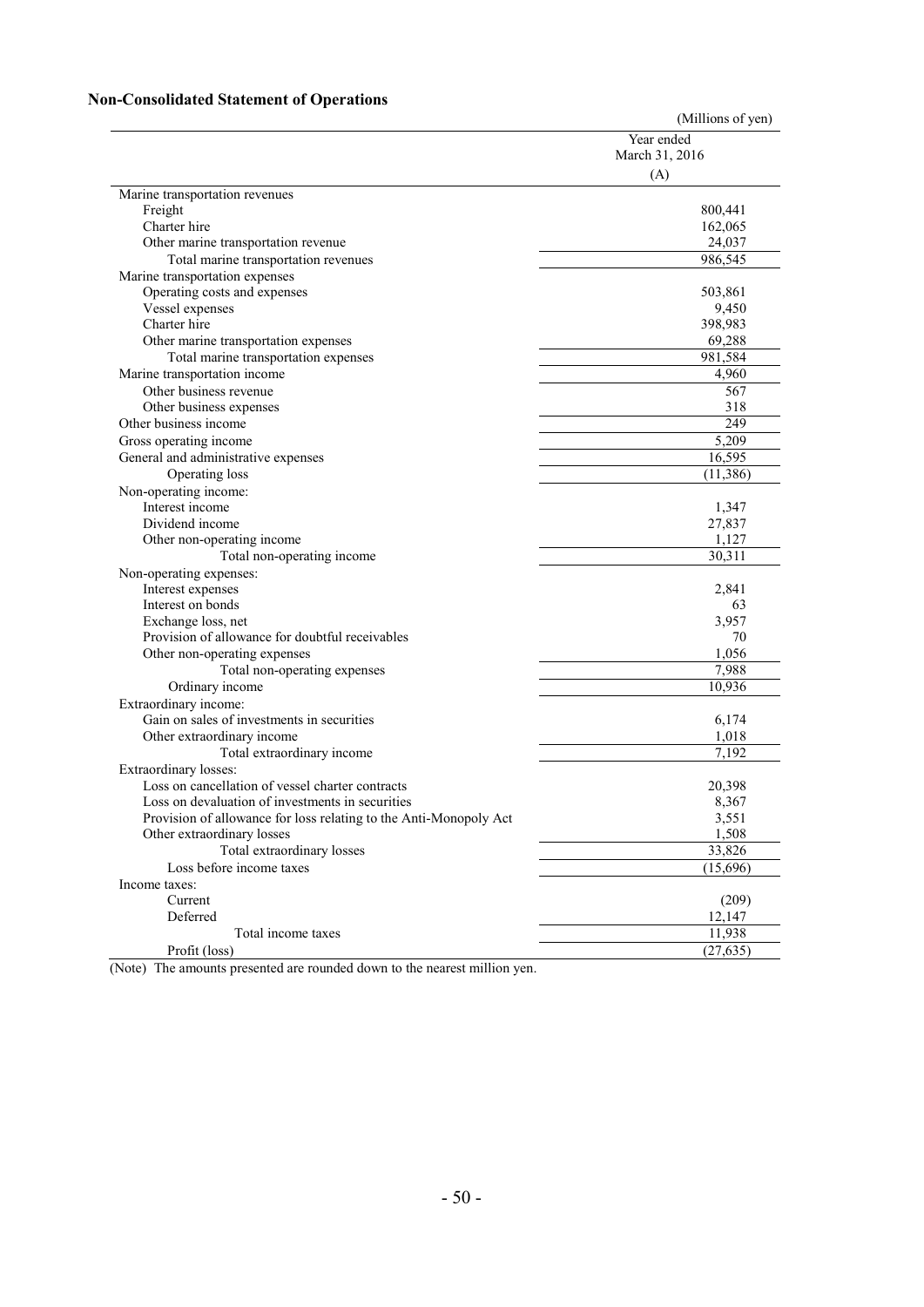## Independent Auditor's Report

May 11, 2016

The Board of Directors Kawasaki Kisen Kaisha, Ltd.

Ernst & Young ShinNihon LLC

Kenji Sasaki Certified Public Accountant Designated and Engagement Partner

Kaname Matsumoto Certified Public Accountant Designated and Engagement Partner

Satoshi Uchida Certified Public Accountant Designated and Engagement Partner

Takayuki Ueki Certified Public Accountant Designated and Engagement Partner

Pursuant to Article 436, Section 2, Paragraph 1 of the Companies Act, we have audited the accompanying financial statements, which comprise the balance sheet, the statement of operations, the statement of changes in net assets, the notes to the financial statements and the related supplementary schedules of Kawasaki Kisen Kaisha, Ltd. (the "Company") applicable to the 148th fiscal year from April 1, 2015 through March 31, 2016.

#### *Management's Responsibility for the Financial Statements and the Related Supplementary Schedules*

Management is responsible for the preparation and fair presentation of these financial statements and the related supplementary schedules in accordance with accounting principles generally accepted in Japan, and for designing and operating such internal control as management determines is necessary to enable the preparation and fair presentation of the financial statements and the related supplementary schedules that are free from material misstatement, whether due to fraud or error.

#### *Auditor's Responsibility*

Our responsibility is to express an opinion on these financial statements and the related supplementary schedules based on our audit. We conducted our audit in accordance with auditing standards generally accepted in Japan. Those standards require that we plan and perform the audit to obtain reasonable assurance about whether the financial statements and the related supplementary schedules are free from material misstatement.

An audit involves performing procedures to obtain audit evidence about the amounts and disclosures in the financial statements and the related supplementary schedules. The procedures selected depend on the auditor's judgment, including the assessment of the risks of material misstatement of the financial statements and the related supplementary schedules, whether due to fraud or error. The purpose of an audit of the financial statements is not to express an opinion on the effectiveness of the entity's internal control, but in making these risk assessments the auditor considers internal controls relevant to the entity's preparation and fair presentation of the financial statements and the related supplementary schedules in order to design audit procedures that are appropriate in the circumstances. An audit also includes evaluating the appropriateness of accounting policies used and the reasonableness of accounting estimates made by management, as well as evaluating the overall presentation of the financial statements and the related supplementary schedules.

We believe that the audit evidence we have obtained is sufficient and appropriate to provide a basis for our audit opinion.

#### *Opinion*

In our opinion, the financial statements and the related supplementary schedules referred to above present fairly, in all material respects, the financial position and results of operations of Kawasaki Kisen Kaisha, Ltd. applicable to the 148th fiscal year ended March 31, 2016 in conformity with accounting principles generally accepted in Japan.

#### *Conflicts of Interest*

We have no interest in the Company which should be disclosed in compliance with the Certified Public Accountants Act.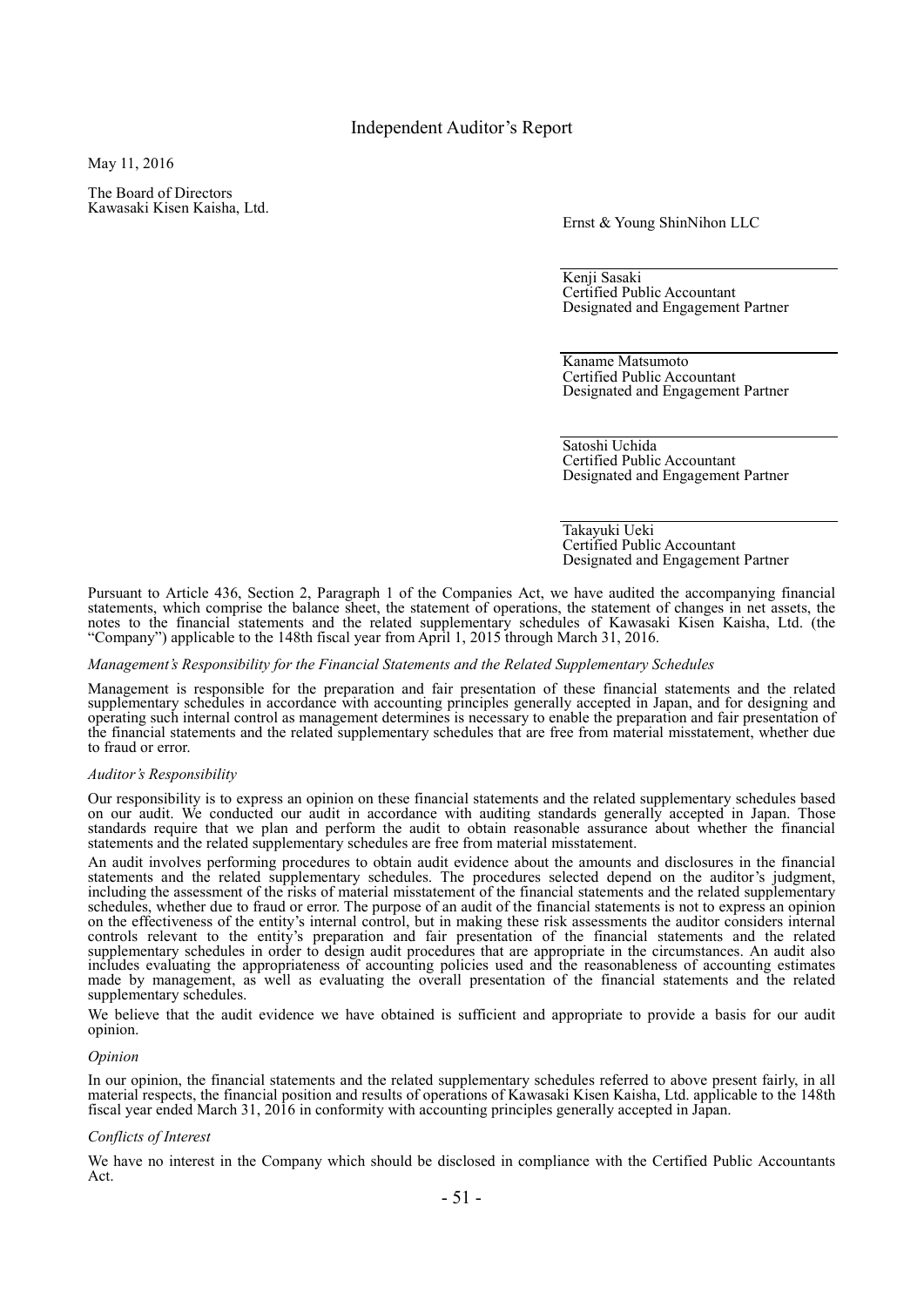## AUDIT REPORT

With respect to the Directors' execution of their duties during the 148th term from April 1, 2015 to March 31, 2016, the Audit & Supervisory Board has prepared this Audit Report after deliberations based on the audit reports prepared by each Audit & Supervisory Board Member. We hereby report as follows:

1. Method and Contents of Audit by the Audit & Supervisory Board Members and the Audit & Supervisory Board

- (1) The Audit & Supervisory Board has established the audit policies, audit plans, etc. and received a report from each Audit & Supervisory Board Member regarding the status of implementation of their audit and results thereof. In addition, we have received reports from the Directors and the Accounting Auditor regarding the status of execution of their duties, and requested their explanations as necessary.
- (2) In conformity with the Audit & Supervisory Board Member auditing standards established by the Audit & Supervisory Board, and in accordance with the audit policies and audit plans, etc., each Audit & Supervisory Board Member endeavored to facilitate a mutual understanding with the Directors, the internal audit division and other employees, etc. of the Company, endeavored to collect information and maintain and improve the audit environment, and conducted an audit by following the methods described below:
	- ① Each Audit & Supervisory Board Member has attended the meetings of the Board of Directors and other important meetings, received reports on the status of execution of duties from the Directors and other employees and requested explanations as necessary, examined important approval/decision documents, and investigated the status of operations and assets of the headquarters and other major offices and vessels. Moreover, with respect to the subsidiaries, each Audit & Supervisory Board Member endeavored to facilitate a mutual understanding and exchanged information with the directors and audit & supervisory board members, etc. of each subsidiary, and received reports on their respective business from the subsidiaries as necessary.
	- ② Each Audit & Supervisory Board Member received regular reports from Directors and employees, requested explanations as necessary, and conveyed their views, regarding the contents of deliberations at Board of Directors' meetings and the framework and operational status of systems (internal control systems) established on the basis of resolutions thereof to establish systems to ensure that directors perform their duties specified in the business report in compliance with relevant laws and regulations and the Articles of Incorporation, and other systems set forth in Article 100, Paragraphs 1 and 3, of the Ordinance for Enforcement of the Companies Act as being necessary for ensuring that business of the corporate group comprised of the stock company and its subsidiaries is carried out in a manner appropriate to a joint stock company (kabushiki kaisha). In addition, with regard to the internal controls for financial reporting, we received reports from the Directors and Ernst  $\&$  Young ShinNihon LLC regarding the evaluation of said internal controls and the auditing activities, and requested explanations as necessary.
	- ③ Each Audit & Supervisory Board Member monitored and verified whether the Accounting Auditor maintained its independence and properly conducted its audit, received a report from the Accounting Auditor on the status of their execution of duties, and requested explanations as necessary. Each Audit & Supervisory Board Member was notified by the Accounting Auditor that it had established "systems for ensuring appropriate execution of its duties" (in each item listed in Article 131 of the Ordinance on Accounting of Companies) in accordance with the "Quality Control Standards for Audits" (October 28, 2005, Business Accounting Council), and requested explanations as necessary.

Based on the above-described methods, each Audit & Supervisory Board Member examined the business report and supplementary schedules, the non-consolidated financial statements (non-consolidated balance sheets, non-consolidated statement of operations, non-consolidated statements of shareholders' equity, and notes to non-consolidated financial statements) and their supplementary schedules thereto, as well as the consolidated financial statements (consolidated balance sheets, consolidated statement of operations, consolidated statements of shareholders' equity, and notes to consolidated financial statements) for this business year.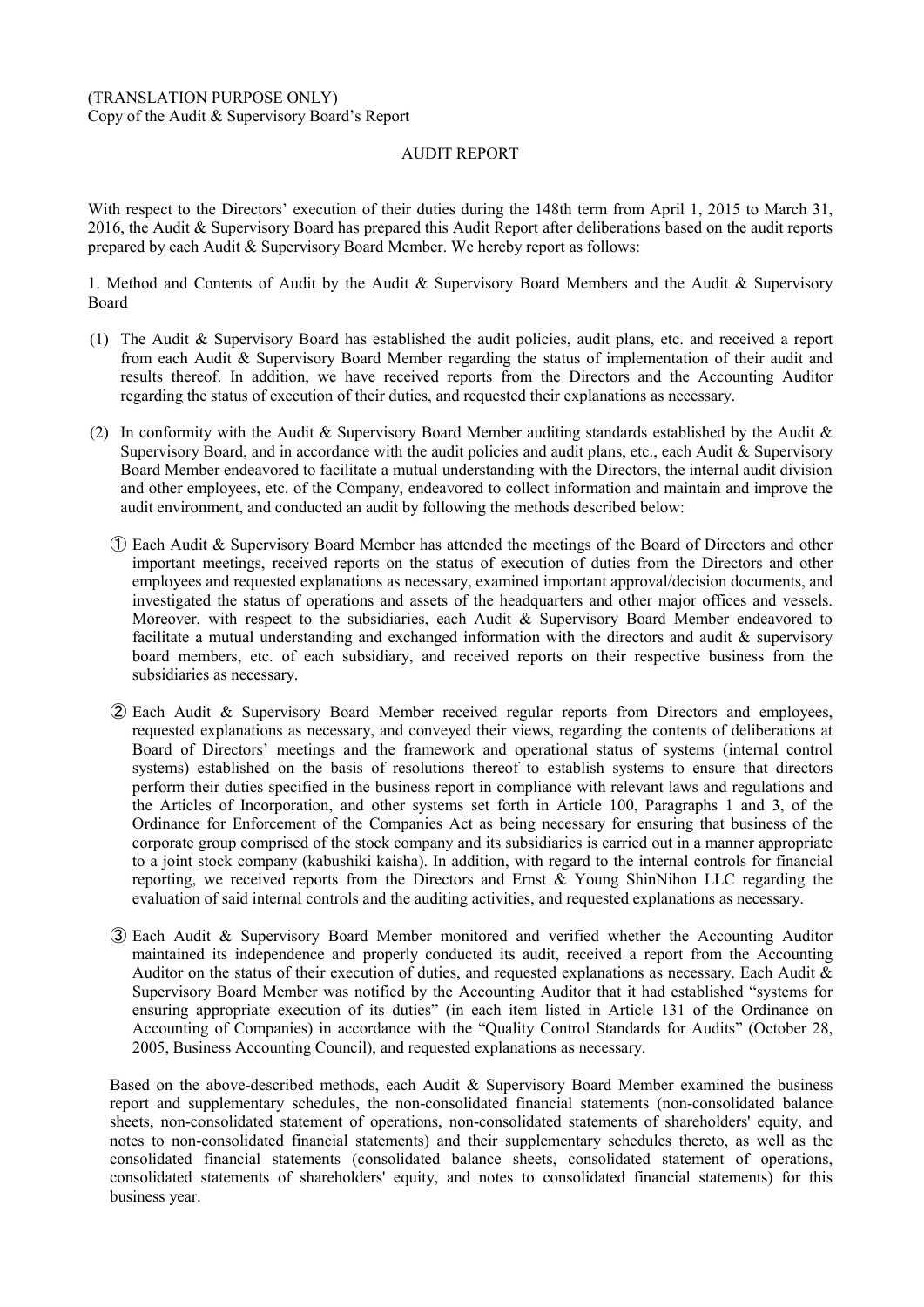### 2. Results of Audit

(1) Results of Audit of Business Report, etc.

- ① We acknowledge that the business report and the supplementary schedules thereto fairly present the status of the Company in conformity with the applicable laws and regulations and the Articles of Incorporation.
- ② We acknowledge that no misconduct or violations of laws and regulations, or the Articles of Incorporation was found with respect to the Directors' execution of their duties.
- ③ We acknowledge that the Board of Directors' resolutions with respect to the internal control systems are appropriate. We did not find any matter to be mentioned with respect to the descriptions of the business report and the Director's execution of their duties regarding the internal control system including the internal controls for financial reporting.

As noted in this business report, in sub-section (10) under the heading "Matters Related to Current Conditions of the Corporate Group," the "K" Line Group has been subject to investigation by anti-trust authorities in Europe and other countries overseas. The Audit & Supervisory Board finds that the entire "K" Line Group undertakes measures to strengthen systems for compliance with anti-trust law, and fully engages in initiatives to prevent recurrence of such incidents. We will closely monitor the Group to ensure that it continues working to strengthen compliance systems while acting in total accordance with its corporate ethics.

- (2) Results of Audit of Non-consolidated Financial Statements and their Supplementary Schedules We acknowledge that the methods and results of audit performed by the Accounting Auditor, Ernst & Young ShinNihon LLC, are appropriate.
- (3) Results of Audit of Consolidated Financial Statements We acknowledge that the methods and results of audit performed by the Accounting Auditor, Ernst & Young ShinNihon LLC, are appropriate.

May 13, 2016

The Audit & Supervisory Board of Kawasaki Kisen Kaisha, Ltd.

Standing Audit & Supervisory Board Member Keisuke Yoshida Standing Audit & Supervisory Board Member Fumio Watanabe (Outside Audit & Supervisory Board Member) Outside Audit & Supervisory Board Member Haruo Shigeta Outside Audit & Supervisory Board Member Toshikazu Hayashi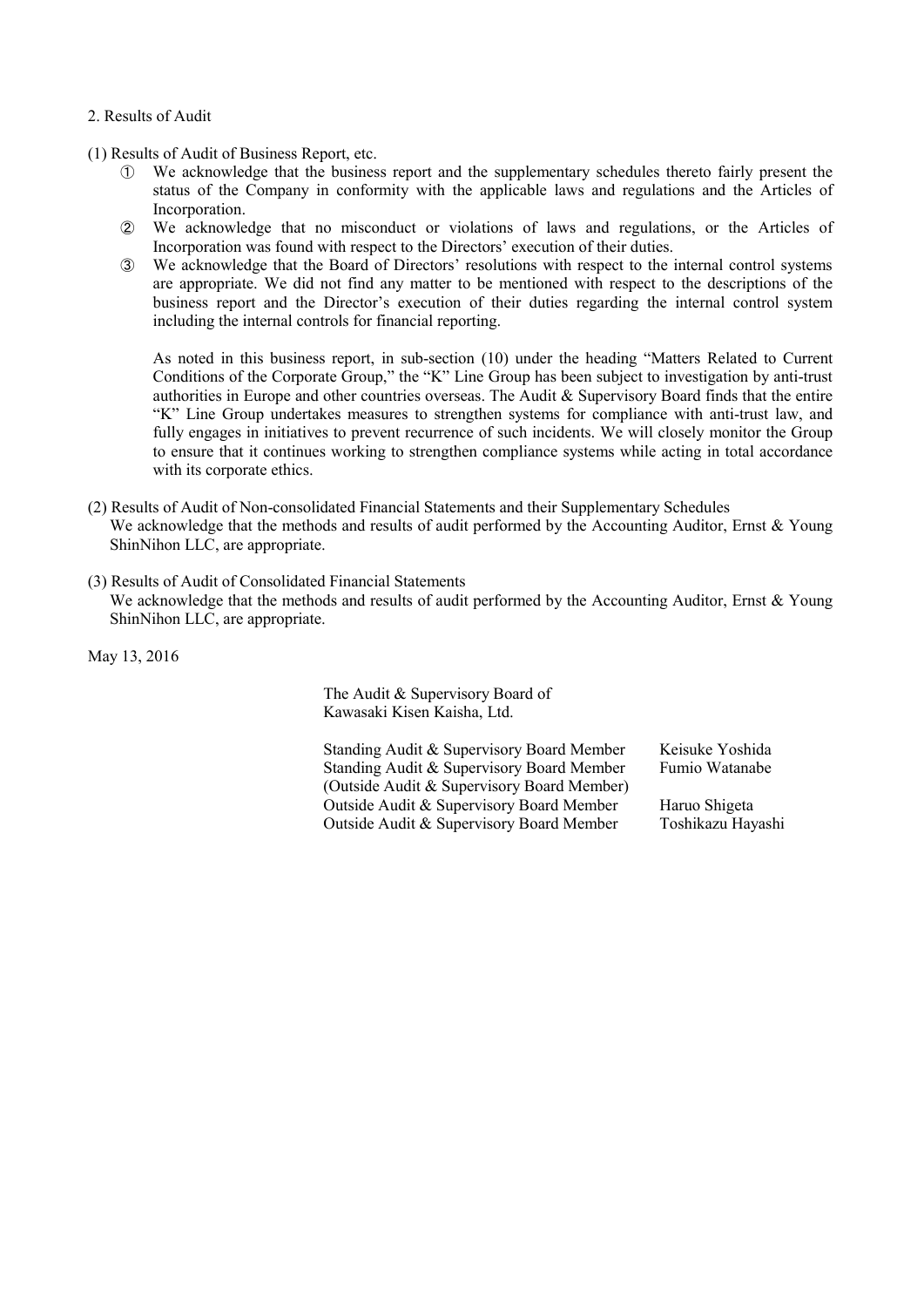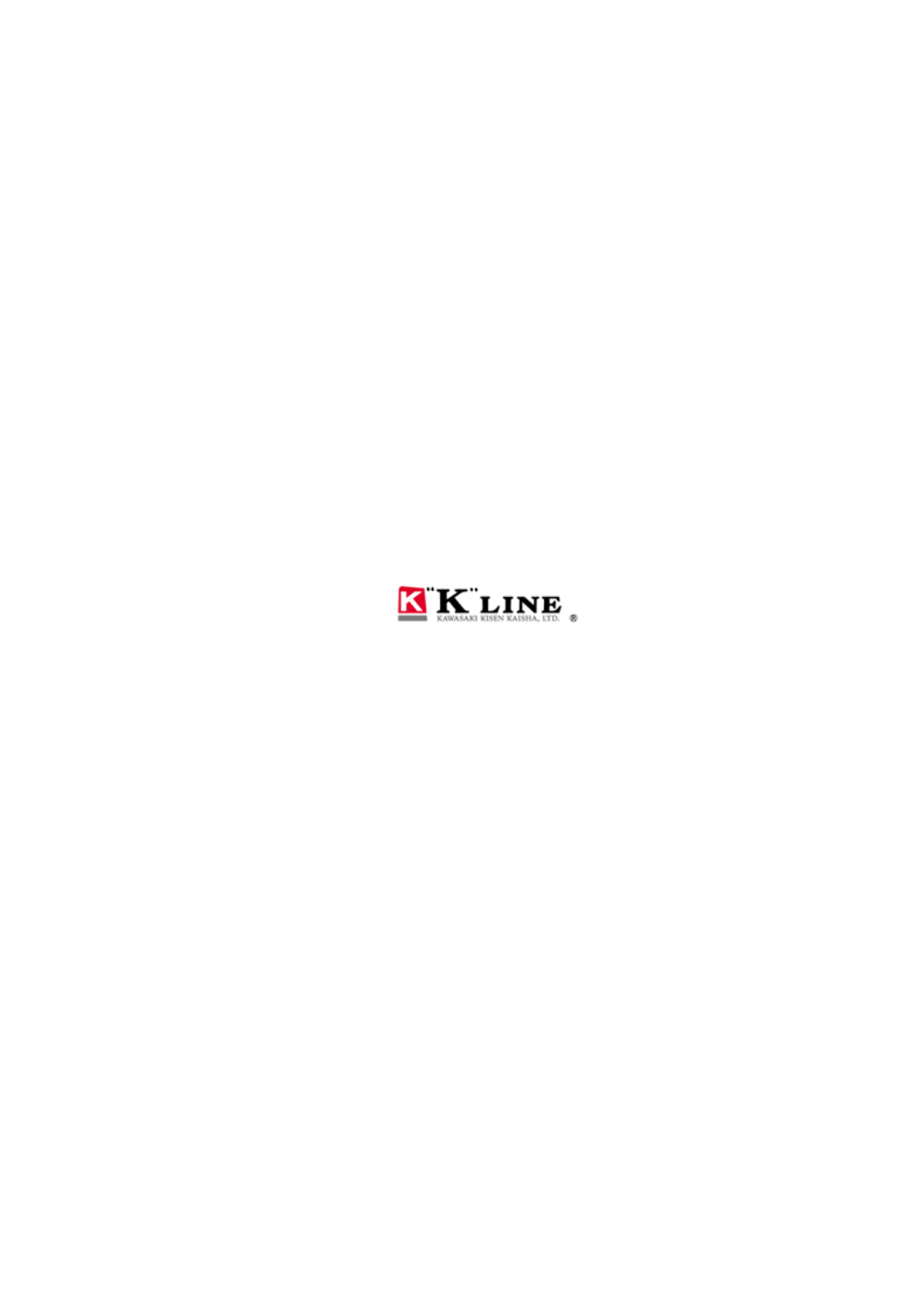# **INTERNET DISCLOSURE FOR NOTICE OF THE 148TH ORDINARY GENERAL MEETING OF SHAREHOLDERS**

**The 148th term (From April 1, 2015 to March 31, 2016)** 

Core Business Principal Lenders Matters Related to Stock Acquisition Rights Status of Accounting Auditor System to Ensure Proper Business Operations Outline of Operational Status of System to Ensure Proper Business Operations Consolidated Statement of Changes in Net Assets Non-Consolidated Statement of Changes in Net Assets Notes to Consolidated Financial Statements Notes to Non-consolidated Financial Statements

# **Kawasaki Kisen Kaisha, Ltd.**

Pursuant to the provisions of relevant laws and regulations and Article 19 of the Company's Articles of Incorporation, the items listed above are provided to shareholders on the website of Kawasaki Kisen Kaisha, Ltd. (http://www.kline.co.jp/en).

(Note) This document has been translated from the Japanese original for reference purposes only. In the event of any discrepancy between this translated document and the Japanese original, the original shall prevail.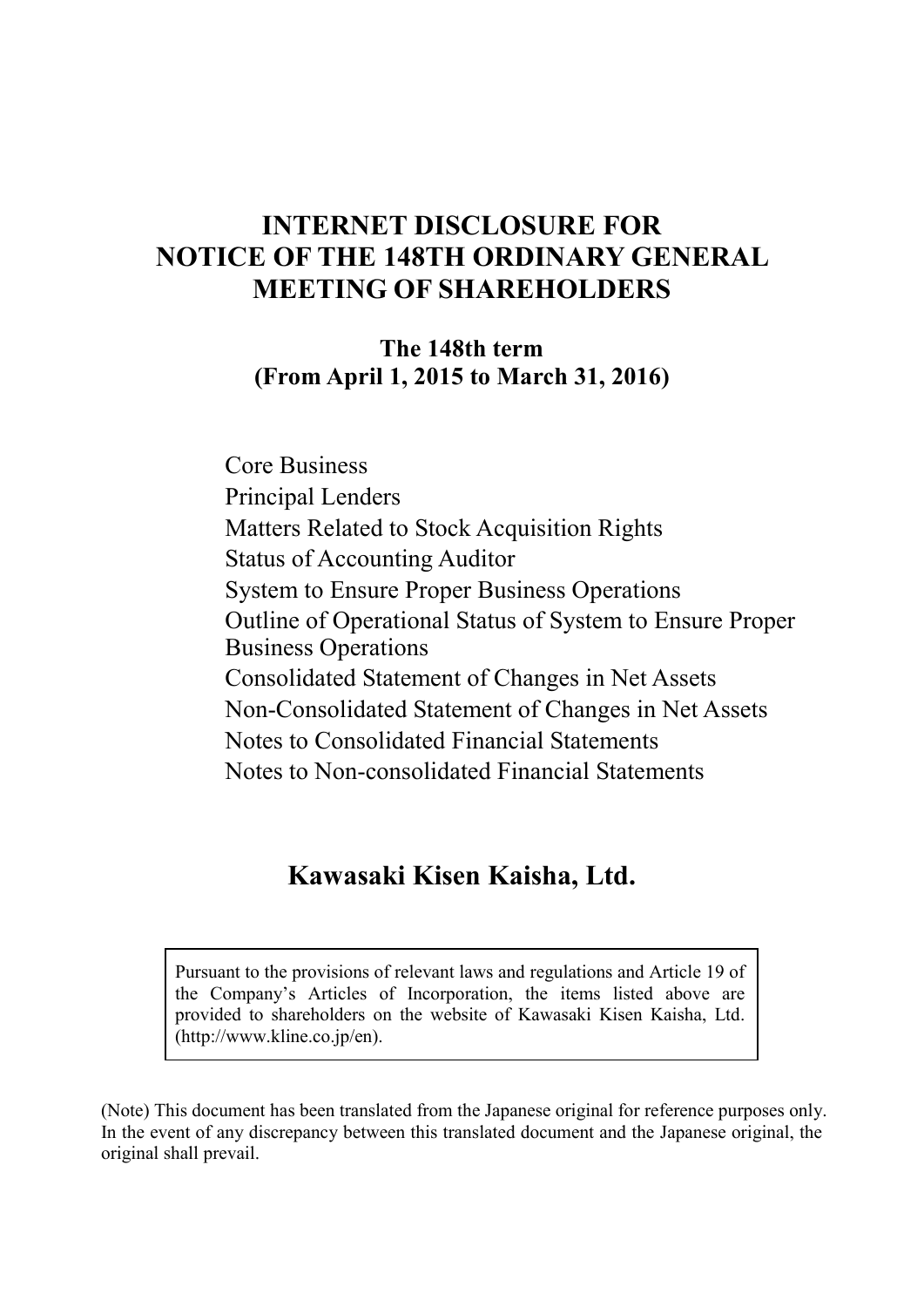## **Core Business** (as of March 31, 2016)

| Containership               | Containership Business, Logistics Business                           |  |  |  |
|-----------------------------|----------------------------------------------------------------------|--|--|--|
| <b>Bulk Shipping</b>        | Dry Bulk Business, Car Carrier Business, LNG Carrier Business and    |  |  |  |
|                             | Tanker Business, Short Sea and Coastal Business                      |  |  |  |
| Offshore Energy E&P Support | Offshore Energy E&P Support Business, Heavy Lifter Business          |  |  |  |
| and Heavy Lifter            |                                                                      |  |  |  |
| Other                       | Ship management services, travel agency services, real estate rental |  |  |  |
|                             | and administration services                                          |  |  |  |

## **Principal Lenders** (as of March 31, 2016)

| Lender                                 | Loan balance      |
|----------------------------------------|-------------------|
|                                        | (Millions of yen) |
| Mizuho Bank, Ltd.                      | 81,374            |
| Sumitomo Mitsui Trust Bank, Limited    | 62,073            |
| Development Bank of Japan Inc.         | 55,169            |
| The Bank of Tokyo-Mitsubishi UFJ, Ltd. | 29,240            |
| Sumitomo Mitsui Banking Corporation    | 17,231            |

## **Matters Related to Stock Acquisition Rights**

The outstanding balance of Euro-Yen Zero Coupon Convertible Bonds as of March 31, 2016 is as follows:

Euro-Yen Zero Coupon Convertible Bonds due 2018: ¥50.0 billion Total: ¥50.0 billion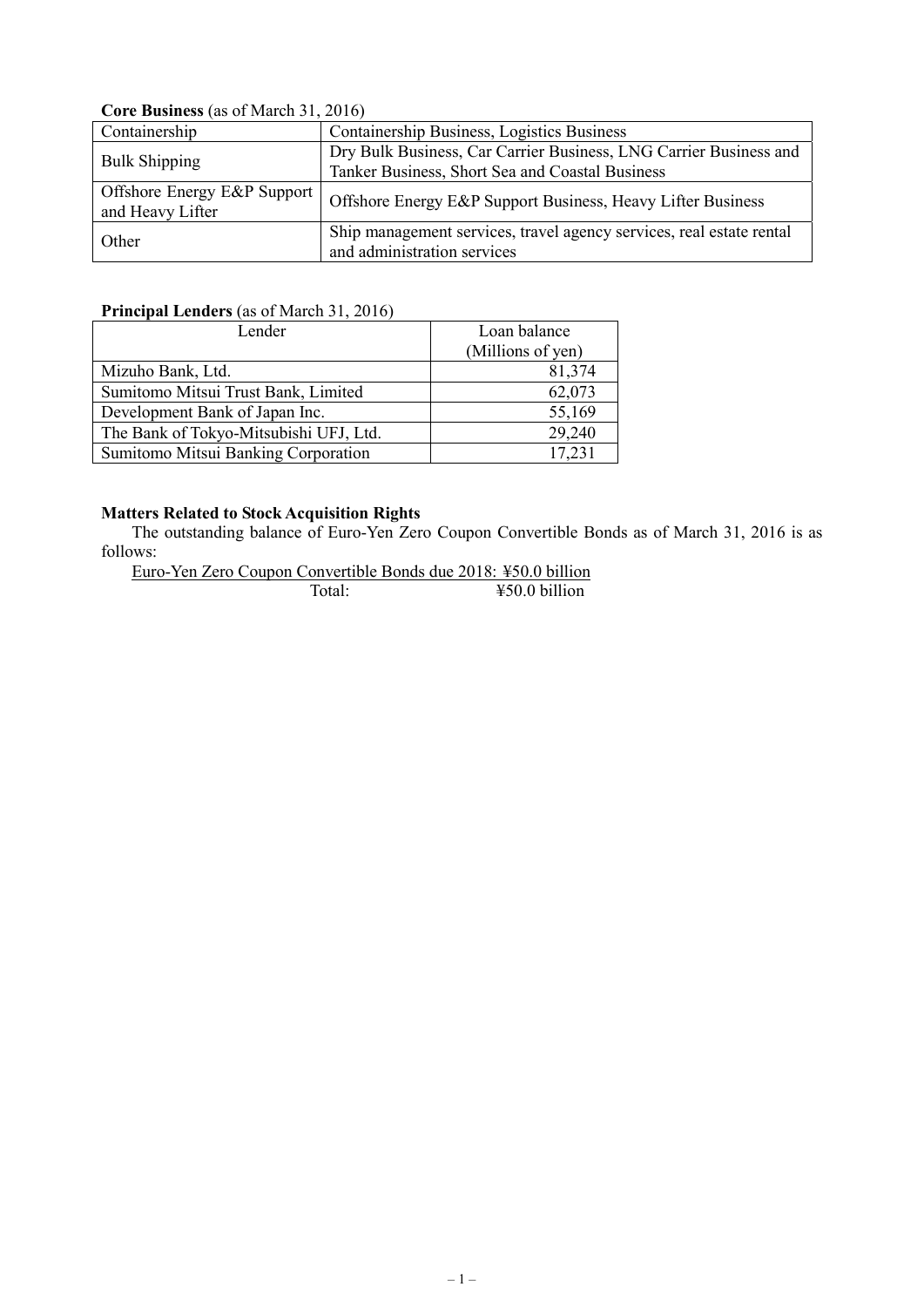## **Status of Accounting Auditor**

- (1) Name of Accounting Auditor Ernst & Young ShinNihon LLC
- (2) Amount of Remunerations Payable to Accounting Auditor for the Fiscal Year under Review

| Item                                                                                          | Amount       |  |
|-----------------------------------------------------------------------------------------------|--------------|--|
| 1) Amount of remunerations to be paid to Accounting Auditor by the Company                    | ¥92 million  |  |
| 2) Total amount of money and other financial benefits to be paid to Accounting Auditor by the | ¥158 million |  |
| Company and its subsidiaries                                                                  |              |  |

(Note) The audit contract between the Company and Accounting Auditor does not distinguish between classifications of remuneration amounts either for audits pursuant to the Companies Act or for audits pursuant to the Financial Instruments and Exchange Act, partially given the impracticality of deriving such classifications.

Of the Company's principal subsidiaries, accounting auditors other than the Accounting Auditor of the Company audit documents relating to accounts of INTERNATIONAL TRANSPORTATION SERVICE, INC., "K" LINE BULK SHIPPING (UK) LIMITED, "K" LINE LNG SHIPPING (UK) LIMITED, K LINE OFFSHORE AS, "K" LINE PTE LTD, and SAL Heavy Lift GmbH.

(3) Reason for the Consent to the Amounts of the Remunerations for Accounting Auditor, etc.

The Audit & Supervisory Board obtained necessary materials and received reports from Directors, the related internal departments and the accounting auditor. And after conducting the necessary verification and deliberations on whether or not the content of audit plans conducted by the accounting auditor, the execution status of accounting auditor's duty, the basis for calculation of estimates for its remuneration, etc. are appropriate, the Board gave the consent provided for in Article 399, Paragraph 1 of the Companies Act.

(4) Details of Non-audit Services (Services Other than Those of Article 2, Paragraph 1 of the Certified Public Accountants Act) Performed by Accounting Auditor

The Company entrusted the agreed procedural services to the accounting auditor and made payments in consideration thereof.

(5) Policy for Decisions on Dismissal or Non-reappointment of Accounting Auditor

If deemed necessary by the Audit & Supervisory Board in cases such as where an Accounting Auditor has difficulty in the execution of his or her duties, the Audit & Supervisory Board shall determine the content of a proposition regarding the dismissal or non-reappointment of the Accounting Auditor to be submitted to a general meeting of shareholders.

If circumstances involving an Accounting Auditor are deemed to fall under any of the items of Article 340, Paragraph 1 of the Companies Act, the Accounting Auditor shall be dismissed subject to unanimous approval by the Audit  $\&$  Supervisory Board. In any such case, an Audit  $\&$  Supervisory Board Member designated by the Audit & Supervisory Board shall report the dismissal of the Accounting Auditor and the grounds for dismissal at the first general meeting of shareholders to be convened after the dismissal.

- (6) Business Suspension Order to which the Accounting Auditor was subject during Past Two Years
	- (i) Subject of administrative order Ernst & Young ShinNihon LLC
	- (ii) Content of administrative order
		- Suspension from accepting new engagements for three months from January 1, 2016 to March 31 2016
		- Order for improvement of business operations (improvement of business management system)
	- (iii) Reasons for administrative order
		- In regard to the audits of financial documents for Toshiba Corporation, for the fiscal years ended March 31, 2010, 2012 and 2013, certified public accountants of the above audit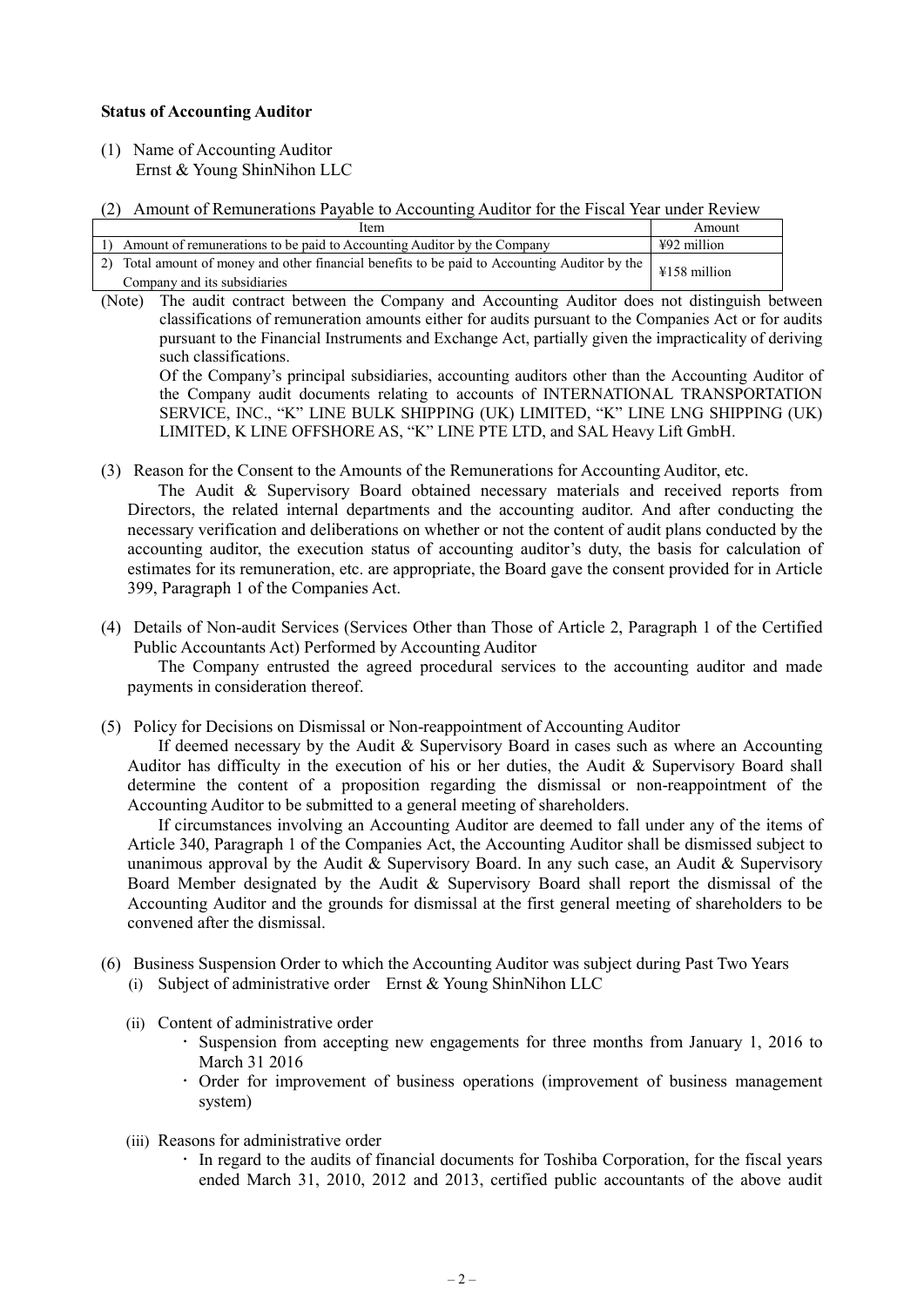corporation, in negligence of due care, attested that the financial statements contained no material misstatement, when in fact the statements contained material misstatement.

The audit corporation's operation of services was found to be grossly inappropriate.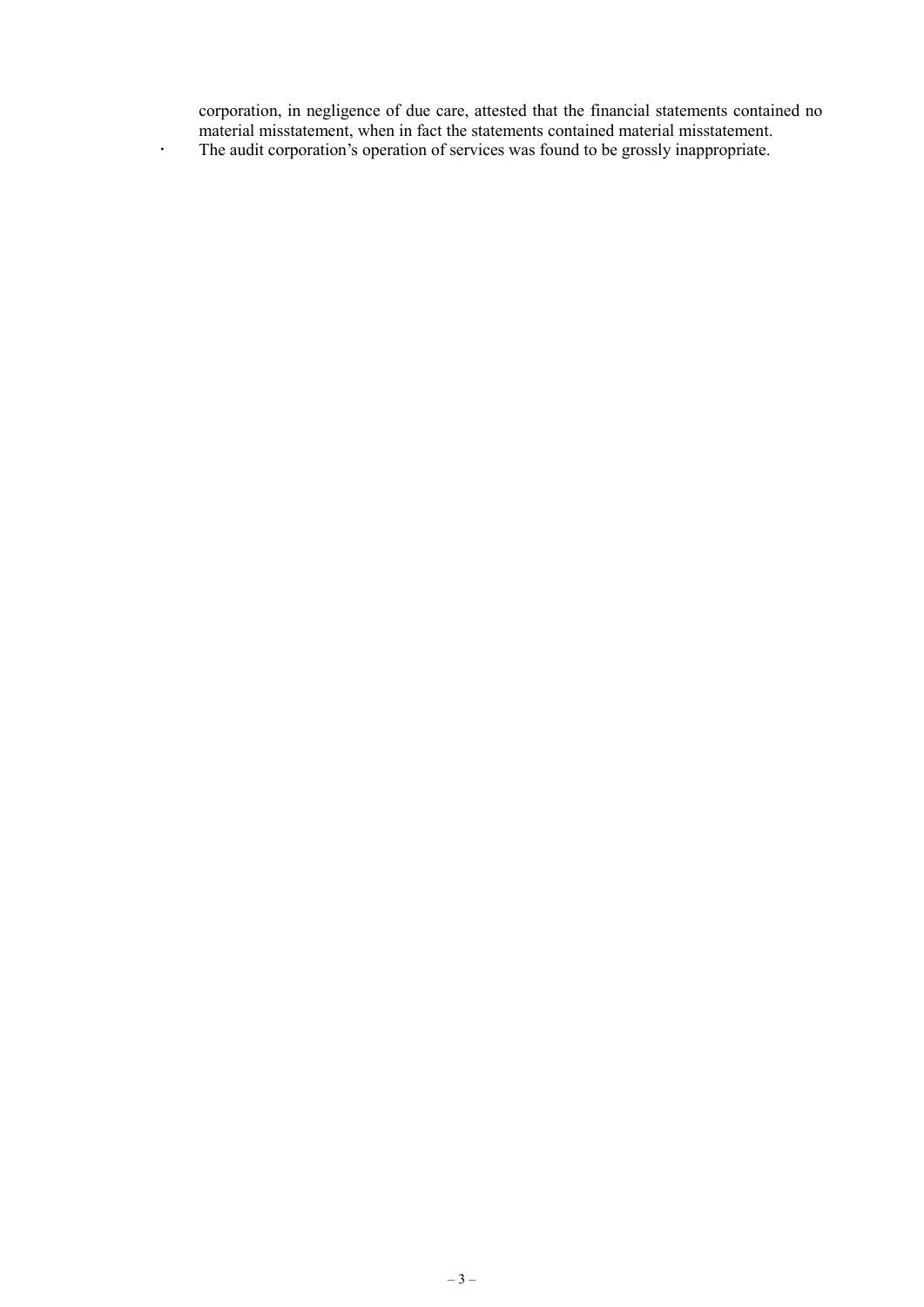### **System to Ensure Proper Business Operations**

The Company continues its efforts to establish a system to ensure the execution of duties by its Directors in compliance with laws and regulations and the Articles of Incorporation, as well as a system to ensure the appropriateness of businesses of the corporate group comprised of the Company and its subsidiaries (hereinafter, the "Group") specified by laws and regulations.

To be precise, the Company's Board of Directors assumes responsibility for establishing an internal control system, evaluating its effectiveness and ensuring its functions.

Currently, the Company establishes the following systems and will strive to review and improve them on a continuous basis and as necessary in order to enhance the effectiveness of its internal control.

(1) System to ensure the execution of duties by the Company's Directors, Executive Officers and employees in compliance with laws and regulations as well as the Articles of Incorporation

The Company has established the Charter of Conduct for "K" Line Group Companies and the "K" Line Implementation Guideline for Charter of Conduct, in which the compliance of the Group with laws and regulations as well as business ethics is specified as one of the principles of the conduct. The Directors are required to ensure thorough implementation of compliance and establish an effective internal system in order to achieve it. To that end, the Company constantly implements the following measures:

- (i) The Company promotes the appropriate management of the Board of Directors in accordance with the Rules for the Board of Directors, in order to ensure the executions of duties by the Directors in compliance with laws and regulations as well as the Articles of Incorporation.
- (ii) The Company establishes the Rules for Executive Officers, which specify matters to be complied with by the Executive Officers in order to ensure that the execution of duties by the Executive Officers appointed by the Board of Directors is in compliance with laws and regulations as well as the Articles of Incorporation, and promotes the active and faithful execution of the business delegated to them.
- (iii) The Company establishes internal rules such as the Rules for Employees in order to ensure the execution of duties by the employees in compliance with laws and regulations as well as the Articles of Incorporation.
- (iv) The Internal Audit Office supports the performance of responsibilities by the Board of Directors regarding the establishment, maintenance and improvement of the internal control system through the supervision and verification of the system.
- (v) The Company establishes the Compliance Committee chaired by the President  $\&$  CEO and strives to develop and maintain its compliance system.
- (vi) The Company establishes a whistle-blowing system called the "Hotline System" in order to identify and appropriately handle legal violations and other compliance issues at an early stage. The Group specifies some internal contacts as well as a law firm as an external contact for whistle-blowers. This system is managed under the Rules for the Hotline System.
- (2) System for retaining and managing information pertaining to the execution of duties by the Company's Directors

The Company appropriately retains and manages information regarding the execution of duties by its Directors in the form of fully searchable data that ensures the availability of perusal at any time, in accordance with the Rules for the Board of Directors and the Regulations for Documentation during the period specified by such rules and regulations.

(3) Rules and systems for the Company to manage risks of loss

The Company remains aware of the risks, as listed below, inherent in the course of conducting business. Accordingly, we will develop systems for addressing the respective risks, and the Crisis Management Committee will take overall charge of crisis and risk management initiatives, and promote such activities.

- Ship-related accidents (including incidents involving seawater contamination)
- Major disasters
- Compliance-related issues
- Other management risks
- (4) System to ensure that Directors of the Company execute their duties efficiently

The Company adopts the executive officer system and promotes smooth decision-making on the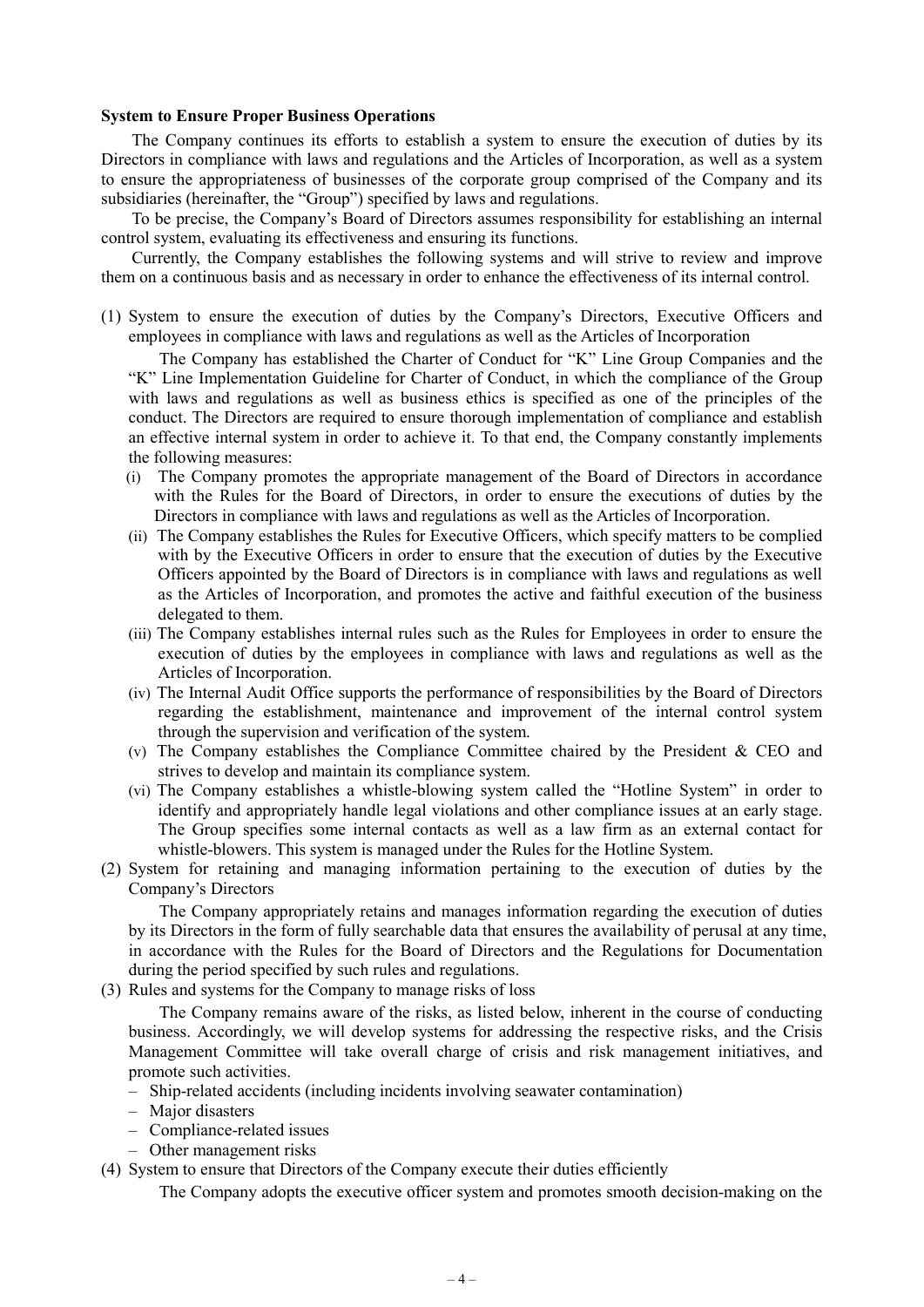execution of duties. The Board of Directors determines the fundamental management policies, matters required by laws and regulations, and other important matters regarding the management of businesses, while supervising the execution of duties by the Directors and Executive Officers. A meeting of the Board of Directors should be held at least once a month.

The Company also adopts a system of making resolutions in writing for the Board of Directors, which enables the flexible operation of the board.

In addition to the Board of Directors, the Company hosts an Management Conference that requires the attendance of the Director and Chairman, Executive Officers equivalent to or higher than Senior Executive Officer, Executive Officers responsible for business units, Executive Officers in charge of corporate planning, finance and accounting as well as Audit & Supervisory Board Members once a week in principle. By doing so, the Company establishes a system that contributes to decision-making by the President & CEO based on open discussions.

(5) Systems to ensure proper business operations of the corporate group comprised of the Company and its subsidiaries

The Company establishes the Charter of Conduct for "K" Line Group Companies as the code of conduct applicable to the entire Group, in order to ensure the appropriate operations of its subsidiaries (hereinafter, the "Group companies"). Each Group company establishes internal rules and regulations based on the charter. In addition, the Company establishes the Regulations for Business Operations by Subsidiaries in order to ensure the appropriate operations by its Group companies by supporting and managing the establishment and effective operation of their internal control systems while respecting the independence of these Group companies.

(i) System for reporting matters regarding the execution of duties by Directors, etc. of the Group companies to the Company

The Company establishes the Regulations for Business Operations by Subsidiaries and requires its Group companies to report important matters to the relevant departments of the Company. In addition, the Company provides its hotline contact as well as hotline systems of each Group company for whistle-blowers who identify any legal violations and other compliance issues in each respective office. The Company also hosts the Group Management Meeting twice a year to facilitate information exchange among the Company and the Group companies.

(ii) Rules and systems for managing risk of loss of the Group companies

The Group companies establish their own crisis management system independently according to their business scale and characteristics. The Company establishes the Regulations for Business Operations by Subsidiaries and requires the Group companies to report risks in executing their respective business operations according to the characteristics of their businesses to the Company, which will be handled by the Crisis Management Committee and other organizations.

(iii) System to ensure that Directors, etc. of the Group companies execute their duties efficiently

The Group companies independently manage their respective businesses in principle. The Company establishes the Regulations for Business Operations by Subsidiaries and specifies that certain important matters of the Group companies require approval of, discussion with, or reporting to the Company.

(iv) System to ensure that Directors, etc. and employees of the Group companies execute their duties in compliance with relevant laws and regulations and the Articles of Incorporation

The Company establishes the Charter of Conduct for "K" Line Group Companies and requires the Group companies to comply with the charter. In addition, the Company requires each Group company to establish its Implementation Guideline for Charter of Conduct according to the characteristics of their businesses and verifies the content of such guidelines.

Furthermore, the Company monitors via the Internal Audit Office, etc. the status of compliance and implementation of the internal control system by the Group companies.

(6) Matters concerning the employees who are to assist Audit & Supervisory Board Members in their duties

The Company establishes the Rules Concerning Employees Tasked with the Assisting Audit & Supervisory Board Members, and appoints employees who are required to assist the duties of Audit & Supervisory Board Members ("employees assisting Audit & Supervisory Board Members") under the supervision of the Audit & Supervisory Board.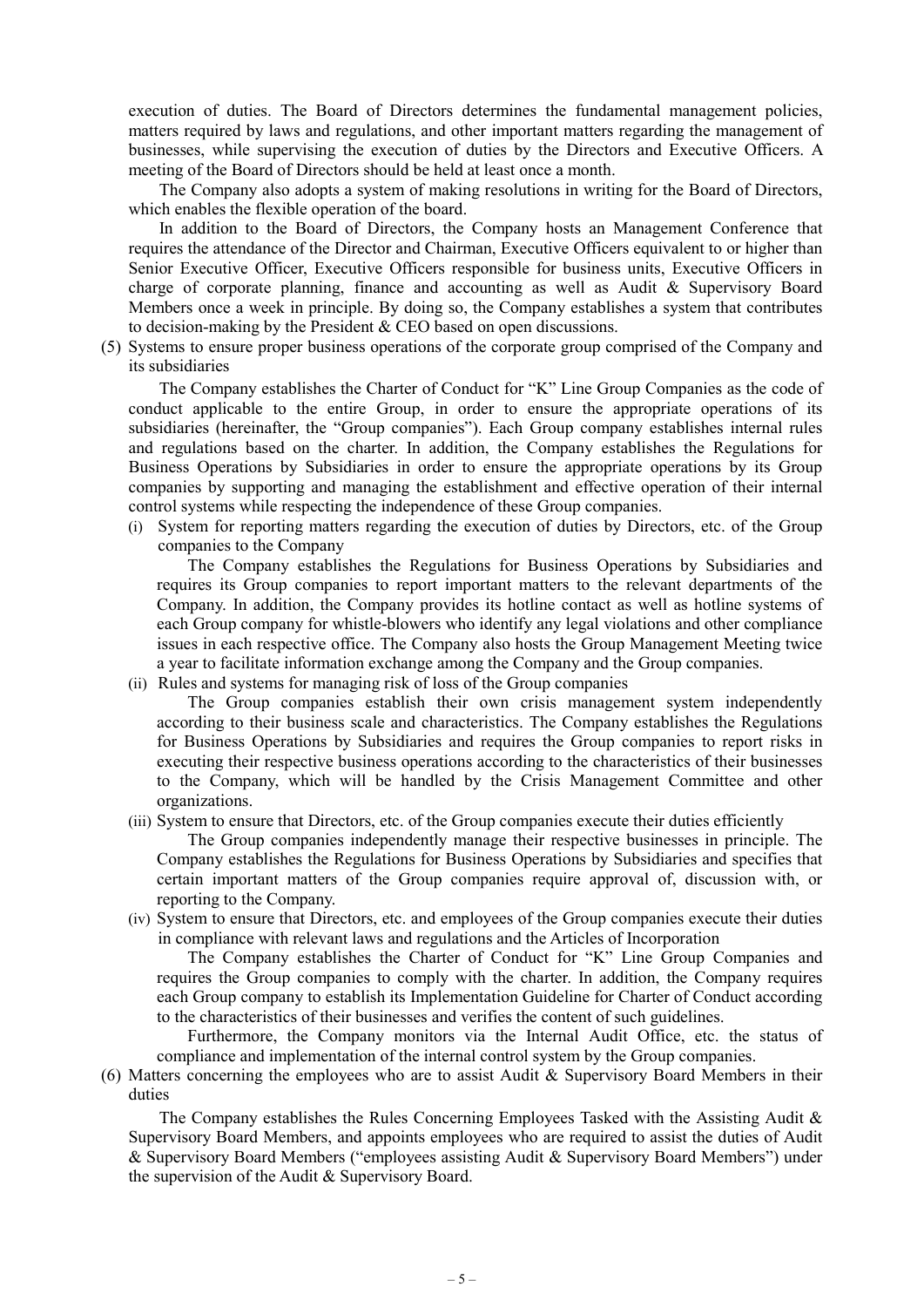(7) Matters concerning the independence of the employees assisting Audit & Supervisory Board Members from the Directors of the Company

The Company establishes the Rules Concerning Employees Tasked with the Assisting Audit  $\&$ Supervisory Board Members, and specifies that it shall not order the employees assisting Audit & Supervisory Board Members to assume other duties concurrently in principle. If it needs to do so due to unavoidable reasons, prior approval should be obtained from the Audit & Supervisory Board. The Audit & Supervisory Board Members evaluate the performance of the employees assisting Audit & Supervisory Board Members. The appointment and transfer of the employees assisting Audit  $\&$ Supervisory Board Members require prior approval from the Audit & Supervisory Board.

(8) Matters to ensure the effectiveness of instructions by the Audit & Supervisory Board Members of the Company given to the employees assisting them

When the employees assisting Audit & Supervisory Board Members request the Company for any information materials and/or reporting, the Company will promptly provide such materials and/or reporting.

(9) System for reporting to the Audit & Supervisory Board Members of the Company by the Directors, Executive Officers and employees of the Company; the Directors, the Audit & Supervisory Board Members, and employees of the Group companies; or a person who received a report from the above persons; and other systems for reporting to Audit & Supervisory Board Members of the Company

The Directors, Executive Officers and employees of the Company are required to report important matters regarding the management and operations of the Company's businesses and the status of executing its business in charge to the Audit & Supervisory Board Members as needed at a meeting of the Board of Directors or other important meetings, as well as to promptly report any compliance issues and other matters that may cause serious damage to the Company, if identified, to the Audit & Supervisory Board in accordance with the Rules for Systems of Reporting to Audit & Supervisory Board Members, Etc. The Directors are required to promptly report matters regarding the execution of duties in an appropriate manner to the Audit & Supervisory Board or its Members when being requested to do so. The Internal Audit Office is required to report the progress of its audits to the Audit & Supervisory Board as necessary and conduct additional audits if being requested to do so by the board.

The Directors, Audit & Supervisory Board Members and employees of the Group companies are required to report compliance issues and other important matters specified to the relevant department of the Company, and the relevant department is required to report the matter to the Audit  $\&$ Supervisory Board Members of the Company as necessary in accordance with the Regulations for Business Operations by Subsidiaries. The Company hosts an Audit & Supervisory Board Meeting of the Group's Major Subsidiaries and a Group Companies' Audit & Supervisory Board Communication Meeting once a year, in order to share information among the Company, its Group companies and subsidiaries.

(10) System to ensure the non-unfair treatment of persons who made reporting as described in the above

The Company prohibits the Company or its Group companies, under the Rules for Systems of Reporting to Audit & Supervisory Board Members, Etc. and the Regulations for Business Operations by Subsidiaries, from unfairly treating the Directors, Audit & Supervisory Board Members, Executive Officers and employees of the Company and its Group companies who conducted whistle-blowing to the Audit  $&$  Supervisory Board Members of the Company due to the act of such whistle-blowing.

(11) Matters concerning policies on the advance payments, reimbursements and other procedures for settlements of expenditures and/or liabilities incurred from the execution of duties by the Audit & Supervisory Board Members of the Company

The Company establishes policies on the advance payments and reimbursements and other procedures for settlements of expenditures and liabilities incurred from the execution of duties by the Audit & Supervisory Board Members, and conduct such advance payments and reimbursements and settlements based on the policies.

(12) Other systems to ensure performance of effective audits by Audit & Supervisory Board Members of the Company

The Company cooperates in developing an environment ensuring effective audits by the Audit & Supervisory Board Members by coordinating regular meetings with the Audit & Supervisory Board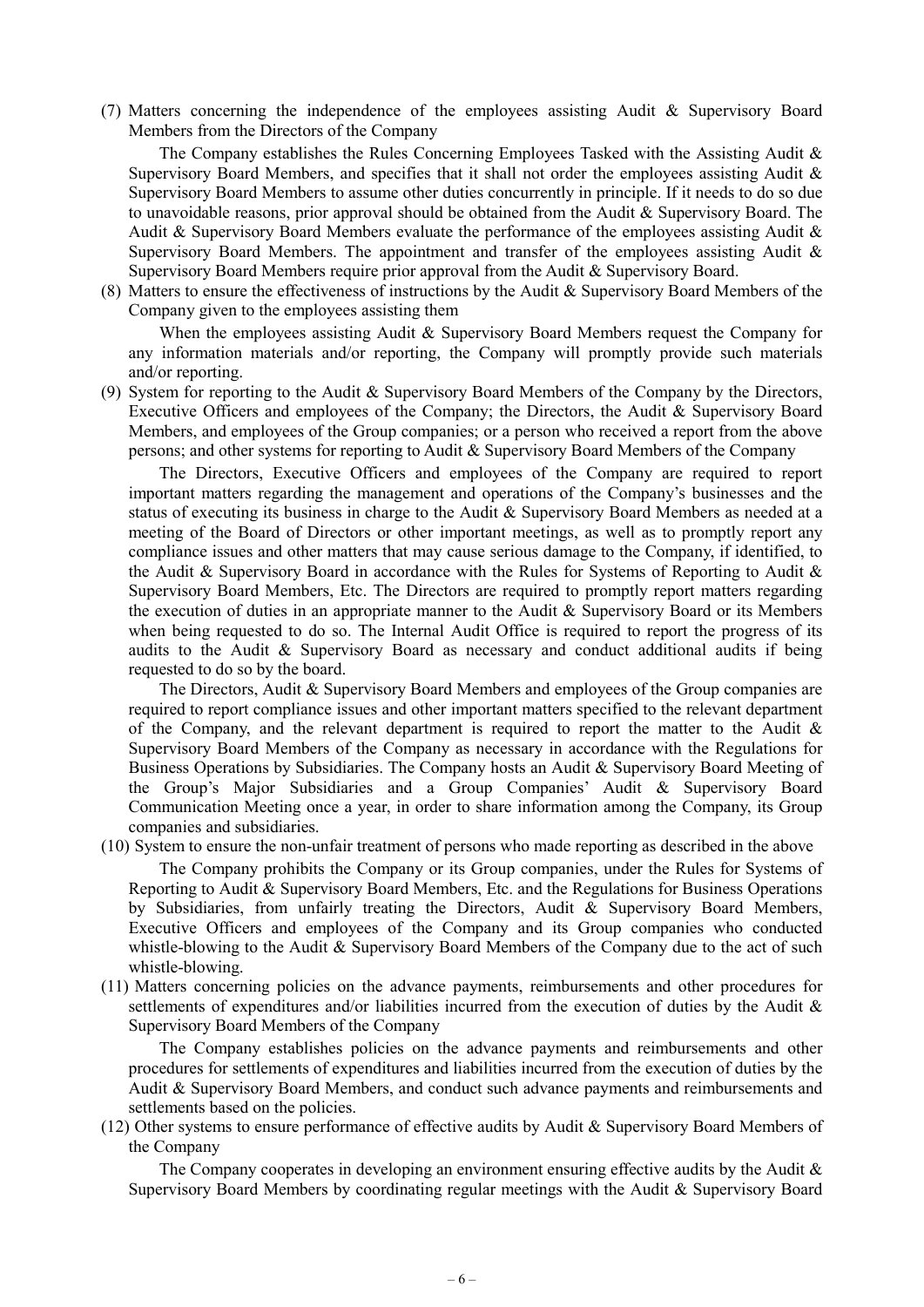Members and the Representative Directors, arranging collaboration of the Audit & Supervisory Board Members with the Internal Audit Office, and other such means.

(13) System for ensuring the reliability of financial reports

To ensure the reliability of the Group's financial reports, the Company will engage in ongoing efforts to evaluate and improve the effectiveness of internal control systems pertaining to financial reporting, on the basis of Japan's Financial Instruments and Exchange Act, and other relevant laws and regulations.

(14) Fundamental policy toward anti-social forces and status of policy implementation

The Charter of Conduct for "K" Line Group Companies vows that "the "K" Line Group will resolutely confront any anti-social force or organization which may threaten social order and public safety."

Accordingly, the Company establishes a system that enables the swift and appropriate handling of matters relating to anti-social forces occurring within the Group, by appointing a department in charge of handling matters relating to anti-social forces and working with law enforcement officials, expert corporate legal counsel and other external organizations on a normal basis, with the aim of precluding all involvement of anti-social forces and severing any ties that could emerge.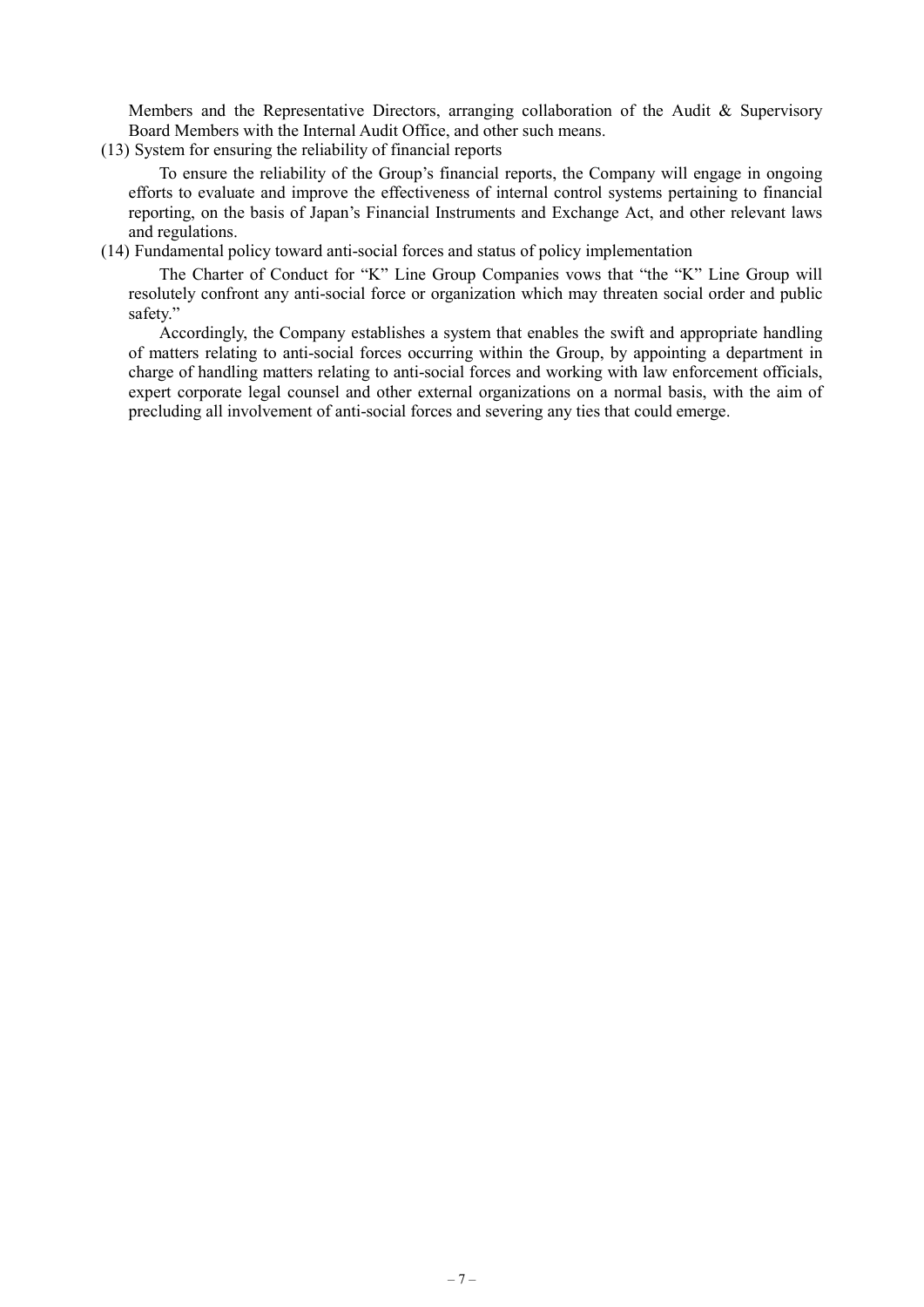## **Outline of Operational Status of System to Ensure Proper Business Operations**

A summary of the operational status of the above system in the current fiscal year is as follows:

(1) Status of the Company's efforts made for the system to ensure the execution of duties by the Company's Directors, Executive Officers and employees in compliance with laws and regulations as well as the Articles of Incorporation

The Company carried out the following matters as its efforts for making officers and employees fully aware of the Charter of Conduct for "K" Line Group Companies and the "K" Line Implementation Guideline for Charter of Conduct, for ensuring compliance within the Company and for establishing an effective internal system to achieve it.

- (i) The Company established the Corporate Governance Guidelines in December 2015 to provide for the following specific businesses and roles executed by the Board of Directors. Simultaneously, it revised the "Rules for the Board of Directors" to promote the appropriate management of the Board of Directors.
- Businesses to be conducted to enhance the Company's corporate value and augment the shareholders' common interests over the medium- to long-term, including decision of business principles and medium-term management plan, and development of the framework of corporate governance.
- Decision-making of execution of important business and monitoring of the execution status of other businesses
- Inquiries to the Nominating Advisory Committee about a proposal to appoint or dismiss officers and a successor plan for the President and CEO, etc.
- Inquiries to the Remuneration Advisory Committee about an institutional design of Officers' remunerations, level of Officers' remuneration, etc.
- Decision of the criteria for independence of Outside Directors
- Analysis and evaluation about the effectiveness of the Board of Directors as a whole based on self-evaluation performed by each Director on an annual basis
- (ii) The Company held a Compliance Seminar intended for all officers and employees in November 2015 and an Insider Trading Regulations Seminar in February 2016 to raise compliance consciousness.
- (iii) Through monitoring and verifying the status of the internal control system, the Internal Audit Office supported the Board of Directors in carrying out its responsibilities for the development, maintenance and enhancement of the internal control system. In addition, the internal audit division ensured cooperation with the Board of Directors by submitting regular reports to the Board of Directors on a quarterly basis.
- (iv)The Compliance Committee ensured to develop and maintain the compliance system by holding two regular meetings and four extraordinary meetings. In addition, the Compliance Committee reported a summary of its activities to the Board of Directors on a quarterly basis.
- (v) The Company revised the "Rules for the Hotline System" in July 2015 and decided the system of a contact for the whistle-blowing system called the "Hotline System" as follows. By doing so, the Company prepared to identify and appropriately handle legal violations and other compliance issues at an early stage. In parallel with this, the Company provided e-learning for all officers and employees to make them fully aware of this system.
- Set-up of a contact for reporting to Audit & Supervisory Board Members as a new contact for reports
- Expansion of reporting methods of whistle-blower
- Clarification of cases subject to whistle-blowing to promote whistle-blowing
- Establishment of a system where all whistle-blowings are reported to the Audit & Supervisory Board Members and investigation authorities by a third party was granted to the Audit  $\&$ Supervisory Board Members
- Set-up of a preliminary consultation contact with which a potential whistle-blower can consult as to whether or not the person/case is subject to whistle-blowing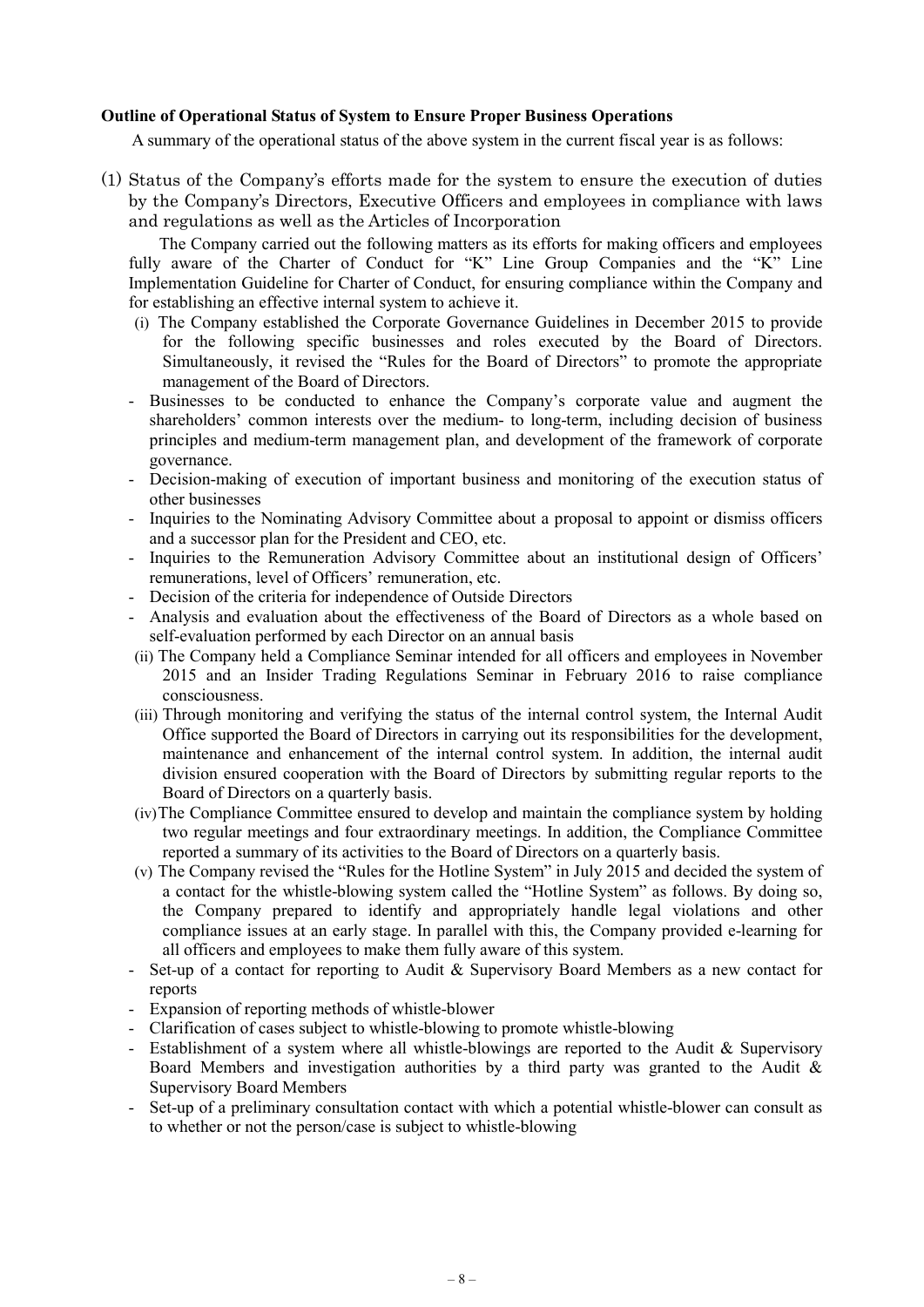(2) Status of the Company's efforts made for rules and systems for the Company to manage risks of loss

The Company held the Crisis Management Committee in March 2016. This committee takes overall charge of crisis and risk management initiatives and promote such activities. In addition, in May 2015, the company held a large-scale accident response drill in the event of an occurrence of ship-related accidents.

(3) Status of the Company's efforts made for the system to ensure that Directors of the Company execute their duties efficiently

The Board of Directors consists of 9 Directors including 2 Outside Directors, and the meetings of the Board of Directors were held 14 times. The meetings of the Board of Directors determined the fundamental management policies, matters required by laws and regulations, and other important matters regarding the management of businesses, while supervising the execution of duties by the Directors and Executive Officers.

In addition, to strengthen the Company's governance structure, it changed the positioning of the Executive Officers' Meeting and the Management Conference as shown below effective from October 2015:

- (i) The Executive Officers' Meeting shall be attended by Executive Officers including those who concurrently hold the office as Director and the Audit & Supervisory Board Members, and was decided to be a place where business execution including monthly income and expenditure of business execution organizations, decision-making matters, etc. should be reported and discussed. It has been held once a month in principal.
- (ii) The Management Conference is attended by the Director and Chairman, Executive Officers equivalent to or higher than Senior Executive Officer, Executive Officers responsible for business units, Executive Officers in charge of corporate planning, finance and accounting as well as the Audit & Supervisory Board Members. It was decided to be a consultative organ for decision making by the President and CEO, etc. on important matters, which had been a function of the Executive Officers' Meeting, in addition functioning as a place where initiatives when studying new projects and matters to be kept in mind have been heretofore ascertained. It has been held once a week in principal. This Conference enabled the Company to ensure sufficient time for discussions regarding important matters in business execution and to make decision making prompt by increasing the frequency of acquiring the President's approval.

Further, the Company made decision-making prompt by revising the Decision-Making Standards to shift part of the matters to be referred at the meeting of the Board of Directors to those to be referred at the Management Conference.

By making these efforts, the Company clarified responsibilities of the business execution system and made the system more efficient.

(4) Status of the Company's efforts made for the Systems to ensure proper business operations of the corporate group comprised of the Company and its subsidiaries

Based on the 'Charter of Conduct for "K" Line Group Companies' that is the code of conduct applicable to the entire Group, the Company had each Group company establish internal rules and regulations. In addition, the Company revised the "Regulations for Business Operations by Subsidiaries" in order to ensure the appropriate operations by its Group companies by supporting and managing the establishment and effective operation of their internal control systems while respecting the independence of these Group companies, and based on that, the Company carried out the following matters.

- (i) The Company required its Group companies to report important matters and business reports to the relevant departments of the Company. In addition, the Company held Group Management Meetings twice to facilitate information exchange among the Company and the Group companies.
- (ii) The Company required the Group companies to report risks occurred in executing their business operations, which were handled by the Crisis Management Committee and other organizations.
- (iii) Based on the "Regulations for Business Operations by Subsidiaries," the Company approved, discussed or received reports on certain important matters of the Group companies.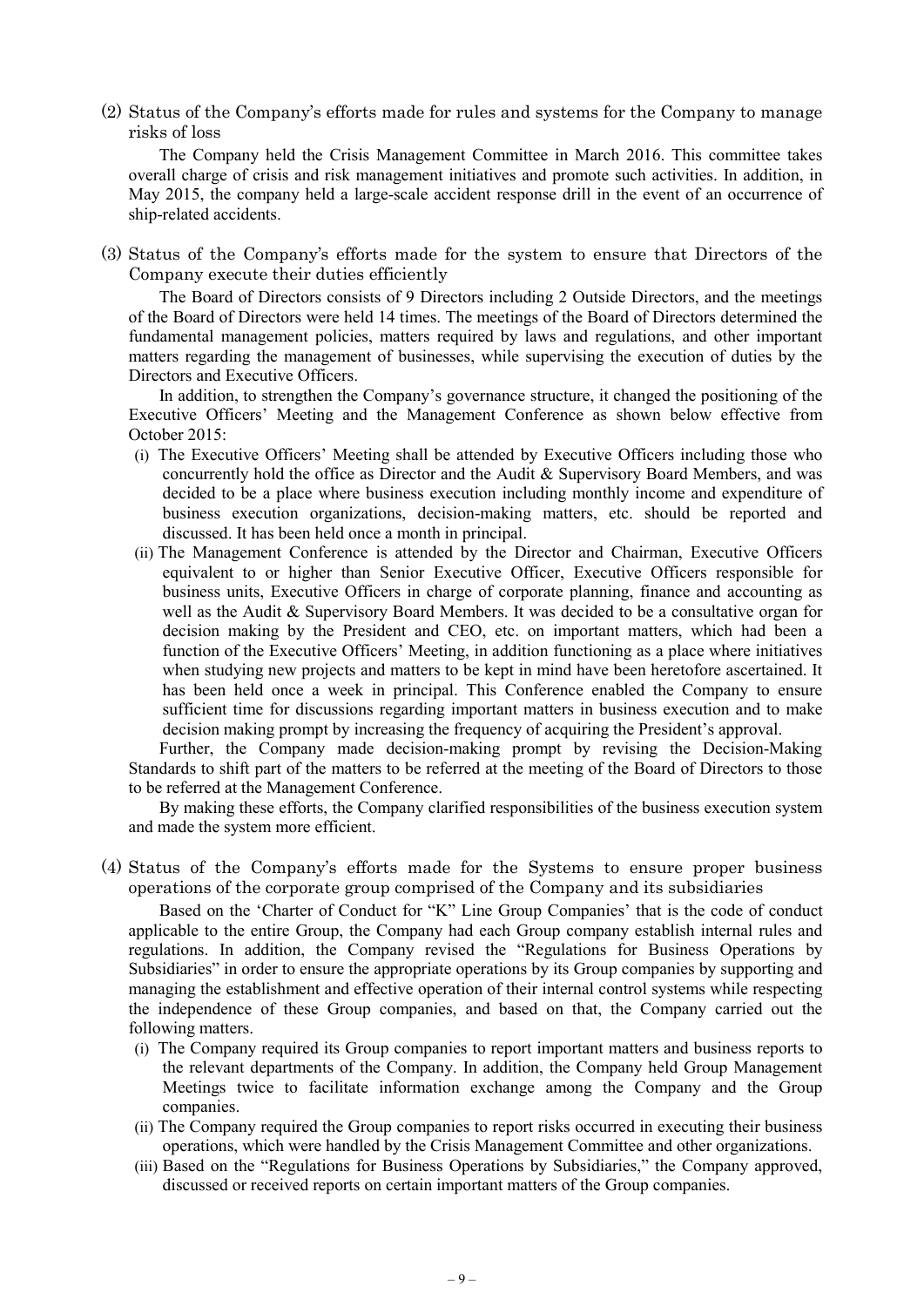(5) Status of the Company's efforts made for the system for reporting to the Audit & Supervisory Board Members of the Company by the Directors, Executive Officers and employees of the Company; the Directors, the Audit & Supervisory Board Members, and employees of the Group companies; or a person who received a report from the above persons; and other systems for reporting to Audit & Supervisory Board Members of the Company

The Company has developed a system where the Directors, Executive Officers and employees of the Company are required in accordance with the Rules for Systems of Reporting to Audit & Supervisory Board Members, Etc., and the Directors, Audit & Supervisory Board Members and employees of the Group companies are required in accordance with the Regulations for Business Operations by Subsidiaries to report according to the matters through the relevant department of the Company to the Audit & Supervisory Board or its Members. In addition, the Company hosted the Group Companies' Audit & Supervisory Board Communication Meeting twice to share information among the Company, its Group companies and subsidiaries.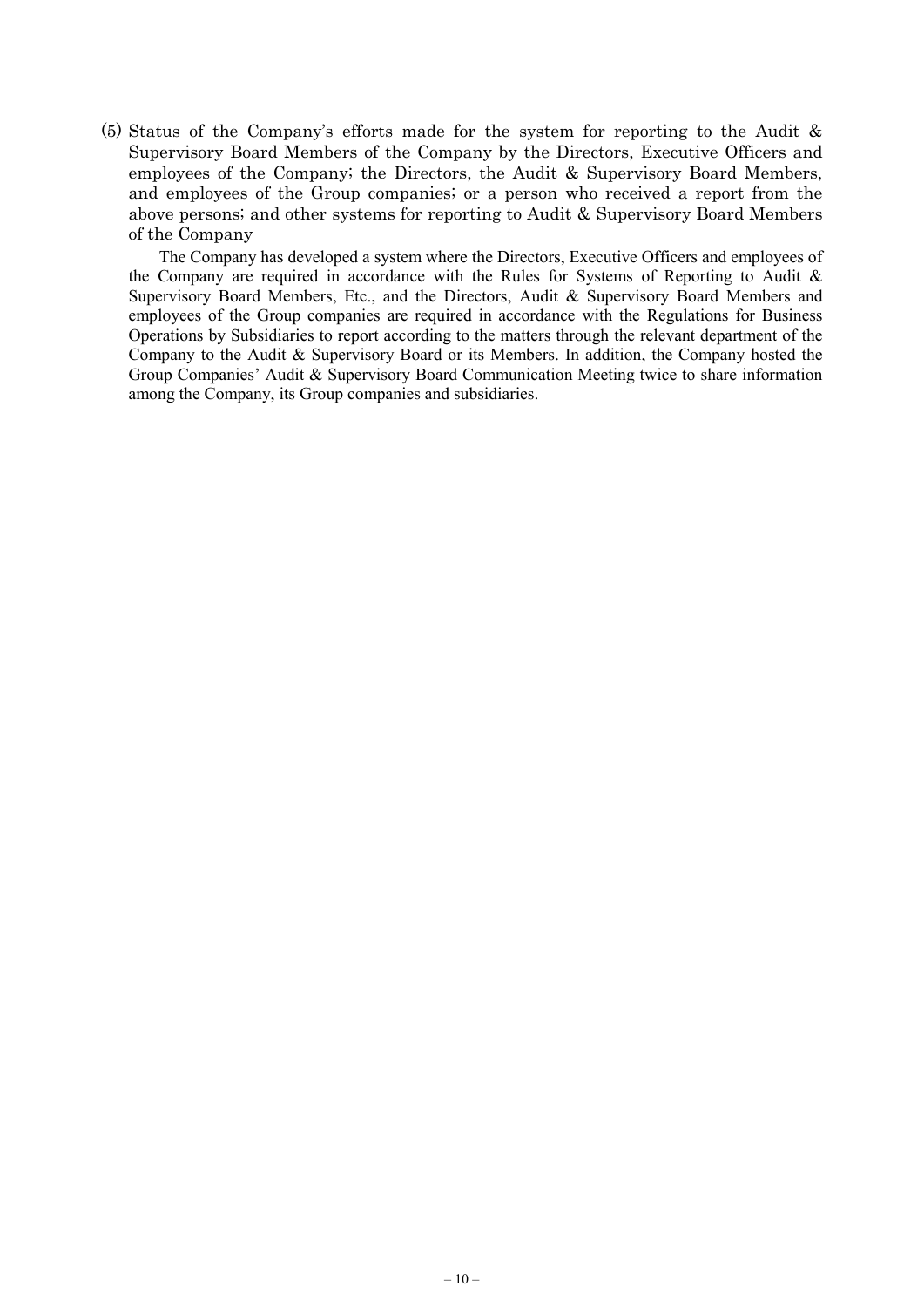# **Consolidated Statement of Changes in Net Assets**

For the year ended March 31, 2016

(Millions of yen) Shareholders' equity Common stock Capital surplus Retained earnings Treasury stock, at cost Total shareholders' equity Balance at April 1, 2015 75,457 60,312 254,922 (1,071) 389,620 Change in items during the year Cash dividends (7,968) (7,968) Profit (loss) attributable to Profit (loss) attributable to <br>owners of the parent (51,499) (51,499) (51,499) Purchase of treasury stock (6) (6) (6) (6) (6) Disposal of treasury stock (0) 0 0 Changes in ownership interests due to transactions with non-controlling interests (13) (13) (13) Reversal of revaluation reserve for land 54 54 Net change in retained earnings from changes in scope of consolidation or equity method  $354$   $354$   $354$ Net changes in items other than shareholders' equity Net changes during the year – (14) (59,058) (6) (59,079) Balance at March 31, 2016 75,457 60,297 195,863 (1,077) 330,541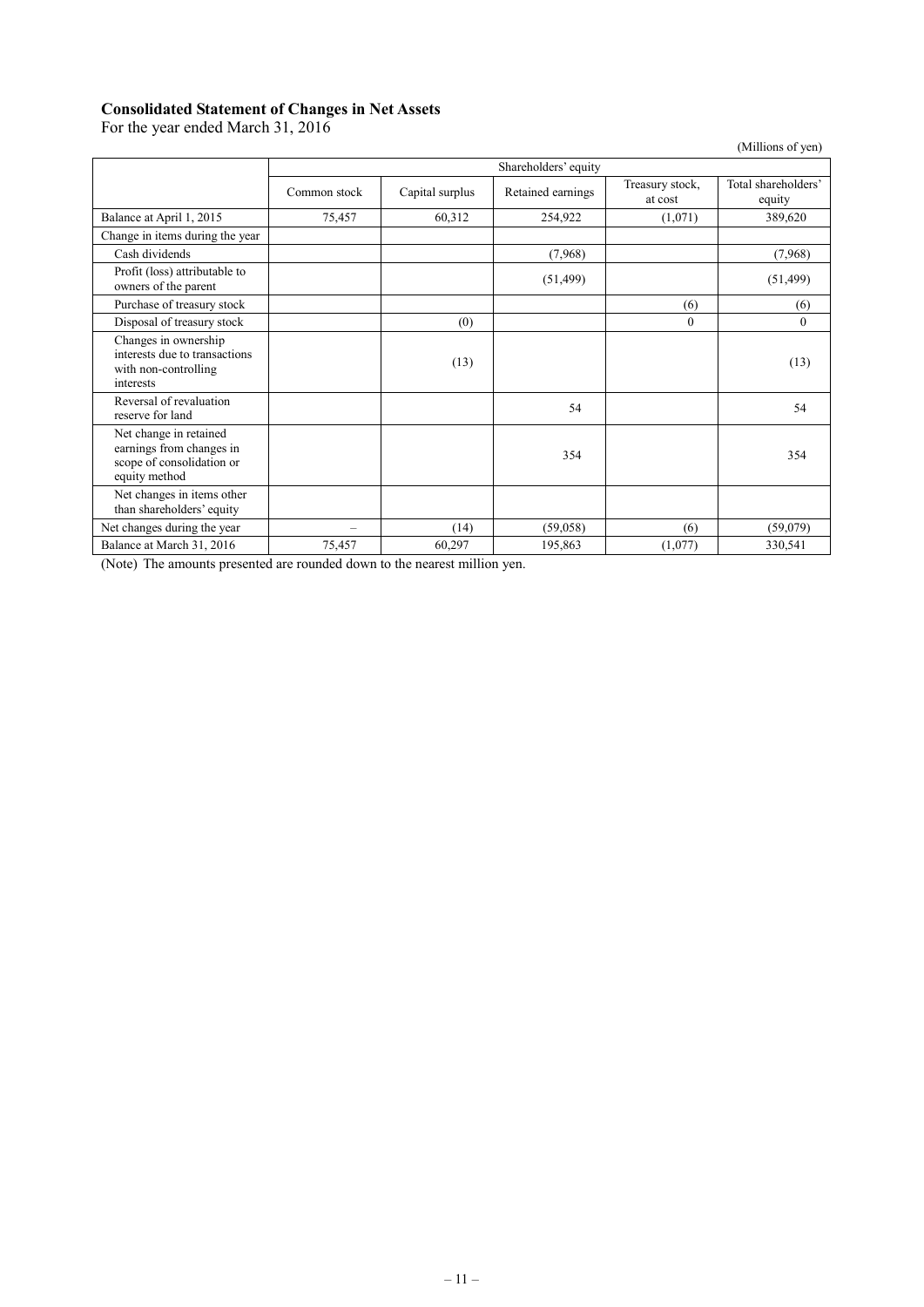|                                                                                                        |                                                                   |                            |                                 |                            |                                              |                                                              |                              | (Millions of yen) |
|--------------------------------------------------------------------------------------------------------|-------------------------------------------------------------------|----------------------------|---------------------------------|----------------------------|----------------------------------------------|--------------------------------------------------------------|------------------------------|-------------------|
|                                                                                                        | Accumulated other comprehensive income (loss)                     |                            |                                 |                            |                                              |                                                              |                              |                   |
|                                                                                                        | Net unrealized<br>holding gain on<br>investments in<br>securities | Deferred<br>gain on hedges | Revaluation reserve<br>for land | Translation<br>adjustments | Retirement benefits<br>liability adjustments | Total accumulated<br>other<br>comprehensive<br>income (loss) | Non-controlling<br>interests | Total net assets  |
| Balance at April 1,<br>2015                                                                            | 14,822                                                            | 8,719                      | 6,209                           | 22,201                     | (41)                                         | 51,911                                                       | 25,908                       | 467,440           |
| Change in items<br>during the year                                                                     |                                                                   |                            |                                 |                            |                                              |                                                              |                              |                   |
| Cash dividends                                                                                         |                                                                   |                            |                                 |                            |                                              |                                                              |                              | (7,968)           |
| Profit (loss)<br>attributable to owners<br>of the parent                                               |                                                                   |                            |                                 |                            |                                              |                                                              |                              | (51, 499)         |
| Purchase of<br>treasury stock                                                                          |                                                                   |                            |                                 |                            |                                              |                                                              |                              | (6)               |
| Disposal of<br>treasury stock                                                                          |                                                                   |                            |                                 |                            |                                              |                                                              |                              | $\mathbf{0}$      |
| Changes in<br>ownership interests<br>due to transactions<br>with<br>non-controlling<br>interests       |                                                                   |                            |                                 |                            |                                              |                                                              |                              | (13)              |
| Reversal of<br>revaluation reserve<br>for land                                                         |                                                                   |                            |                                 |                            |                                              |                                                              |                              | 54                |
| Net change in<br>retained earnings<br>from changes in<br>scope of<br>consolidation or<br>equity method |                                                                   |                            |                                 |                            |                                              |                                                              |                              | 354               |
| Net changes in<br>items other than<br>shareholders'<br>equity                                          | (8,337)                                                           | (3,966)                    | 57                              | (12,512)                   | (2,318)                                      | (27,076)                                                     | (1,370)                      | (28, 447)         |
| Net changes during<br>the year                                                                         | (8,337)                                                           | (3,966)                    | 57                              | (12,512)                   | (2,318)                                      | (27,076)                                                     | (1,370)                      | (87, 526)         |
| Balance at March 31,<br>2016                                                                           | 6,485                                                             | 4,752                      | 6,266                           | 9,689                      | (2,359)                                      | 24,834                                                       | 24,537                       | 379,913           |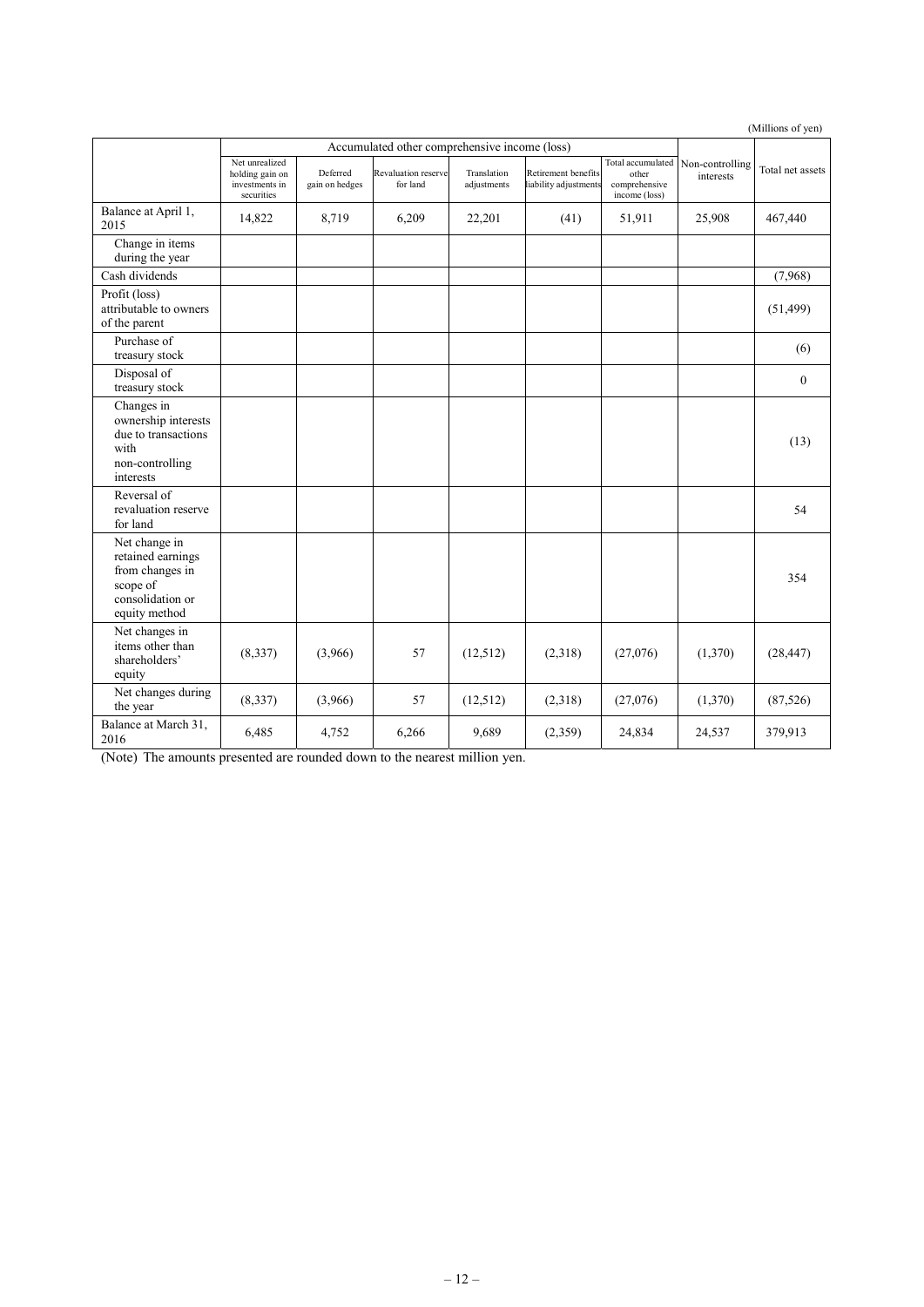# **Non-Consolidated Statement of Changes in Net Assets**

For the year ended March 31, 2016

|                                                            |                          |                          |                             |                          |                                             |                                              |                         |                                            |                               |                   | (Millions of yen)         |       |
|------------------------------------------------------------|--------------------------|--------------------------|-----------------------------|--------------------------|---------------------------------------------|----------------------------------------------|-------------------------|--------------------------------------------|-------------------------------|-------------------|---------------------------|-------|
|                                                            |                          |                          |                             |                          | Shareholders' equity                        |                                              |                         |                                            |                               |                   |                           |       |
|                                                            |                          | Capital surplus          |                             |                          |                                             | Retained earnings                            |                         |                                            |                               |                   |                           |       |
|                                                            | Common<br>stock          |                          |                             |                          |                                             |                                              | Other retained earnings |                                            |                               |                   | Treasury                  | Total |
|                                                            |                          | Capital<br>reserve       | Total<br>capital<br>surplus | Legal<br>reserve         | Reserve<br>for special<br>depreci-<br>ation | Reserve for<br>advanced<br>depreci-<br>ation | General<br>reserve      | Retained<br>earnings<br>brought<br>forward | Total<br>retained<br>earnings | stock,<br>at cost | share-hold<br>ers' equity |       |
| Balance at April 1, 2015                                   | 75,457                   | 60,302                   | 60.302                      | 2,540                    | 185                                         | 590                                          | 60,552                  | 47,412                                     | 111,280                       | (1,021)           | 246.019                   |       |
| Change in items during<br>the year                         |                          |                          |                             |                          |                                             |                                              |                         |                                            |                               |                   |                           |       |
| Cash dividends                                             |                          |                          |                             |                          |                                             |                                              |                         | (7,968)                                    | (7,968)                       |                   | (7,968)                   |       |
| Reversal of reserve<br>for special<br>depreciation         |                          |                          |                             |                          | (185)                                       |                                              |                         | 185                                        | -                             |                   |                           |       |
| Reversal of reserve<br>for advanced<br>depreciation        |                          |                          |                             |                          |                                             | (64)                                         |                         | 64                                         | -                             |                   |                           |       |
| Profit (loss)                                              |                          |                          |                             |                          |                                             |                                              |                         | (27, 635)                                  | (27, 635)                     |                   | (27, 635)                 |       |
| Purchase of treasury<br>stock                              |                          |                          |                             |                          |                                             |                                              |                         |                                            |                               | (6)               | (6)                       |       |
| Disposal of treasury<br>stock                              |                          |                          |                             |                          |                                             |                                              |                         | (0)                                        | (0)                           | $\Omega$          | $\Omega$                  |       |
| Reversal of<br>revaluation reserve<br>for land             |                          |                          |                             |                          |                                             |                                              |                         | 54                                         | 54                            |                   | 54                        |       |
| Net changes in items<br>other than<br>shareholders' equity |                          |                          |                             |                          |                                             |                                              |                         |                                            |                               |                   |                           |       |
| Net changes during the<br>year                             | $\overline{\phantom{0}}$ | $\overline{\phantom{0}}$ | $\overline{\phantom{m}}$    | $\overline{\phantom{0}}$ | (185)                                       | (64)                                         | $\equiv$                | (35,299)                                   | (35,549)                      | (6)               | (35, 555)                 |       |
| Balance at March 31,<br>2016                               | 75,457                   | 60,302                   | 60,302                      | 2,540                    | $\equiv$                                    | 526                                          | 60,552                  | 12,112                                     | 75,730                        | (1,027)           | 210,463                   |       |

(Note) The amounts presented are rounded down to the nearest million yen.

|                                                            |                                                                |                            |                                 |                                                | (Millions of yen) |
|------------------------------------------------------------|----------------------------------------------------------------|----------------------------|---------------------------------|------------------------------------------------|-------------------|
|                                                            |                                                                |                            |                                 |                                                |                   |
|                                                            | Net unrealized holding<br>gain on investments in<br>securities | Deferred gain<br>on hedges | Revaluation reserve<br>for land | Total valuation and<br>translation adjustments | Total net assets  |
| Balance at April 1, 2015                                   | 12,530                                                         | 15,681                     | 3,811                           | 32,023                                         | 278,043           |
| Change in items during<br>the year                         |                                                                |                            |                                 |                                                |                   |
| Cash dividends                                             |                                                                |                            |                                 |                                                | (7,968)           |
| Reversal of reserve<br>for special<br>depreciation         |                                                                |                            |                                 |                                                |                   |
| Reversal of reserve<br>for advanced<br>depreciation        |                                                                |                            |                                 |                                                |                   |
| Profit (loss)                                              |                                                                |                            |                                 |                                                | (27, 635)         |
| Purchase of treasury<br>stock                              |                                                                |                            |                                 |                                                | (6)               |
| Disposal of treasury<br>stock                              |                                                                |                            |                                 |                                                | $\theta$          |
| Reversal of<br>revaluation reserve<br>for land             |                                                                |                            |                                 |                                                | 54                |
| Net changes in items<br>other than<br>shareholders' equity | (7, 335)                                                       | (4,231)                    |                                 | (11, 564)                                      | (11, 564)         |
| Net changes during the<br>year                             | (7, 335)                                                       | (4,231)                    |                                 | (11, 564)                                      | (47, 120)         |
| Balance at March 31,<br>2016                               | 5,195                                                          | 11,450                     | 3,812                           | 20,458                                         | 230,922           |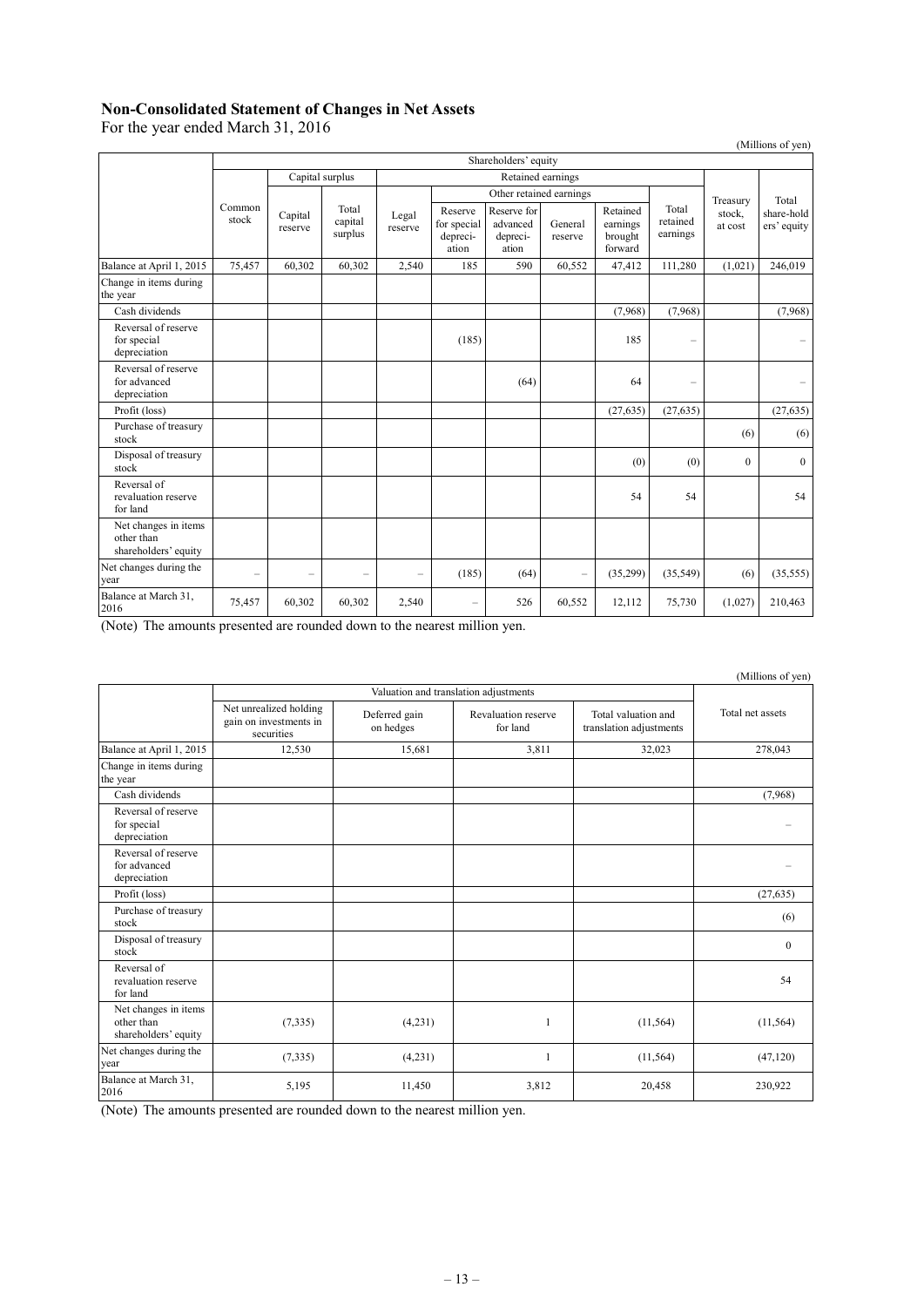## **Notes to Consolidated Financial Statements**

## **Notes on Important Matters Forming the Basis of Preparation of Consolidated Financial Statements**

- 1. Scope of consolidation
- (1) Number of consolidated subsidiaries: 316
	- Names and details of principal consolidated subsidiaries:

The Company's principal consolidated subsidiaries are as provided in "1. Matters Related to Current Conditions of the Corporate Group, (6) Status of Principal Subsidiaries" in the Business Report (page 35).

Nineteen companies including MES1941 SHIPPING S.A. have been included in the scope of consolidation from the current fiscal year due to the materiality of their businesses. A total of twelve companies were excluded from the scope of consolidation due to their liquidations and mergers.

(2) Names and details of principal non-consolidated subsidiaries:

The Company's principal non-consolidated subsidiary is Chiba Koei Co., L<sub>td</sub>

Non-consolidated subsidiaries are excluded from the scope of consolidation, as all of the non-consolidated subsidiaries are small-sized companies and any total amount of total assets, net sales, profit or loss (amount corresponding to the Company's equity in such subsidiaries), or retained earnings (amount corresponding to the Company's equity in such subsidiaries) etc., do not have material impact on the consolidated financial statements.

- 2. Application of equity method
- (1) Number of entities accounted for under the equity method: 25

Of the entities accounted for under the equity method, 9 companies are non-consolidated subsidiaries, and the principal company among them is Shibaura Kaiun Co., Ltd.

The number of affiliates is 16, and the principal company among them is Rinko Corporation.

"K" LINE (INDIA) PRIVATE LIMITED has been included in the scope of the entities accounted for under the equity method from the current fiscal year due to the materiality of their businesses. A total of 2 companies were excluded from the scope of the equity method application due to sales of shares and the merger.

- (2) Non-consolidated subsidiaries and affiliates to which the equity method was not applied Non-consolidated subsidiaries (Chiba Koei Co., Ltd. and others) and affiliates (Bousai Tokushu Eisen Co., Ltd. and others) are excluded from the scope of the equity method application, as their profit or loss, retained earnings, etc., do not have material impact on the consolidated financial statements and do not have significance as a whole.
- (3) Items involving application of equity method for which a special description is deemed necessary In the case of entities accounted for under the equity method with account closing dates that are different from the consolidated account closing date, the financial statements for the fiscal year of each of the entities are used.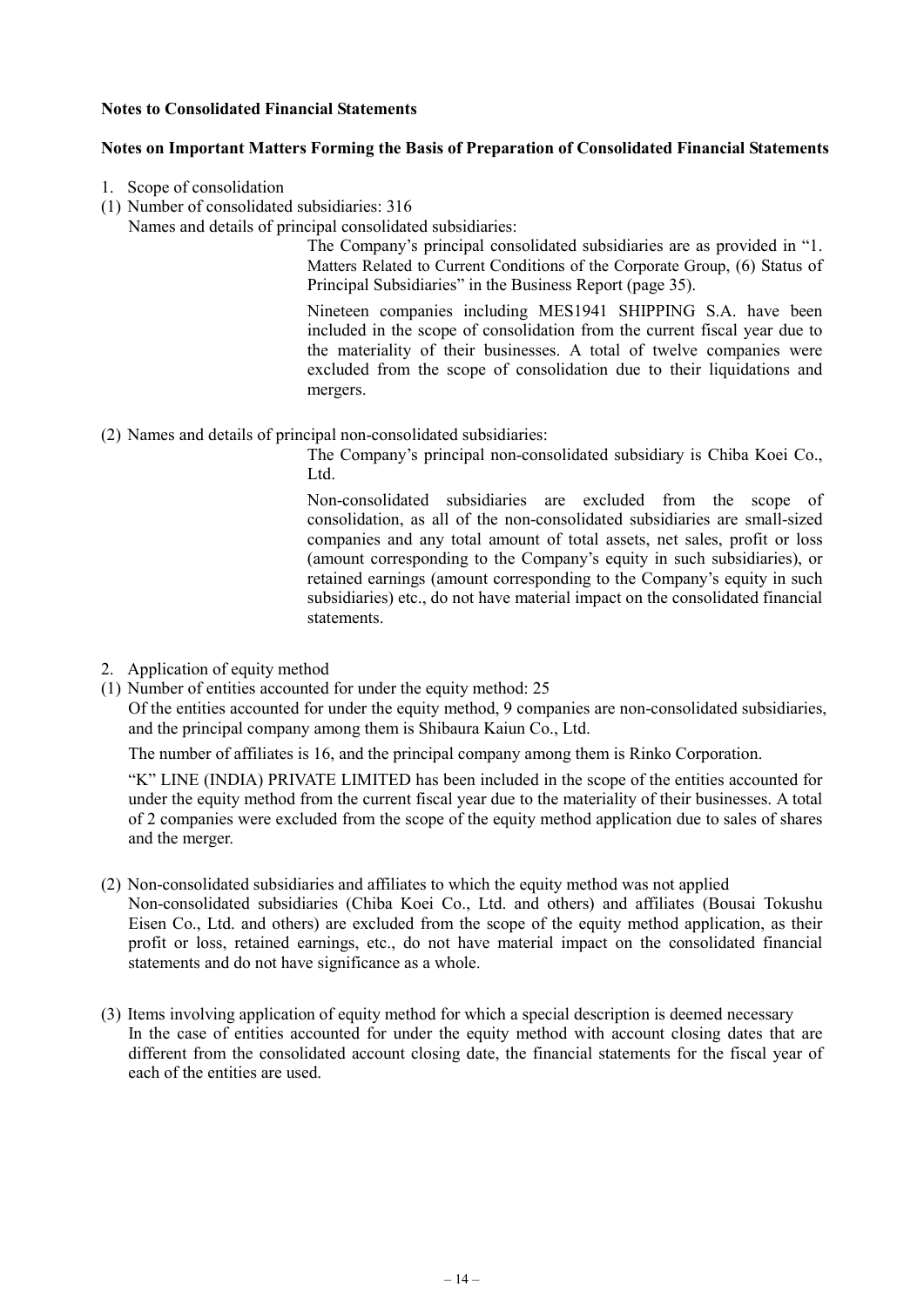3. Fiscal year of consolidated subsidiaries

The fiscal year of nine of the Company's consolidated subsidiaries ends on December 31. Of these, the financial statements as of that date are used for three of the companies. However, adjustments necessary for consolidation purposes are made if major transactions were executed between their account closing dates and the consolidated account closing date. For the six remaining companies, the accounts are based on financial statements for which a provisional settlement of accounts is performed based on the account closing as of the consolidated account closing date. The account closing dates of other consolidated subsidiaries are the same as the consolidated account closing date.

- 4. Accounting standards
- (1) Standards and methods of valuation of significant assets

| (1)  | <b>Securities</b>                                         |                                                                                                                    |
|------|-----------------------------------------------------------|--------------------------------------------------------------------------------------------------------------------|
|      | Held-to-maturity debt securities:                         | Stated at cost based on the amortized cost method.                                                                 |
|      | Other securities                                          |                                                                                                                    |
|      | Marketable securities classified as other securities:     |                                                                                                                    |
|      |                                                           | Fair value method based on the market price, etc. as of                                                            |
|      |                                                           | the end of the fiscal year (the valuation difference is<br>accounted for as a separate component of net assets and |
|      |                                                           | the cost of sales is principally calculated by the                                                                 |
|      |                                                           | moving-average method).                                                                                            |
|      | Non-marketable securities classified as other securities: |                                                                                                                    |
|      |                                                           | Mainly stated at cost based on the moving-average                                                                  |
|      |                                                           | method.                                                                                                            |
| (11) | Inventories                                               | Mainly stated at cost based on the moving-average                                                                  |
|      |                                                           | method (The method includes write-downs based on                                                                   |
|      |                                                           | decreased profitability).                                                                                          |

## (2) Depreciation methods of significant depreciable assets

| Tangible assets (excluding leased assets)                                      |                                                                                                                                                                                                                                                        |
|--------------------------------------------------------------------------------|--------------------------------------------------------------------------------------------------------------------------------------------------------------------------------------------------------------------------------------------------------|
| Vessels:                                                                       | Straight-line method and the declining-balance method,<br>with the method selected according to each vessel.                                                                                                                                           |
| Other tangible assets:                                                         | Mainly the declining-balance method                                                                                                                                                                                                                    |
| (ii) Intangible assets (excluding leased assets)                               |                                                                                                                                                                                                                                                        |
|                                                                                | Straight-line method                                                                                                                                                                                                                                   |
|                                                                                | For software used internally, the straight-line method is<br>applied based on the period of potential use by the<br>Company and its consolidated subsidiaries (five years).                                                                            |
|                                                                                |                                                                                                                                                                                                                                                        |
| Leased assets under finance lease transactions that transfer ownership:        |                                                                                                                                                                                                                                                        |
|                                                                                | Same depreciation method as that applied to owned<br>fixed assets.                                                                                                                                                                                     |
| Leased assets under finance lease transactions that do not transfer ownership: |                                                                                                                                                                                                                                                        |
|                                                                                | Straight-line method based on the assumption that the<br>useful life equals the lease term and the residual value<br>equals zero.                                                                                                                      |
|                                                                                | Leased assets under finance lease transactions that do<br>not transfer ownership whose inception date is on or<br>before March 31, 2008 are accounted for under the<br>method similar to the one that is applicable to regular<br>rental transactions. |
|                                                                                | (iii) Leased assets                                                                                                                                                                                                                                    |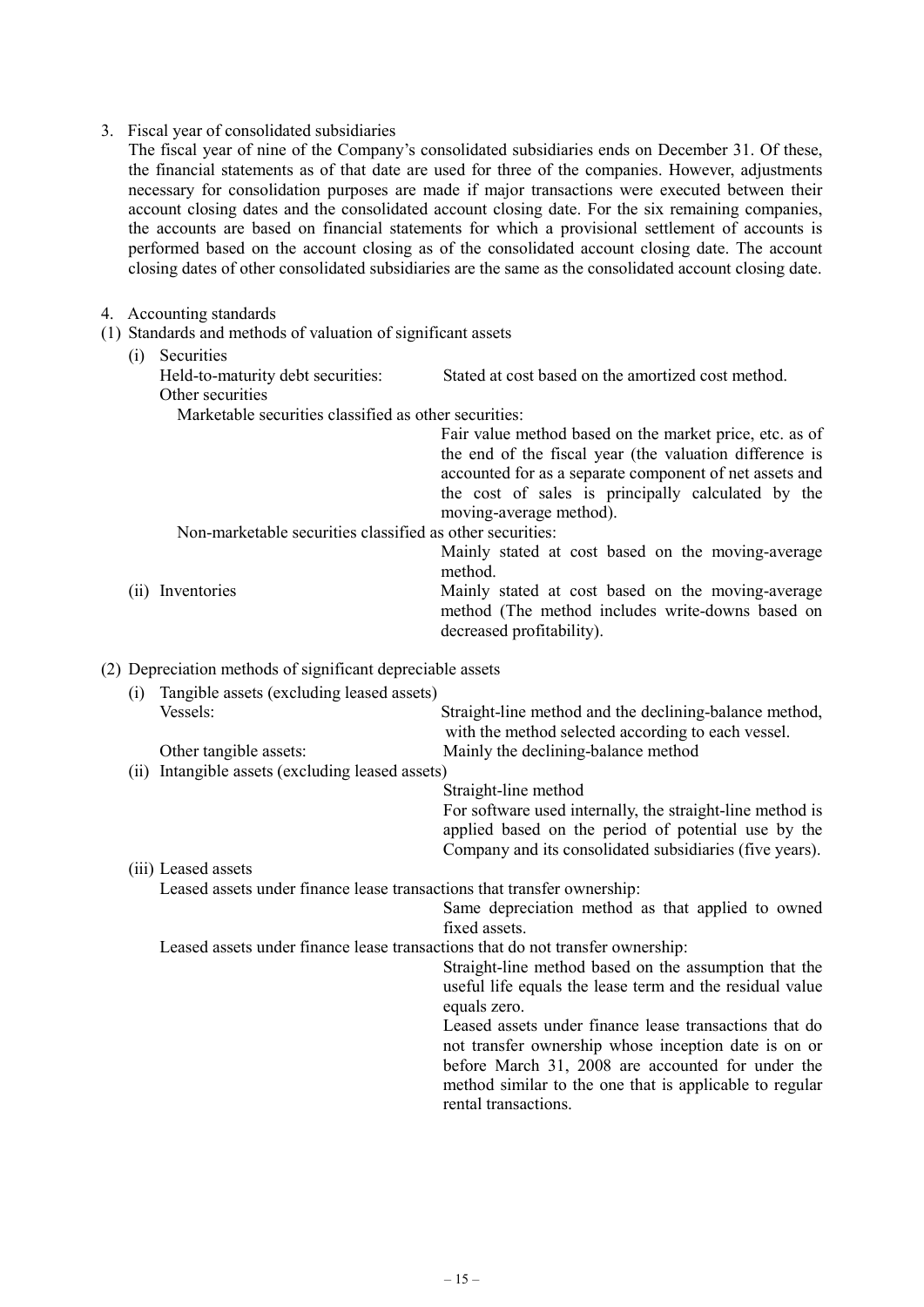(3) Recognition for significant reserves

| (i) | Allowance for doubtful receivables:                        | In order to prepare for potential credit losses on<br>receivables, an estimated amount is recorded at the<br>amount calculated based on the historical rate of credit<br>loss with respect to ordinary receivables and at the<br>amount determined in consideration of collectibility of<br>individual receivables with respect to doubtful accounts<br>and certain other receivables. |
|-----|------------------------------------------------------------|----------------------------------------------------------------------------------------------------------------------------------------------------------------------------------------------------------------------------------------------------------------------------------------------------------------------------------------------------------------------------------------|
|     | (ii) Allowance for bonuses:                                | In order to prepare for bonuses to be paid to employees,<br>the allowance for bonuses is accounted for at the<br>estimated amount of the bonuses to be paid as allocated<br>to the current fiscal year.                                                                                                                                                                                |
|     | (iii) Allowance for directors' bonuses:                    | In order to prepare for bonuses to be paid to directors,<br>the allowance for directors' bonuses is accounted for at<br>the estimated amount of the bonuses to be paid as<br>allocated to the current fiscal year.                                                                                                                                                                     |
|     |                                                            | (iv) Allowance for directors' and audit $\&$ supervisory board members' retirement benefits:<br>In order to prepare for retirement benefit payments to<br>Directors and Audit & Supervisory Board Members,<br>the amount required at the end of the fiscal year by the<br>internal rules is recorded at certain consolidated<br>subsidiaries.                                          |
|     | (v) Accrued expenses for overhaul of vessels:              |                                                                                                                                                                                                                                                                                                                                                                                        |
|     |                                                            | In order to prepare for expenditure on periodic<br>overhaul, accrued expenses for overhaul of vessels are<br>accounted for at the estimated amount of the expenses<br>to be paid as allocated to the current fiscal year.                                                                                                                                                              |
|     | (vi) Allowance for loss relating to the Anti-Monopoly Act: |                                                                                                                                                                                                                                                                                                                                                                                        |
|     |                                                            | In order to prepare for fines and penalties required by<br>overseas authorities relating to the Anti-Monopoly Act,<br>an amount reasonably estimated to the extent possible<br>is recorded.                                                                                                                                                                                            |

## (4) Accounting treatment for retirement benefits

- (i) Method of attributing estimated retirement benefits to periods The retirement benefit obligations are attributed to periods to the end of the current fiscal year using the benefit formula basis.
- (ii) Method of amortizing actuarial differences and past service costs

Actuarial differences are amortized in the years following the year in which the differences are recognized by the straight-line method principally over a period of nine years, which falls within the estimated average remaining years of service of the eligible employees.

Past service cost is amortized by the straight-line method principally over a period of nine years, which falls within the estimated average remaining years of service of the eligible employees at the time when the cost is recognized.

(5) Recognition of marine transportation revenues and marine transportation expenses

The voyage completion method. However, for containerships, revenues and expenses are recorded under the multiple transportation progress method.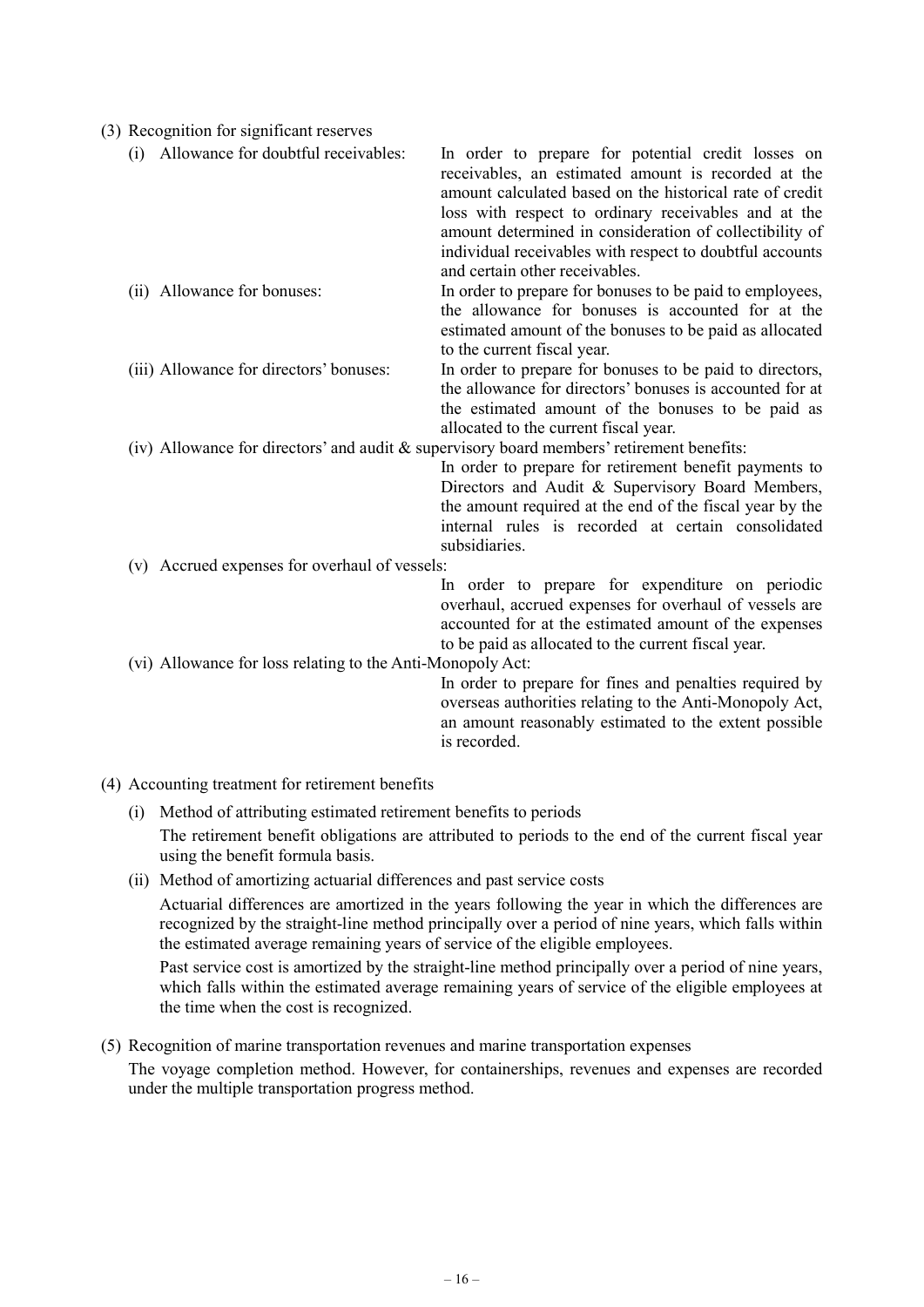(6) Significant hedge accounting method

Hedging activities are accounted for under the deferral hedge method.

If interest rate swap contracts are used as hedges and meet certain hedging criteria, the net amount to be paid or received under each interest rate swap contract is added to or deducted from the interest on the underlying assets or liabilities for which the swap contract is executed "Special treatment for interest rate swaps."

Forward foreign exchange contracts which meet certain criteria are accounted for by the allocation method which requires that recognized foreign currency receivables or payables be translated at the corresponding contract rates.

(7) Recognition of deferred assets

Bond issuance costs are fully recognized as expenses when incurred.

- (8) Recognition of interest expenses on vessel construction loans For vessels for which the construction is over the long term, interest expenses on vessel construction loans incurred during the construction period is included in the acquisition cost.
- (9) Accounting treatment for consumption taxes Consumption taxes are accounted for under the tax exclusion method.
- (10)Amortization method of goodwill and amortization period Goodwill is amortized over a period of five years under the straight-line method.

## **Notes on Changes in Accounting Policies**

("Revised Accounting Standard for Business Combinations")

The Company adopted "Revised Accounting Standard for Business Combinations" (Accounting Standards Board of Japan ("ASBJ") Statement No.21 of September 13, 2013), "Revised Accounting Standard for Consolidated Financial Statements" (ASBJ Statement No.22 of September 13, 2013), "Revised Accounting Standard for Business Divestitures" (ASBJ Statement No.7 of September 13, 2013) and other related accounting standards from April 1, 2015. Under the revised accounting standards, the difference between the fair value of the consideration received or paid and the change in non-controlling interests in a subsidiary shall be recognized in capital surplus as long as the parent retains control over the subsidiary and the corresponding acquisition-related costs shall be accounted for as expenses in the periods in which the costs are incurred. Moreover, for business combinations carried out on or after April 1, 2015, the accounting method was changed to one in which the reviewed acquisition cost allocation resulting from the finalization of the provisional accounting treatment is reflected in the consolidated financial statements for the period in which the business combination occurs. The Company adopted this provisional accounting treatment for business combinations completed on or after April 1, 2015. Additionally, the presentation of profit was changed and minority interests were changed to non-controlling interests are made in the consolidated financial statements. Certain reclassifications were made to the previous year's consolidated financial statements to reflect these changes in presentation.

These revised accounting standards are applied prospectively in accordance with Section 58-2 (4) of "Revised Accounting Standard for Business Combinations," Section 44-5(4) of "Revised Accounting Standard for Consolidated Financial Statements" and Section 57-4(4) of "Revised Accounting Standard for Business Divestitures."

The effect of these changes on the Company's consolidated operating results and financial position as of and for the year ended March 31, 2016 was immaterial.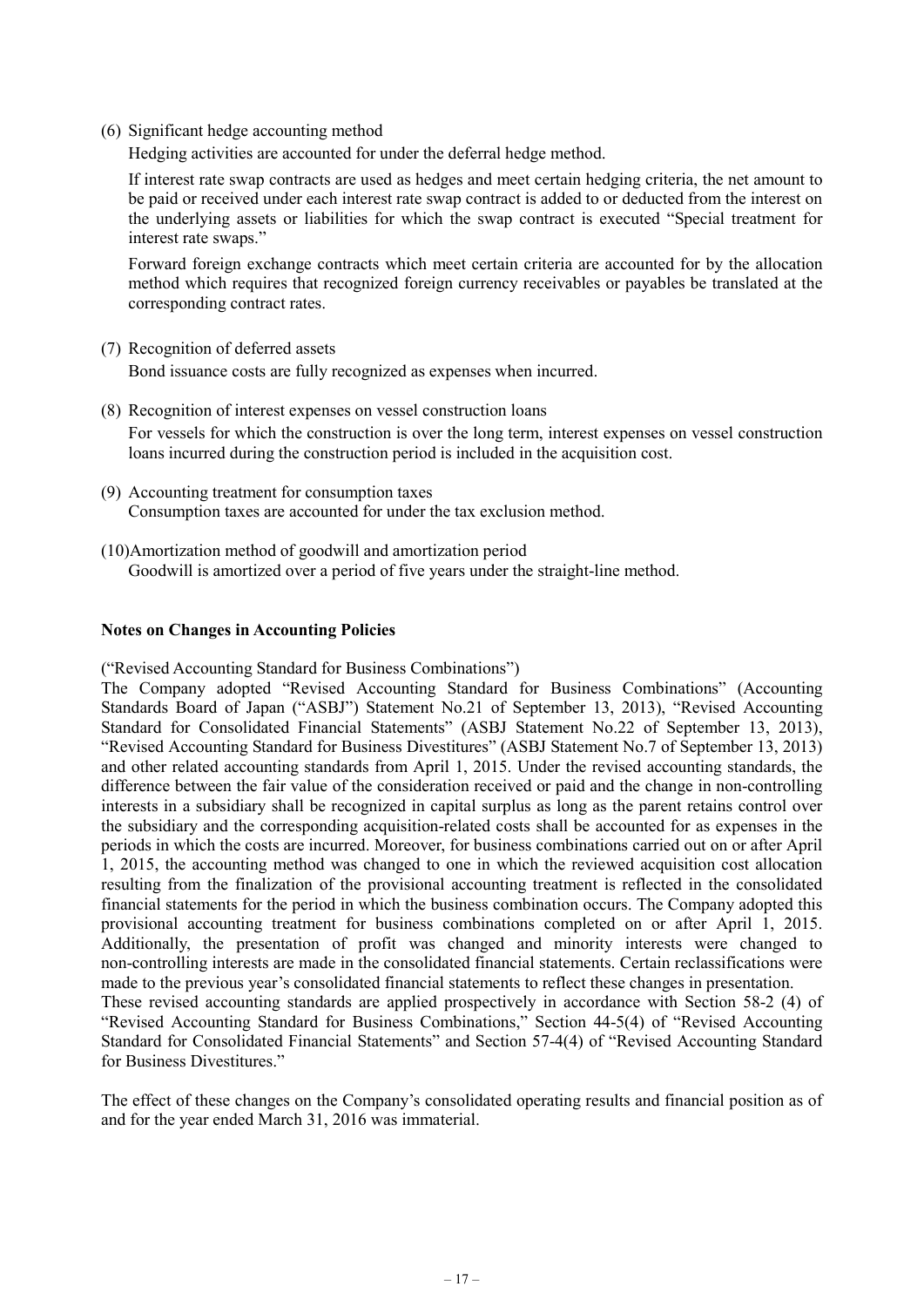# **Additional Information**

(Change in balance of deferred tax assets and deferred tax liabilities in line with changes in corporate tax rates)

The "Act for Partial Revision of the Income Tax Act, etc." (Act No. 15 of 2016) and the "Act for Partial Revision of the Local Tax Act, etc." (Act No. 13 of 2016) were enacted during the Japanese Diet session on March 29, 2016. As a result, the effective statutory tax rate used to measure the Company and its domestic consolidated subsidiaries' deferred tax assets and liabilities was changed from mainly 29.7 per. cent to mainly 28.7 per. cent for the temporary differences expected to be realized or settled in the period from April 1, 2016 to March 31, 2018 and to mainly 28.5 per. cent for the temporary differences expected to be realized or settled on April 1, 2018 or thereafter, respectively.

As a result of the above changes, the amount of deferred tax assets (after deducting deferred tax liabilities) decreased by ¥99 million, and income taxes-deferred increased by ¥239 million as of March 31, 2016 and for the year then ended.

Additionally, deferred tax liabilities on land revaluation decreased by ¥58 million, and the amount of revaluation reserve for land increased by the same amount as of March 31, 2016.

The deductible amount of tax loss carried forward will be also limited to 60 per cent. of taxable income before deductions of tax loss carried forward effective for fiscal years beginning on or after April 1, 2016, limited to 55 per cent. of taxable income before deductions of tax loss carried forward effective for fiscal years beginning on or after April 1, 2017 and limited to 50 per cent. of taxable income before deductions of tax loss carried forward effective for fiscal years beginning on or after April 1, 2018. The effect of these changes on deferred tax assets and income taxes-deferred was immaterial for the current fiscal year.

(Application of consolidated taxation system)

The Company and certain domestic consolidated subsidiaries adopted the consolidated taxation system, specifying the Company as a parent company for consolidated tax payments.

# **Notes on Changes in Presentation**

(Consolidated balance sheet)

(1) "Marketable securities," which were recorded separately in the previous fiscal year (nil as of March 31, 2015), are included in "Other current assets" from the current fiscal year due to their immateriality.

(Consolidated statement of operations)

- (1) "Gain on sales of shares of subsidiaries," which was recorded separately in the previous fiscal year (¥10,759 million for the fiscal year ended March 31, 2015), is included in "Other extraordinary income" from the current fiscal year due to a decrease in materiality.
- (2) "Loss relating to the Anti-Monopoly Act," which was recorded separately in the previous fiscal year (¥7,023 million for the fiscal year ended March 31, 2015), is included in "Other extraordinary losses" from the current fiscal year due to a decrease in materiality.
- (3) "Loss on devaluation of investments in securities," which was included in "Other extraordinary losses" in the previous fiscal year (¥7 million for the fiscal year ended March 31, 2015), is presented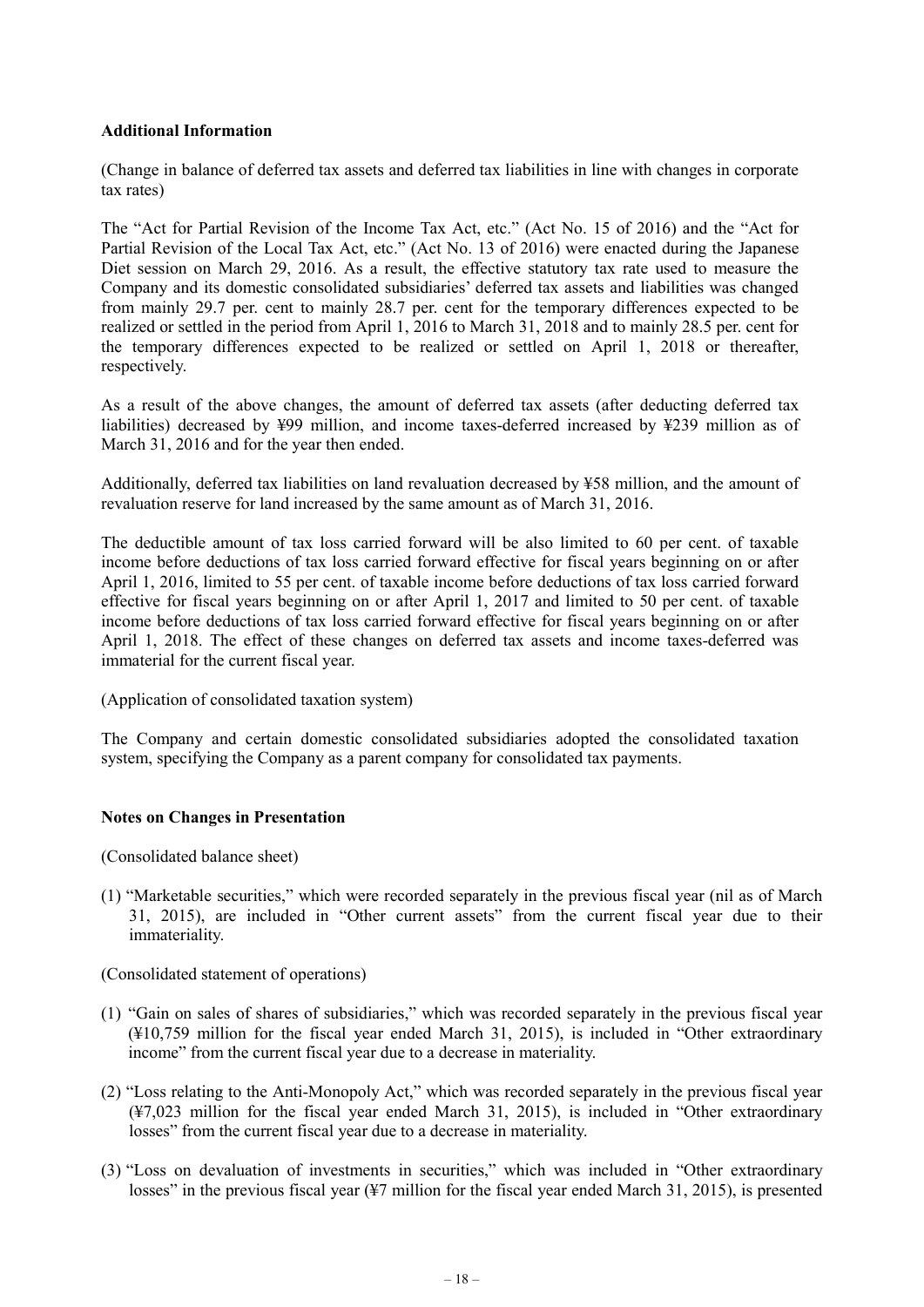separately from the current fiscal year due to an increase in materiality.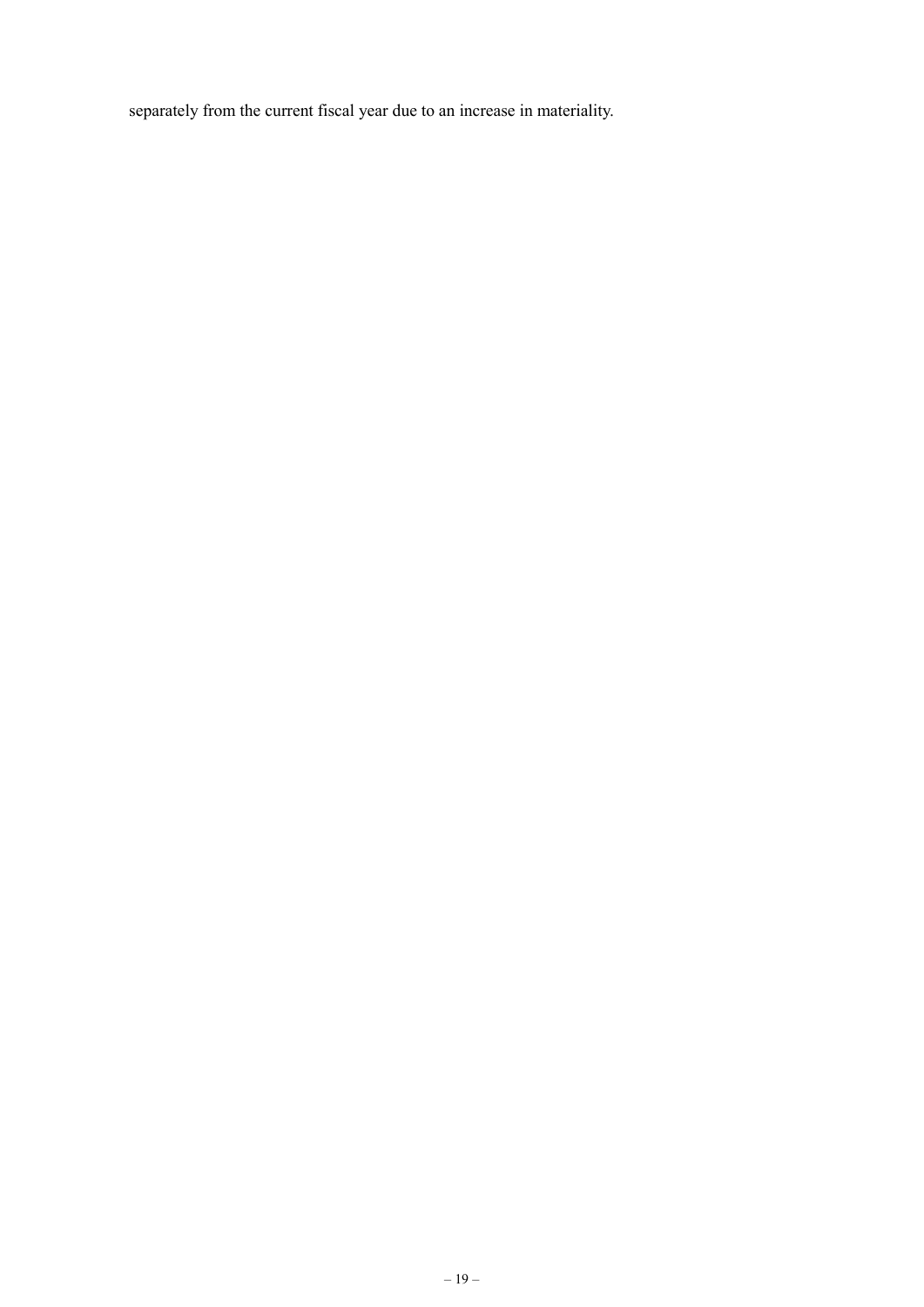## **Notes to Consolidated Balance Sheet**

1. Assets pledged as collateral and secured liabilities

| Assets pledged as collateral | (Millions of yen) |
|------------------------------|-------------------|
| Asset category               |                   |
| Vessels                      | 330,422           |
| Buildings and structures     | 3,580             |
| Land                         | 1,688             |
| Investments in securities    | 11,372            |
| Other                        | 171               |
| Total                        | 347,235           |

The amount of ¥11,372 million for investments in securities in the table above was pledged as collateral to procure funds for vessel equipment at affiliates and others. As a result, there were no corresponding secured liabilities as of March 31, 2016.

In addition, ¥3,833 million out of the amount of ¥330,422 million for vessels in the table above was pledged as collateral for entrusted guarantees.

| Secured liabilities                                                                              | (Millions of yen)                    |
|--------------------------------------------------------------------------------------------------|--------------------------------------|
| Liability category<br>Short-term loans payable and current portion of long-term<br>loan payables | 29,956                               |
| Long-term loans payable, less current portion                                                    | 233,942                              |
| Total                                                                                            | 263,899                              |
| Accumulated depreciation of assets<br>Accumulated depreciation of tangible assets                | (Millions of yen)<br>405,571         |
| 3. Guarantee obligations<br>Guarantees<br>Additional funding obligation, etc.                    | (Millions of yen)<br>12,708<br>2,920 |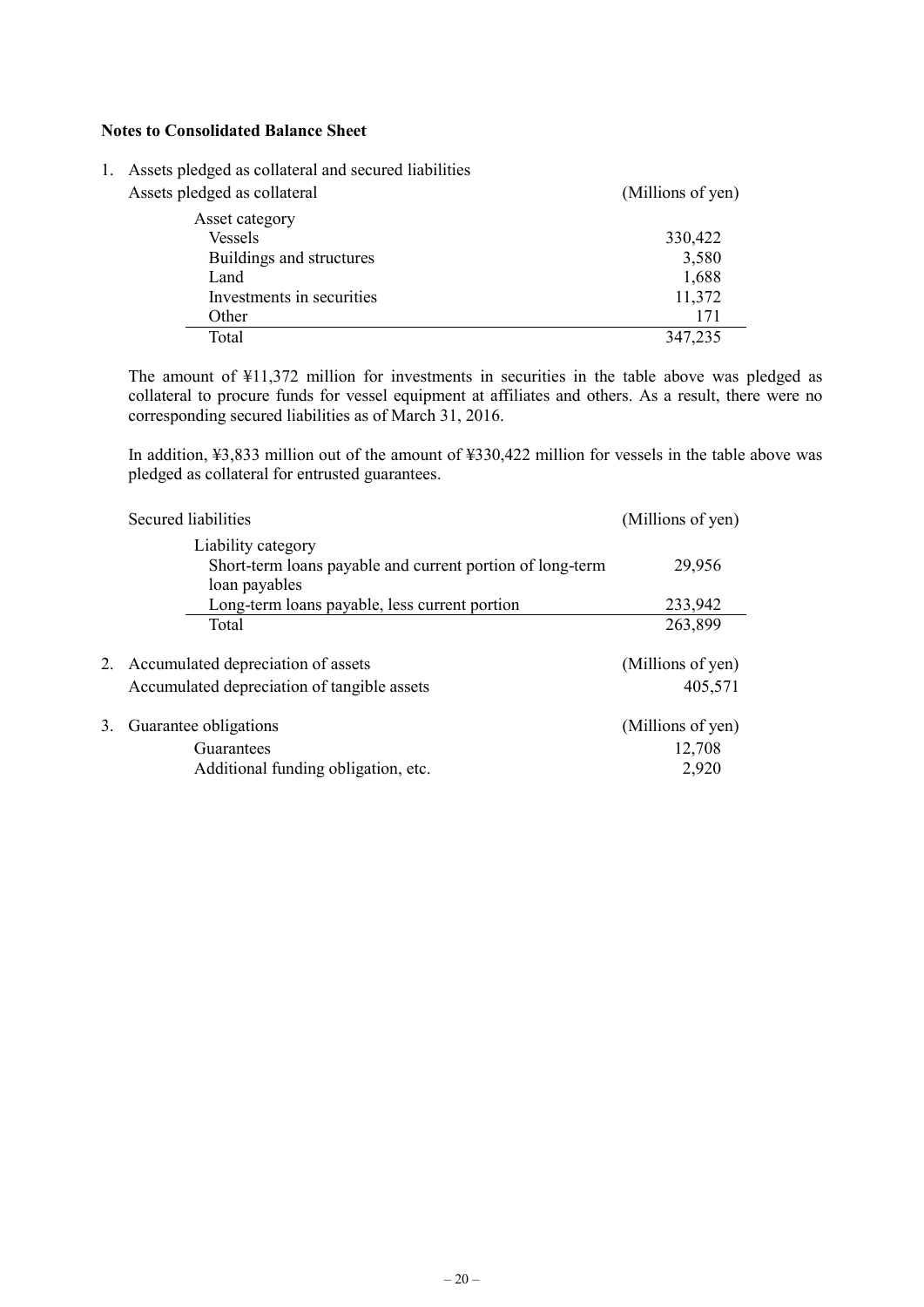# 4. Land revaluation

Pursuant to the "Act on Revaluation of Land" (Act No. 34 of 1998) and the "Act on Partial Amendment to the Act on Revaluation of Land" (Act No. 19 of 2001), the Company and certain consolidated subsidiaries performed revaluation of land for business use. The effect of this revaluation has been recorded as revaluation reserve for land in net assets, excluding the deferred tax liabilities or deferred tax assets associated with the revaluation.

Pursuant to the "Act on Revaluation of Land" (Act No. 34 of 1998) and the "Act on Partial Amendment to the Act on Revaluation of Land" (Act No. 19 of 2001), certain companies under the equity method performed revaluation of land for business use and recorded as revaluation reserve for land in net assets.

Revaluation method prescribed in Article 3, Paragraph 3 of the "Act on Revaluation of Land" The revaluation of land for business use was calculated by making rational adjustments to the prices posted in accordance with the provision of Article 6 of the Public Notice of Land Prices Act for standard sites set forth in Article 6 of the same act in the neighborhood of the relevant land pursuant to Article 2, Paragraph 1 of the Order for Enforcement of the Act on Revaluation of Land (Cabinet Order No. 119 of 1998). However, for some land, the revaluation was calculated by making rational adjustments to standard prices assessed in accordance with the provision of Article 9, Paragraph 1 of the Order for Enforcement of the National Land Use Planning Act for standard sites set forth in Article 7, Paragraph 1, Item 1 (a) of the same order in the neighborhood of the relevant land for business use pursuant to Article 2, Paragraph 2 of the Order for Enforcement of the Act on Revaluation of Land, by making rational adjustments to land prices registered in the land tax ledger set forth in Article 341, Item 10 of the Local Tax Act or in the supplementary land tax ledger set forth in Article 341, Item 11 of the same act for the relevant land for business use pursuant to Article 2, Paragraph 3 of the Order for Enforcement of the Act on Revaluation of Land, or by making rational adjustments to the value calculated by the method established and published by the Director-General of the National Tax Agency for computing land value that serves as a basis for the calculation of taxable amount of land value tax set forth in Article 16 of the Land-Holding Tax Act for the relevant land for business use pursuant to Article 2, Item 4 of the Order for Enforcement of the Act on Revaluation of Land.

# Revaluation date March 31, 2002

The difference between the fair value and revalued book value of the revalued land at March 31, 2016 (amount corresponding to the Company's equity)

(2,674) million yen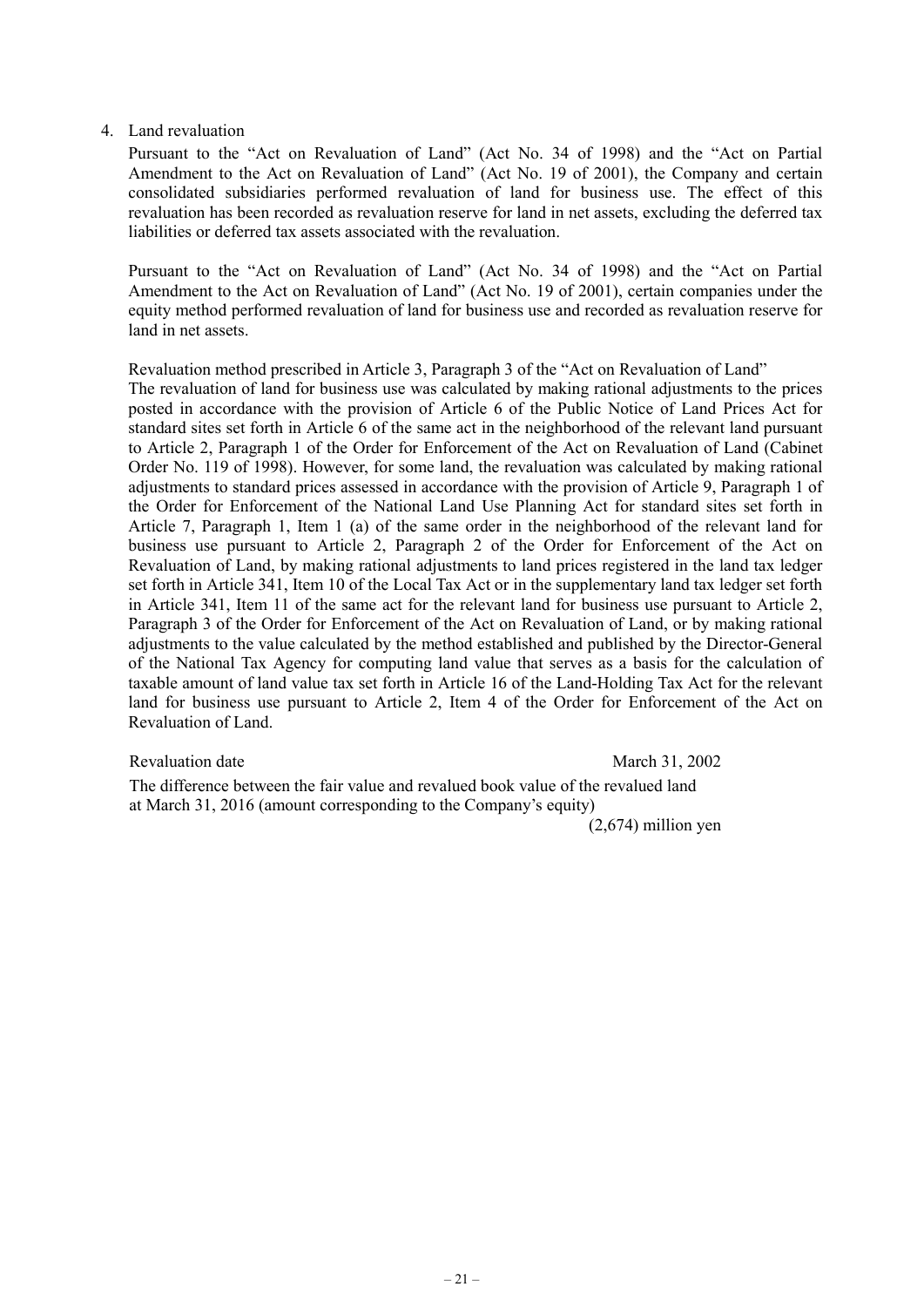# **Notes to Consolidated Statement of Changes in Net Assets**

1. Class and number of shares issued as of March 31, 2016 Common stock 939,382,298 shares

- 2. Matters related to dividends
- (1) Amount of dividends distributed

| Resolution                                                                 | Class of<br>shares | Total dividend amount<br>(millions of yen) | Dividend<br>per share<br>(yen) | Record date           | Effective date       |
|----------------------------------------------------------------------------|--------------------|--------------------------------------------|--------------------------------|-----------------------|----------------------|
| Ordinary<br>General Meeting<br>of Shareholders<br>held on June 24,<br>2015 | Common<br>stock    | 5,624                                      | 6.0                            | March 31, 2015        | June 25, 2015        |
| Board of<br><b>Directors</b><br>Meeting held on<br>October 30,<br>2015     | Common<br>stock    | 2,343                                      | 2.5                            | September 30,<br>2015 | November 30.<br>2015 |
| Total                                                                      |                    | 7,968                                      |                                |                       |                      |

(2) Dividends with the record date falling in the current fiscal year and with the effective date falling in the following fiscal year

Resolutions are planned as follows.

| Resolution                                                                       | Class of<br>shares | Total<br>dividend<br>amount<br>(millions<br>of yen) | Source of<br>dividend | Dividend<br>per share<br>(yen) | Record date    | Effective date |
|----------------------------------------------------------------------------------|--------------------|-----------------------------------------------------|-----------------------|--------------------------------|----------------|----------------|
| Ordinary<br>General Meeting<br>of Shareholders<br>to be held on<br>June 24, 2016 | Common<br>stock    | 2,343                                               | Retained<br>earnings  | 2.5                            | March 31, 2016 | June 27, 2016  |

3. Class and number of shares to be delivered upon exercise of subscription rights to shares outstanding at March 31, 2016 (excluding those for which the exercise period has not arrived). Common stock 162,284,972 shares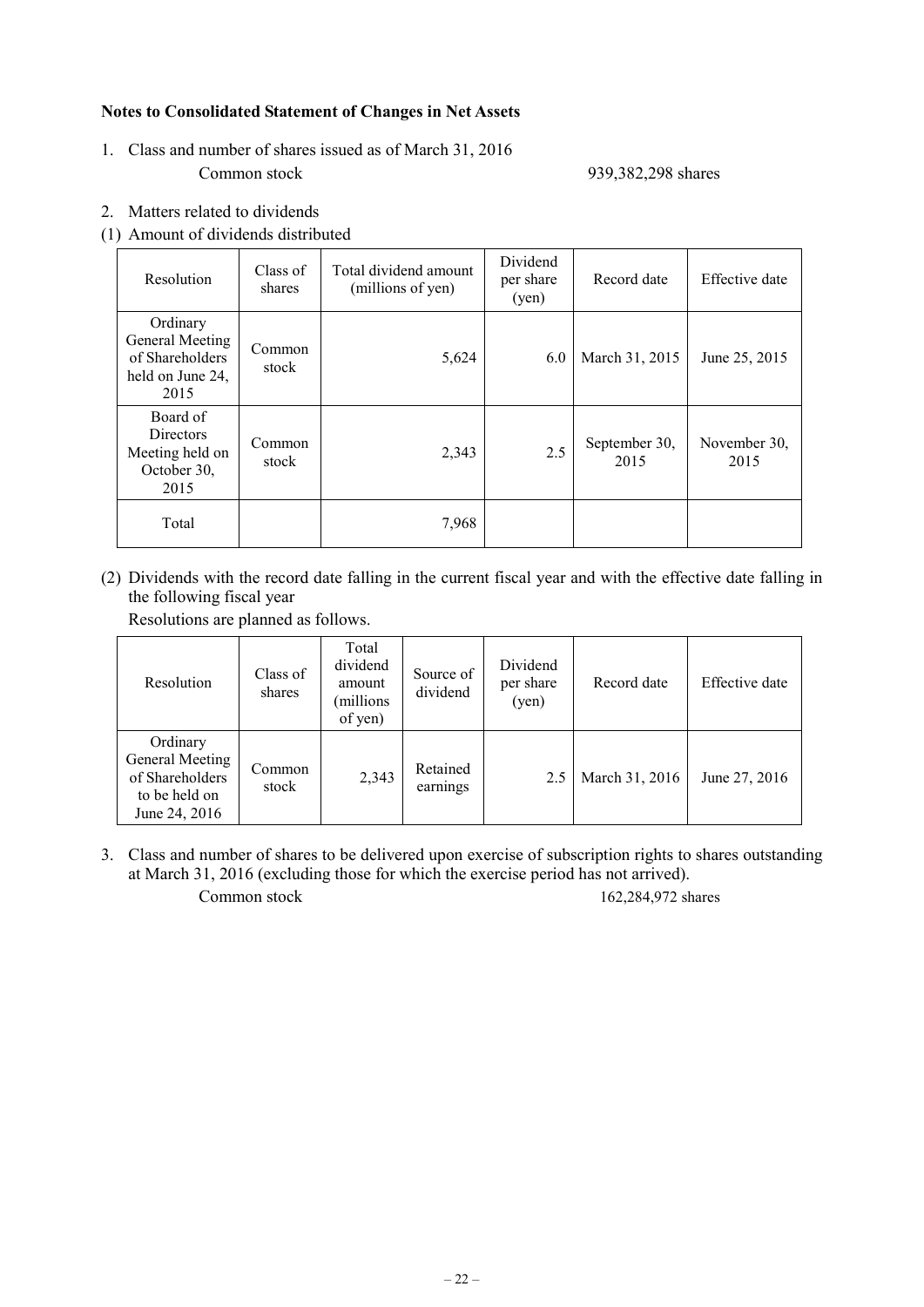## **Notes on Financial Instruments**

1. Conditions of financial instruments

The "K" Line Group obtains necessary funding, mainly through bank loans and the issuance of bonds, in accordance with its capital expenditure plans. Temporary surplus funds are invested in highly liquid financial assets, and short-term operating funds are financed through bank loans and the issuance of commercial papers. The Group utilizes derivatives only for hedging the below-mentioned risks, and does not utilize them for speculation.

Of the capital expenditure funds for acquisitions of tangible assets such as vessels, those denominated in foreign currencies are exposed to foreign exchange fluctuation risks. These are hedged by forward foreign exchange contracts. Loans are primarily used to raise funds for capital expenditure. Some of these are exposed to fluctuation risk of interest to be paid, but these risks are hedged by such means as interest rate swap contracts. In addition, foreign exchange fluctuation risks on future foreign currency-denominated debts are hedged by currency swap contracts.

Derivative transactions are entered into after obtaining approval from the persons authorized to decide such matters in accordance with the regulations on decision making and the detailed rules on handling derivative operations, which stipulate details such as the authority to enter into transactions and transaction limits. Transaction results are reported periodically at the Executive Officers' Meeting.

2. Matters related to fair values, etc. of financial instruments

The following table presents the Company's financial instruments on the consolidated balance sheets, their fair values and the differences as of March 31, 2016.  $(M)$ lions of you

|                                                            |                      |                               | дишнонѕ от уенд |
|------------------------------------------------------------|----------------------|-------------------------------|-----------------|
|                                                            | Carrying value $(*)$ | Estimated<br>fair value $(*)$ | Difference      |
| Cash and deposits                                          | 241,101              | 241,101                       |                 |
| Accounts and notes receivable-trade<br>(2)                 | 79,652               | 79,652                        |                 |
| Marketable securities and investments in securities<br>(3) |                      |                               |                 |
| Held-to-maturity debt securities<br>(1)                    |                      |                               |                 |
| (ii) Other securities                                      | 22,495               | 22,495                        |                 |
| (iii) Shares of subsidiaries and affiliates                | 3,826                | 1,022                         | (2,804)         |
| Accounts and notes payable-trade<br>(4)                    | [99.745]             | [99,745]                      |                 |
| Short-term loans payable and current portion of<br>(5)     |                      |                               |                 |
| long-term loans payable                                    | [71, 787]            | [72, 104]                     | (316)           |
| <b>Bonds</b><br>(6)                                        | [62,565]             | [60,969]                      | 1,595           |
| Long-term loans payable, less current portion              | [346,482]            | [348, 136]                    | (1,654)         |
| Derivative transactions<br>(8)                             | [8,797]              | [9,025]                       | (228)           |

(\*) Liabilities and net liabilities ("(8) Derivative transactions") are shown in square brackets [ ].

Note 1: (1) Cash and deposits, (2) Accounts and notes receivable-trade, (4) Accounts and notes payable-trade, and (5) Short-term loans payable and current portion of long-term loans payable

> The relevant book values are used because the carrying amounts approximate fair value due to the short maturities of these instruments. However, fair values of amounts of the current portion of long-term loans payable, which are included in the total amount in "(5) Short-term loans payable and current portion of long-term loans payable," are calculated using the method shown in "(7) Long-term loans payable, less current portion" below.

(3) Marketable securities and investments in securities

The fair value of debt securities equals reference statistical prices provided by the Japan Securities Dealers Association or has been provided by financial institutions with which the Company has business relationships. The fair value of equity securities equals quoted market price.

(6) Bonds

The fair value of bonds is primarily measured based on the market price.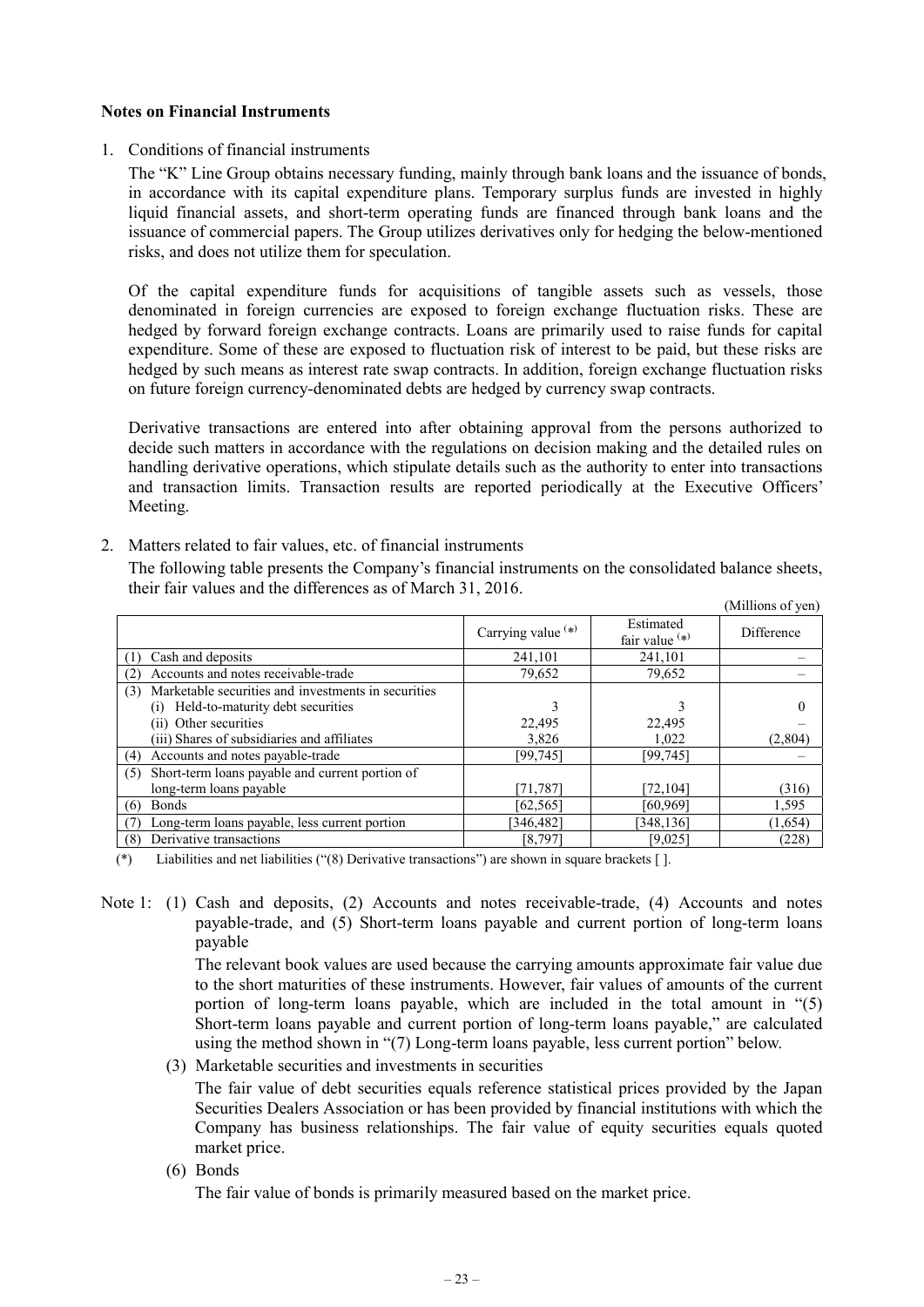(7) Long-term loans payable, less current portion

The fair value of long-term loans payable, less current portion is primarily calculated at the present value after applying a discount rate to the total of the principal and interest. The discount rate is based on the assumed interest rate for similar new borrowings.

- (8) Derivative transactions Assets and liabilities from derivative transactions are shown in net amounts. The fair value of derivative transactions is based on the price provided by counter party financial institutions.
- Note 2: Regarding non-listed stocks (the consolidated balance sheet amount: ¥44,570 million), as quoted prices are not available and also the future cash flows cannot be estimated reliably, the fair value of the items is deemed to be extremely difficult to measure and are not included in "(3) Marketable securities and investments in securities."

#### **Notes on Per Share Information**

| Net assets per share            | 379.18 yen    |
|---------------------------------|---------------|
| Basic earnings (loss) per share | $(54.95)$ yen |

The basis of calculation for net assets per share and basic earnings (loss) per share is as follows:

| 379,913 million yen     |
|-------------------------|
| 355,375 million yen     |
| 939,382 thousand shares |
| 2,162 thousand shares   |
| $(51,499)$ million yen  |
|                         |
| $(51,499)$ million yen  |
| 937,232 thousand shares |
|                         |

# **Significant Subsequent Events**

No items to be reported.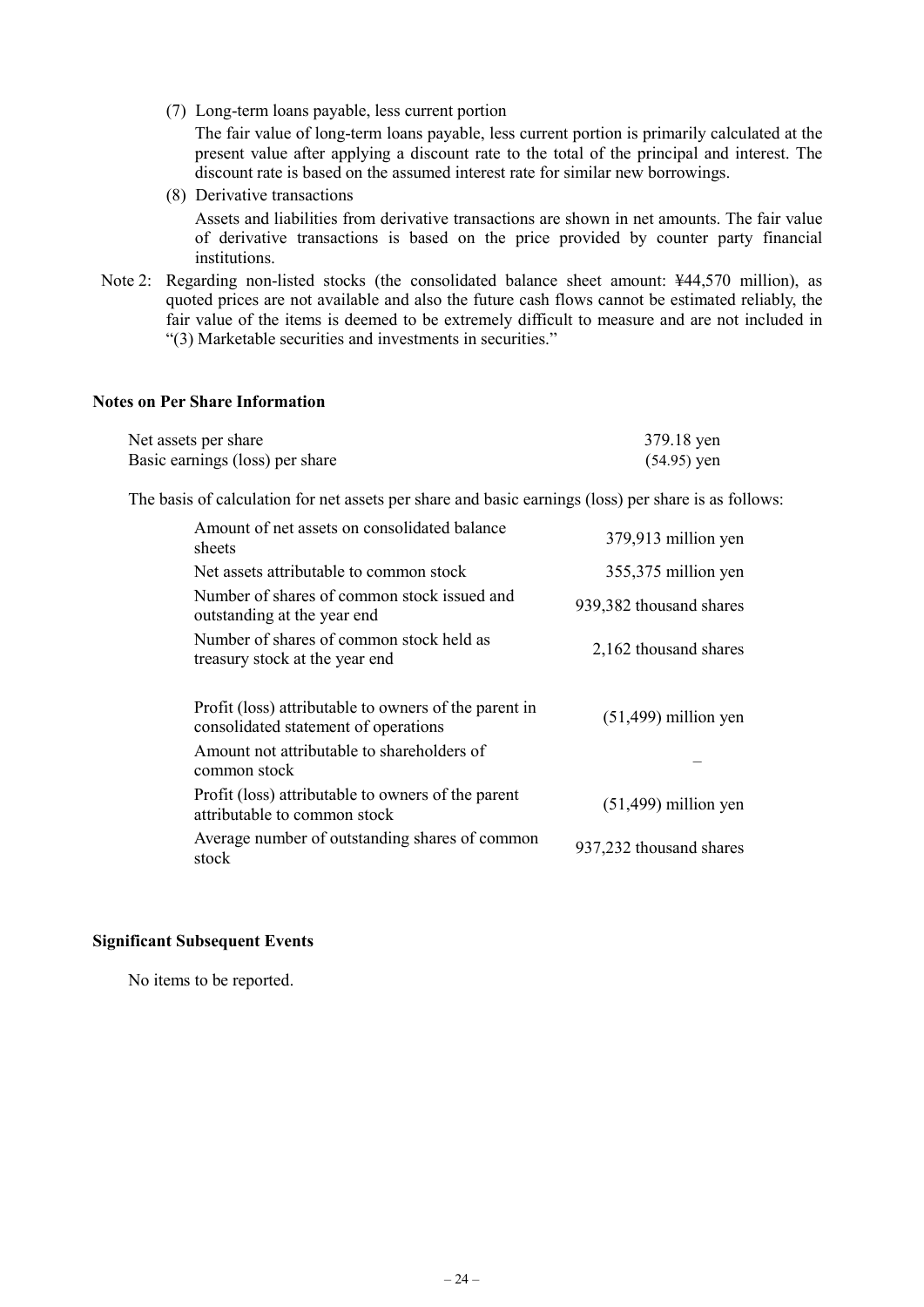# **Notes to Non-consolidated Financial Statements**

# **Notes on Important Accounting Policies**

- 1. Standards and methods of valuation of assets
- (1) Securities

| (i) Stocks of subsidiaries and affiliates:<br>(ii) Held-to-maturity debt securities:<br>(iii) Other securities | Stated at cost based on the moving-average method.<br>Stated at cost based on the amortized cost method.                                                                                                                                           |
|----------------------------------------------------------------------------------------------------------------|----------------------------------------------------------------------------------------------------------------------------------------------------------------------------------------------------------------------------------------------------|
| Marketable securities classified as other securities:                                                          |                                                                                                                                                                                                                                                    |
|                                                                                                                | Fair value method based on the market price, etc. as of<br>the end of the fiscal year (the valuation difference is<br>accounted for as a separate component of net assets and<br>the cost of sales is calculated by the moving-average<br>method). |
| Non-marketable securities classified as other securities:                                                      |                                                                                                                                                                                                                                                    |
|                                                                                                                | Stated at cost based on the moving-average method.                                                                                                                                                                                                 |
| (2) Inventories                                                                                                | Stated at cost based on the moving-average method<br>(The method involves write-downs based on the<br>decreased profitability).                                                                                                                    |
| 2. Depreciation methods of fixed assets                                                                        |                                                                                                                                                                                                                                                    |
| (1) Tangible assets (excluding leased assets)                                                                  |                                                                                                                                                                                                                                                    |
| (i) Vessels:                                                                                                   | Straight-line method                                                                                                                                                                                                                               |
| (ii) Other tangible assets:                                                                                    | Declining-balance method                                                                                                                                                                                                                           |
|                                                                                                                | However, the straight-line method is applied to<br>buildings (excluding accompanying facilities) acquired<br>on or after April 1, 1998.                                                                                                            |
| (2) Intangible assets (excluding leased assets):                                                               |                                                                                                                                                                                                                                                    |
|                                                                                                                | Straight-line method                                                                                                                                                                                                                               |
|                                                                                                                | For software used internally, the straight-line method is<br>applied based on the period of potential use by the<br>Company (five years).                                                                                                          |
| (3) Leased assets                                                                                              |                                                                                                                                                                                                                                                    |
| Leased assets under finance lease transactions that transfer ownership:                                        |                                                                                                                                                                                                                                                    |
|                                                                                                                | Same depreciation method as that applied to owned<br>fixed assets.                                                                                                                                                                                 |
| Leased assets under finance lease transactions that do not transfer ownership:                                 |                                                                                                                                                                                                                                                    |
|                                                                                                                | Straight-line method based on the assumption that the                                                                                                                                                                                              |
|                                                                                                                | useful life equals the lease term and the residual value<br>equals zero.                                                                                                                                                                           |
|                                                                                                                | Leased assets under finance lease transactions that do                                                                                                                                                                                             |
|                                                                                                                | not transfer ownership whose inception date is on or<br>before March 31, 2008 are accounted for under the<br>method similar to the one that is applicable to regular<br>rental transactions.                                                       |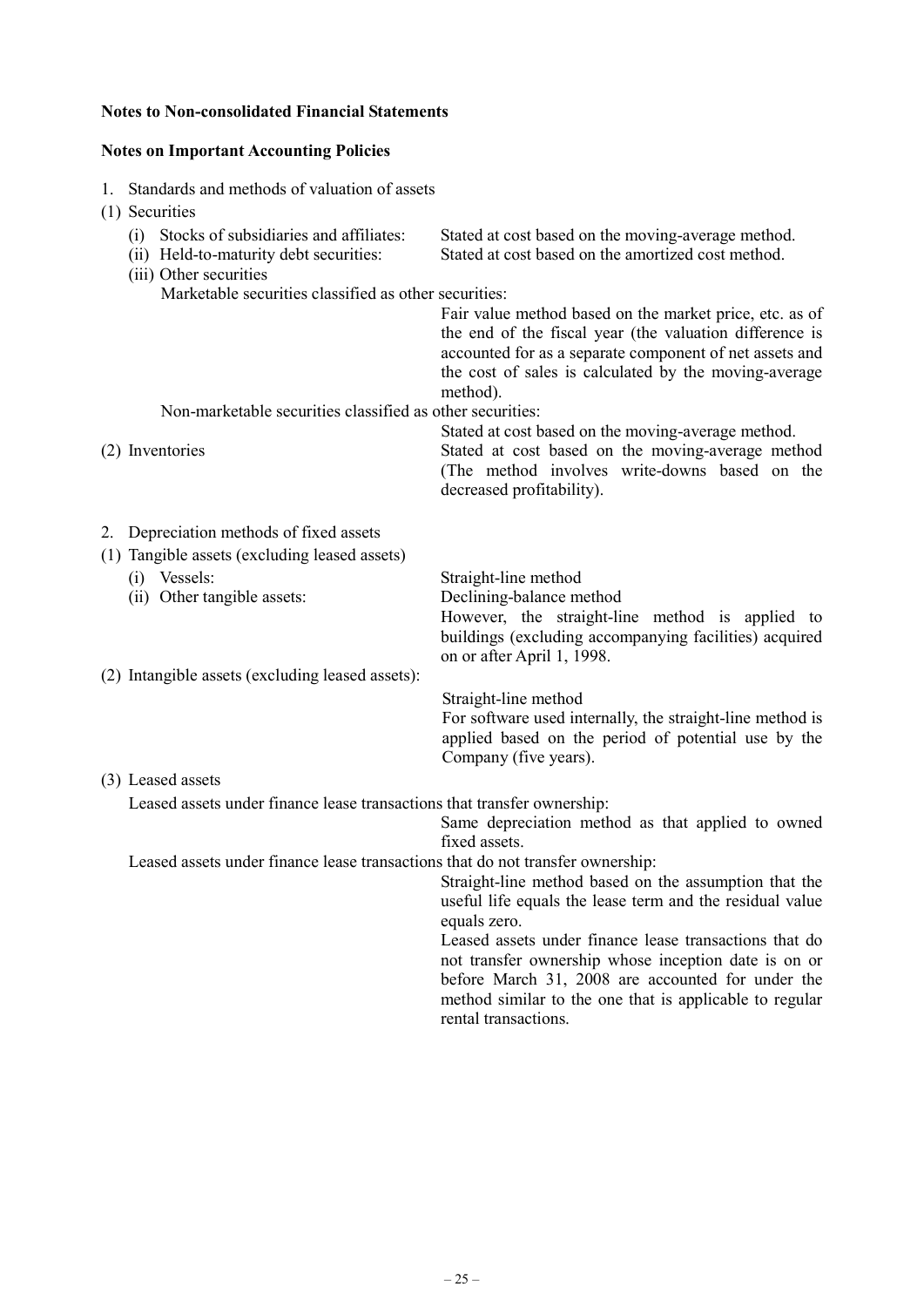3. Recognition of reserves

| (2) Allowance for bonuses:                        | (1) Allowance for doubtful receivables: | In order to prepare for potential credit losses on<br>receivables, an estimated amount is recorded at the<br>amount calculated based on the historical rate of credit<br>loss with respect to ordinary receivables and at the<br>amount determined in consideration of collectibility of<br>individual receivables with respect to doubtful accounts<br>and certain other receivables. |
|---------------------------------------------------|-----------------------------------------|----------------------------------------------------------------------------------------------------------------------------------------------------------------------------------------------------------------------------------------------------------------------------------------------------------------------------------------------------------------------------------------|
| to the current fiscal year.                       |                                         | In order to prepare for bonuses to be paid to employees,<br>the allowance for bonuses are accounted for at the<br>estimated amount of the bonuses to be paid as allocated                                                                                                                                                                                                              |
| (3) Allowance for employees' retirement benefits: |                                         | In order to prepare for the provision of retirement                                                                                                                                                                                                                                                                                                                                    |

benefit payments for employees, the deemed obligation at the end of the fiscal year is recorded based on estimated amounts of retirement benefit obligations and plan assets at the end of the current fiscal year.

Actuarial differences are amortized in the years following the year in which the differences are recognized by the straight-line method over a period of nine years, which falls within the estimated average remaining years of service of the eligible employees.

Past service cost is amortized by the straight-line method over a period of nine years, which falls within the estimated average remaining years of service of the eligible employees.

- (4) Accrued expenses for overhaul of vessels: In order to prepare for expenditure on periodic overhaul, accrued expenses for overhaul of vessels are accounted for at the estimated amount of the expenses to be paid as allocated to the current fiscal year.
- (5) Allowance for loss relating to the Anti-Monopoly Act:

In order to prepare for fines and penalties required by overseas authorities relating to the Anti-Monopoly Act, an amount reasonably estimated to the extent possible is recorded.

(6) Allowance for loss on liquidation of subsidiaries:

In order to prepare for future expenses mainly arising from the liquidation of subsidiaries, an estimated amount is recorded.

- 4. Recognition of marine transportation revenues and marine transportation expenses The voyage completion method. However, for containerships, revenues and expenses are recorded using the multiple transportation progress method.
- 5. Hedge accounting method

Hedging activities are accounted for under the deferral hedge method. If interest rate swap contracts are used as hedges and meet certain hedging criteria, the net amount to be paid or received under each interest rate swap contract is added to or deducted from the interest on the underlying assets or liabilities for which the swap contract is executed "Special treatment for interest rate swaps."

Forward foreign exchange contracts which meet certain criteria are accounted for by the allocation method which requires that recognized foreign currency receivables or payables be translated at the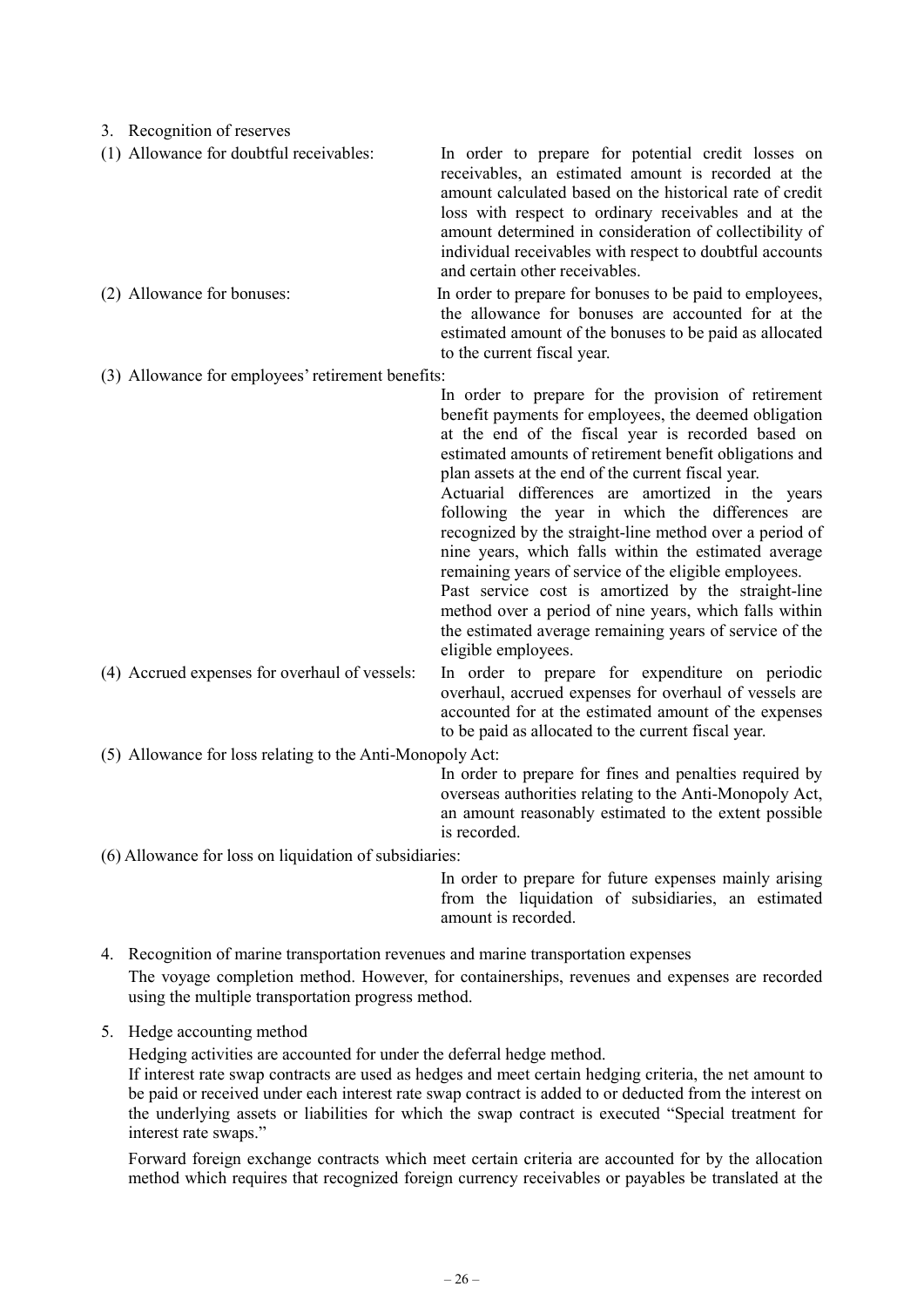corresponding contract rates.

- 6. Recognition of deferred assets Bond issuance costs are charged to income as incurred.
- 7. Recognition of interest expenses on vessel construction loans For vessels for which the construction is over the long term, interest expenses on vessel construction loans incurred during the construction period is included in the acquisition cost.
- 8. Accounting treatment for retirement benefits The accounting treatment method for unrecognized actuarial differences and the unrecognized past service costs related to retirement benefits is different from the treatment for these items in the consolidated financial statements.
- 9. Accounting treatment for consumption taxes Consumption taxes are accounted for under the tax exclusion method.

# **Notes on Changes in Accounting Policies**

("Revised Accounting Standard for Business Combinations")

The Company adopted "Revised Accounting Standard for Business Combinations" (ASBJ Statement No.21 of September 13, 2013), "Revised Accounting Standard for Business Divestitures" (ASBJ Statement No.7 of September 13, 2013) and other related accounting standards from April 1, 2015. Under the revised accounting standards, the acquisition-related costs in a business combination shall be accounted for as expenses in the periods in which the costs are incurred. Moreover, for business combinations carried out on or after April 1, 2015, the accounting method was changed to one in which the reviewed acquisition cost allocation resulting from the finalization of the provisional accounting treatment is reflected in the financial statements for the period in which the business combination occurs. The Company adopted this provisional accounting treatment for business combinations completed on or after April 1, 2015.

These revised accounting standards are applied prospectively in accordance with Section 58-2 (4) of "Revised Accounting Standard for Business Combinations" and Section 57-4 (4) of "Revised Accounting Standard for Business Divestitures."

There was no impact on the Company's non-consolidated operating results and financial position as of and for the year ended March 31, 2016 as a result of these changes.

# **Additional Information**

(Change in balance of deferred tax assets and deferred tax liabilities in line with changes in corporate tax rates)

The "Act for Partial Revision of the Income Tax Act, etc." (Act No. 15 of 2016) and the "Act for Partial Revision of the Local Tax Act, etc." (Act No. 13 of 2016) were enacted during the Japanese Diet session on March 29, 2016. As a result, the effective statutory tax rate used to measure the Company's deferred tax assets and liabilities was changed from 29.7 per cent. to 28.7 per cent. for the temporary differences expected to be realized or settled in the period from April 1, 2016 to March 31, 2018 and to mainly 28.5 per cent. for the temporary differences expected to be realized or settled on April 1, 2018 or thereafter.

As a result of the above changes, deferred tax assets (after deducting deferred tax liabilities) decreased by ¥73 million, and income taxes-deferred increased by ¥154 million as of March 31, 2016 and for the year then ended.

Additionally, deferred tax liabilities on land revaluation decreased by ¥55 million, and revaluation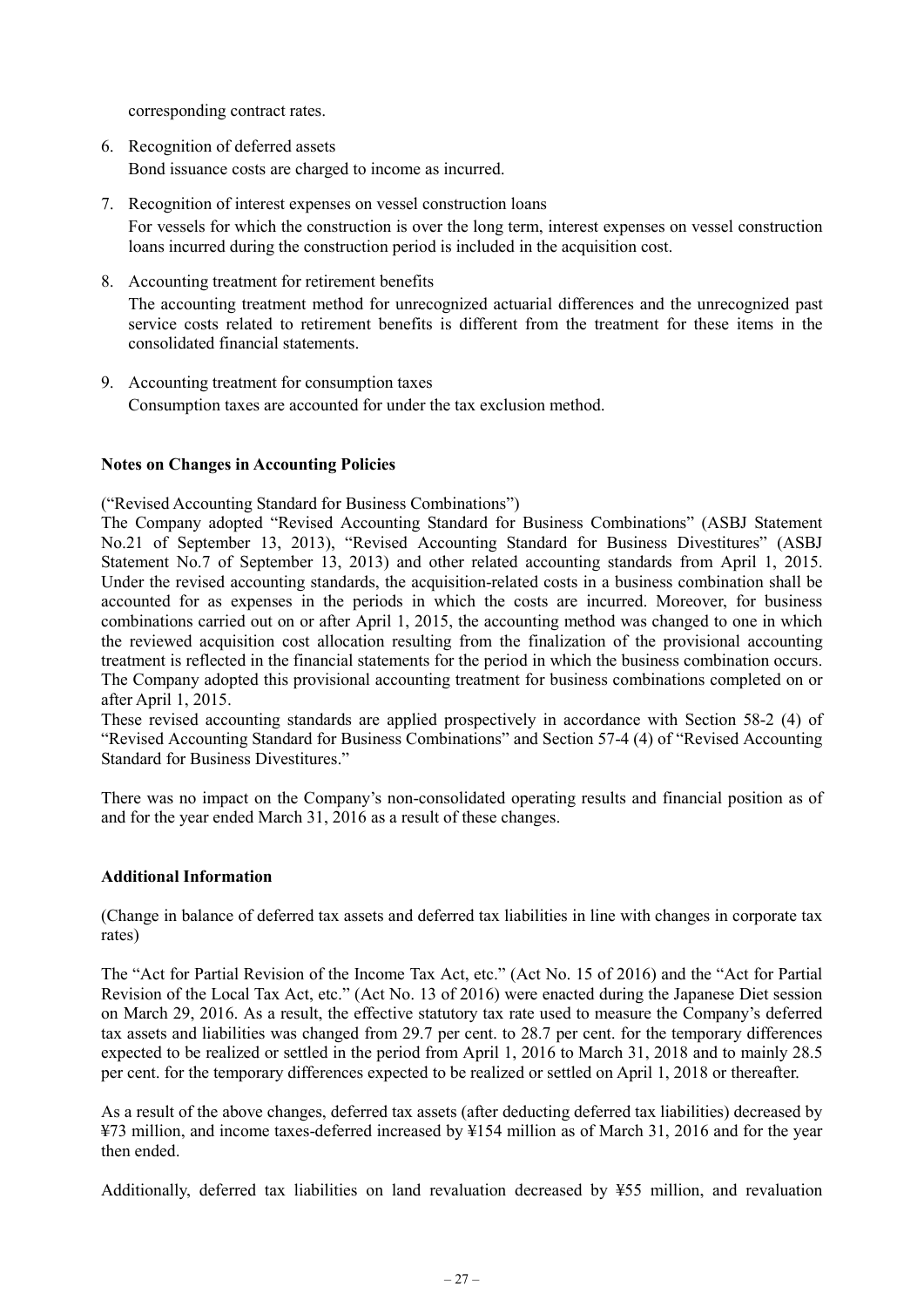reserve for land increased by the same amount as of March 31, 2016.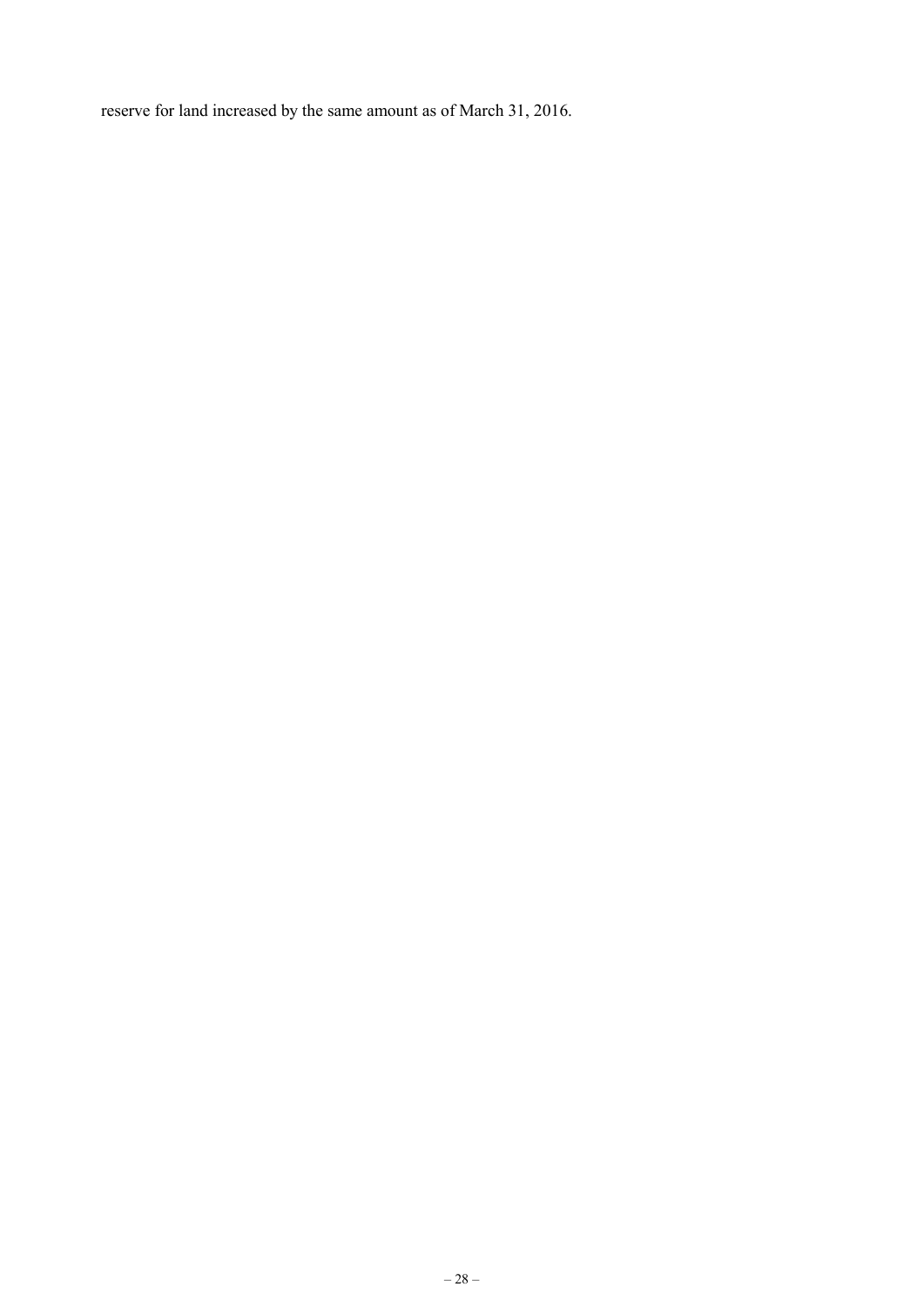(Application of consolidated taxation system)

The Company adopts the consolidated taxation system, specifying the Company as a parent company for consolidated tax payments.

# **Notes on Changes in Presentation**

(Non-consolidated balance sheet)

(1) "Long-term loans receivable from subsidiaries and affiliates" (¥52,378 million as of March 31, 2015) and "Long-term loans receivable from employees" (¥1,207 million as of March 31, 2015), which were included in "Long-term loans receivable" (¥60,339 million as of March 31, 2015), are presented separately from the current fiscal year to enhance the clarity of the disclosure.

(Non-consolidated statement of operations)

- (1) "Gain on sales of fixed assets," which was recorded separately in the previous fiscal year (nil for the fiscal year ended March 31, 2015), is included in "Other extraordinary income" from the current fiscal year due to its immateriality.
- (2) "Loss on devaluation of investments in securities," which was included in "Other extraordinary losses" in the previous fiscal year (¥10 million for the fiscal year ended March 31, 2015), is presented separately from the current fiscal year due to an increase in materiality.
- (3) "Loss relating to the Anti-Monopoly Act," which was recorded separately in the previous fiscal year (¥7,023 million for the fiscal year ended March 31, 2015), is included in "Other extraordinary losses" from the current fiscal year due to a decrease in materiality.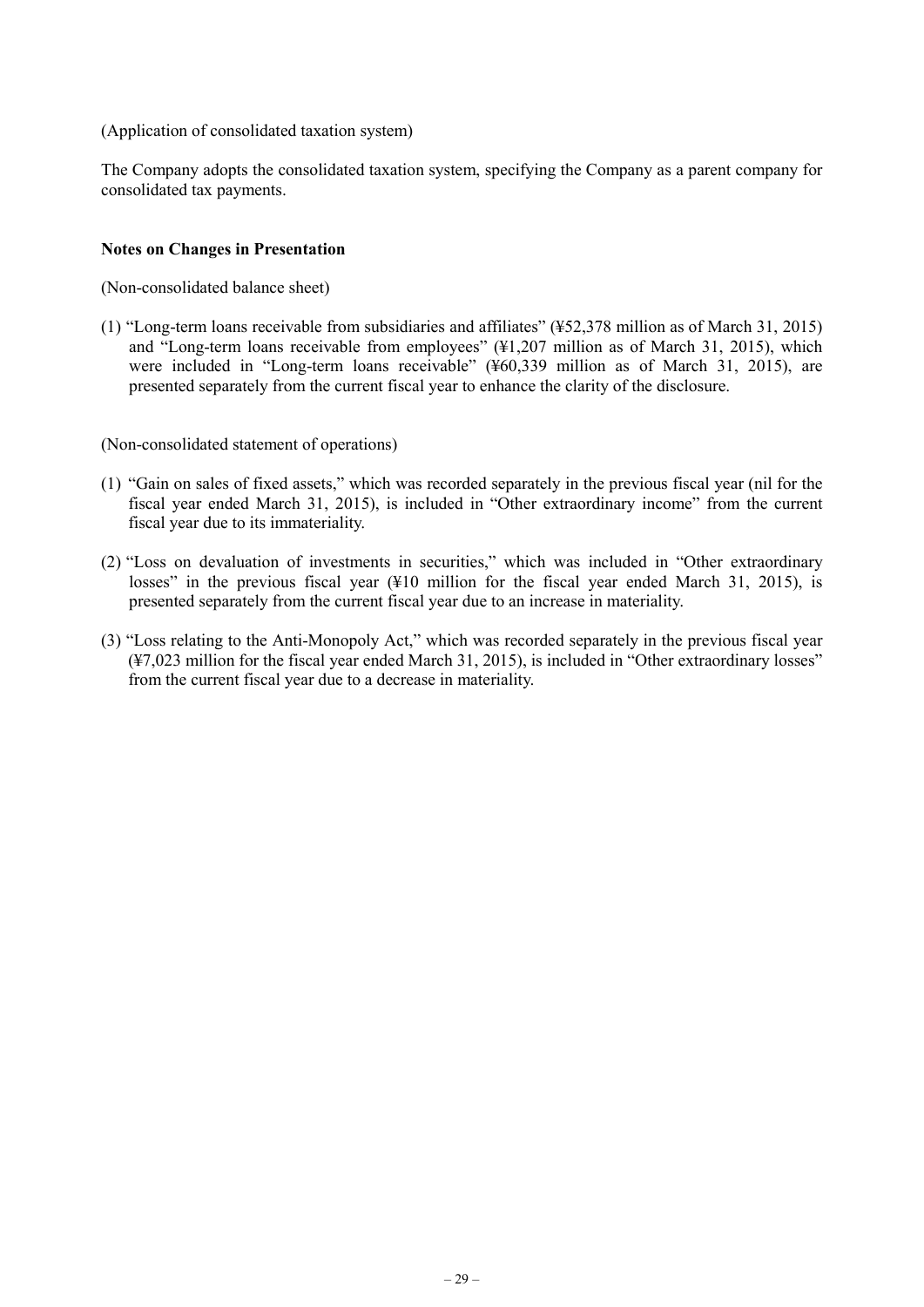### **Notes to Non-consolidated Balance Sheet**

1. Assets pledged as collateral and secured liabilities

| Assets pledged as collateral          | (Millions of yen) |
|---------------------------------------|-------------------|
| Asset category                        |                   |
| Vessels                               | 31,971            |
| Investments in securities             | 5,735             |
| Shares of subsidiaries and affiliates | 13,177            |
| Total                                 | 50,884            |

The amounts of ¥5,735 million for investments in securities and ¥13,177 million for shares of subsidiaries and affiliates in the table above were pledged as collateral to procure funds for vessel equipment at affiliates and others. As a result, there were no corresponding liabilities as of March 31, 2016.

In addition, ¥3,833 million out of the amount of ¥31,971 million for vessels in the table above was pledged as collateral on the basis of a guarantee consignment.

| Liabilities related to collateral                                                                | (Millions of yen)                      |
|--------------------------------------------------------------------------------------------------|----------------------------------------|
| Liability category<br>Short-term loans payable and current portion of long-term<br>loans payable | 2,560                                  |
| Long-term loans payable, less current portion                                                    | 22,205                                 |
| Total                                                                                            | 24,766                                 |
| 2. Accumulated depreciation of assets<br>Accumulated depreciation of tangible assets             | (Millions of yen)<br>96,488            |
| 3. Guarantee obligations<br>Guarantees<br>Commitment for future guarantee, etc.                  | (Millions of yen)<br>66,948<br>111,033 |

(These guarantee obligations include ¥29,398 million of guarantees and ¥99,617 million of commitment to guarantee for borrowing of equipment funds for vessels time-chartered by the Company from its subsidiaries that own vessels.)

Aditional funding obligation, etc. 7,856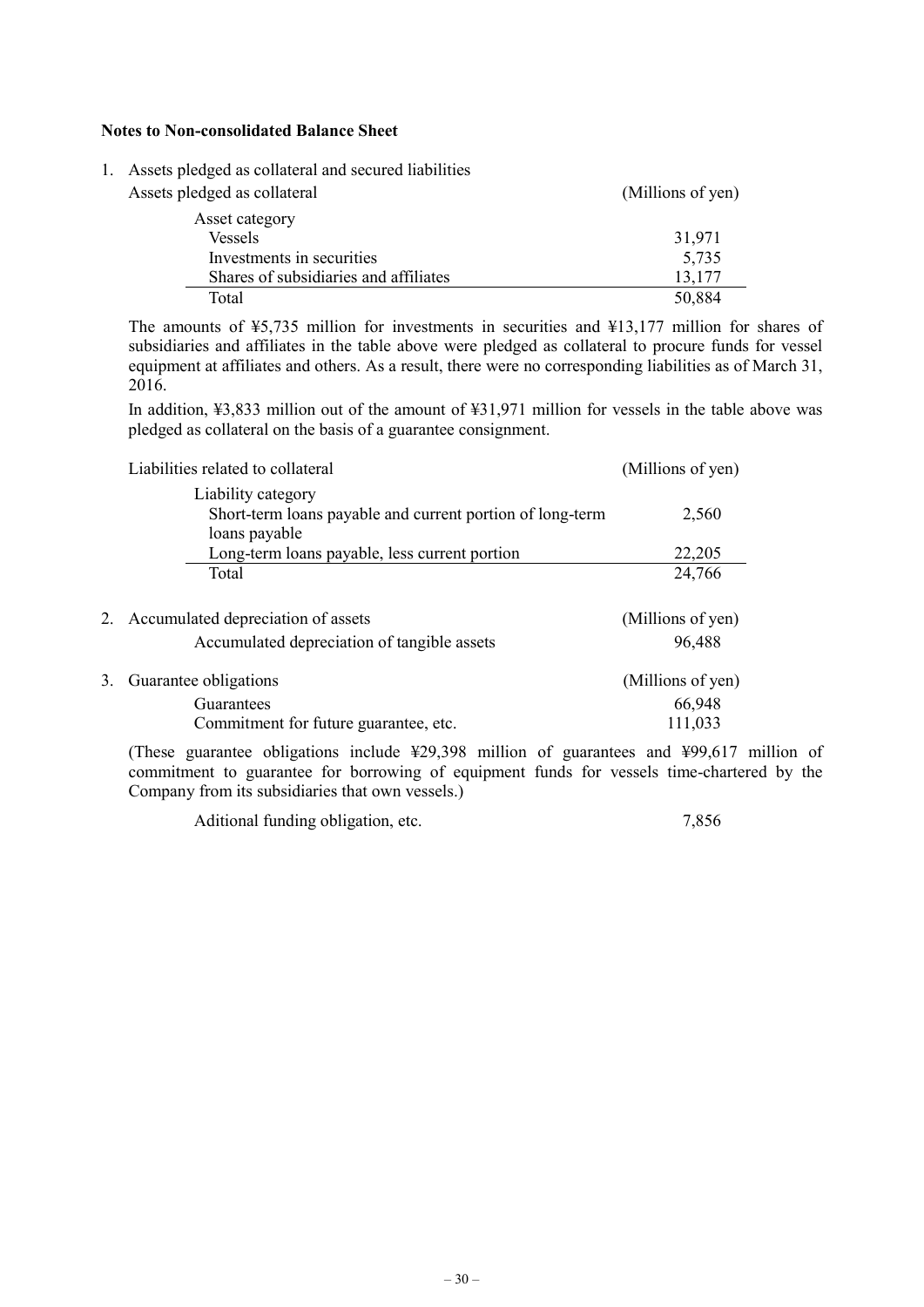# 4. Land revaluation

Pursuant to the "Act on Revaluation of Land" (Act No. 34 of 1998) and the "Act on Partial Amendment to the Act on Revaluation of Land" (Act No. 19 of 2001), the Company performed revaluation of land for business use. The effect of this revaluation has been recorded as revaluation reserve for land in net assets, excluding the deferred tax liabilities or deferred tax assets associated with the revaluation.

Revaluation method prescribed in Article 3, Paragraph 3 of the "Act on Revaluation of Land"

The revaluation of land for business use was calculated by making rational adjustments to the prices posted in accordance with the provision of Article 6 of the Public Notice of Land Prices Act for standard sites set forth in Article 6 of the same act in the neighborhood of the relevant land pursuant to Article 2, Paragraph 1 of the Order for Enforcement of the Act on Revaluation of Land (Cabinet Order No. 119 of 1998). However, for some land, the revaluation was calculated by making rational adjustments to standard prices assessed in accordance with the provision of Article 9, Paragraph 1 of the Order for Enforcement of the National Land Use Planning Act for standard sites set forth in Article 7, Paragraph 1, Item 1 (a) of the same order in the neighborhood of the relevant land for business use pursuant to Article 2, Paragraph 2 of the Order for Enforcement of the Act on Revaluation of Land.

| Revaluation date                                              | March 31, 2002      |
|---------------------------------------------------------------|---------------------|
| The difference between the fair value and revalued book value |                     |
| of the revalued land at March 31, 2016                        | $(530)$ million yen |

5. Monetary receivables from and monetary payables to subsidiaries and affiliates

|                                 | (Millions of yen) |
|---------------------------------|-------------------|
| Short-term monetary receivables | 59,764            |
| Long-term monetary receivables  | 84,540            |
| Short-term monetary payables    | 35,874            |
| Long-term monetary payables     | 3.195             |

# **Notes to Non-consolidated Statement of Operations**

Amount of transactions with subsidiaries and affiliates

|                                |                    | (Millions of yen) |
|--------------------------------|--------------------|-------------------|
| Transaction amount-trading     | Operating revenues | 20,811            |
|                                | Operating expenses | 234,352           |
| Transaction amount-non-trading |                    | 33,195            |

#### **Notes to Non-consolidated Statement of Changes in Net Assets**

| Class and number of treasury stock as of March 31, 2016 |                  |
|---------------------------------------------------------|------------------|
| Common stock                                            | 1,907,355 shares |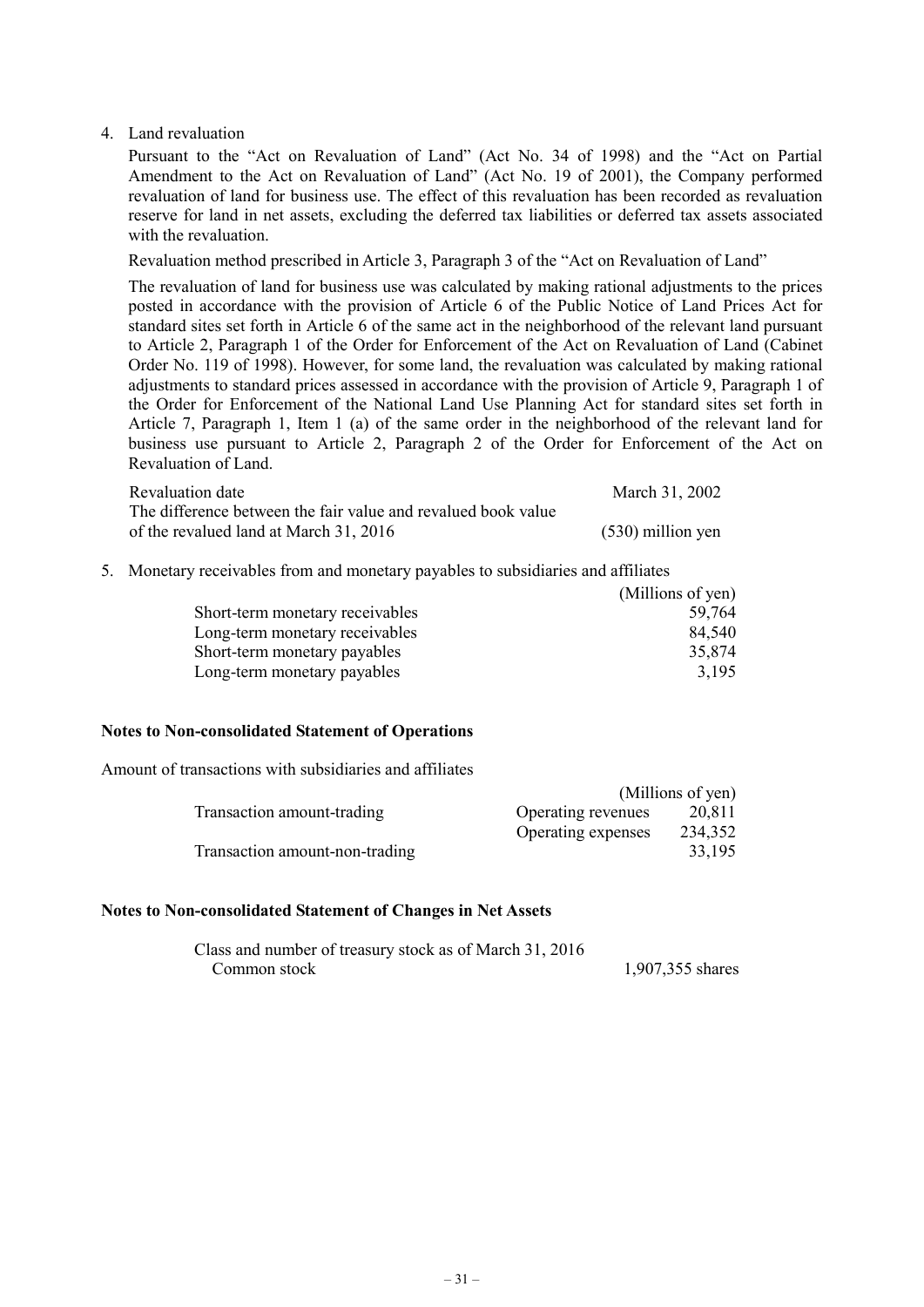# **Notes on Tax Effect Accounting**

Significant components of deferred tax assets and deferred tax liabilities

|                                                          | (Millions of yen) |
|----------------------------------------------------------|-------------------|
| Deferred tax assets                                      |                   |
| Allowance for doubtful receivables                       | 915               |
| Allowance for bonuses                                    | 153               |
| Accrued expenses for overhaul of vessels                 | 173               |
| Loss on devaluation of investments in securities         | 1,572             |
| Allowance for employees' retirement benefits             | 190               |
| Loss on impairment of fixed assets                       | 595               |
| Loss on cancellation of vessel charter contracts         | 5,871             |
| Accounts payable-shipping, voluntary non-deduction       | 1,847             |
| Allowance for loss relating to the Anti-Monopoly Act     | 1,019             |
| Deferred assets for tax purposes                         | 2,907             |
| Tax loss carried forward                                 | 26,194            |
| Direct tax credit carried forward                        | 2,181             |
| Other                                                    | 321               |
| Subtotal                                                 | 43,944            |
| Valuation allowance                                      | (36, 702)         |
| Total deferred tax assets                                | 7,241             |
| Deferred tax liabilities                                 |                   |
| Reserve for advanced depreciation                        | (210)             |
| Tax on retained surplus                                  | (1,299)           |
| Deferred gain on hedges                                  | (4, 559)          |
| Net unrealized holding gain on investments in securities | (2,070)           |
| Other                                                    | (768)             |
| Total deferred tax liabilities                           | (8,908)           |
| Net amount of deferred tax liabilities                   | (1,666)           |

# **Notes on Fixed Assets Used by the Company under Lease Transactions**

- 1. Finance lease transactions that do not transfer ownership commencing on or before March 31, 2008 In addition to fixed assets recorded on the non-consolidated balance sheets, some machinery and equipment are used under finance lease agreements that do not transfer ownership.
- 2. Operating lease transactions

Future lease payments for non-cancelable operating lease transactions

(Lessee)

|                            | (Millions of yen) |
|----------------------------|-------------------|
| Future lease payments      |                   |
| Amount due within one year | 11,529            |
| Amount due after one year  | 55,405            |
| Total                      | 66934             |